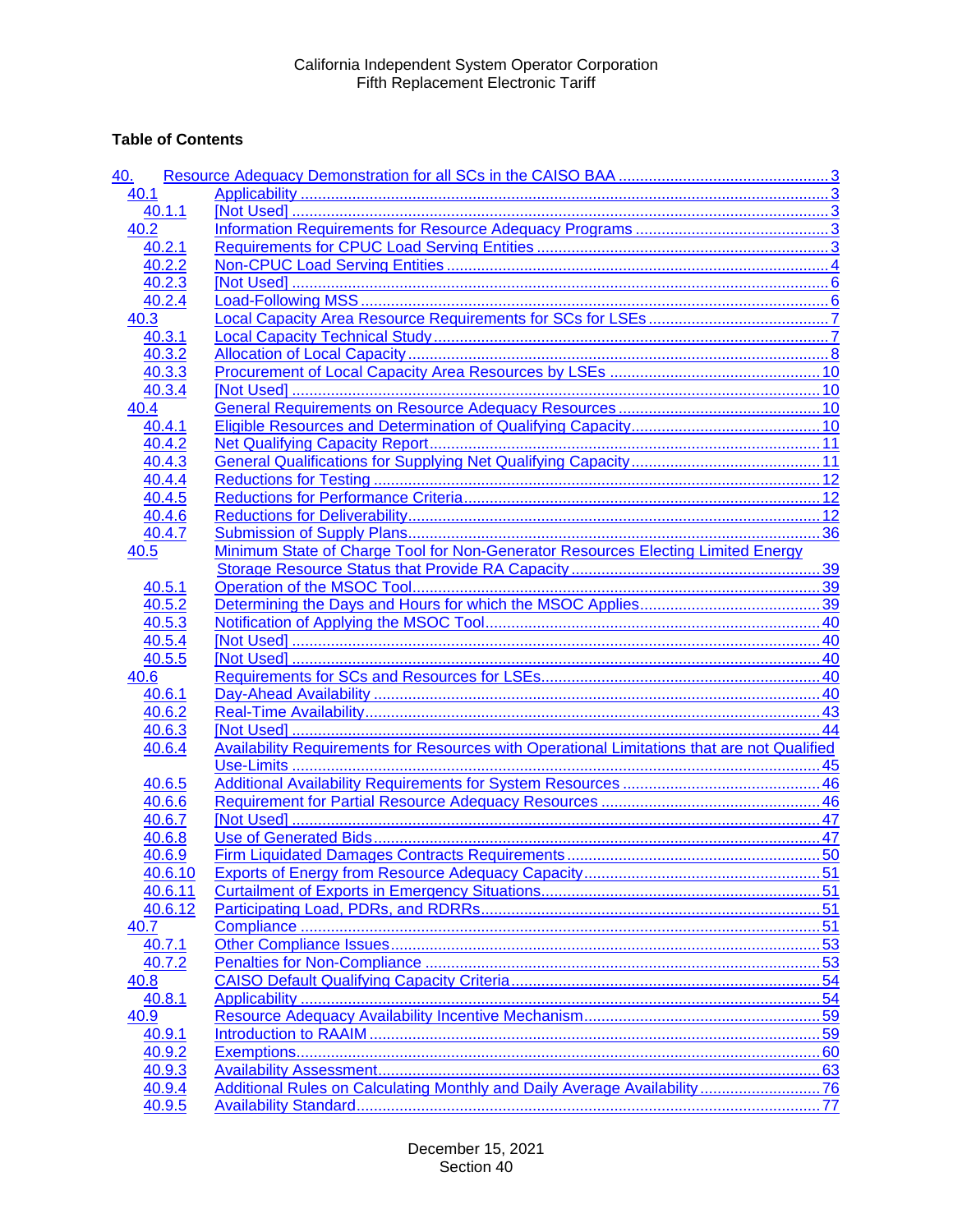| 40.9.6  |  |
|---------|--|
| 40.9.7  |  |
| 40.10   |  |
| 40.10.1 |  |
| 40.10.2 |  |
| 40.10.3 |  |
| 40.10.4 |  |
| 40.10.5 |  |
| 40.10.6 |  |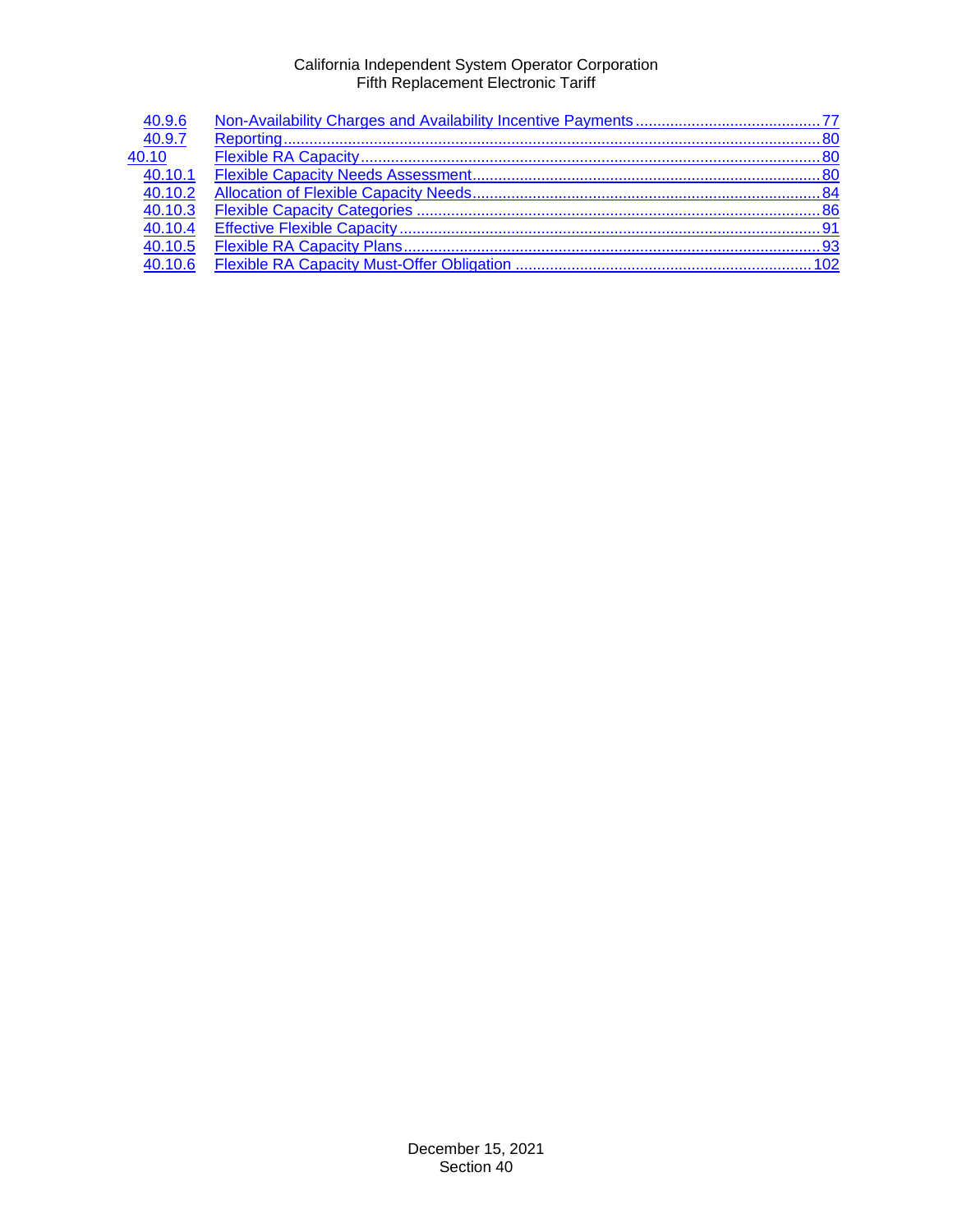## <span id="page-2-0"></span>**40. Resource Adequacy Demonstration for all SCs in the CAISO BAA**

## <span id="page-2-1"></span>**40.1 Applicability**

A Load Serving Entity, and its Scheduling Coordinator, shall be exempt from this Section 40 during the next Resource Adequacy Compliance Year, if the metered peak Demand of the Load Serving Entity did not exceed one (1) MW during the twelve months preceding October 1 of the year preceding the Resource Adequacy Compliance Year in question. This Section 40 shall apply to all other Load Serving Entities and their respective Scheduling Coordinators. For purposes of Section 40, a Load Serving Entity shall not include any entity satisfying the terms of California Public Utilities Code Section 380(k)(3).

## <span id="page-2-2"></span>**40.1.1 [Not Used]**

## <span id="page-2-3"></span>**40.2 Information Requirements for Resource Adequacy Programs**

## <span id="page-2-4"></span>**40.2.1 Requirements for CPUC Load Serving Entities**

- (a) The Scheduling Coordinator for a CPUC Load Serving Entity must provide the CAISO with all information or data to be provided to the CAISO as required by the CPUC and pursuant to the schedule adopted by the CPUC, except that the monthly Resource Adequacy Plans or the same information as required to be included in the monthly Resource Adequacy Plans, plus any other information the CAISO requires as identified in the Business Practice Manual, shall be submitted to the CAISO no less than 45 days in advance of the first day of the month covered by the plan, as provided in Section 40.2.1(e).
- (b) Where the information or data provided to the CAISO under Section 40.2.1(a) does not include Reserve Margin(s), then the provisions of Section 40.2.2.1(b) shall apply.
- (c) Where the information or data provided to the CAISO under Section 40.2.1(a) does not include criteria for determining qualifying resource types and their Qualifying Capacity, then the provisions of Section 40.8 shall apply.
- (d) Where the information or data provided to the CAISO under Section 40.2.1(a) does not include annual and monthly Demand Forecast requirements, then the provisions of Section 40.2.2.3 shall apply.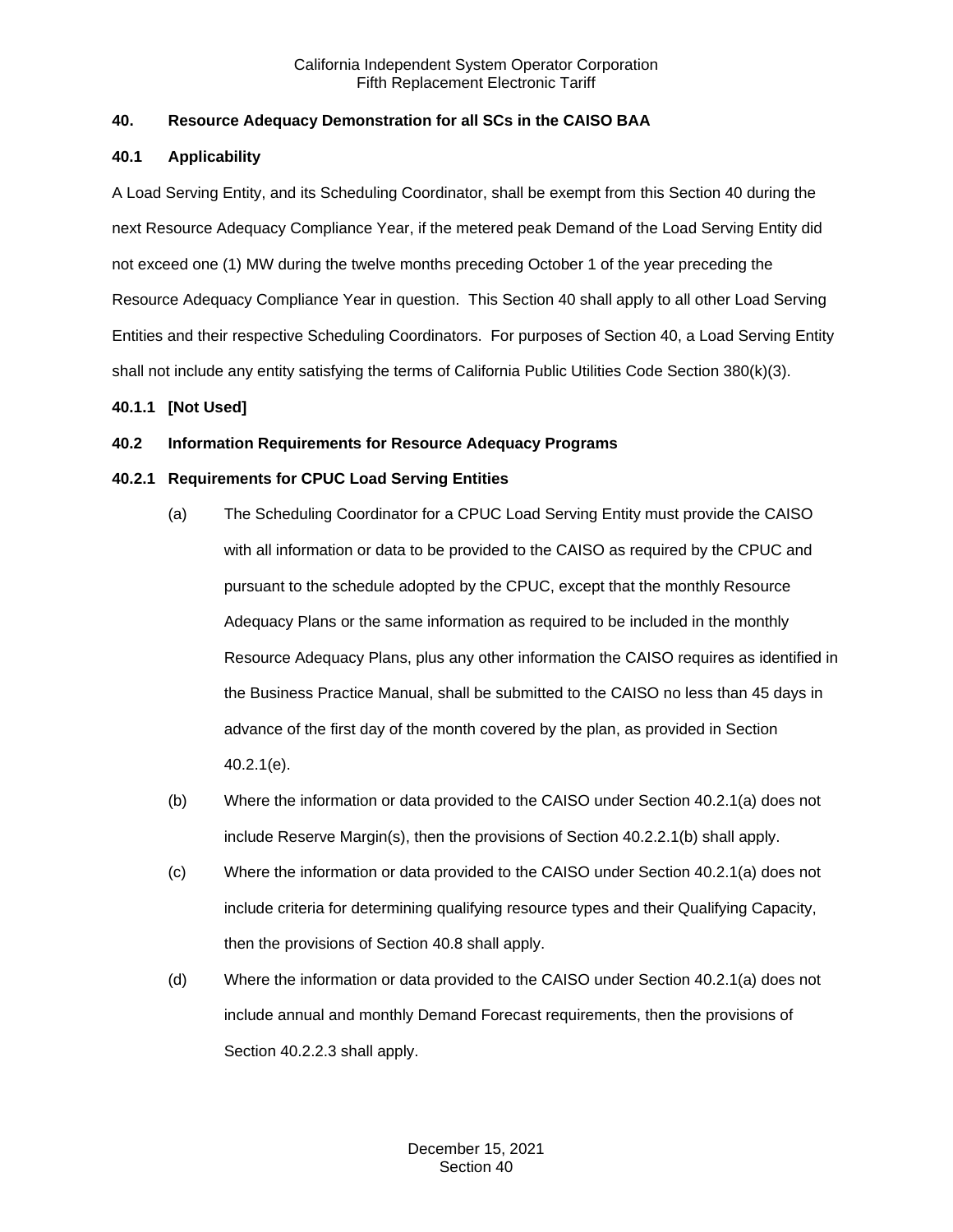(e) Where the information or data provided to the CAISO under Section 40.2.1(a) does not include annual and monthly Resource Adequacy Plan requirements that include, at a minimum, identifying Local Capacity Area Resources and Listed Local RA Capacity, or where there is a requirement to submit monthly Resource Adequacy Plans but the submission date is less than 45 days in advance of the first day of the month covered by the plan, then Section 40.2.2.4 shall apply.

## <span id="page-3-0"></span>**40.2.2 Non-CPUC Load Serving Entities**

## **40.2.2.1 Reserve Margin**

- (a) The Scheduling Coordinator for a Non-CPUC Load Serving Entity must provide the CAISO with the Reserve Margin(s) adopted by the appropriate Local Regulatory Authority or federal agency for use in the annual Resource Adequacy Plan and monthly Resource Adequacy Plans listed as a percentage of the Demand Forecasts developed in accordance with Section 40.2.2.3.
- (b) For the Scheduling Coordinator for a Non-CPUC Load Serving Entity for which the appropriate Local Regulatory Authority or federal agency has not established a Reserve Margin(s) or a CPUC Load Serving Entity subject to Section 40.2.1.1(b), the Reserve Margin for each month shall be no less than fifteen percent (15%) of the LSE's peak hourly Demand for the applicable month, as determined by the Demand Forecasts developed in accordance with Section 40.2.2.3.

#### **40.2.2.2 Qualifying Capacity Criteria**

The Scheduling Coordinator for a Non-CPUC Load Serving Entity must provide the CAISO with a description of the criteria adopted by the Local Regulatory Authority or federal agency for determining qualifying resource types and the Qualifying Capacity from such resources and any modifications thereto as they are implemented from time to time. The LSE may elect to utilize the criteria set forth in Section 40.8.

## **40.2.2.3 Demand Forecasts**

If the California Energy Commission does not produce a coincident peak Demand Forecast for a Load Serving Entity, the Scheduling Coordinator for that Load Serving Entity must provide the information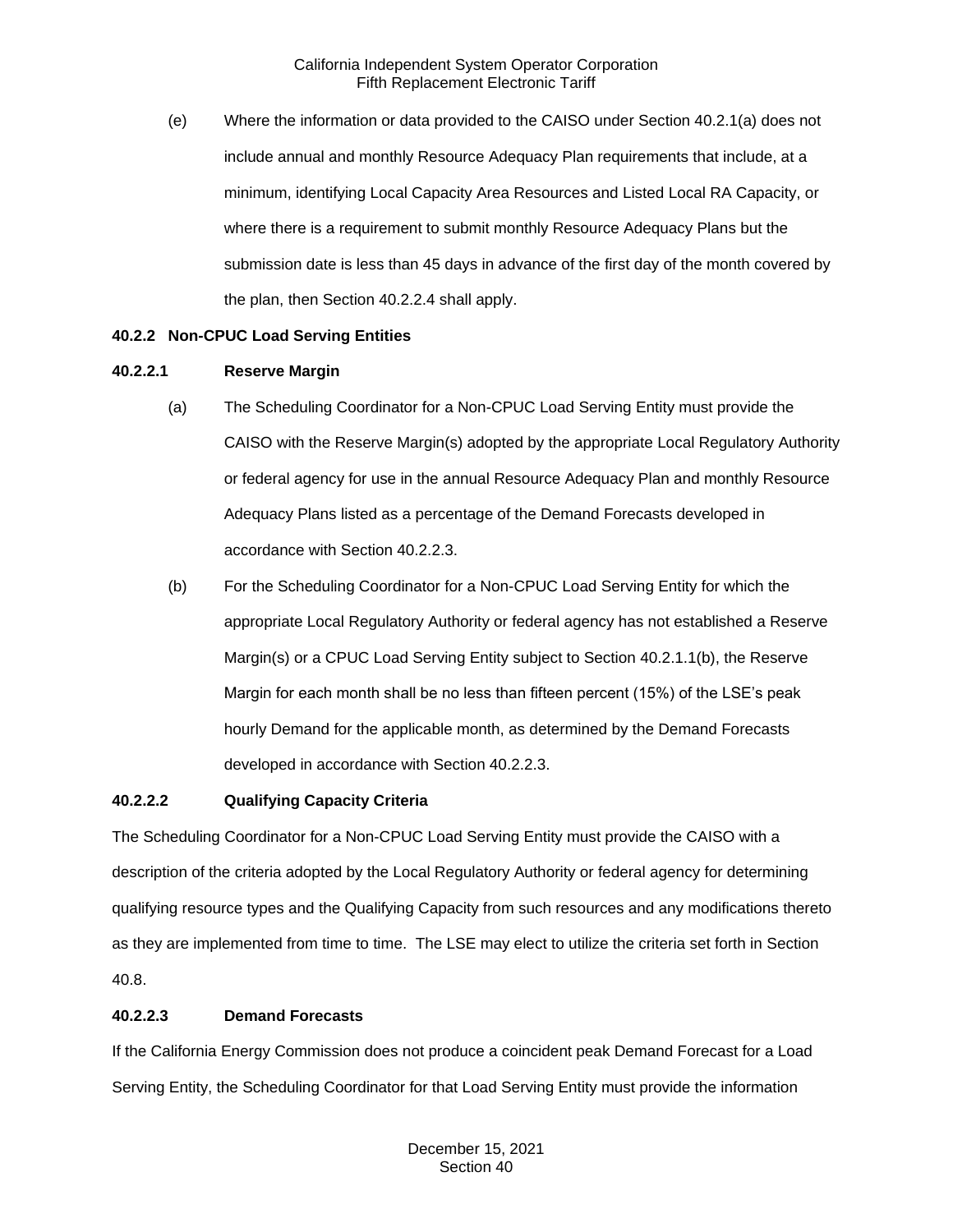requested by the CAISO on the schedule and in the reporting format(s) set forth in the Business Practice Manual.

## **40.2.2.4 Annual and Monthly Resource Adequacy Plans**

The Scheduling Coordinator for a Non-CPUC Load Serving Entity or a CPUC Load Serving Entity subject to Section 40.2.1.1(b) must provide annual and monthly Resource Adequacy Plans for such Load Serving Entity, as follows:

- (a) Each annual Resource Adequacy Plan must be submitted to the CAISO on a schedule and in the reporting format(s) set forth in the Business Practice Manual. The annual Resource Adequacy Plan must, at a minimum, set forth the Local Capacity Area Resources, if any, procured by the Load Serving Entity as described in Section 40.3, and may identify a Local Capacity Area Resource as Listed Local RA Capacity.
- (b) Each monthly Resource Adequacy Plan or the same information as required to be included in the monthly Resource Adequacy Plan, plus any other information the CAISO requires as identified in the Business Practice Manual, must be submitted to the CAISO at least 45 days in advance of the first day of the month covered by the plan, and in accordance with the schedule and in the reporting format(s) set forth in the Business Practice Manual. The monthly Resource Adequacy Plan must identify all resources, including Local Capacity Area Resources, the Load Serving Entity will rely upon to satisfy the applicable month's peak hour Demand of the Load Serving Entity as determined by the Demand Forecasts developed in accordance with Section 40.2.2.3 and applicable Reserve Margin. For each Local Capacity Area Resource identified on the monthly Resource Adequacy Plan, the Load Serving Entity also may identify RA Capacity from such resource as Listed Local RA Capacity. Resource Adequacy Plans must utilize the Net Qualifying Capacity requirements of Section 40.4. A Load Serving Entity is not obligated to commit a type of RA capacity on a monthly Resource Adequacy Plan if it holds a monthly obligation of less than 1 MW for that type of RA capacity but is not exempt from committing any other type of RA capacity for that month for which it holds a monthly obligation of 1 MW or greater and is not exempt for any relevant cost allocation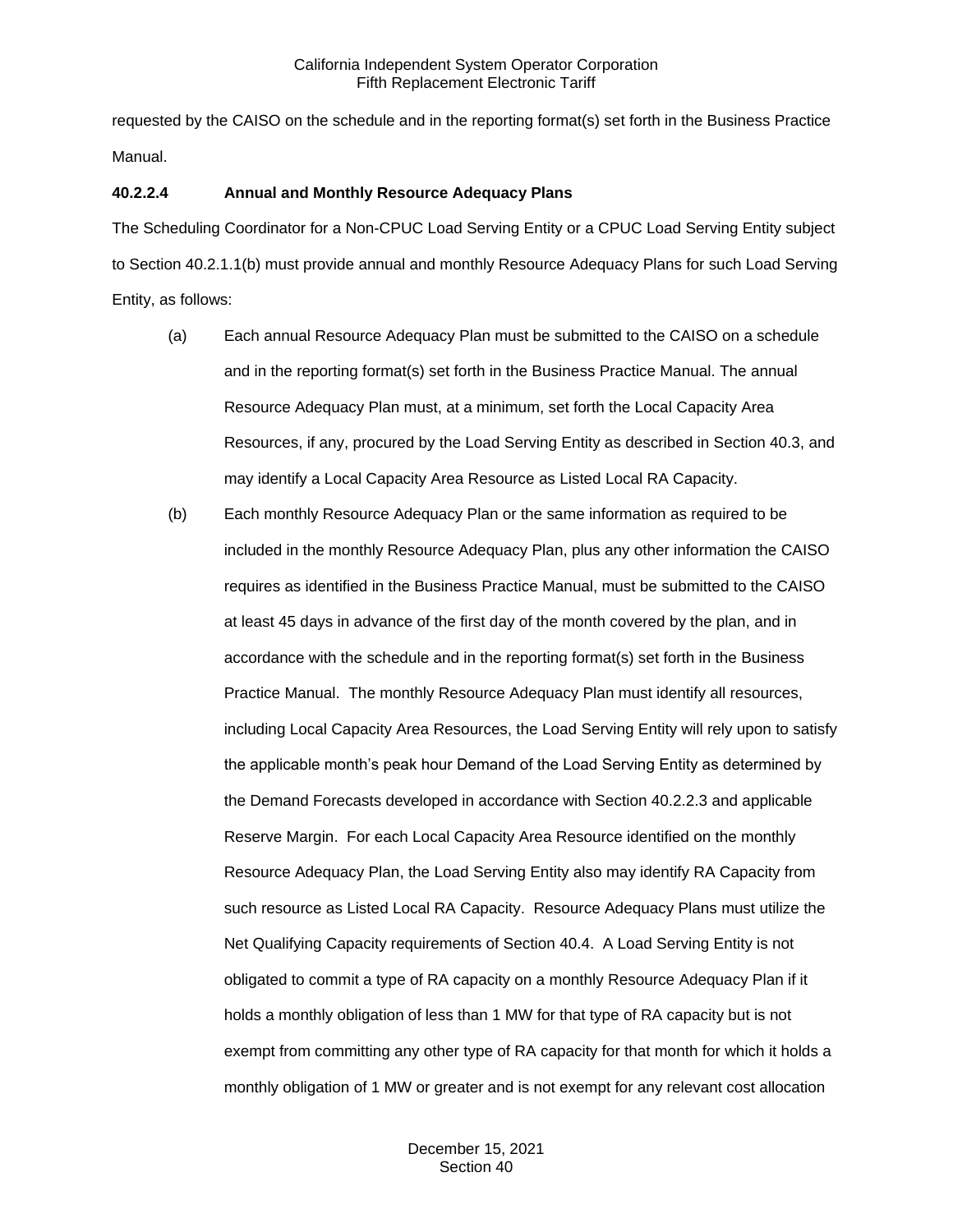from a CPM designation made pursuant to Section 43A associated with a monthly RA capacity obligation of less than 1 MW.

- (c) The Scheduling Coordinator for the Load Serving Entity may submit at any time from 45 days through 30 days in advance of the relevant month, a revision to its monthly Resource Adequacy Plan to correct either: (i) (i) a discrepancy between its monthly Resource Adequacy Plan and the monthly Supply Plan of a Resource Adequacy Resource providing that Load Serving Entity with Resource Adequacy Capacity, as provided in Section 40.7(b); or (ii) a deficiency in how much Resource Adequacy Capacity was provided on the monthly Resource Adequacy Plan. The CAISO will not accept any revisions to a monthly Resource Adequacy Plan from 30 days in advance of the relevant month through the end of the month, unless the Scheduling Coordinator for the Load Serving Entity demonstrates good cause for the change and explains why it was not possible to submit the change earlier.
- (d) The Scheduling Coordinator for the Load Serving Entity that submits a revision to its monthly Resource Adequacy Plan to correct a deficiency or discrepancy must include in the revision a MW amount of Resource Adequacy Capacity for each day of the month that is no less than the MW amount of Resource Adequacy Capacity included in its original plan for each day of the month.

## <span id="page-5-0"></span>**40.2.3 [Not Used]**

## <span id="page-5-1"></span>**40.2.4 Load-Following MSS**

- **(1) Applicability.** Unless otherwise provided in Section 40, Scheduling Coordinators for Load-following MSSs are subject solely to Sections 40.2.4, 40.3, and with respect to their Local Capacity Area Resources identified in accordance with Section 40.2.4, Section 40.9, and with respect to Flexible Resource Adequacy Capacity, Section 40.10.
- **(2) Annual RA Plan.** A Scheduling Coordinator for a Load-following MSS must provide an annual Resource Adequacy Plan that sets forth, at a minimum, the Local Capacity Area Resources, if any, procured by the Load-following MSS as described in Section 40.3. The annual Resource Adequacy Plan shall utilize the annual coincident peak Demand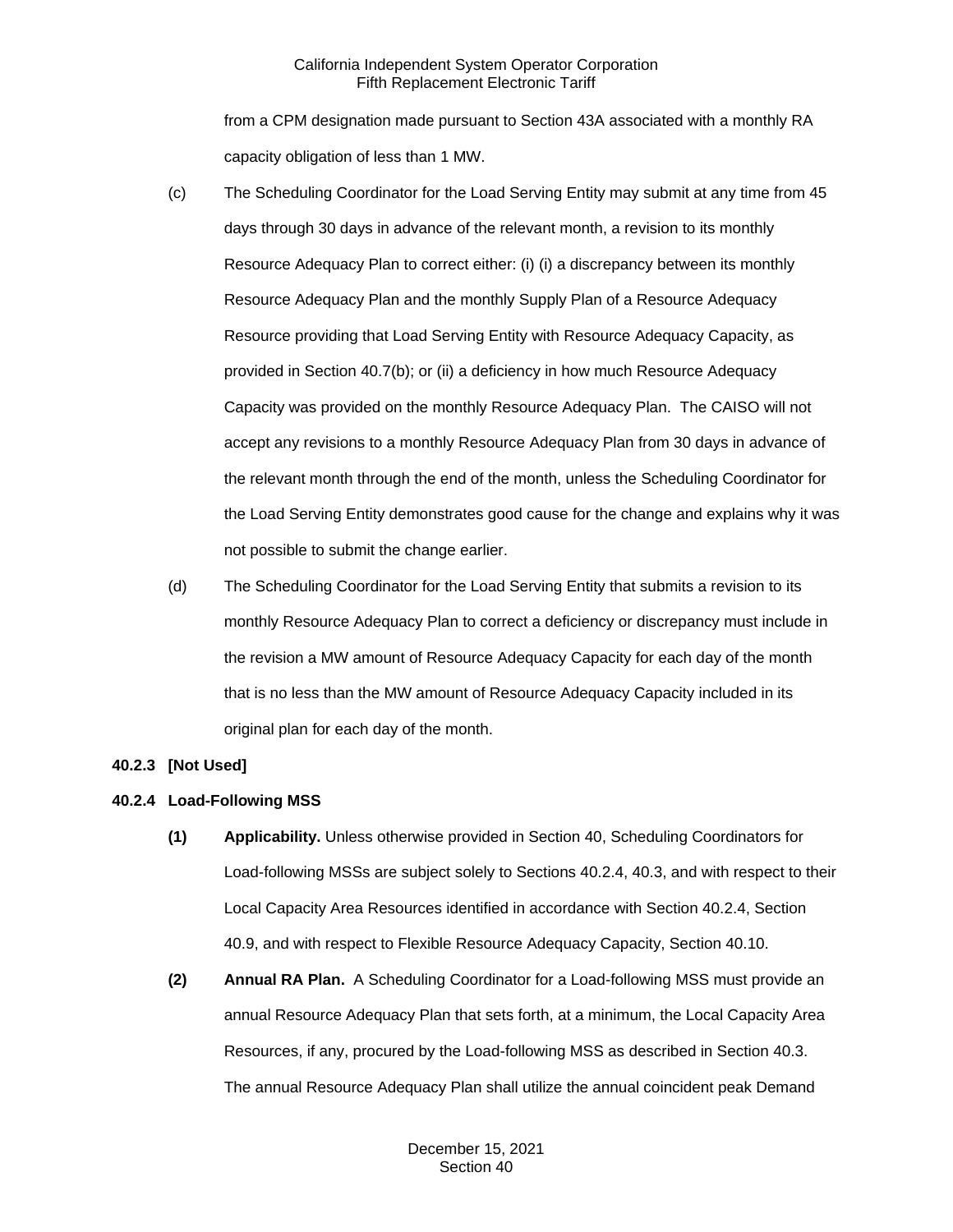determination provided by the California Energy Commission for such Load-following MSS using Demand Forecast data submitted to the California Energy Commission by the Load-following MSS, or, if the California Energy Commission does not produce coincident peak Demand Forecasts for the Load-following MSS, the annual coincident peak Demand Forecast produced by the CAISO for such Load-following MSS in accordance with its Business Practice Manual using Demand Forecast data submitted to the CAISO by the Load-following MSS.

**(3) Monthly RA Plan and Supply Plan.** The Scheduling Coordinator for a Load-following MSS must submit a monthly Resource Adequacy Plan and Supply Plan on the schedule set forth in the Business Practice Manual.

## <span id="page-6-0"></span>**40.3 Local Capacity Area Resource Requirements for SCs for LSEs**

## <span id="page-6-1"></span>**40.3.1 Local Capacity Technical Study**

On an annual basis, pursuant to the schedule set forth in the Business Practice Manual, the CAISO will, perform, and publish on the CAISO Website the Local Capacity Technical Study. The Local Capacity Technical Study shall identify Local Capacity Areas, determine the minimum amount of Local Capacity Area Resources in MW that must be available to the CAISO within each identified Local Capacity Area, and identify the Generating Units within each identified Local Capacity Area. The CAISO shall collaborate with the CPUC, Local Regulatory Authorities within the CAISO Balancing Authority Area, federal agencies, and Market Participants to ensure that the Local Capacity Technical Study is performed in accordance with this Section 40.3 and to establish for inclusion in the Business Practice Manual other parameters and assumptions applicable to the Local Capacity Technical Study and a schedule that provides for: (i) reasonable time for review of a draft Local Capacity Technical Study, (ii) reasonable time for Participating TOs to propose operating solutions, and (iii) release of the final Local Capacity Technical Study no later than 120 days prior to the date annual Resource Adequacy Plans must be submitted under this Section 40.

## **40.3.1.1 Local Capacity Technical Study Criteria**

The Local Capacity Technical Study will determine the minimum amount of Local Capacity Area Resources needed to address the Contingencies identified in Section 40.3.1.2. The Local Capacity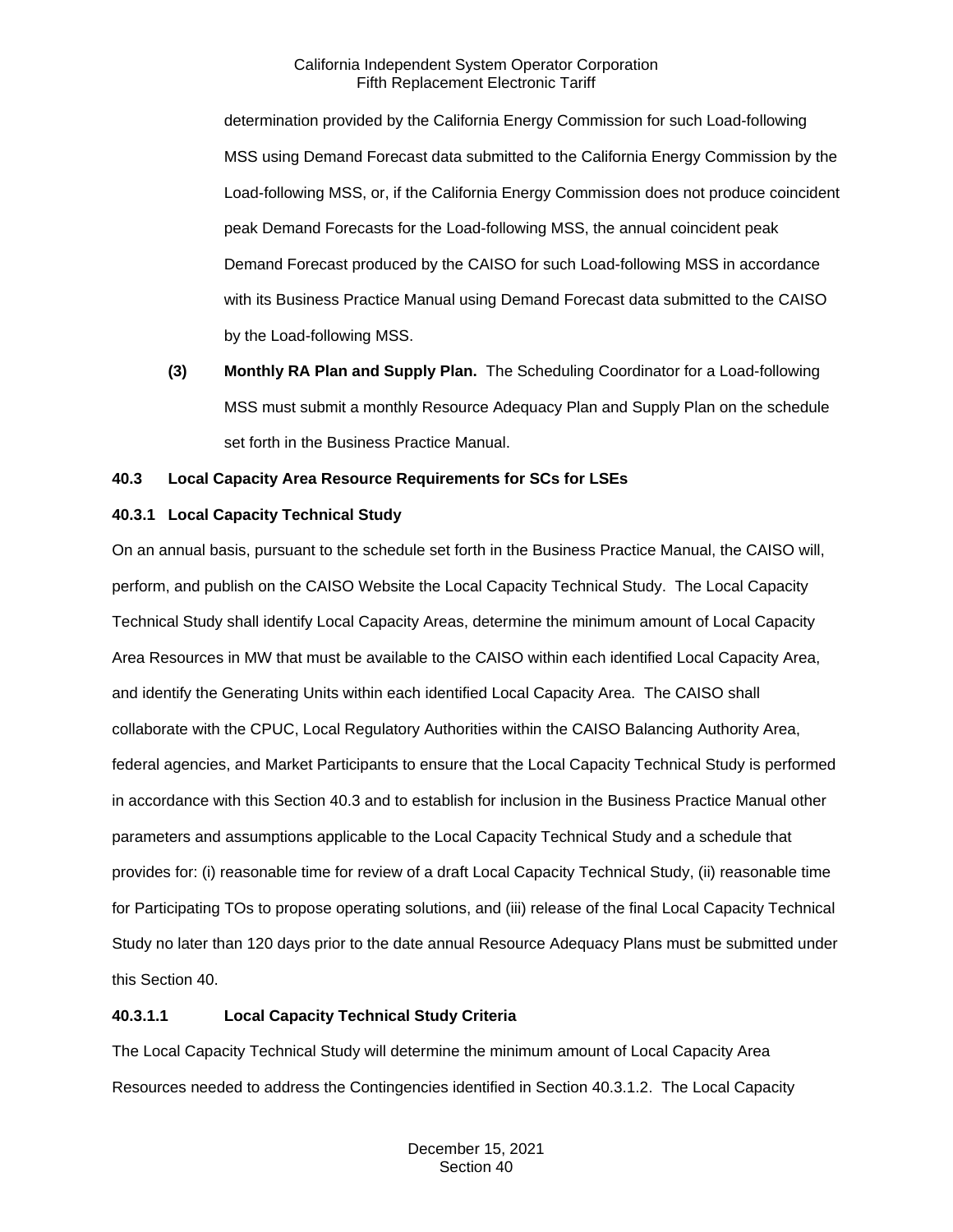Technical Study also will consider hourly load shapes and system limits under emergency conditions to quantify minimum amounts of hourly capacity and energy, that Local Capacity Area Resources must be able to provide within each identified Local Capacity Area in order to resolve Contingencies identified in Section 40.3.1.2. In performing the Local Capacity Technical Study, the CAISO will apply those methods for resolving Contingencies considered appropriate for the performance level that corresponds to a particular studied Contingency, as provided in NERC Reliability Standards regarding Transmission System Planning Performance Requirements (TPL-001-4 or its successor), as augmented by CAISO Reliability Criteria in accordance with the Transmission Control Agreement and Section 24.3.1. The CAISO Reliability Criteria shall include:

- (1) Time Allowed for Manual Readjustment: This is the amount of time required for the Operator to take all actions necessary to prepare the system for the next Contingency. This time should not be more than thirty (30) minutes.
- (2) No voltage collapse or dynamic instability shall be allowed for a Contingency in Category Extreme Events [any P1 system readjusted (Common Structure) P7], as listed in TPL-001-4 in areas with load of 250 MW or more. For areas with less than 250 MW of load, mitigation will only be proposed if there is a risk of cascading beyond the area directly affected by the outage.

## **40.3.1.2 Local Capacity Technical Study Contingencies.**

The Local Capacity Technical Study shall assess all the Contingencies and appropriate performance levels required by mandatory standards including, but not limited to, NERC, WECC and CAISO Planning Standards.

## <span id="page-7-0"></span>**40.3.2 Allocation of Local Capacity**

The CAISO will allocate Local Capacity Area Resource requirements to Scheduling Coordinators for Load Serving Entities in the following sequential manner:

(a) The responsibility for the aggregate Local Capacity Area Resources required for all Local Capacity Areas within each TAC Area as determined by the Local Capacity Technical Study will be allocated to all Scheduling Coordinators for Load Serving Entities that serve Load in the TAC Area in accordance with the Load Serving Entity's proportionate share of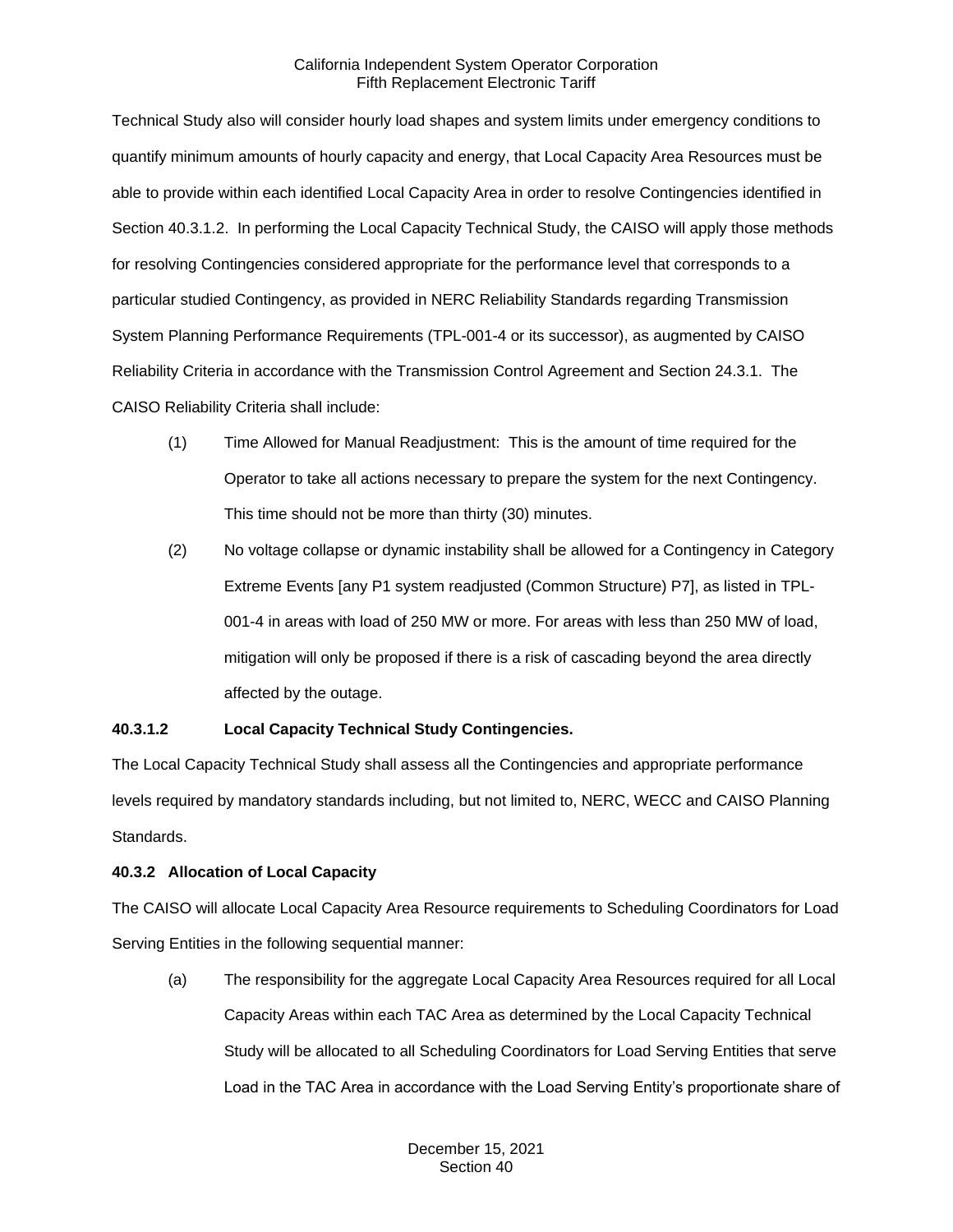the LSE's TAC Area Load at the time of the CAISO's annual coincident peak Demand set forth in the annual peak Demand Forecast for the next Resource Adequacy Compliance Year as determined by the California Energy Commission. Expressed as a formula, the allocation of Local Area Capacity Resource obligations will be as follows: (∑ Local Capacity Area MW in TAC Area from the Local Capacity Technical Study) \* (LSE Demand in TAC Area at CAISO annual coincident peak Demand)/(Total TAC Area Demand at the time of CAISO annual coincident peak Demand). This will result in a MW responsibility for each Load Serving Entity for each TAC Area in which the LSE serves Load. In no instance, however, is a Load Serving Entity obligated to commit, on a monthly Resource Adequacy Plan, Local Capacity Area Resources in a particular TAC Area in excess of the quantity of capacity needed by that Load Serving Entity to meet its applicable Demand and Reserve Margin requirements for the applicable compliance month. If the CAISO determines that a Load Serving Entity would have an obligation to show Local Capacity Area Resources of less than 1 MW in a particular TAC Area, then the Load Serving Entity will have an obligation of zero (0) MWs for that TAC Area in that year. The LSE may meet its MW responsibility, as assigned under this Section, for each TAC Area in which the LSE serves Load by procurement of that MW quantity in any Local Capacity Area in the TAC Area.

- (b) For Scheduling Coordinators for Non-CPUC Load Serving Entities, the Local Capacity Area Resource obligation will be allocated based on Section 40.3.2(a) above.
- (c) For Scheduling Coordinators for CPUC Load Serving Entities, the CAISO will calculate the individual and total Local Capacity Area Resource obligations attributable to the CPUC jurisdictional Load Serving Entities and will transmit them to the CPUC. The CPUC may then allocate the Local Capacity Area Resource obligation to its jurisdictional LSEs based on a method adopted by the CPUC. However, if the allocation methodology adopted by the CPUC does not fully allocate the total sum of each CPUC Load Serving Entity's proportionate share calculated under Section 40.3.2(a), the CAISO will allocate the difference to all Scheduling Coordinators for CPUC Load Serving Entities in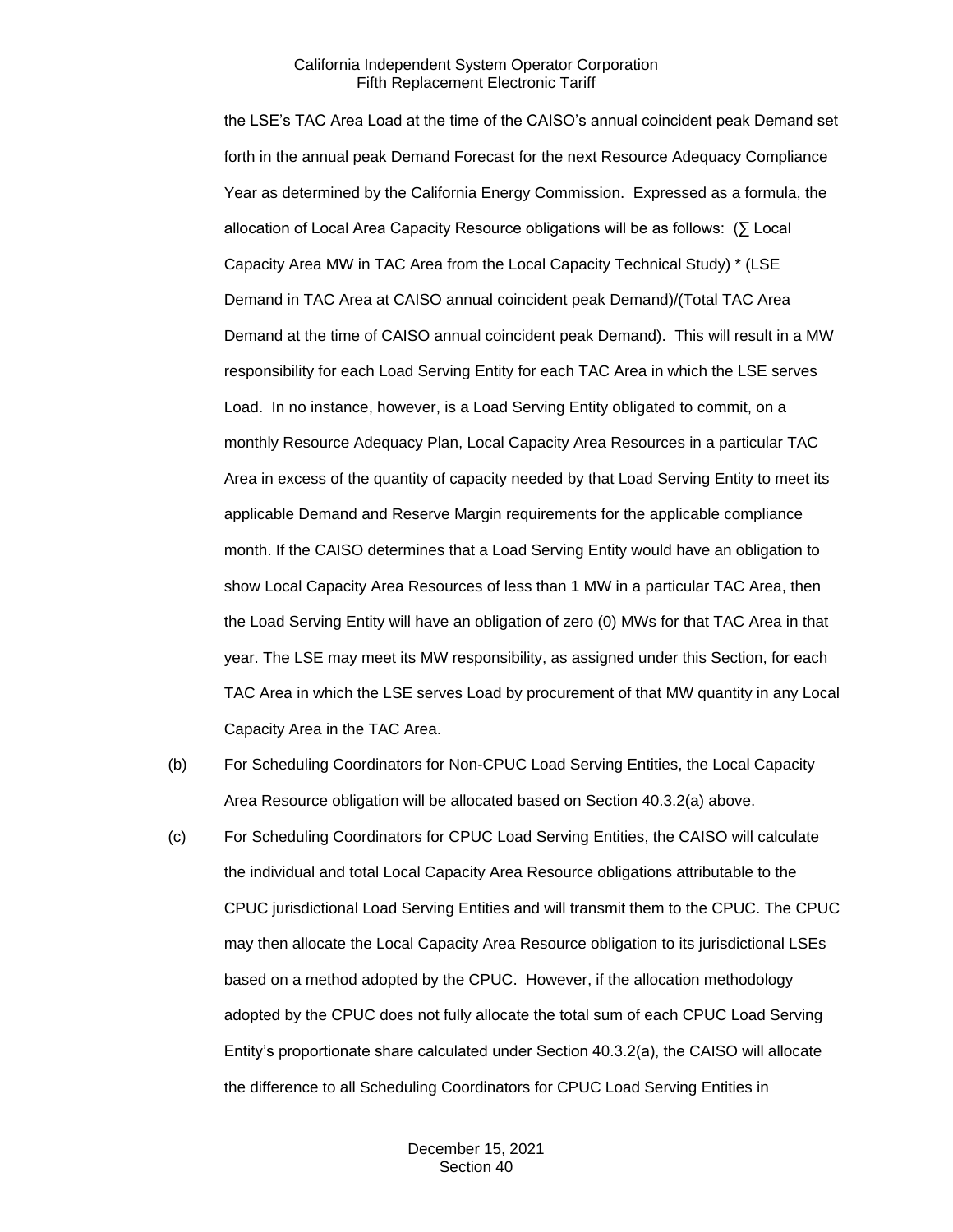accordance with their proportionate share calculated under 40.3.2(a). If the CPUC does not adopt an allocation methodology, the CAISO will allocate Local Capacity Area Resources to Scheduling Coordinators for CPUC Load Serving Entities based on Section 40.3.2(a).

Once the CAISO has allocated the total responsibility for Local Capacity Area Resources, the CAISO will inform the CPUC and the Scheduling Coordinators for each non-CPUC jurisdictional LSE of the LSE's specific allocated responsibility for Local Capacity Area Resources in each TAC Area in which the LSE serves Load.

#### <span id="page-9-0"></span>**40.3.3 Procurement of Local Capacity Area Resources by LSEs**

Nothing in this Section 40 obligates any Scheduling Coordinator to demonstrate on behalf of a Load Serving Entity that the Load Serving Entity has procured Local Capacity Area Resources to satisfy capacity requirements for each Local Capacity Area identified in the technical study. Scheduling Coordinators for Load Serving Entities may aggregate responsibilities for procurement of Local Capacity Area Resources. If a Load Serving Entity has procured Local Capacity Area Resources that satisfy generation capacity requirements for Local Capacity Areas, the Scheduling Coordinator for such Load Serving Entity shall include this information in its annual and monthly Resource Adequacy Plan(s).

<span id="page-9-1"></span>**40.3.4 [Not Used]**

## <span id="page-9-2"></span>**40.4 General Requirements on Resource Adequacy Resources**

#### <span id="page-9-3"></span>**40.4.1 Eligible Resources and Determination of Qualifying Capacity**

The CAISO shall use the criteria provided by the CPUC or Local Regulatory Authority to determine and verify, if necessary, the Qualifying Capacity of all Resource Adequacy Resources; however, to the extent a resource is listed by one or more Scheduling Coordinators in their Resource Adequacy Plans, which apply the criteria of more than one Local Regulatory Authority that leads to conflicting Qualifying Capacity values for that resource, the CAISO will accept the methodology that results in the highest Qualifying Capacity value. Only if the CPUC, Local Regulatory Authority, or federal agency has not established any Qualifying Capacity criteria, or chooses to rely on the criteria in this CAISO Tariff, will the provisions of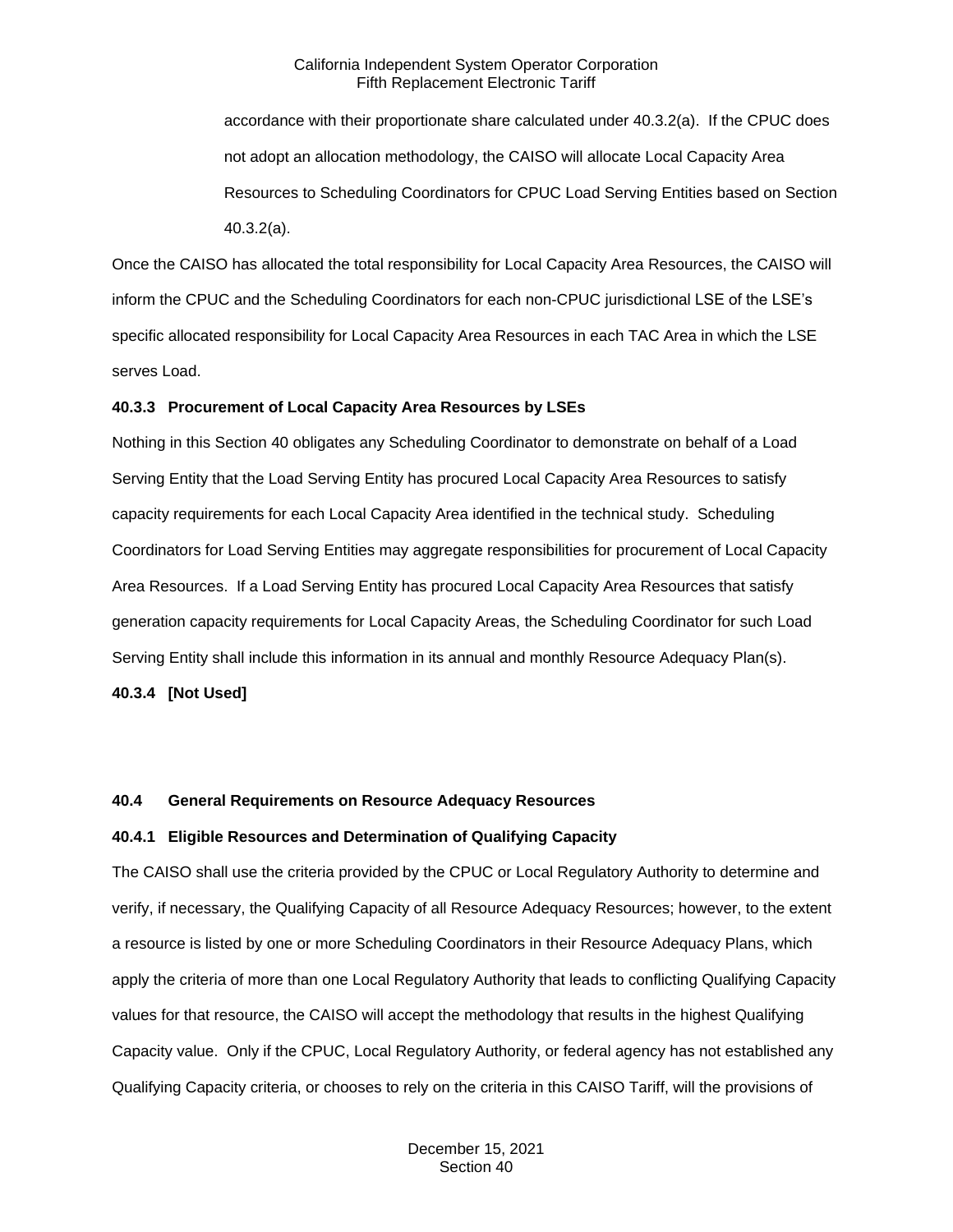Section 40.8 apply.

## <span id="page-10-0"></span>**40.4.2 Net Qualifying Capacity Report**

The CAISO shall produce an annual report posted to the CAISO Website on the schedule set forth in the Business Practice Manual that sets forth the Net Qualifying Capacity of all Participating Generators. All other Resource Adequacy Resources may be included in the annual report under Section 40.4.2 upon their request. The Net Qualifying Capacity of any resource included in the annual report, once posted to the CAISO Website, shall not be reduced by the CAISO for the next Resource Adequacy Compliance Year. Any change proposed to be made to a Net Qualifying Capacity value for a resource included in a prior annual report shall be explained, and any test results or analyses underlying the change provided, to the Scheduling Coordinator within ten (10) days of the CAISO's determination that a change to the resource's Net Qualifying Capacity is appropriate, which also must be at least fifteen (15) days prior to the posting on the CAISO Website of the annual report. Any disputes as to the CAISO's determination regarding Net Qualifying Capacity shall be subject to the CAISO ADR Procedures.

## <span id="page-10-1"></span>**40.4.3 General Qualifications for Supplying Net Qualifying Capacity**

Resource Adequacy Resources included in a Resource Adequacy Plan submitted by a Scheduling Coordinator on behalf of a Load Serving Entity serving Load in the CAISO Balancing Authority Area must:

- (1) Be available for testing by the CAISO to validate Qualifying Capacity, which can be no less than a resource's PMin as registered in the Master File even if the resource's contractual Resource Adequacy Capacity is less than its PMin, and determine Net Qualifying Capacity for the next Resource Adequacy Compliance Year;
- (2) Provide any information requested by the CAISO to apply the performance criteria to be adopted by the CAISO pursuant to Section 40.4.5;
- (3) Submit Bids into the CAISO Markets as required by this CAISO Tariff;
- (4) Be in compliance, as of the date that the CAISO performs any testing or otherwise determines Net Qualifying Capacity for the next Resource Adequacy Compliance Year, with the criteria for Qualifying Capacity established by the CPUC, relevant Local Regulatory Authority, or federal agency and provided to the CAISO; and
- (5) Be subject to Sanctions for non-performance as specified in the CAISO Tariff; and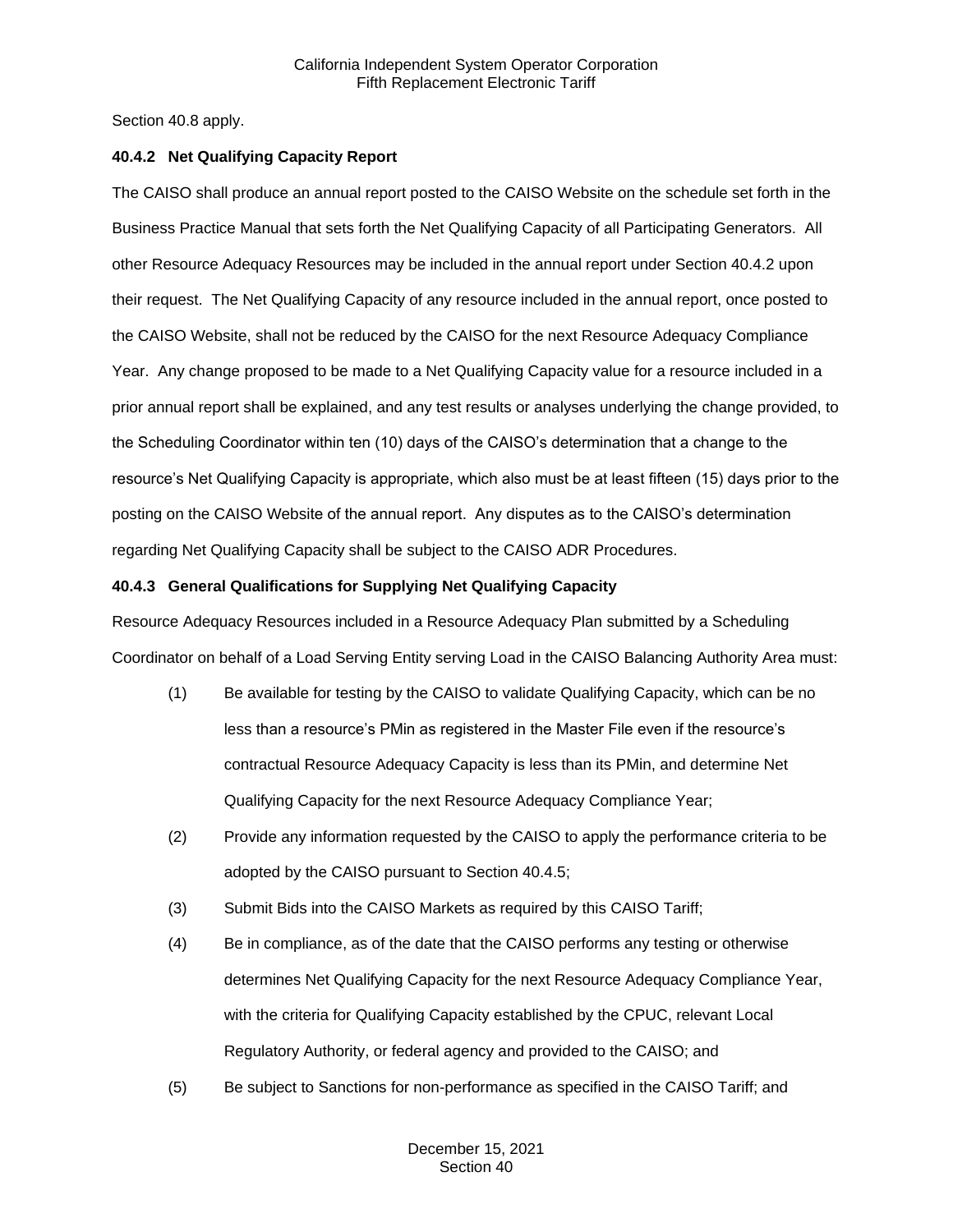(6) For a resource with contractual Resource Adequacy Capacity less than PMin as registered in the Master File, make the PMin available to the CAISO for commitment or dispatch at PMin, subject to Section 11.8 provisions for Bid Cost Recovery, so that the resource's Resource Adequacy Capacity can be utilized as required by this CAISO Tariff.

#### <span id="page-11-0"></span>**40.4.4 Reductions for Testing**

In accordance with the procedures specified in the Business Practice Manual, the Generating Unit of a Participating Generator or other Generating Units, System Units or Loads of Participating Loads, Reliability Demand Response Resources, or Proxy Demand Resources included in a Resource Adequacy Plan submitted by a Scheduling Coordinator on behalf of a Load Serving Entity can have its Qualifying Capacity reduced, for purposes of the Net Qualifying Capacity annual report under Section 40.4.2 for the next Resource Adequacy Compliance Year, if a CAISO testing program determines that it is not capable of supplying the full Qualifying Capacity amount.

#### <span id="page-11-1"></span>**40.4.5 Reductions for Performance Criteria**

No later than 12 months after the effective date of this Section 40, the CAISO will issue a report outlining a proposal with respect to performance criteria for Resource Adequacy Resources. The CAISO will collaborate with the CPUC and other Local Regulatory Authorities to develop the performance criteria to be submitted to FERC. The Scheduling Coordinator for a Resource Adequacy Resource shall provide or make available to the CAISO, subject to the confidentiality provisions of this CAISO Tariff, all documentation requested by the CAISO to determine, develop or implement the performance criteria, including, but not limited to, NERC Generating Availability Data System data.

#### <span id="page-11-2"></span>**40.4.6 Reductions for Deliverability**

## **40.4.6.1 Deliverability within the CAISO Balancing Authority Area**

In order to determine Net Qualifying Capacity from Resource Adequacy Resources subject to this Section 40.4, the CAISO will determine that a Resource Adequacy Resource is available to serve the aggregate of Load by means of a deliverability study. Documentation explaining the CAISO's deliverability analysis will be posted on the CAISO Website. The deliverability study will be performed annually and shall focus on peak Demand conditions. The results of the deliverability study shall be incorporated into the Net Qualifying Capacity annual report under Section 40.4.2 and will be effective for the next Resource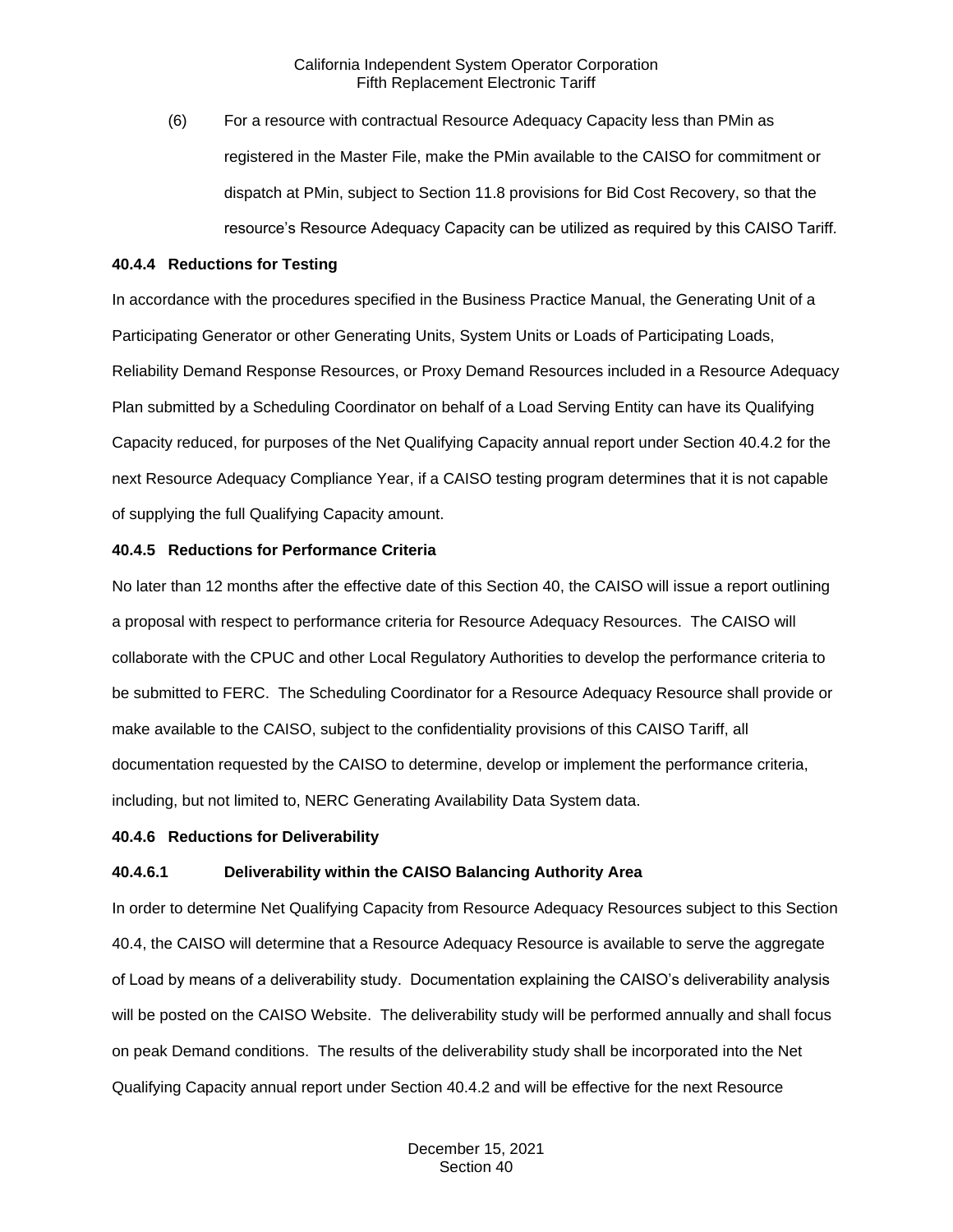Adequacy Compliance Year. To the extent the deliverability study shows that the Qualifying Capacity is not deliverable to the aggregate of Demand under the conditions studied, the Qualifying Capacity of the Resource Adequacy Resource will be reduced on a MW basis for the capacity that is undeliverable. Resources will be electrically grouped in a manner consistent with the CAISO Deliverability Assessment methodology posted on the CAISO Website. For Resource Adequacy Resources in the same electrical group which have identified deliverability constraints, the Qualifying Capacity of the Resource Adequacy Resources that obtained Full Capacity Deliverability Status or partial deliverability through Section 8.2 of Appendix Y to this CAISO Tariff will be reduced prior to reducing the Qualifying Capacity of those resources which were originally provided Full Capacity Deliverability Status pursuant to inclusion in an Interconnection Study Cycle under Appendix Y to this CAISO Tariff.

## **40.4.6.2 Deliverability of Imports**

#### **40.4.6.2.1 Available Import Capability Assignment Process**

For Resource Adequacy Plans, total Available Import Capability will be assigned on an annual basis for a one-year term to Scheduling Coordinators representing Load Serving Entities serving Load in the CAISO Balancing Authority Area and, in limited circumstances, to Scheduling Coordinators representing Participating Generators or System Resources, as described by the following sequence of steps.

**Step 1:** Determination of Maximum Import Capability on Interties into the CAISO Balancing Authority Area: The CAISO shall establish the Maximum Import Capability for each Intertie into the CAISO Balancing Authority Area, and will post those values on the CAISO Website in accordance with the schedule and process set forth in the Business Practice Manual. **Step 2:** Determination of Available Import Capability by Accounting for Existing Contracts and Transmission Ownership Rights Held by Out-of-Balancing Authority Area LSEs: For each Intertie, the Available Import Capability will be determined by subtracting from the Maximum Import Capability established in Step 1 for each Intertie the import capability on each Intertie associated with (i) Existing Contracts and (ii) Transmission Ownership Rights held by load serving entities that do not serve Load within the CAISO Balancing Authority Area. The remaining sum of all Intertie Available Import Capability is the Total Import Capability. Total Import Capability shall be used to determine the Load Share Quantity for each Load Serving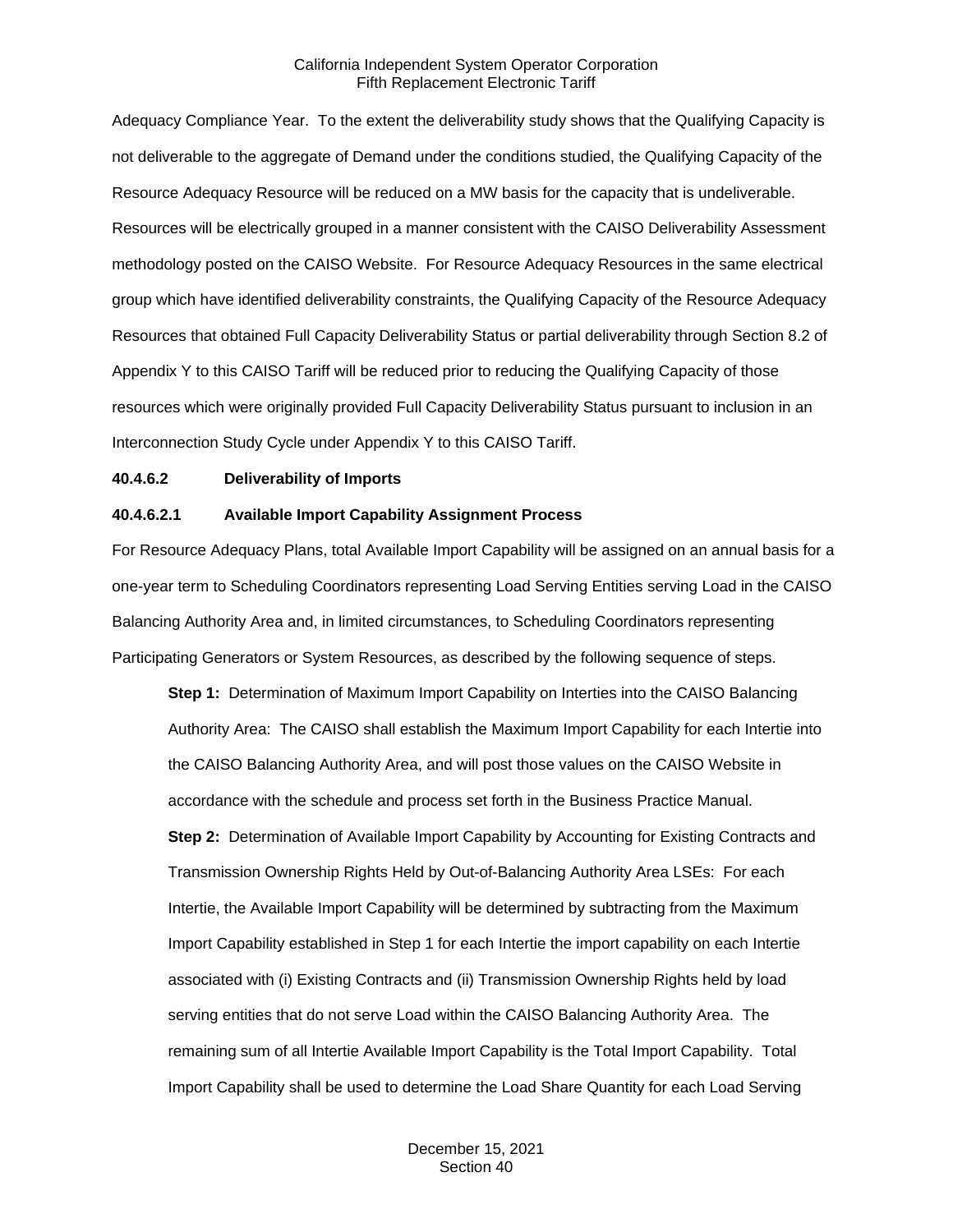Entity that serves Load within the CAISO Balancing Authority Area.

**Step 3:** Determination of Existing Contract Import Capability by Accounting for Existing Contracts and Transmission Ownership Rights Held by CAISO Balancing Authority Area LSEs: From the Available Import Capability remaining on each Intertie after Step 2 above, Existing Contracts and Transmission Ownership Rights held by Load Serving Entities that serve Load within the CAISO Balancing Authority Area shall be reserved for the holders of such commitments and will not be subject to reduction under any subsequent steps in this Section. The import capability reserved pursuant to this Step 3 is the Existing Contract Import Capability.

**Step 4a:** Assignment of Pre-RA Import Commitments: From the Available Import Capability remaining on each Intertie after reserving Existing Contract Import Capability under Step 3 above, the CAISO will assign to Load Serving Entities serving Load within the CAISO Balancing Authority Area Pre-RA Import Commitment Capability on a particular Intertie based on Pre-RA Import Commitments in effect (where a supplier has an obligation to deliver the Energy or make the capacity available) at any time during the Resource Adequacy Compliance Year for which the Available Import Capability assignment is being performed. The Pre-RA Import Commitment will be assigned to the Intertie selected by the Load Serving Entity during the submission of the import commitment data template as required per Business Process Manual, and it must be the primary Intertie upon which the Energy or capacity is anticipated to be scheduled. If a Pre-RA Import Commitment submitted on behalf of a LSE with Existing Contract Import Capability is assigned under this Section to the same Intertie on which the LSE holds Existing Contract Import Capability, the Pre-RA Import Commitment will be assumed to deliver over the Existing Contract Import Capability until exhausted, unless the LSE can demonstrate otherwise.

To the extent a particular Intertie becomes over requested with Pre-RA Import Commitments, such that the MW represented in all Pre-RA Import Commitments utilizing the Intertie exceed the Intertie's Available Import Capability in excess of that reserved for Existing Contracts and Transmission Ownership Rights under Steps 2 and 3, the Pre-RA Import Commitments will be assigned Pre-RA Import Commitment Capability, based on the Import Capability Load Share Ratio of each Load Serving Entity submitting Pre-RA Import Commitments on the particular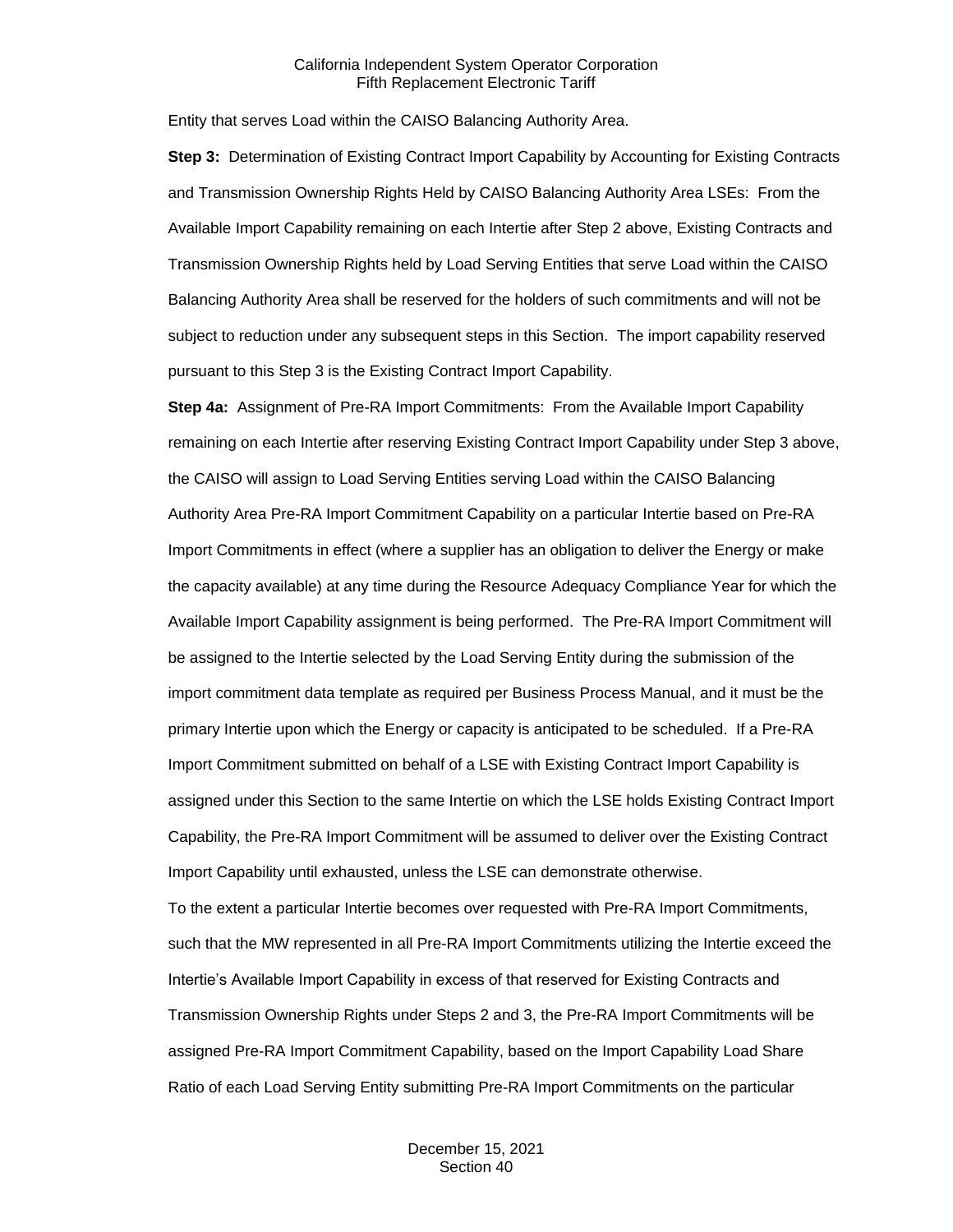Intertie. To the extent this initial assignment of Pre-RA Import Commitment Capability has not fully assigned the Available Import Capability of the particular over requested Intertie, the remaining Available Import Capability on the over requested Intertie will be assigned until fully exhausted based on the Import Capability Load Share Ratio of each Load Serving Entity whose submitted Pre-RA Import Commitment has not been fully satisfied by the previous Import Capability Load Share Ratio assignment iteration. The Available Import Capability assigned pursuant to this Step 4a is the Pre-RA Import Commitment Capability.

**Step 4b:** Assignment of New Use Import Commitments: From the Available Import Capability remaining on each Intertie after reserving Existing Contract Import Capability under Step 3 above and reserving Pre-RA Import Commitment Capability under step 4a above, the CAISO will assign to Load Serving Entities serving Load within the CAISO Balancing Authority Area New Use Import Commitment Capability on a particular Intertie based on New Use Import Commitments in effect during the Resource Adequacy Compliance Year for which the Available Import Capability assignment is being performed. The CAISO will assign the New Use Import Commitment to the Intertie selected by the Load Serving Entity in the import commitment data template as required per Business Process Manual, and it must be the primary Intertie upon which the Energy or capacity is anticipated to be scheduled. If a New Use Import Commitment submitted by an LSE with Existing Contract Import Capability is assigned under this Section to the same Intertie on which the Load Serving Entity holds Existing Contract Import Capability, the CAISO will assume the New Use Import Commitment will be delivered over the Existing Contract Import Capability until exhausted, unless the LSE can demonstrate otherwise.

To the extent a particular Intertie becomes over requested with New Use Import Commitments, such that the MW represented in all New Use Import Commitments using the Intertie exceed the Intertie's Available Import Capability in excess of that reserved for Existing Contracts and Transmission Ownership Rights under Steps 2 and 3 as well as Pre-RA Import Commitments under Step 4a, the New Use Import Commitments will be assigned New Use Import Commitment Capability, based on the Import Capability Load Share Ratio of each Load Serving Entity submitting New Use Import Commitments on the particular Intertie. To the extent the initial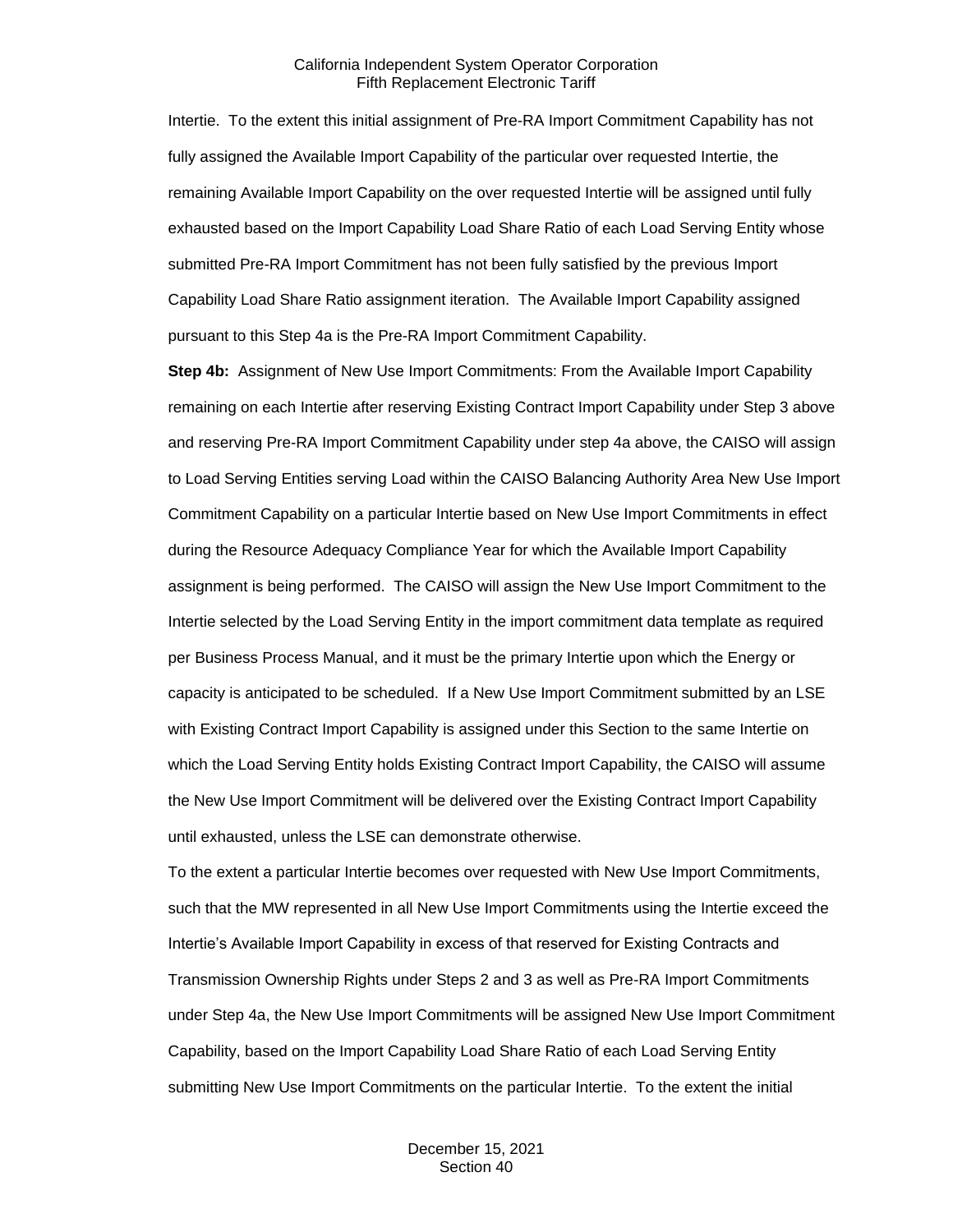assignment of New Use Import Commitment Capability does not fully assign the Available Import Capability on the over requested Intertie, the CAISO will assign the remaining Available Import Capability on the over requested Intertie until fully exhausted based on the Import Capability Load Share Ratio of each Load Serving Entity whose submitted New Use Import Commitment has not been fully satisfied by the previous Import Capability Load Share Ratio assignment iteration. The Available Import Capability assigned pursuant to this Step 4b is the New Use Import Commitment Capability. Any New Use Import Commitment Capability shall not exceed the limitations imposed in Section 40.4.6.2.2.4.

**Step 5:** Assignment of Remaining Import Capability Limited by Load Share Quantity: The Total Import Capability remaining after Step 4 will be assigned only to Load Serving Entities serving Load within the CAISO Balancing Authority Area that have not received Existing Contract Import Capability, Pre-RA Import Commitment Capability and New Use Import Commitment Capability under Steps 3 and 4, that exceed the Load Serving Entity's Load Share Quantity. Only the MW quantity of any Pre-RA Import Commitment Capability and New Use Import Commitment Capability assigned to Existing Contract Import Capability under Step 4 that exceeds the Existing Contract Import Capability on the particular Intertie will be counted for purposes of this Step 5. The CAISO will assign Remaining Import Capability based on the following process. First, the CAISO will calculate the gross Remaining Import Capability by subtracting the sum of the MW quantity assigned to excluded LSEs from the Total Import Capability. Next, the CAISO will calculate the share of gross Remaining Import Capability based on load share ratio among the remaining eligible Load Serving Entities. Any CAISO internal Load Serving Entity with allocations received from both Steps 3 & 4 that exceed or are equal to its share of the gross Remaining Import Capability will be excluded from further allocation of Remaining Import Capability. The CAISO will re-perform this calculation until there are no excluded Load Serving Entities. Each remaining eligible Load Serving Entity will have its Remaining Import Capability calculated by subtracting its total of all allocations received under Steps 3, 4a & 4b from its share of the gross Remaining Import Capability. The Total Import Capability will be assigned until fully exhausted to those Load Serving Entities eligible to receive an assignment under this Step. The quantity of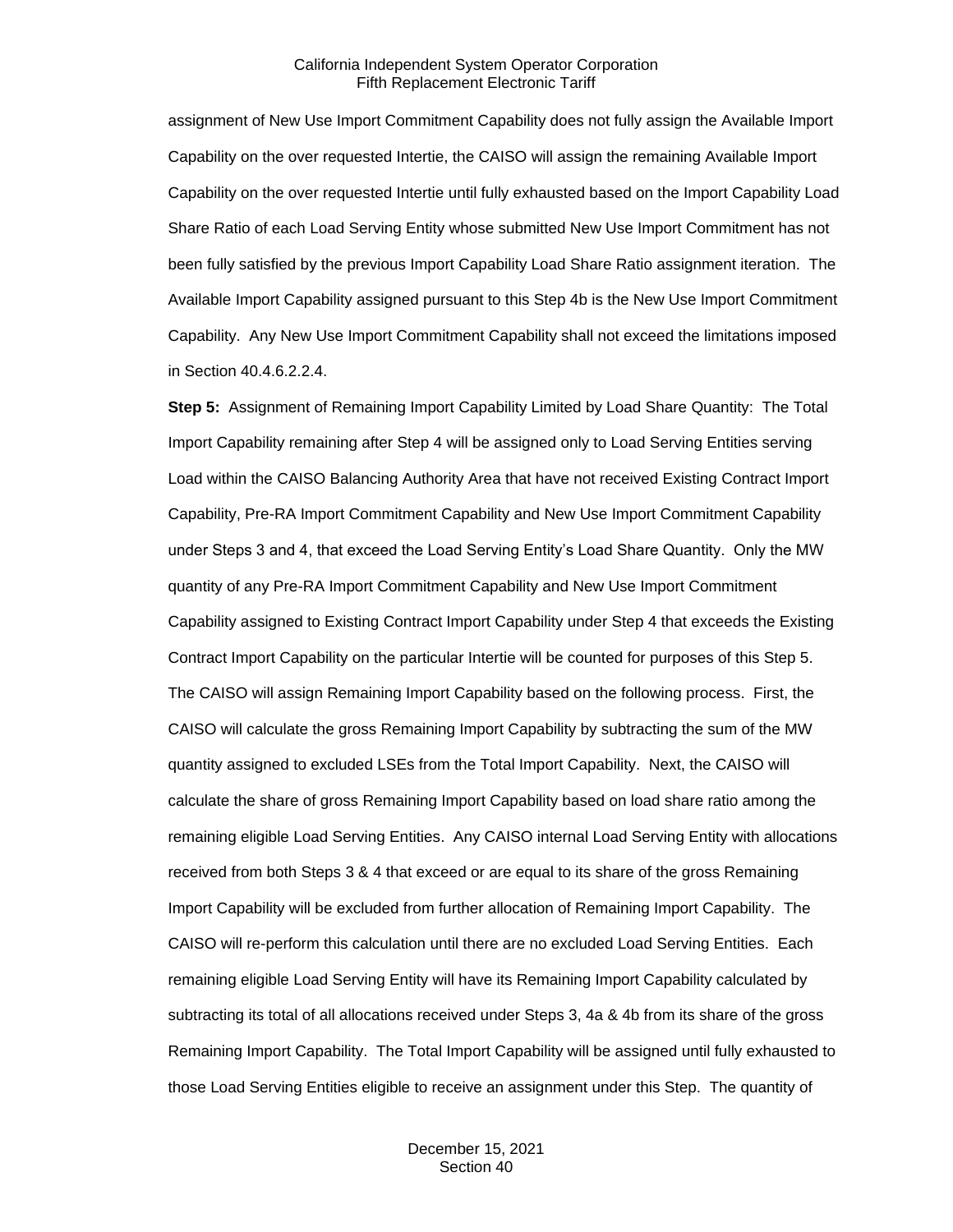Total Import Capability assigned to the Load Serving Entity under this Step is the Load Serving Entity's Remaining Import Capability. This Step 5 does not assign Remaining Import Capability on a specific Intertie.

**Step 6:** CAISO Posting of Assigned and Unassigned Capability: Following the completion of Step 5, the CAISO will post to the CAISO Website, in accordance with the schedule set forth in the Business Practice Manual the following information:

- (a) The Total Import Capability;
- (b) The quantity in MW of Existing Contracts and Transmission Ownership Rights assigned to each Intertie, distinguishing between Existing Contracts and Transmission Ownership Rights held by Load Serving Entities within the CAISO Balancing Authority Area and those held by load serving entities outside the CAISO Balancing Authority Area;
- (c) The aggregate quantity in MW, and identity of the holders, of Pre-RA Import Commitments assigned to each Intertie; and
- (d) The aggregate quantity in MW of Available Import Capability after Step 4, the identity of the Interties with Available Import Capability, and the MW quantity of Available Import Capability on each such Intertie.
- (e) For each individual Intertie, the name of the holder of Existing Contracts and Transmission Ownership Rights, Pre-RA Import Commitments and New Use Import Commitments as well as maximum locked up amount, lock start date, lock expiration date and potentially other available information that provides stakeholders with transparency into the allocation process.

**Step 7:** CAISO Notification of LSE Assignment Information: Following the completion of Step 5, in accordance with the schedule set forth in the Business Practice Manual, the CAISO will notify the Scheduling Coordinator for each Load Serving Entity of:

- (a) The Load Serving Entity's Import Capability Load Share;
- (b) The Load Serving Entity's Load Share Quantity; and
- (c) The amount of, and Intertie on which, the Load Serving Entity's Existing Contract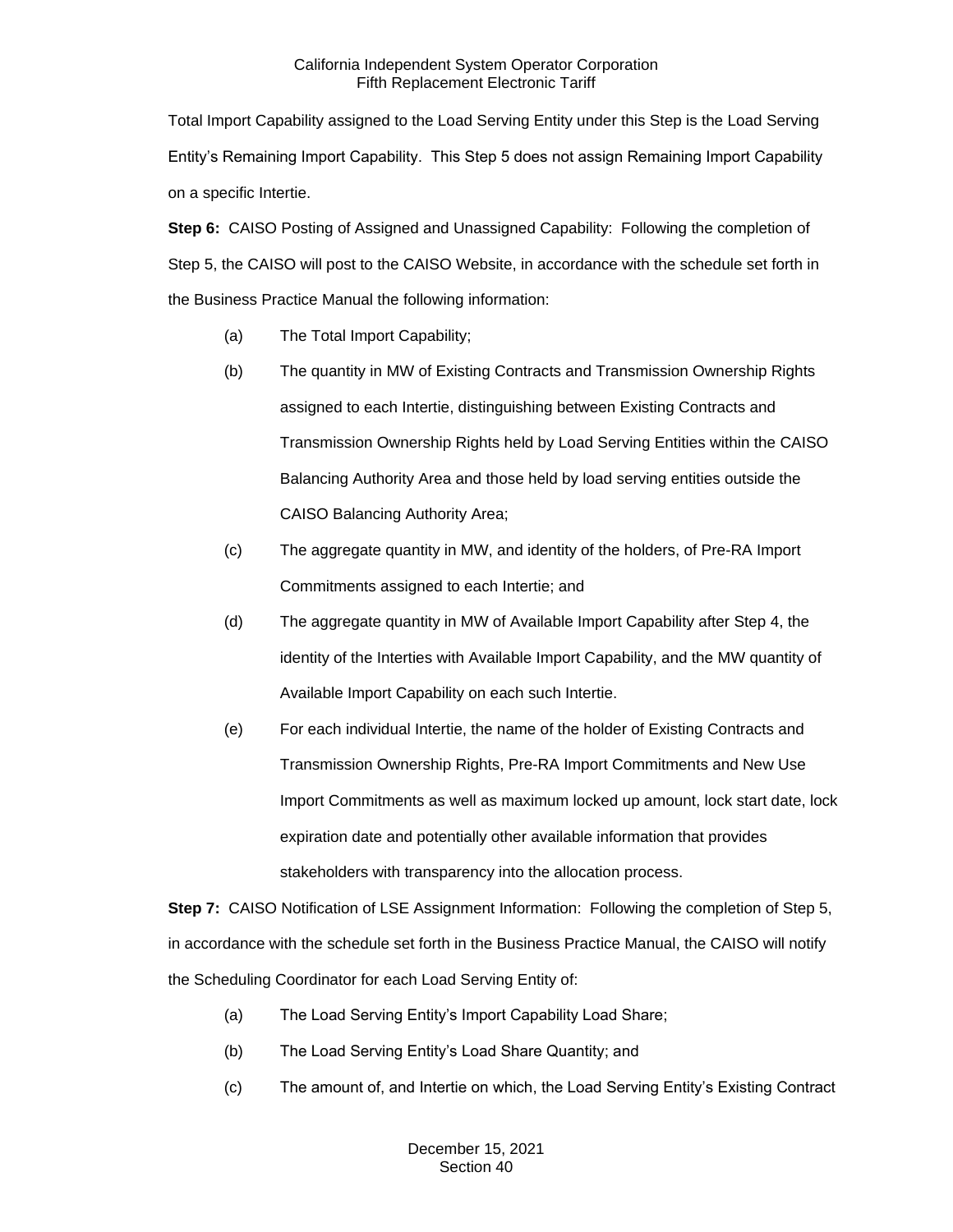Import Capability, Pre-RA Import Commitment Capability and New Use Import Commitment Capability, as applicable, has been assigned; and

(d) The Load Serving Entity's Remaining Import Capability.

**Step 8:** Transfer of Import Capability: In accordance with the schedule set forth in the Business Practice Manual, a Scheduling Coordinator for a Load Serving Entity shall be allowed to transfer some or all of its Remaining Import Capability to any other Scheduling Coordinator for a Load Serving Entity. The CAISO will accept transfers between Scheduling Coordinators only to the extent such transfers are reported to the CAISO, in accordance with the schedule set forth in the Business Practice Manual and through the CAISO's Import Capability Transfer Registration Process, by the entity receiving the Remaining Import Capability who must set forth (1) the name of the counter-parties, (2) the MW quantity, (3) term of transfer, and (4) price on a per MW basis. The CAISO will post to the CAISO Website in accordance with the schedule set forth in the Business Practice Manual the information on transfers of Remaining Import Capability received under this Step 8.

**Step 9:** Initial Scheduling Coordinator Request to Assign Remaining Import Capability by Intertie: In accordance with the schedule set forth in the Business Practice Manual, the Scheduling Coordinator for each Load Serving Entity shall notify the CAISO of its request to assign its posttrading Remaining Import Capability on a MW basis per available Intertie. Total requests for assignment of Remaining Import Capability by a Scheduling Coordinator cannot exceed the sum of the post-traded Remaining Import Capability of its Load Serving Entities. The CAISO will honor the requests to the extent an Intertie has not been over requested. If an Intertie is over requested, the requests for Remaining Import Capability on that Intertie will be assigned based on each Load Serving Entity's Import Capability Load Share Ratio in the same manner as set forth in Step 4. A Scheduling Coordinator for a Load Serving Entity without an Import Capability Load Share will be assigned the Import Capability Load Share equal to the average Import Capability Load Share of those Load Serving Entities from which it received transfers of Remaining Import Capability.

**Step 10:** CAISO Notification of Initial Remaining Import Capability Assignments and Unassigned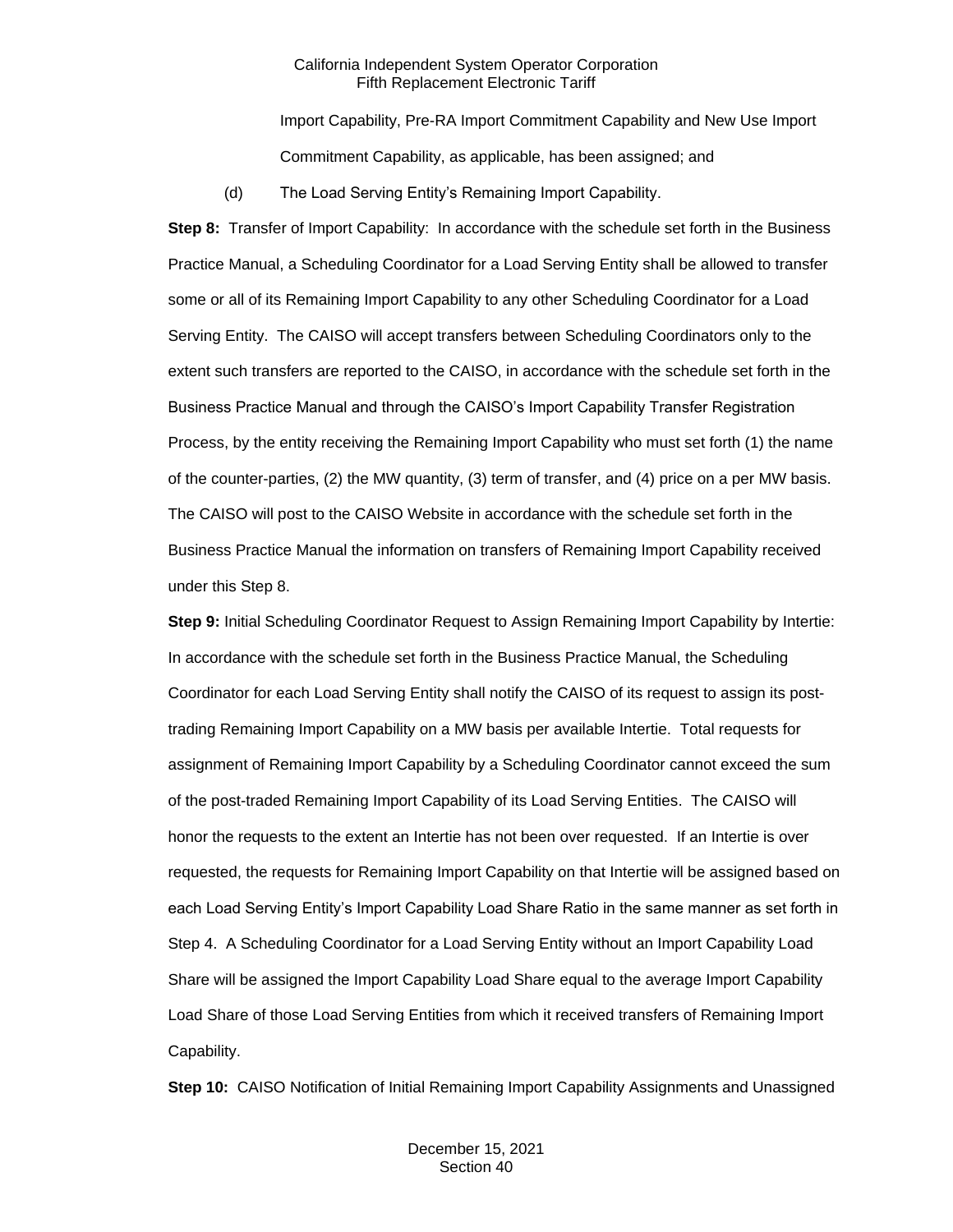Capability: In accordance with the schedule set forth in the Business Practice Manual, the CAISO will:

- (a) Notify the Scheduling Coordinators of accepted request(s) for assigning Remaining Import Capability under Step 9;
- (b) Publish on the CAISO Website aggregate unassigned Available Import Capability, if any, the identity of the Interties with unassigned Available Import Capability, and the MW quantity of Available Import Capability, on each such Intertie; and
- (c) Issue a Market Notice to advise the Scheduling Coordinators that Step 10 is complete and to specify the time at which the CAISO will begin accepting requests for the Remaining Import Capability for Step 11.

**Step 11:** Secondary Scheduling Coordinator Request to Assign Remaining Import Capability by Intertie: To the extent Remaining Import Capability remains unassigned as disclosed by Step 10, in accordance with the schedule set forth in the Business Practice Manual, Scheduling Coordinators for Load Serving Entities shall notify the CAISO of their requests to assign any Remaining Import Capability on a MW per available Intertie basis. Step 10 must be completed before a Scheduling Coordinator may submit a request under this step for any Remaining Import Capability. Any requests received prior to the time stated in the Market Notice issued at the completion of Step 10 will not be honored by the CAISO. The CAISO will honor the timely requests received to the extent an Intertie has not been over requested. If an Intertie is over requested, the requests on that Intertie will be assigned based on each Load Serving Entity's Import Capability Load Share Ratio, as used in Steps 4 and 9.

**Step 12:** Notification of Secondary Remaining Import Capability Assignments and Unassigned Capability: In accordance with the schedule set forth in the Business Practice Manual, the CAISO will:

(a) Notify the Scheduling Coordinator for each Load Serving Entity of the Load Serving Entity's accepted request(s) for assigning Remaining Import Capability under Step 11;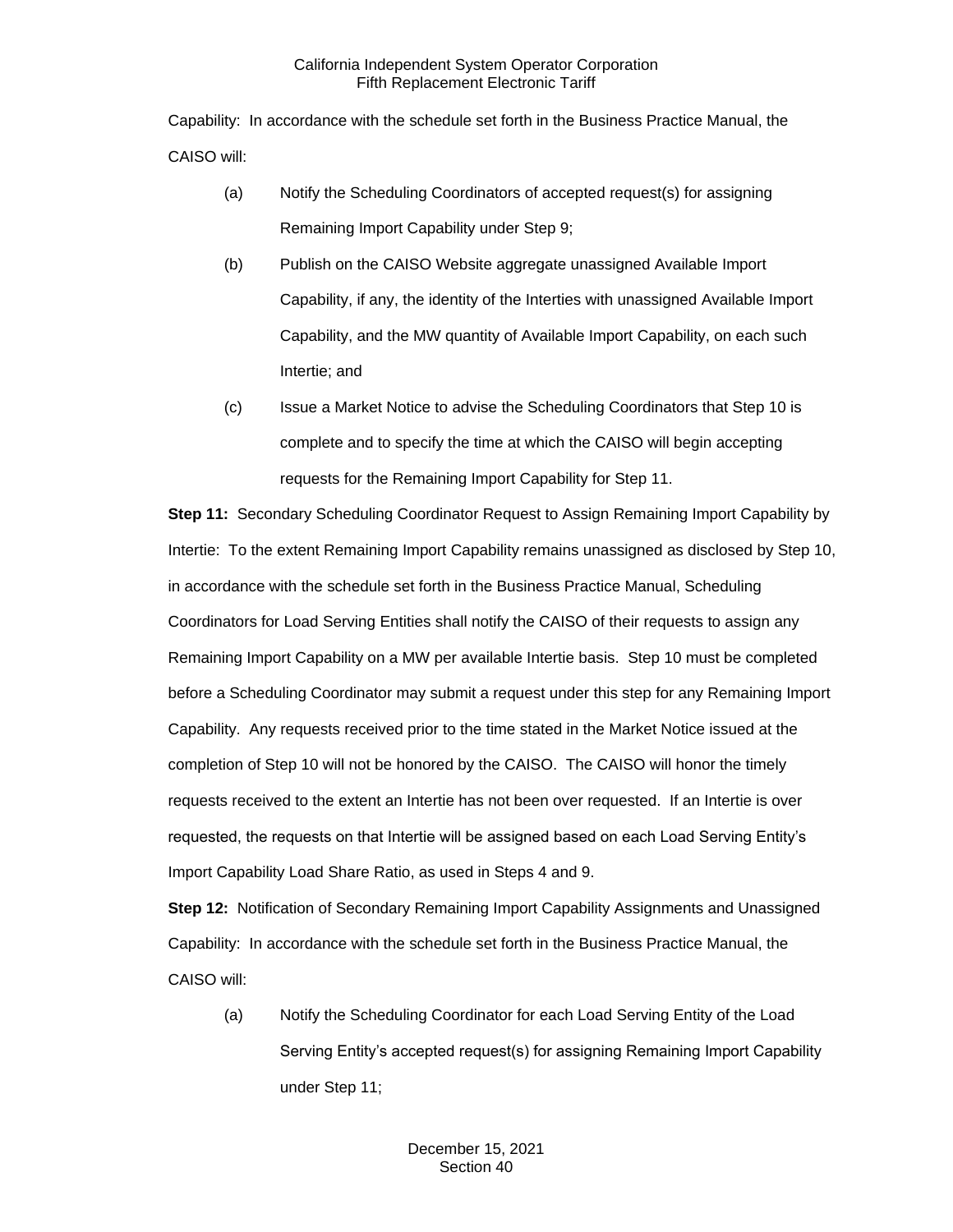- (b) Publish on the CAISO Website unassigned aggregate Available Import Capability, if any, the identity of the Interties with Available Remaining Import Capability, and the MW quantity of Availability Import Capability on each such Intertie; and
- (c) Issue a Market Notice to advise the Scheduling Coordinator for each Load Serving Entity that Step 12 is complete and to specify the time at which the CAISO will begin accepting requests for the Balance of Year Unassigned Available Import Capability for Step 13.

**Step 13:** Requests for Balance of Year Unassigned Available Import Capability: To the extent total Available Import Capability remains unassigned as disclosed by Step 12, Scheduling Coordinators for Load Serving Entities, Participating Generators, or System Resources may notify the CAISO of a request for unassigned Available Import Capability on a specific Intertie on a per MW basis. Step 12 must be completed before a Scheduling Coordinator may submit a request under this step for any remaining unassigned Import Capability. Any requests received prior to the time stated in the Market Notice issued at the completion of Step 12 will not be honored by the CAISO. Each request must include the identity of Load Serving Entity, Participating Generator, or System Resource on whose behalf the request is made. The CAISO will accept only two (2) requests per calendar week from any Scheduling Coordinator on behalf of a single Load Serving Entity, Participating Generator, or System Resource. The CAISO will honor timely requests in priority of the time requests from Scheduling Coordinators were received until the Intertie is fully assigned and without regard to any Load Serving Entity's Load Share Quantity. Any honored request shall be for the remainder of the Resource Adequacy Compliance Year. The CAISO shall provide an electronic means, either through the Import Capability Transfer Registration Process or otherwise, of notifying the Scheduling Coordinator of the time the request was deemed received by the CAISO and, within seven (7) days of receipt of the request, whether the request was honored. If a request made on behalf of a Load Serving Entity is honored, it shall be the responsibility of the Scheduling Coordinator and its Load Serving Entity to notify the CPUC or applicable Local Regulatory Authority of the acceptance of the request for unassigned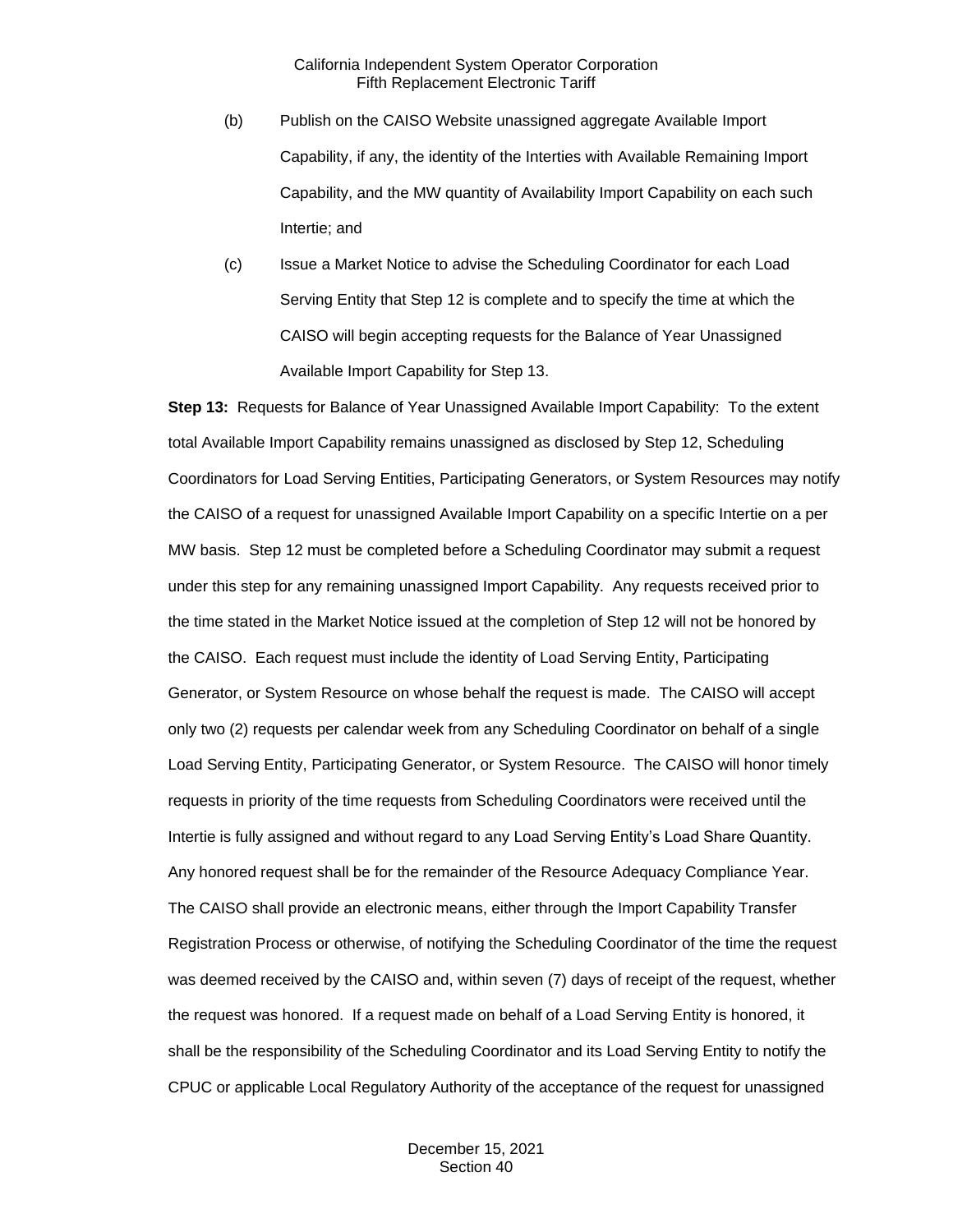Available Import Capability. If the request is not honored because the Intertie requested was fully assigned, the request will be deemed rejected and the Scheduling Coordinator, if it still seeks to obtain unassigned Available Import Capability, will be required to submit a new request for unassigned Available Import Capability on a different Intertie. The CAISO will update on its website the list of unassigned Available Import Capability by Intertie in accordance with the schedule set forth in the Business Practice Manual.

This multi-step process for assignment of Total Import Capability does not guarantee or result in any actual transmission service being assigned and is only used for determining the import capability that can be credited towards satisfying the Reserve Margin of a Load Serving Entity under this Section 40. Upon the request of the CAISO, Scheduling Coordinators must provide the CAISO with information on Pre-RA Import Commitments and New Use Import Commitments as well as any transfers or sales of assigned Total Import Capability.

#### **40.4.6.2.2 Bilateral Import Capability Transfers and Registration Process**

#### **40.4.6.2.2.1 Eligibility Registration for Bilateral Import Capability Transfers**

To be eligible to engage in any bilateral assignment, sale, or transfer of Remaining Import Capability under Step 8 of Section 40.4.6.2.1 or Section 40.4.6.2.2.2 or transfer of Existing Contract Import Capability, Pre-RA Import Commitment Capability and New Use Import Commitment Capability under Section 40.4.6.2.2.2, a Load Serving Entity or other Market Participant must provide the CAISO through the Import Capability Transfer Registration Process the following information:

- (a) Name of the Load Serving Entity or Market Participant
- (b) E-mail contact information

The CAISO will post to the CAISO Website the information received under this Section on a monthly basis in accordance with the schedule set forth in the Business Practice Manual. Any assignment, sale, or transfer of Existing Contract Import Capability, Pre-RA Import Commitment Capability, New Use Import Commitment Capability or Remaining Import Capability may only be made by or to a Load Serving Entity or Market Participant whose information received under this Section has been posted to the CAISO Website prior to the date of the assignment, sale, or transfer of the Existing Contract Import Capability, Pre-RA Import Commitment Capability, New Use Import Commitment Capability or Remaining Import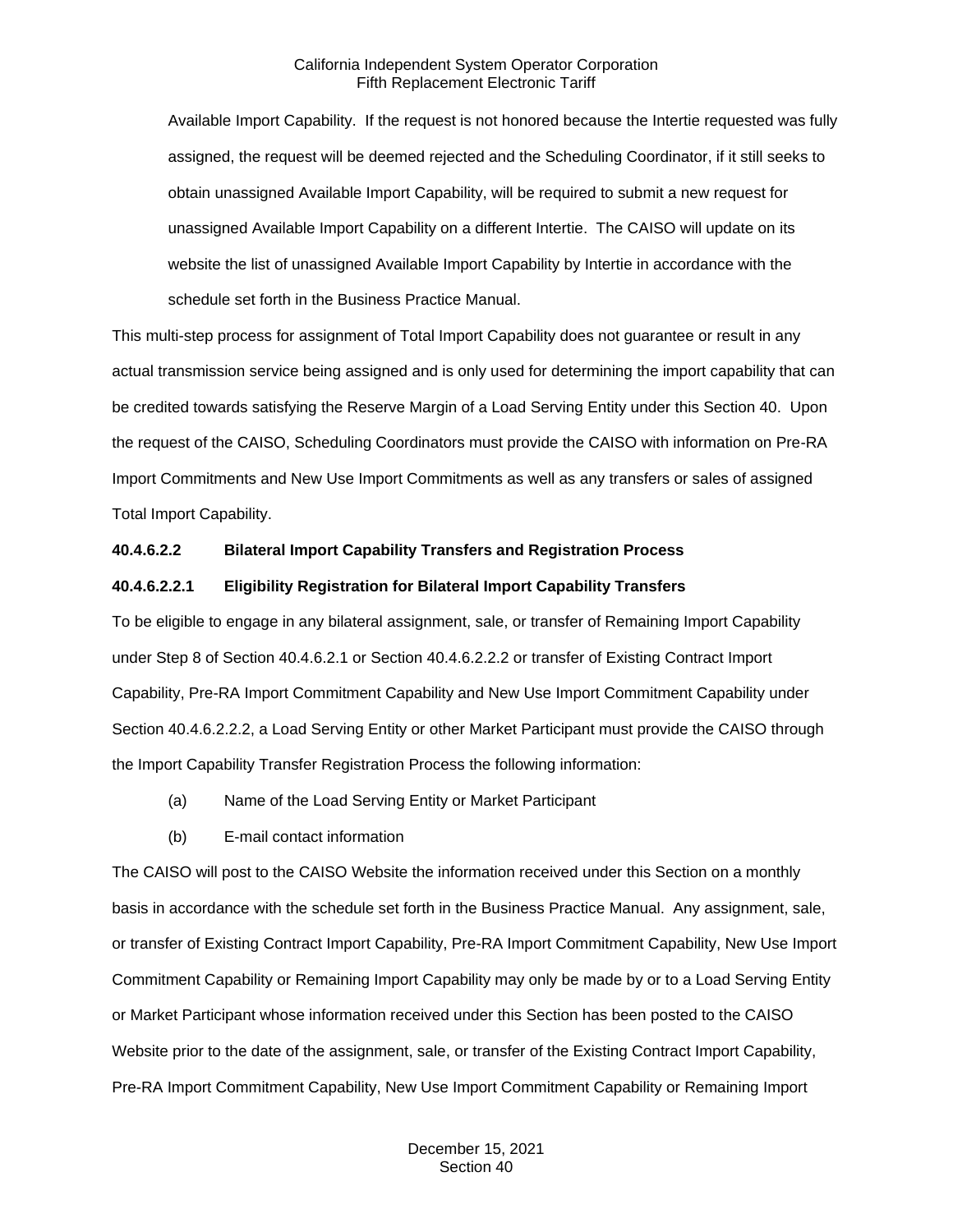Capability. It shall be the exclusive responsibility of the Scheduling Coordinator for the Load Serving Entity or Market Participant to ensure that the information posted to the CAISO Website under this Section is accurate and up to date.

## **40.4.6.2.2.2 Reporting Process for Bilateral Import Capability Transfers**

This Section shall apply to all transfers of Existing Contract Import Capability, Pre-RA Import Commitment Capability, New Use Import Commitment Capability or Remaining Import Capability other than that provided for in Step 8 of Section 40.4.6.2.1. Any Load Serving Entity or other Market Participant that has obtained Existing Contract Import Capability, Pre-RA Import Commitment Capability, New Use Import Commitment Capability or Remaining Import Capability may assign, sell, or otherwise transfer such Existing Contract Import Capability, Pre-RA Import Commitment Capability, New Use Import Commitment Capability or Remaining Import Capability in MW increments rounded to two decimal places. The import capability subject to each transfer shall remain on the Intertie assigned pursuant to Section 40.4.6.2.1. The Scheduling Coordinator for the Load Serving Entity or Market Participant receiving the transferred Existing Contract Import Capability, Pre-RA Import Commitment Capability, New Use Import Commitment Capability or Remaining Import Capability must report the transfer to the CAISO through the CAISO's Import Capability Transfer Registration Process by providing the following information:

- (a) Identity of the counter-party(ies);
- (b) The MW quantity;
- (c) The Intertie on which the Existing Contract Import Capability, Pre-RA Import Commitment Capability, New Use Import Commitment Capability or Remaining Import Capability was assigned;
- (d) Term of the transfer;
- (e) Price on a per MW basis; and
- (f) Whether the import capability assignment being transferred is Existing Contract Import Capability, Pre-RA Import Commitment Capability, New Use Import Commitment Capability or Remaining Import Capability.

The CAISO will promptly post to the CAISO Website the information on transfers received under this Section except for the information received pursuant to subpart (f) of this Section. On a quarterly basis,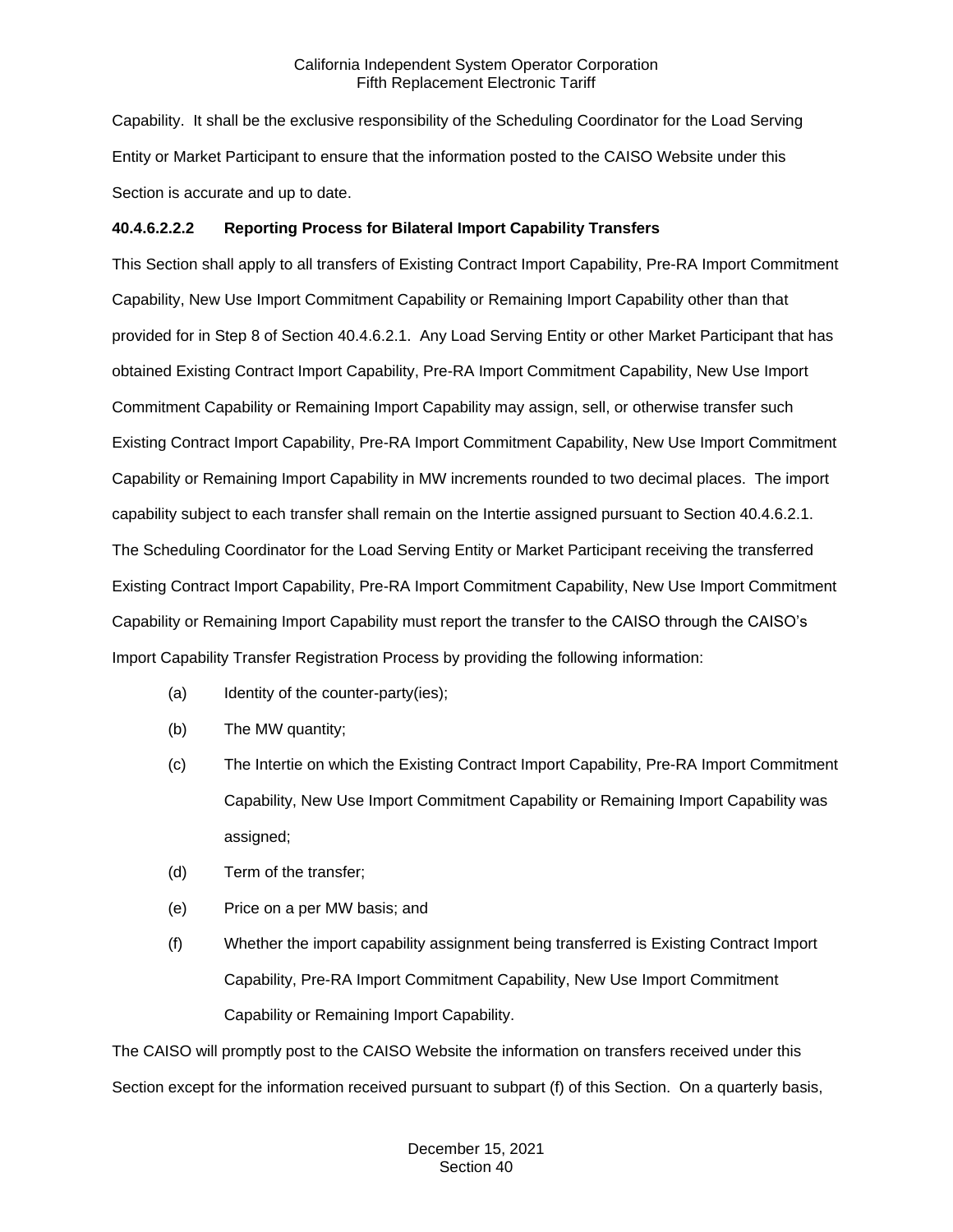the CAISO shall also report to FERC the transfer information received under this Section and Step 8 of Section 40.4.6.2.1. Transfer information received in accordance with this Section after the 20th calendar day of any month shall not be permitted to be included in the Load Serving Entity's Resource Adequacy Plan submitted in the same month as the transfer submission.

## **40.4.6.2.2.3 Other Import Capability Information Postings**

The CAISO will post to the CAISO Website on a monthly basis in accordance with the schedule set forth in the Business Practice Manual, for each Intertie, the holder and that holder's quantity in MW of import capability assigned on the particular Intertie as of the reporting date.

The CAISO will also post to the CAISO Website following submission of the annual Resource Adequacy Plans under Sections 40.2.1.1, 40.2.2.4, 40.2.3.4, and 40.2.4, for each Intertie, by a "yes" or "no" designation, whether each holder of import capability assigned on the particular Intertie has fully included the assigned import capability in the holder's annual Resource Adequacy Plans.

## **40.4.6.2.2.4 Reserving import capacity as New Use Import Commitment**

An import allocation received as Remaining Import Capability (Steps 5-13) may be reserved at the branch group level by the LSE holder for the applicable RA year. To reserve an import allocation, the LSE must hold the import allocation for all 12 months of the applicable RA year. LSEs cannot reserve import allocations for partial years.

An LSE may reserve an import allocation for the term of the New Use Import Commitment by showing an applicable New Use Import Commitment, signed by May 15th of the year prior to the requested import allocation, if the New Use Import Commitment (1) identifies a specific resource or an aggregation of specific resources, consisting of Pseudo-Tie Generating Units or Dynamic Resource-Specific System Resources, that will provide capacity or energy and (2) meets all the requirements herein as well as those described in the appropriate Business Process Manual.

A New Use Import Commitment reservation can extend for an undetermined length of time, but the reserved quantity cannot exceed future year ahead Load Share Quantity. For implementation purposes, before import allocations are given out for the next RA year, an LSE must provide the CAISO with contract priority preference to determine the order of MIC allocation reduction in the event the reserved quantity exceeds future year ahead Load Share Quantity. If an LSE chooses to partially reduce the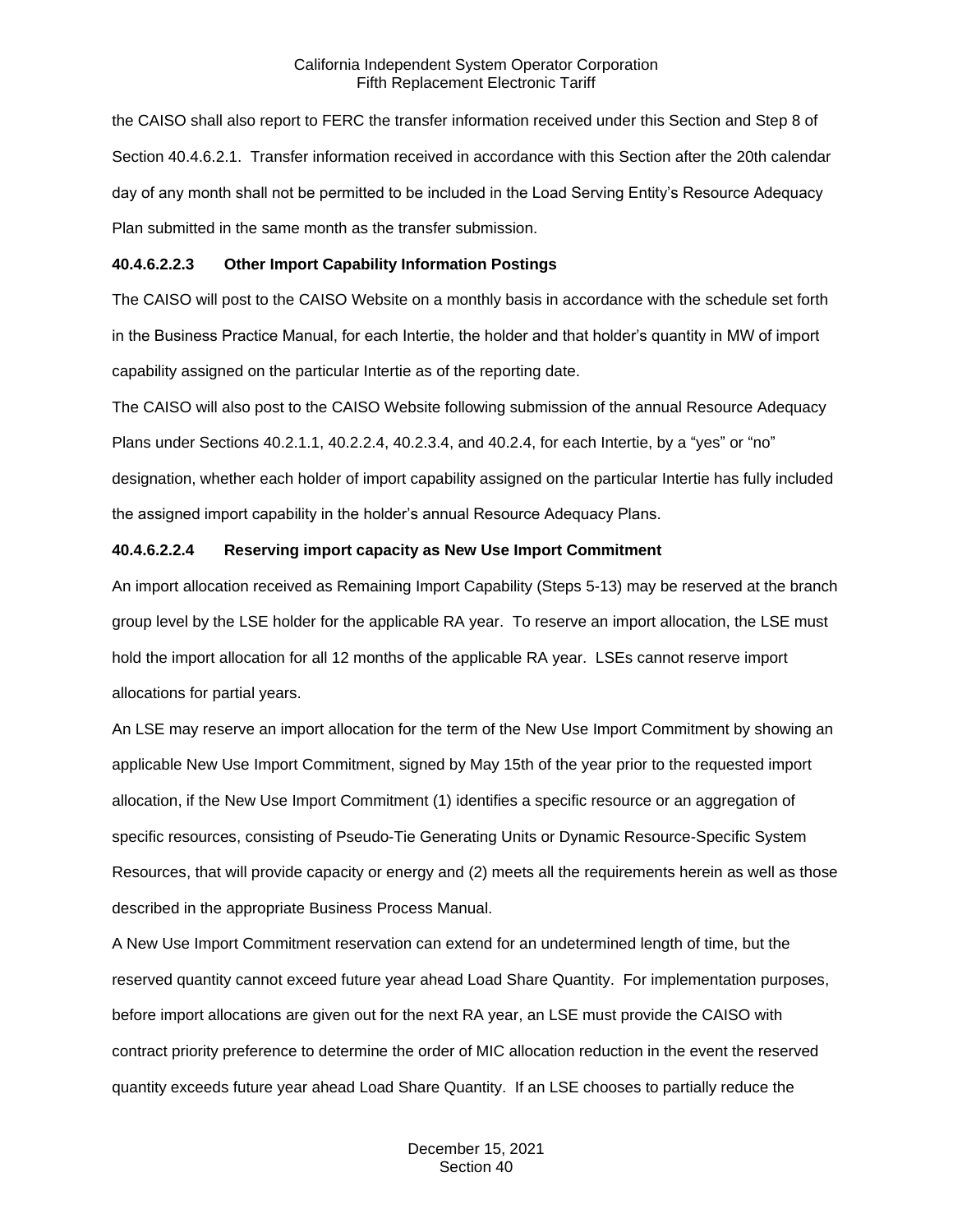import allocation associated with a specific contract, the LSE must maintain the entire contract unchanged for the duration of the next RA year. Any material modification to the electric or operational characteristics of the contract, as determined by the CAISO, or the sale (part or entire) of the RA contract that currently qualifies as a New Use Import Commitment by its LSE holder will result in the loss of status as New Use Import Commitment.

An LSE can reserve up to 75% of its year ahead total import allocation (representing the sum of Existing Contract Import Capability, Pre-RA Import Commitment Capability, New Use Import Commitment Capability and Remaining Import Capability as communicated by the CAISO per step 7) at the branch group level with New Use Import Commitments that meet this tariff section. The total reserved amount for each LSE represents the sum of all their Existing Contract Import Capability, Pre-RA Import Commitment Capability and New Use Import Commitment Capability.

An import allocation received as Remaining Import Capability (Steps 5-13) may be reserved at the branch group level by the LSE holder for the applicable RA year. To reserve an import allocation, the LSE must hold the import allocation for all 12 months of the applicable RA year. LSEs cannot reserve import allocations for partial years.

An LSE may reserve an import allocation for the term of the New Use Import Commitment by showing an applicable New Use Import Commitment, signed by May 15th of the year prior to the requested import allocation, if the New Use Import Commitment (1) identifies a specific resource or an aggregation of specific resources, consisting of Pseudo-Tie Generating Units or Dynamic Resource-Specific System Resources, that will provide capacity or energy and (2) meets all the requirements herein as well as those described in the appropriate Business Process Manual.

A New Use Import Commitment reservation can extend for an undetermined length of time, but the reserved quantity cannot exceed future year ahead Load Share Quantity. For implementation purposes, before import allocations are given out for the next RA year, an LSE must provide the CAISO with contract priority preference to determine the order of MIC allocation reduction in the event the reserved quantity exceeds future year ahead Load Share Quantity. If an LSE chooses to partially reduce the import allocation associated with a specific contract, the LSE must maintain the entire contract unchanged for the duration of the next RA year. Any material modification to the electric or operational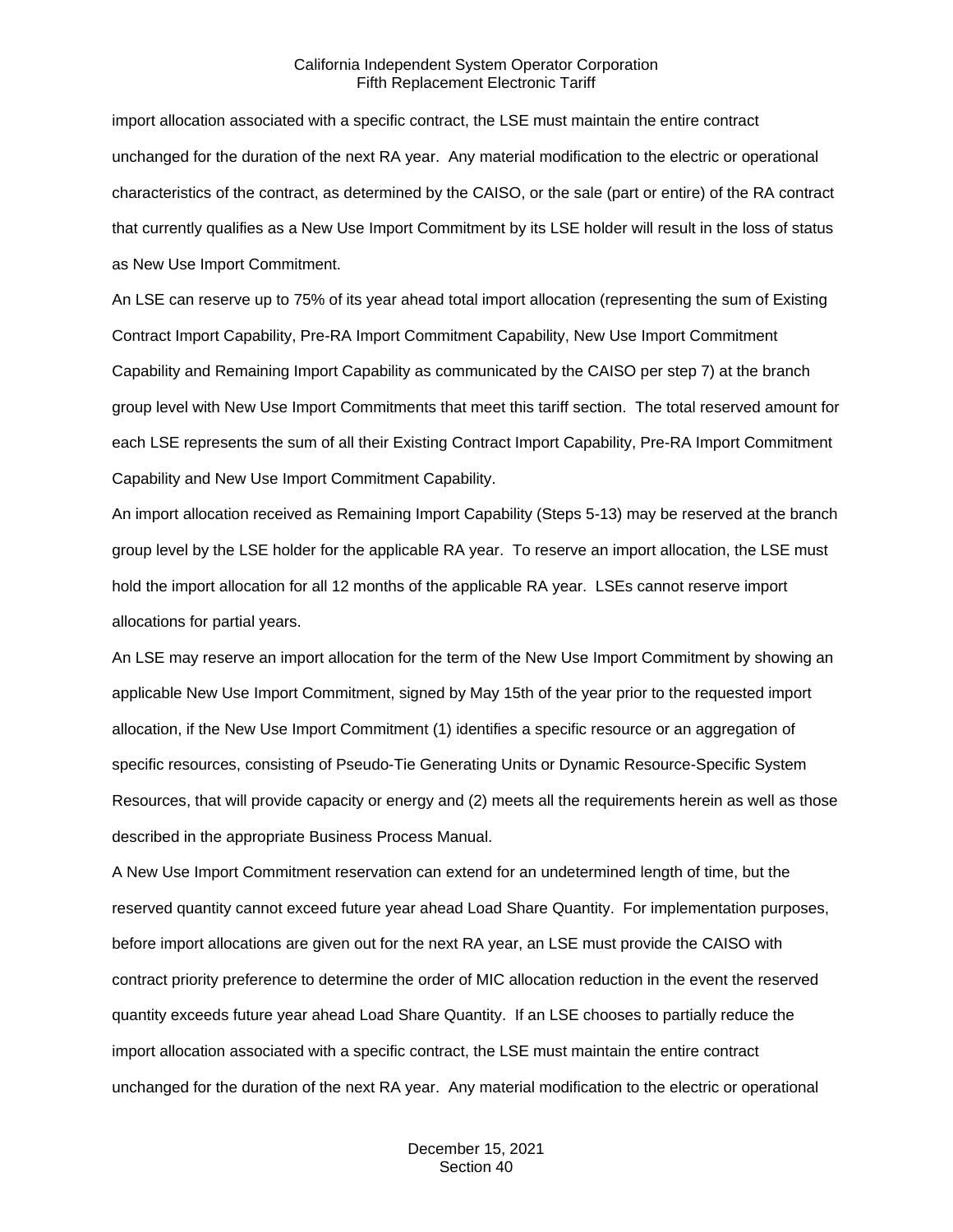characteristics of the contract, as determined by the CAISO, or the sale (part or entire) of the RA contract that currently qualifies as a New Use Import Commitment by its LSE holder will result in the loss of status as New Use Import Commitment.

An LSE can reserve up to 75% of its year ahead total import allocation (representing the sum of Existing Contract Import Capability, Pre-RA Import Commitment Capability, New Use Import Commitment Capability and Remaining Import Capability as communicated by the CAISO per step 7) at the branch group level with New Use Import Commitments that meet this tariff section. The total reserved amount for each LSE represents the sum of all their Existing Contract Import Capability, Pre-RA Import Commitment Capability and New Use Import Commitment Capability.

## **40.4.6.3 Deliverability of Distributed Generation**

The CAISO will perform an annual Deliverability Assessment, as described in Section 40.4.6.3.1, to determine MW quantities of Potential DGD at specific Nodes of the CAISO Controlled Grid for assigning Deliverability Status to Distributed Generation Facilities interconnected or seeking interconnection to the Distribution System of a Utility Distribution Company or a Metered Subsystem pursuant to the interconnection procedures of the Utility Distribution Company or Metered Subsystem, where such interconnection and Potential Deliverability Status can be provided:

- (i) without any additional Delivery Network Upgrades (although Reliability Network Upgrades, Distribution Upgrades or other mitigation may be needed);
- (ii) without the need for the CAISO to conduct any further Deliverability Assessment; and
- (iii) without degrading the Deliverability Status of Generation in Commercial Operation, proposed Generating Facilities in the CAISO Interconnection queue, or the Distributed Generation Facilities of interconnection customers who have previously requested Full Capacity or Partial Capacity Deliverability Status.

Following the CAISO's publication of the nodal Potential DGD quantities resulting from the Deliverability Assessment, applicable Utility Distribution Companies and Metered Subsystems will assign Full Capacity Deliverability Status or Partial Capacity Deliverability Status to specific Distributed Generation Facilities pursuant to the rules set forth in Section 40.4.6.3.2.

This Section 40.4.6.3 is intended to supplement, and not to preclude or limit, the ability of an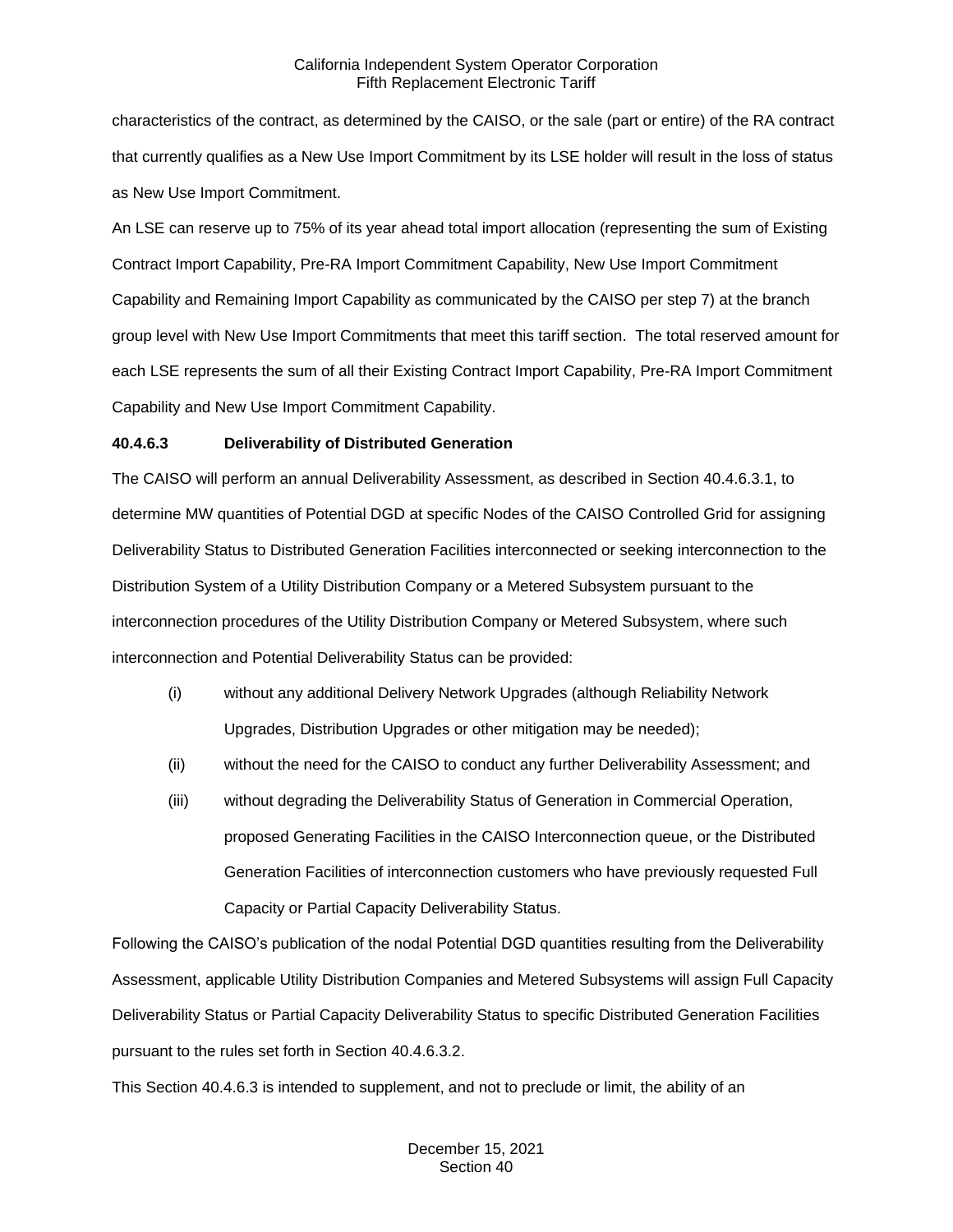interconnection customer for a Distributed Generation Facility to seek and receive Full Capacity Deliverability Status or Partial Capacity Deliverability Status through applicable interconnection procedures. Nothing in this Section 40.4.6.3 is intended to relieve the interconnection customer for a Distributed Generation Facility from the requirements to request and achieve interconnection to the Distribution System through the applicable interconnection procedures. In addition, the amount of Resource Adequacy Capacity a Distributed Generation Facility may provide in any given Resource Adequacy Compliance Year is subject to the CAISO's annual Net Qualifying Capacity determination, as specified in Section 40.4.6.1.

## **40.4.6.3.1 Deliverability Assessment to Determine Potential DGD**

This Section describes the annual DG Deliverability Assessment the CAISO will perform to determine nodal MW amounts of Potential DGD available to Utility Distribution Companies and Metered Subsystems for assigning Deliverability Status to Distributed Generation Facilities in accordance with Section 40.4.6.3.2. The DG Deliverability Assessment and its results will be based on the assumption that the Distributed Generation Facilities that are eventually assigned Deliverability Status under Section 40.4.6.3 complete all requirements for interconnection to the Distribution System under the applicable interconnection process and that these Distributed Generation Facilities will be supported by needed Reliability Network Upgrades, Distribution Upgrades or other mitigation that would be needed to safely and reliably interconnect to the Distribution System and deliver Energy from the Distribution System to the appropriate CAISO Controlled Grid Node.

#### **40.4.6.3.1.1 Developing the Assessment Model**

To develop the base case model for the DG Deliverability Assessment, the CAISO will include:

- (i) The most recent GIP or GIDAP Queue Cluster Phase II Interconnection Study deliverability power flow base case, which includes Distributed Generation Facilities of interconnection customers with active interconnection requests who have requested Full Capacity or Partial Capacity Deliverability Status;
- (ii) Those Generating Facilities that have obtained Deliverability using the annual full capacity deliverability option under either Section 8.2 of the GIP, Section 9.2 of the GIDAP, or equivalent process(es) under the applicable Utility Distribution Company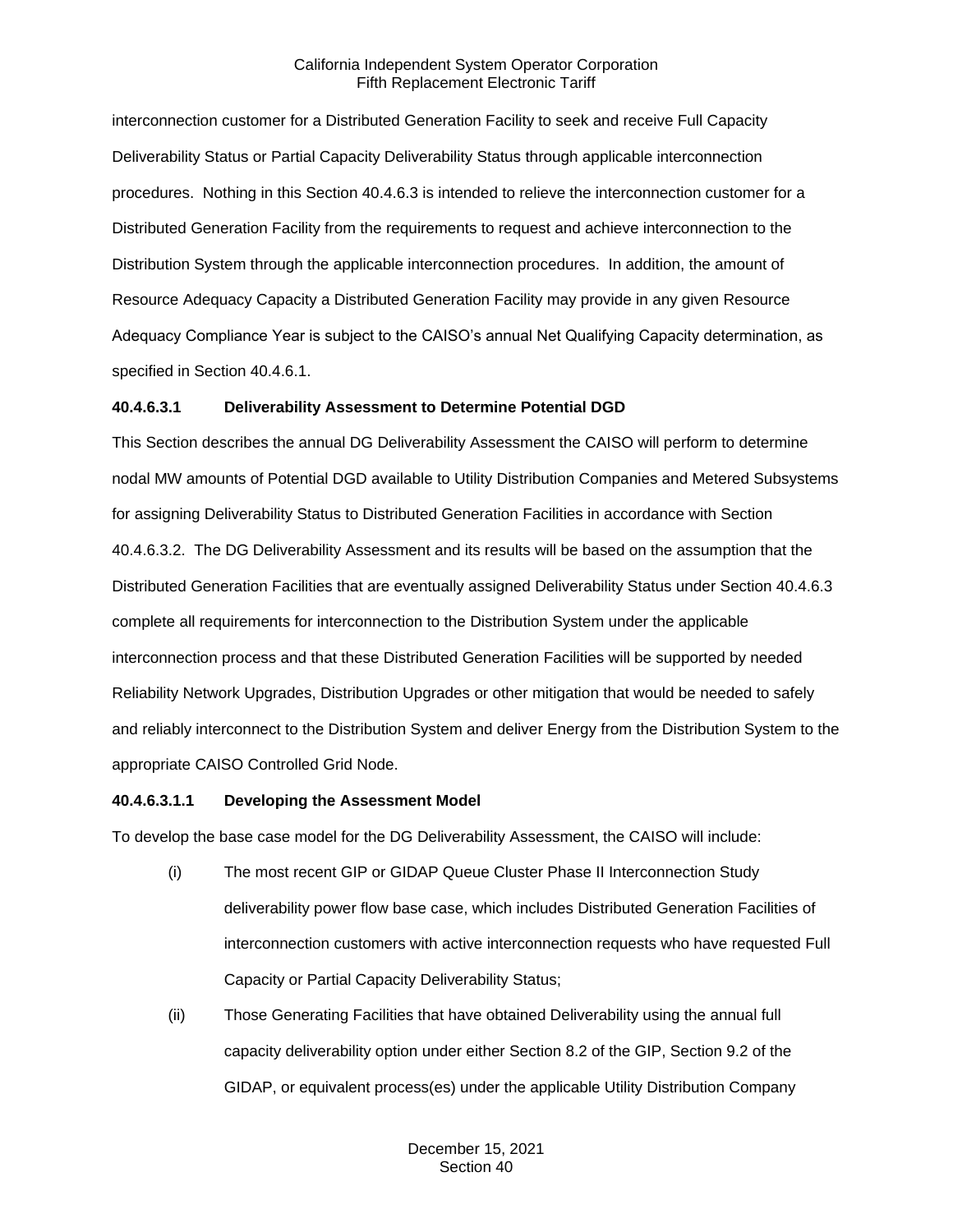tariffs;

- (iii) Transmission additions and upgrades approved in the final comprehensive Transmission Plan for the most recent Transmission Planning Process cycle;
- (iv) Any Generating Facilities in the most recent GIDAP Phase I Interconnection Study that have been determined to be deliverable in accordance with their requested Deliverability Status (including Distributed Generation Facilities of interconnection customers with active interconnection requests who have requested Full Capacity or Partial Capacity Deliverability Status) and were not assigned any Delivery Network Upgrade costs in the Phase I Interconnection Study;
- (v) Delivery Network Upgrades that have received governmental approvals or for which Construction Activities have commenced;
- (vi) The MW amounts of resources interconnected to the Distribution System below specific Nodes of the CAISO Controlled Grid contained in the most recent Transmission Planning Process base portfolio, except that the CAISO will remove each Node (by using a zero MW value) located within electrical areas for which the most recently completed GIP or GIDAP Phase I or Phase II Interconnection Study has identified a need for a Delivery Network Upgrade or for which the most recent Phase II Interconnection Study identified and then removed a Delivery Network Upgrade to support Deliverability for MW amounts in the Interconnection queue;
- (vii) Actual distributed generation development based on the MW amount of distributed generation in applicable Utility Distribution Company and Metered Subsystem interconnection queues including non-net-energy-metering resources requesting interconnection through state-jurisdictional interconnection processes;
- (viii) Any additional information provided by each Utility Distribution Company and Metered Subsystem regarding anticipated distributed generation development on its Distribution System; and
- (ix) Other information that the CAISO, in its reasonable discretion, determines is necessary.

## **40.4.6.3.1.2 Performing the DG Deliverability Assessment**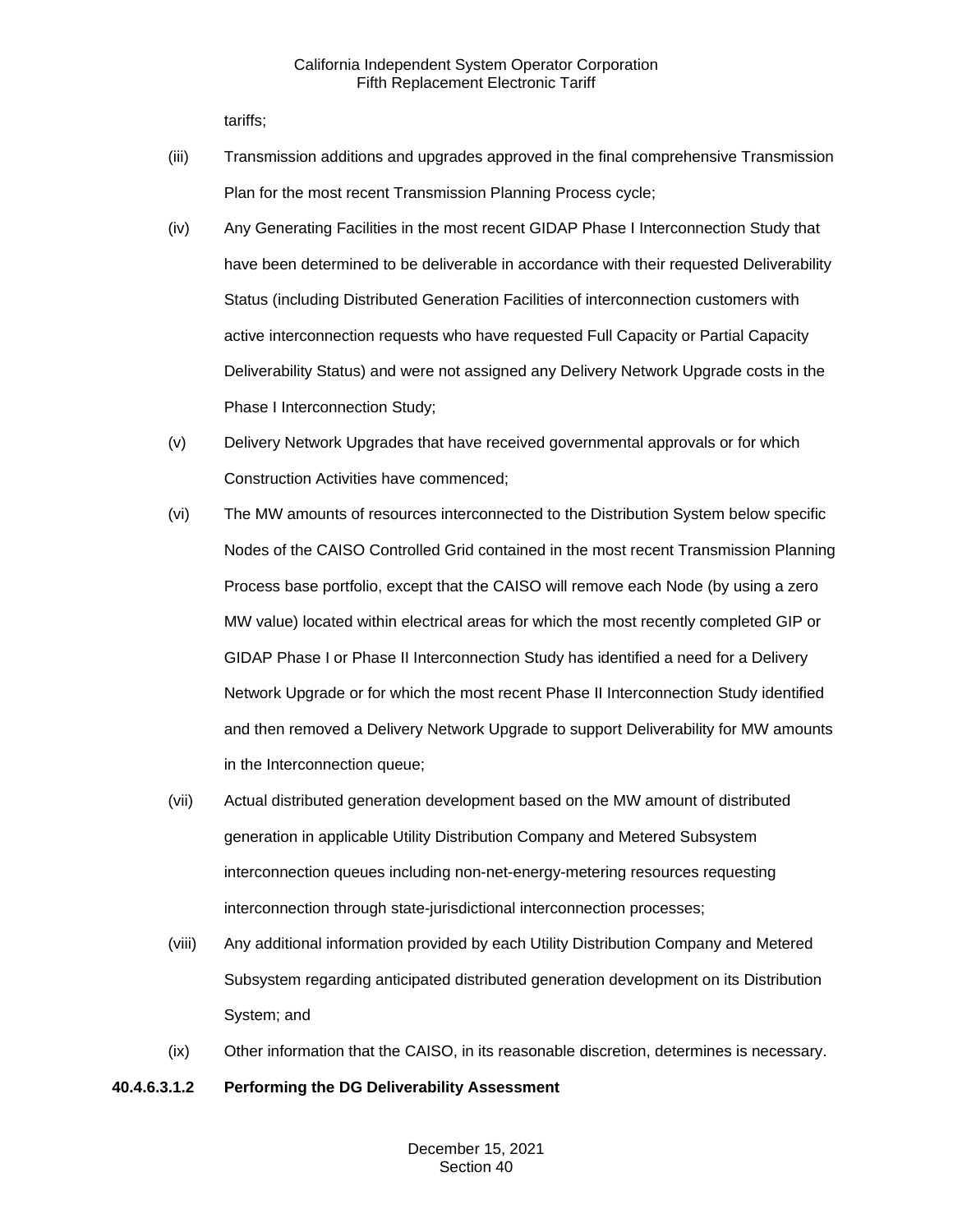The CAISO will perform the DG Deliverability Assessment using the Deliverability Assessment procedures described in GIDAP Section 6.3.2 to determine the availability of transmission system capability, as reflected in the study model described above, to provide Deliverability Status for targeted amounts of additional distributed generation at given Nodes of the CAISO Controlled Grid. Except for Nodes that the CAISO removes by assigning a zero MW value pursuant to Section 40.4.6.3.1.1(vi), the targeted amounts of additional distributed generation at each Node shall be at least as large as the maximum of the corresponding nodal MW amounts determined in accordance with Sections 40.4.6.3.1.1(vi), 40.4.6.3.1.1(vii) or 40.4.6.3.1.1(viii). The CAISO may use larger targeted amounts as it deems appropriate to enhance the information provided by the DG Deliverability Assessment. The DG Deliverability Assessment will preserve modeled transmission system capability to provide requested levels of deliverability for the Generating Facilities of Interconnection Customers or the Distributed Generation Facilities of interconnection customers under a wholesale distribution access tariff who have previously requested Full Capacity or Partial Capacity Deliverability Status. Therefore, at each Node where all modeled Generating Facilities, including the distributed generation target amounts, cannot be simultaneously dispatched to the modeled output levels corresponding to their Full Capacity or Partial Capacity Deliverability Status without violating operating limits of the CAISO Controlled Grid, the CAISO will reduce the modeled distributed generation target amounts as needed to achieve a feasible Dispatch.

#### **40.4.6.3.1.3 Publishing Results of the DG Deliverability Assessment**

The CAISO will publish the results of the DG Deliverability Assessment by posting on the CAISO Website. The results will identify all Nodes modeled in the assessment with the corresponding nodal MW amounts of Potential DGD that (a) were studied as targeted amounts in the DG Deliverability Assessment; (b) were found to be deliverable in the DG Deliverability Assessment; and (c) are available for use by Utility Distribution Companies and Metered Subsystems to assign Deliverability Status to Distributed Generation Facilities in accordance with Section 40.4.6.3.2. The nodal MW amounts of Potential DGD available for assignment of Deliverability Status by Utility Distribution Companies and Metered Subsystems to individual Distributed Generation Facilities will be denominated in 0.01 MW increments and will not exceed the maximum of the corresponding nodal MW amounts determined in accordance with Sections 40.4.6.3.1.1(vi), 40.4.6.3.1.1(vii) or 40.4.6.3.1.1(viii), even though the amounts that were studied and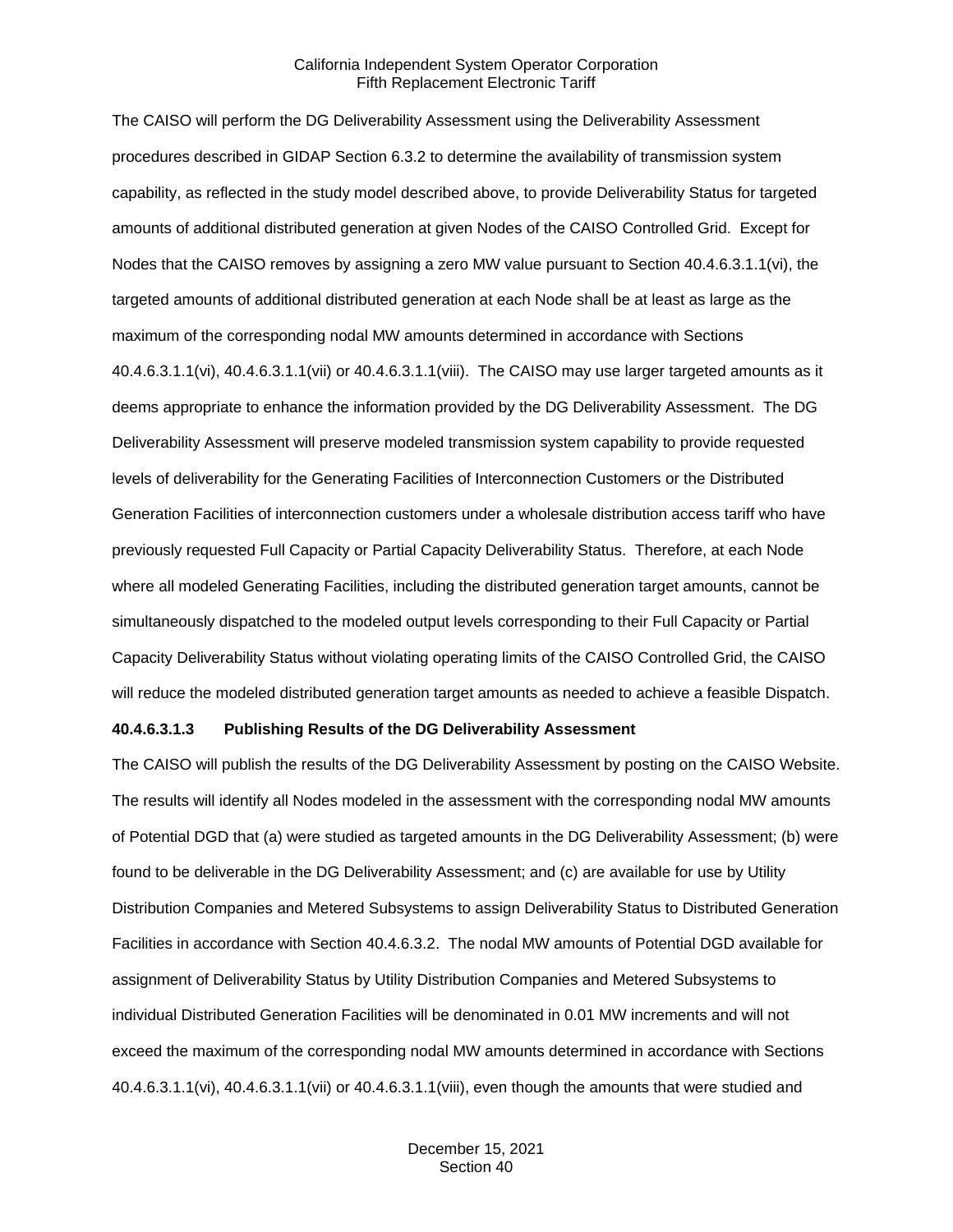found to be deliverable may be larger.

With respect to those Nodes at which more than one Utility Distribution Company's or Metered Subsystem's Distribution System is connected, the CAISO will publish, at the same time it publishes the results of the DG Deliverability Assessment, each Utility Distribution Company's or Metered Subsystem's respective share of the Potential DGD available to provide Deliverability Status to Distributed Generation Facilities at these Nodes based on the ratio of Load served via the facilities of each affected Utility Distribution Company and Metered Subsystem at such Nodes.

#### **40.4.6.3.1.4 Bilateral Transfers of Potential DGD at Shared Nodes**

A Utility Distribution Company or Metered Subsystem shall be entitled to transfer all or a portion of its MW share of Potential DGD at a Node that is shared with the Distribution System of another Utility Distribution Company or Metered Subsystem, in quantities no smaller than 0.01 MW. A Utility Distribution Company that is also an IOU Participating Transmission Owner shall be entitled to transfer a MW share of Potential DGD to another Utility Distribution Company or Metered Subsystem only to the extent that the total MW quantity associated with Distributed Generation Facilities connected or seeking interconnection to the IOU Participating Transmission Owner's Distribution System at the Node that are eligible to receive Deliverability Assignments pursuant to Section 40.4.6.3.2.2.1 is less than the available Potential DGD for that Node as indicated in the DG Deliverability Assessment for the current cycle. Both Utility Distribution Companies or Metered Subsystems participating in a transfer pursuant to this Section 40.4.6.3.1.4 shall notify the CAISO of the transfer. Utility Distribution Companies and Metered Subsystems may engage in such transfers during the period from the date they received notification of their shares of Potential DGD at shared Nodes under Section 40.4.6.3.1.3 through the date on which Deliverability Status assignments must be provided to the CAISO, pursuant to Section 40.4.6.3.2.

#### **40.4.6.3.2 Assignment of Deliverability Status to Distributed Generation Facilities**

After completion of the DG Deliverability Assessment associated with the current cycle of the process described in Section 40.4.6.3, and in accordance with a Market Notice setting out the schedule for the cycle, each Utility Distribution Company and Metered Subsystem will assign Deliverability Status to individual Distributed Generation Facilities interconnected, or seeking interconnection, to the Distribution System of the Utility Distribution Company or Metered Subsystem below each Node where the CAISO's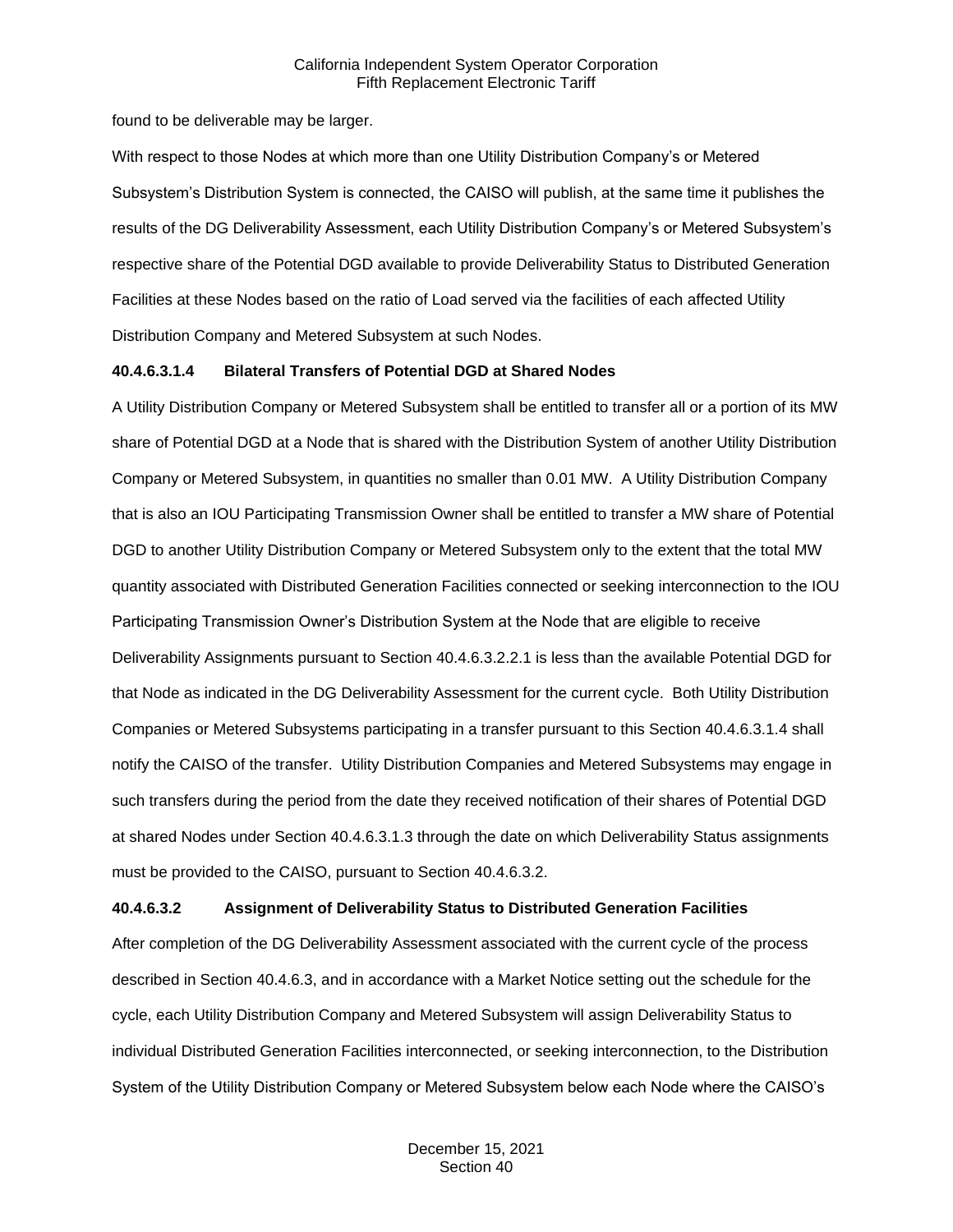DG Deliverability Assessment for the current cycle has indicated the availability of Potential DGD, consistent with the rules set forth in this Section 40.4.6.3.2, and will report all such assignments to the CAISO in accordance with the schedule for the cycle.

Upon receipt of this information the CAISO will validate that the Utility Distribution Company's or Metered Subsystem's assignments of Deliverability Status to specific Distributed Generation Facilities is consistent with (i) the MW quantities of Potential DGD available to that Utility Distribution Company or Metered Subsystem at specific Nodes; the CAISO's methodology for associating the Deliverability Status of a specific generating resource type with a MW quantity of Potential DGD, as set forth in Section 40.4.6.3.2.1; and (iii) the time limit on a Distributed Generation Facility's expected future Commercial Operation date, as set forth in Section 40.4.6.3.2.2. If the CAISO identifies an inconsistency between a Utility Distribution Company's or Metered Subsystem's assignment of Deliverability Status to a Distributed Generation Facility and any of these requirements, the CAISO will notify the Utility Distribution Company or Metered Subsystem, and the Utility Distribution Company or Metered Subsystem in consultation with the CAISO will adjust its assignments of Deliverability Status as needed. The CAISO will then inform the Utility Distribution Company or Metered Subsystem that the validation process has been completed, and the Utility Distribution Company or Metered Subsystem will notify the Distributed Generation Facilities of their Deliverability Status assignments.

## **40.4.6.3.2.1 Associating MW of Potential DGD with Deliverability Status of a Distributed Generation Facility**

As described further in a Business Practice Manual, Utility Distribution Company's or Metered Subsystem's association of a MW quantity of Potential DGD at a specific Node with the Deliverability Status of a specific Distributed Generation Facility shall be commensurate with the MW Energy production level appropriate to the type of generating resource comprising the facility modeled in the Deliverability Assessment, the qualifying capacity determination method for that resource type, the installed capacity of the facility, and the Deliverability Status (Full Capacity or Partial Capacity) to be assigned to the facility, and shall be consistent with the CAISO's methodology for modeling resources in its deliverability studies.

#### **40.4.6.3.2.2 Eligibility of Distributed Generation Facilities to Obtain Deliverability Status**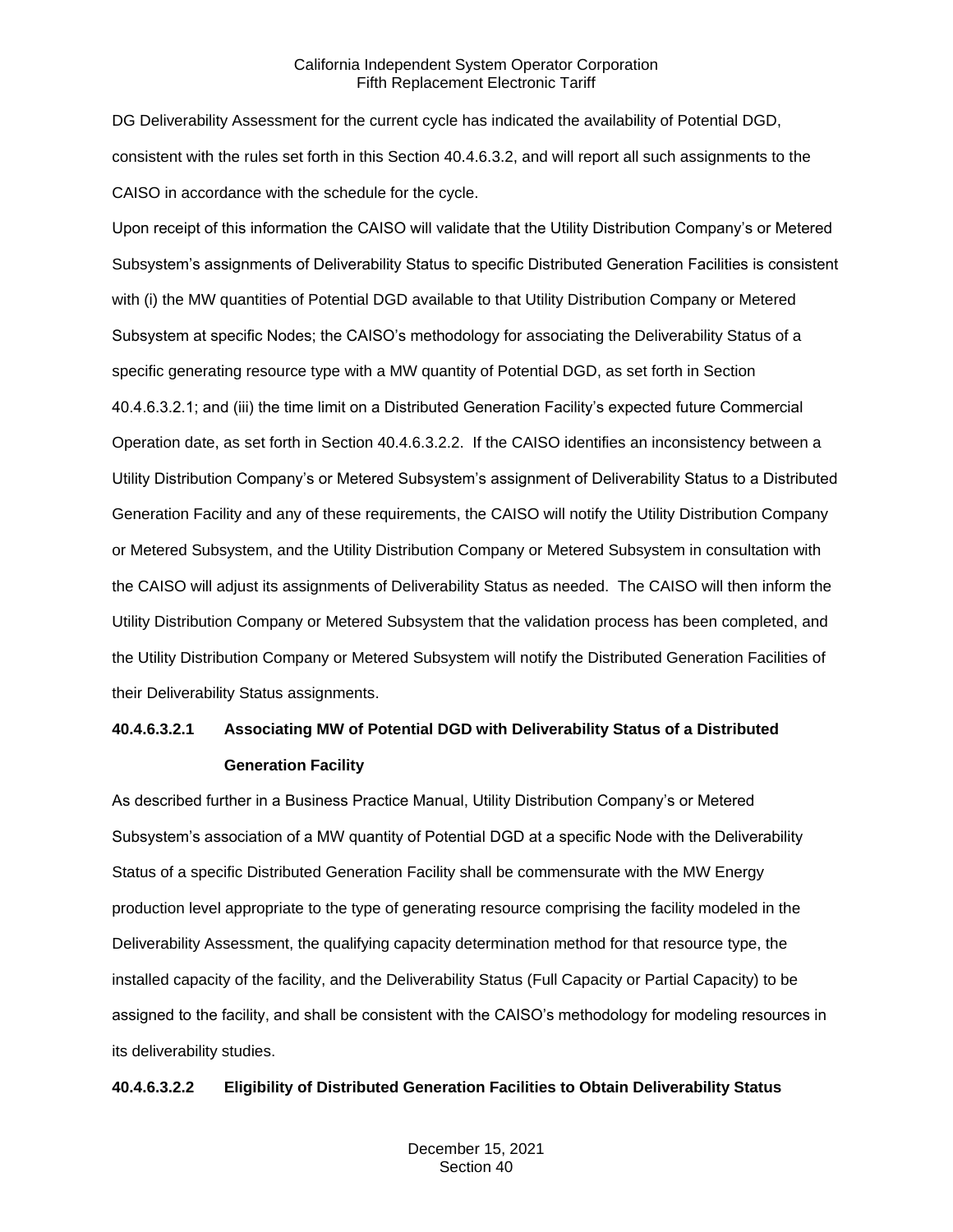## **Assignment**

To be eligible to receive a Deliverability Status assignment, a Distributed Generation Facility must satisfy the requirements of the applicable application process pursuant to this Section 40.4.6.3.2.2 and, if the Distributed Generation Facility is not in Commercial Operation, it must have an expected Commercial Operation date set forth in its current interconnection request or interconnection agreement that is no later than three (3) years from the last date on which applications may be submitted for the current DG Deliverability Assessment cycle.

## **40.4.6.3.2.2.1 Eligibility to Obtain Deliverability Status Assignment from IOU Participating Transmission Owners**

Distributed Generation Facilities interconnected, or seeking interconnection, to the Distribution System of an IOU Participating Transmission Owner may apply to the applicable IOU Participating Transmission Owner to be eligible to receive a Deliverability Status assignment in the current DG Deliverability Assessment cycle as follows:

- (i) Distributed Generation Facilities that are already in Commercial Operation and interconnected to the Distribution System of an IOU Participating Transmission Owner that do not have Deliverability Status may submit an application to be eligible for Full or Partial Capacity Deliverability Status, and those that have Partial Capacity Deliverability Status may apply to be eligible for a higher level of Partial Capacity Deliverability Status or Full Capacity Deliverability Status.
- (ii) Distributed Generation Facilities with an active interconnection request in the interconnection queue of an IOU Participating Transmission Owner that have not requested Deliverability Status in the underlying interconnection process but have received their Phase I interconnection study results or the equivalent thereof may submit an application to be eligible to receive Partial Capacity Deliverability Status or Full Capacity Deliverability Status.
- (iii) Distributed Generation Facilities with an active interconnection request in the interconnection queue of an IOU Participating Transmission Owner that have not received their Phase I interconnection study results or the equivalent thereof, irrespective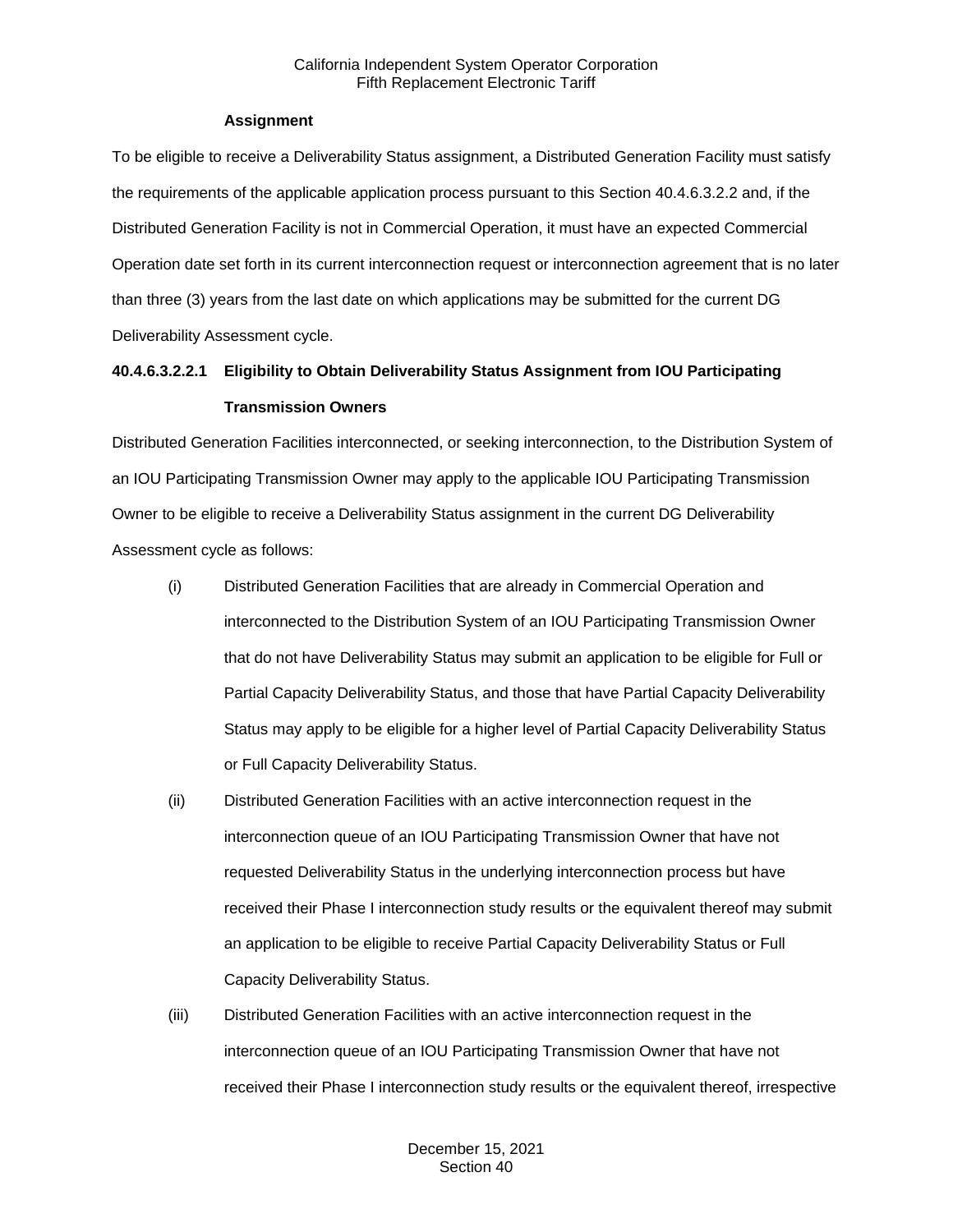of whether they requested Deliverability Status in their interconnection request, may submit an application to be eligible to receive Partial Capacity Deliverability Status or Full Capacity Deliverability Status.

Distributed Generation Facilities with an active interconnection request in the interconnection queue of an IOU Participating Transmission Owner that have requested Deliverability Status in the underlying interconnection process and have already received Phase I interconnection study results or the equivalent thereof are not eligible to be assigned Deliverability Status pursuant to Section 40.4.6.3 because their Deliverability Status is protected in accordance with the provisions of Section 40.4.6.3.1 and will be assigned through the applicable IOU Participating Transmission Owner's interconnection process. Applications from Distributed Generation Facilities in the eligible categories specified above must be submitted by the deadline specified in the schedule for the current DG Deliverability Assessment cycle in order for the Distributed Generation Facility to be treated as eligible to receive a Deliverability Status assignment in the current cycle. Distributed Generation Facilities that fail to apply in a timely manner will be assumed not to be seeking Deliverability Status in the current cycle. The CAISO will issue a Market Notice announcing the deadline for submitting applications. The deadline will be no earlier than thirty (30) days after the CAISO publishes the results of the DG Deliverability Assessment. The form of the application shall be specified in a Business Practice Manual. The application shall be submitted to the applicable Participating Transmission Owner, which shall provide a copy of the application to the CAISO within five (5) Business Days after the application was submitted.

# **40.4.6.3.2.2.2 Eligibility to Obtain Deliverability Status Assignment from Utility Distribution Companies and Metered Subsystems that are Not IOU Participating Transmission Owners**

Distributed Generation Facilities interconnected, or seeking interconnection, to the Distribution System of a Utility Distribution Company or Metered Subsystem that is not an IOU Participating Transmission Owner may apply to the applicable Utility Distribution Company or Metered Subsystem to be eligible to receive a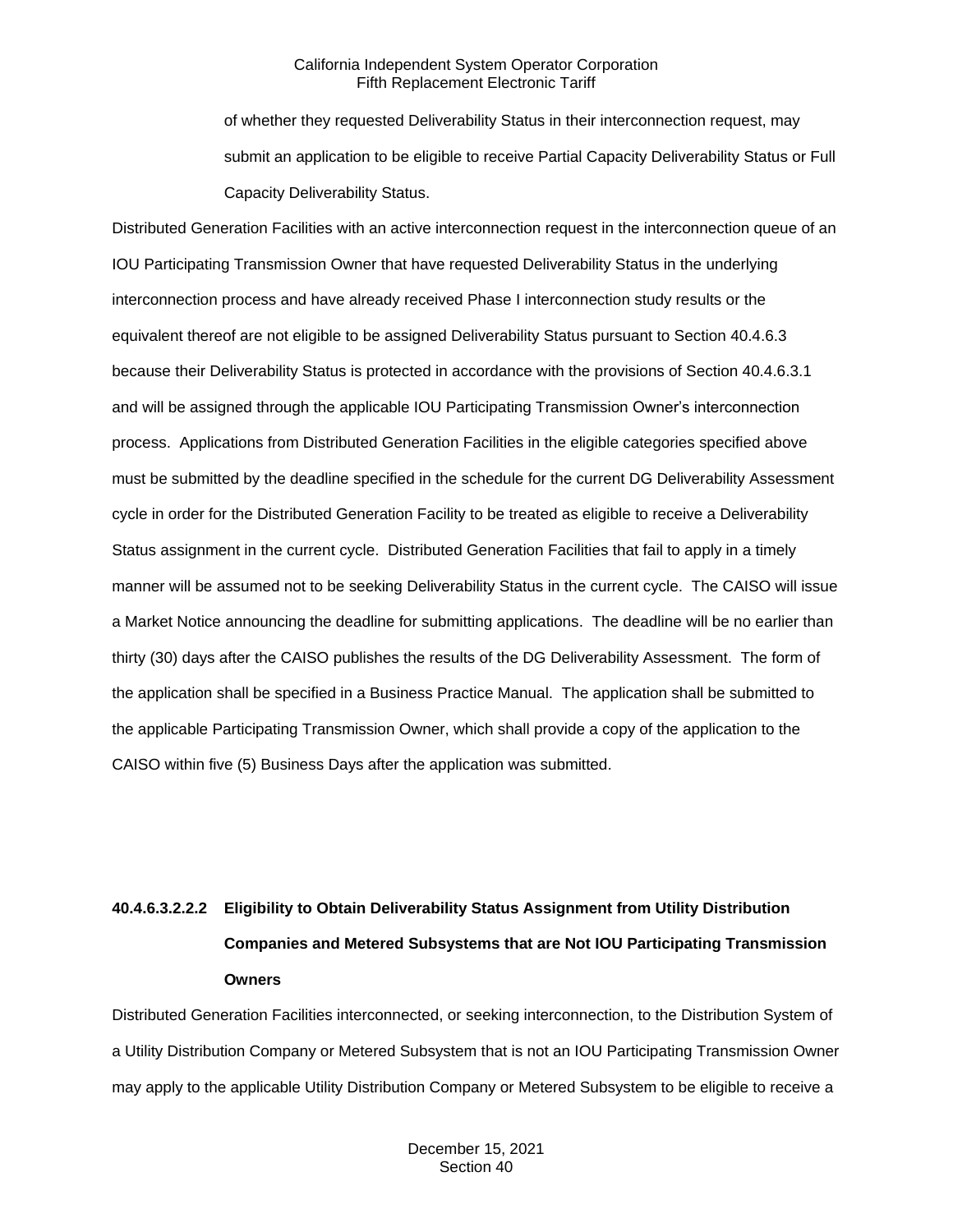Deliverability Status assignment in the current DG Deliverability Assessment cycle pursuant to individual interconnection procedures of the Utility Distribution Company or Metered Subsystem.

## **40.4.6.3.2.3 Assignment of Deliverability Status to Distributed Generation Facilities by IOU Participating Transmission Owners**

Utility Distribution Companies that are also IOU Participating Transmission Owners will assign Deliverability Status on a first-come, first-served basis to those Distributed Generation Facilities either interconnected or seeking interconnection to their Distribution Systems at each applicable Node, and that are eligible for assignment pursuant to Section 40.4.6.3.2.2.1, in the following priority order:

- (1) Distributed Generation Facilities already in Commercial Operation and interconnected to the Distribution System of the applicable IOU Participating Transmission Owner as of the deadline for submitting applications pursuant to Section 40.4.6.3.2.2.1, in order of the date they achieved Commercial Operation, from earliest to most recent. At Nodes where there is insufficient Potential DGD indicated in the DG Deliverability Assessment to fulfill all Deliverability Status applications received during the current cycle from Distributed Generation Facilities already in Commercial Operation, and two or more such Distributed Generation Facilities next in order to obtain the last remaining increment of Potential DGD at a Node have the same Commercial Operation date, each such resource shall receive a pro rata share of the remaining Potential DGD in proportion to its MW Energy production level as modeled by the CAISO for the purpose of the CAISO's Deliverability Assessment methodology, in accordance with the level of Deliverability Status applied for in the current cycle.
- (2) Distributed Generation Facilities with an active interconnection request in the interconnection queue of the applicable IOU Participating Transmission Owner that have submitted an application pursuant to Section 40.4.6.3.2.2.1 to obtain Deliverability Status through the process set forth in Section 40.4.6.3, in order of their queue position in the applicable interconnection process. At Nodes where there is insufficient Potential DGD indicated in the DG Deliverability Assessment to provide Deliverability Status to eligible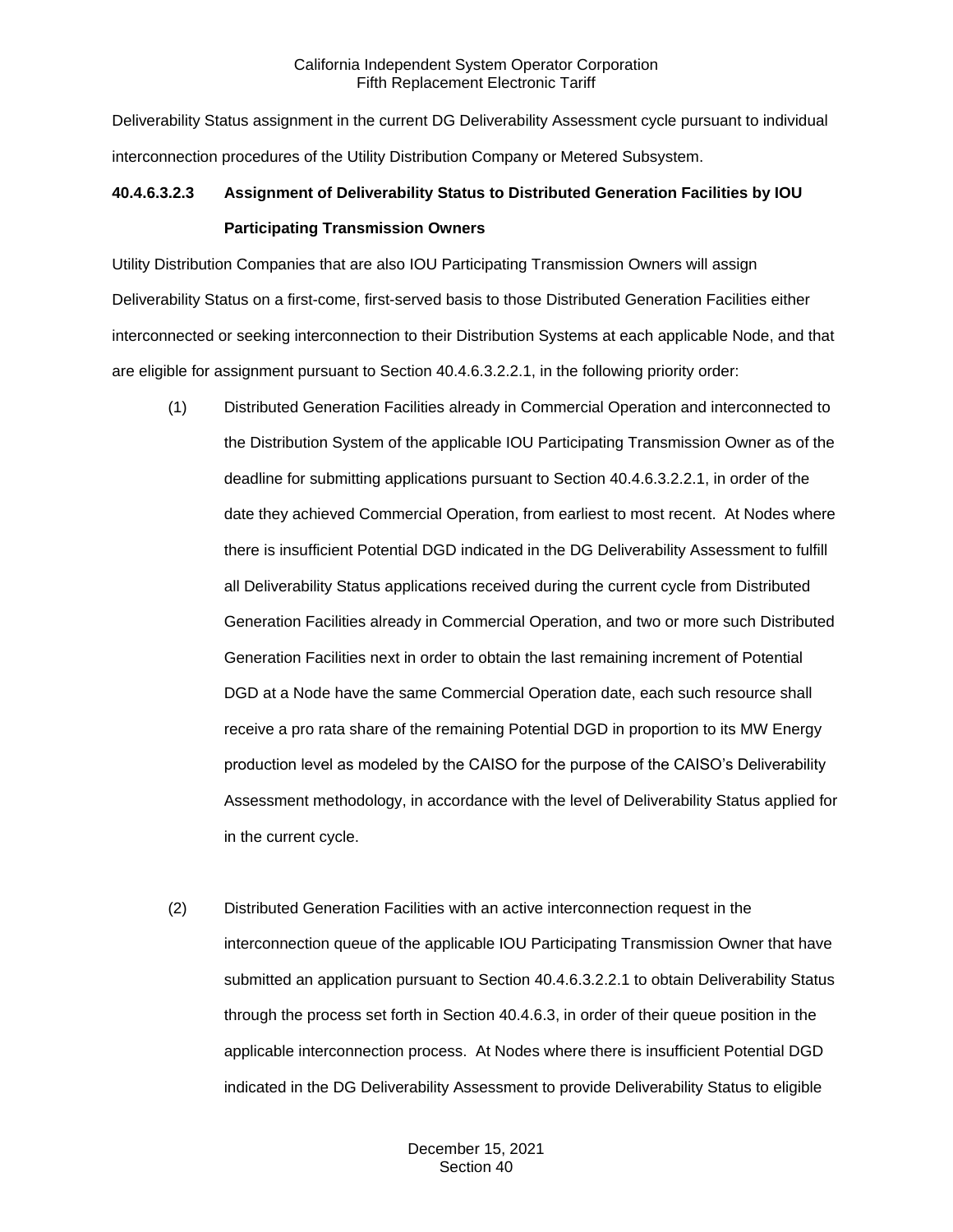Distributed Generation Facilities with active interconnection requests, and two or more such Distributed Generation Facilities next in order to obtain the last remaining increment of Potential DGD have the same interconnection queue position, the remaining amount of Potential DGD will be allocated in order of expected Commercial Operation date, from earliest to furthest in the future. For purposes of this determination, the expected Commercial Operation date shall be the Commercial Operation date specified in the Distributed Generation Facility's interconnection agreement, or if no interconnection agreement has yet been executed, the Distributed Generation Facility's application submitted pursuant to Section 40.4.6.3.2.2.1. If two or more such Distributed Generation Facilities have the same expected Commercial Operation date, each such resource shall receive a pro rata share of the remaining Potential DGD in proportion to its expected MW Energy production level as modeled by the CAISO for the purpose of the CAISO's Deliverability Assessment methodology, in accordance with the level of Deliverability Status requested in the current cycle.

Pursuant to this process, an IOU Participating Transmission Owner shall, during each cycle, fully utilize the maximum amount of Potential DGD available at each Node to provide Deliverability Status to eligible Distributed Generation Resources. If, however, the total MW quantity associated with eligible Distributed Generation Resources at a particular Node is less than the available Potential DGD for that Node as indicated in the DG Deliverability Assessment for the current cycle, then the excess quantity of Potential DGD shall be treated as unassigned Potential DGD in accordance with Section 40.4.6.3.3.

# **40.4.6.3.2.4 Assignment of Deliverability Status to Distributed Generation Facilities by Utility Distribution Companies and Metered Subsystems that are Not IOU Participating Transmission Owners**

Utility Distribution Companies and Metered Subsystems that are not IOU Participating Transmission Owners will assign Deliverability Status to individual Distributed Generating Facilities interconnected, or seeking interconnection, to the Distribution System of such Utility Distribution Company or Metered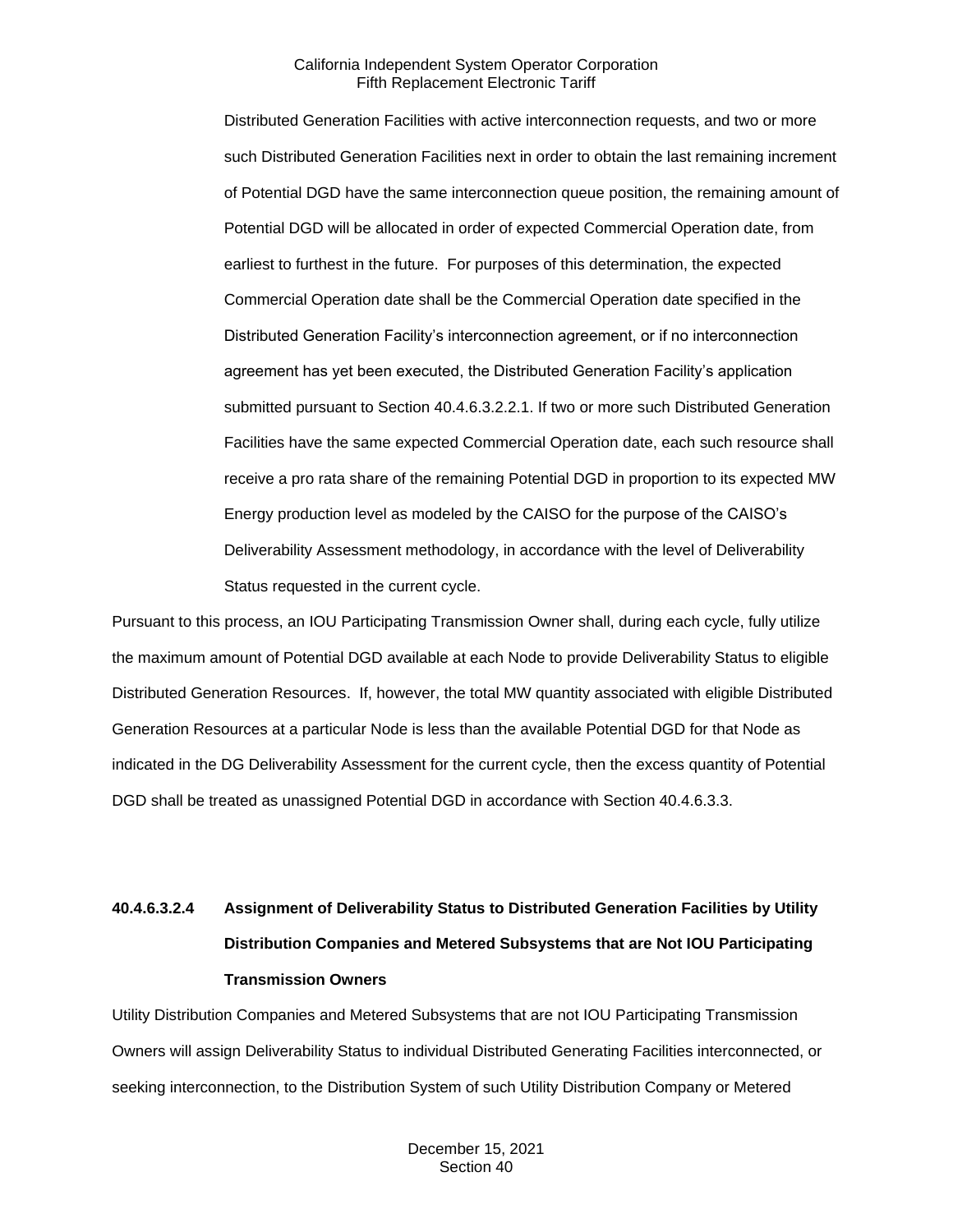Subsystem based on the Potential DGD available at applicable Nodes pursuant to their individual interconnection procedures. Such Utility Distribution Companies and Metered Subsystems may report assignments of Deliverability Status to the CAISO at any time. However, only those assignments of Deliverability Status that are reported to the CAISO in accordance with the assignment schedule established by the CAISO for the current DG Deliverability Assessment cycle will be eligible for inclusion in the CAISO's annual Net Qualifying Capacity determination as specified in Section 40.4.6.1 and thereby eligible to be designated as Resource Adequacy Resources for the next Resource Adequacy Compliance Year.

## **40.4.6.3.3 Unassigned Potential DGD**

If a Utility Distribution Company or Metered Subsystem does not fully utilize the MW quantity of Potential DGD available to assign Deliverability Status to specific Distributed Generation Facilities during an annual DG Deliverability Assessment cycle, the CAISO will preserve the unassigned Potential DGD for that Utility Distribution Company or Metered Subsystem through the next cycle.

## **40.4.6.3.4 Deliverability Status of Distributed Generation Facilities**

Once a Utility Distribution Company or Metered Subsystem has assigned Deliverability Status to a specific Distributed Generation Facility and reported such assignment to the CAISO, and the CAISO has validated and accepted the reported information as specified under Section 40.4.6.3.2, the Deliverability Status becomes an attribute of the Distributed Generation Facility to which it was assigned. A Distributed Generation Facility assigned Deliverability Status pursuant to an application submitted under Section 40.4.6.3.2.2.1(iii) will be subject to the provisions of Section 40.4.6.3 with regard to its assigned Deliverability Status and will continue through the interconnection process for all other purposes as a request for Energy-Only Deliverability Status.

Distributed Generation Facilities that are assigned Deliverability Status pursuant to Section 40.4.6.3 prior to achieving Commercial Operation must, in order to retain such assignment, achieve Commercial Operation no later than six months after the Commercial Operation date specified in the Distributed Generation Facility's interconnection agreement, or if no interconnection agreement had been executed at the time the assignment was made, the Distributed Generation Facility's application submitted pursuant to Section 40.4.6.3.2.2. However, if the Distributed Generation Facility submitted its application pursuant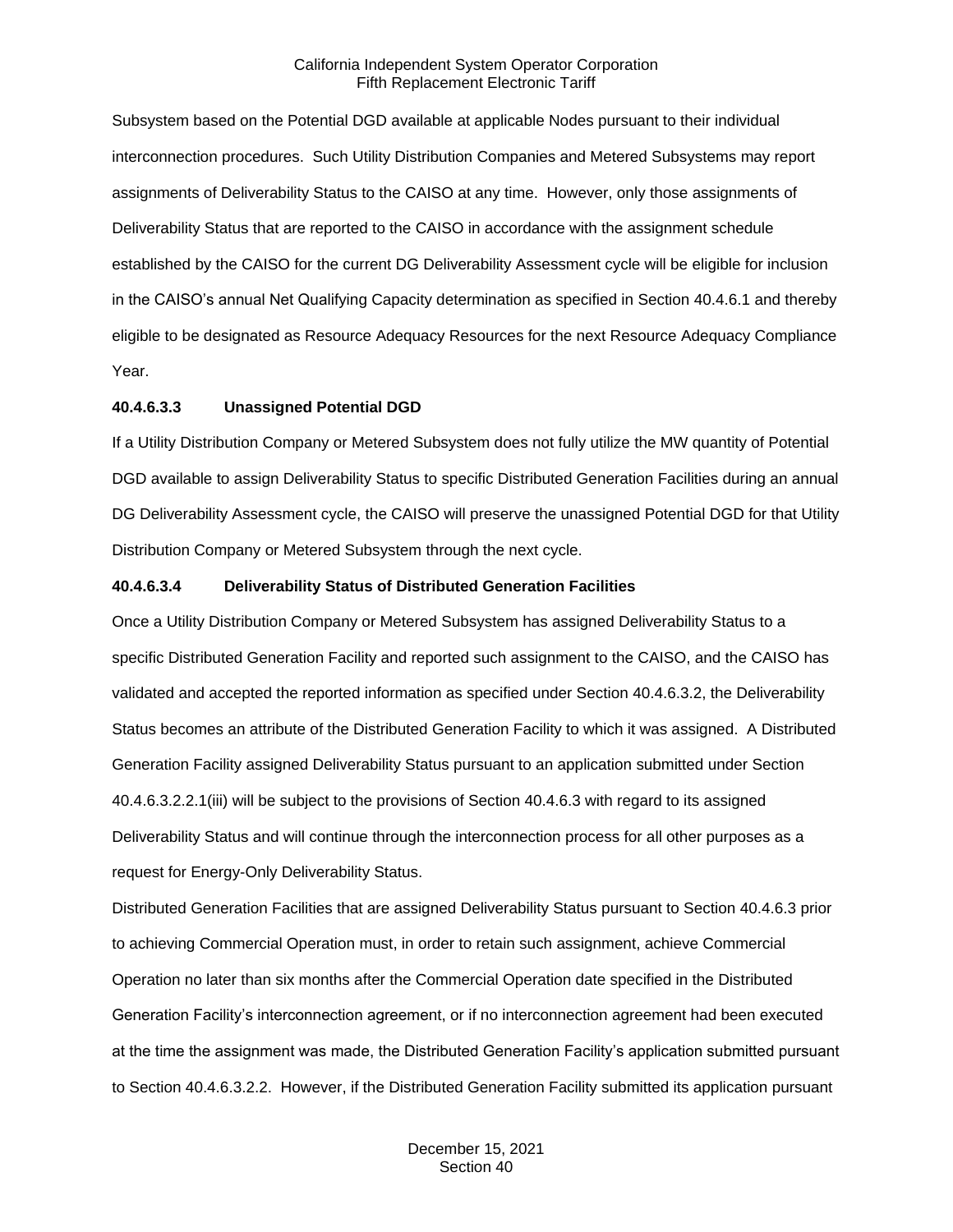to Section 40.4.6.3.2.2.1(ii), such assignment shall not be revoked if the Distributed Generation Facility's failure to achieve Commercial Operation within six months of its indicated Commercial Operation date is due to a delay in the Utility Distribution Company's or Metered Subsystem's completion of the upgrades necessary for the Distributed Generation Facility's interconnection. The applicable Utility Distribution Company or Metered Subsystem must report any such revocations and delays to the CAISO in accordance with the date set forth in a Business Practice Manual or in a Market Notice establishing the schedule for the annual DG Deliverability Assessment cycle.

With respect to a Distributed Generation Facility that meets this retention requirement, once that Distributed Generation Facility has achieved Commercial Operation, it will retain its assigned Deliverability Status for as long it remains in Commercial Operation. This also applies to Distributed Generation Facilities that were already in Commercial Operation at the time the assignment was made. Any loss of Deliverability Status granted pursuant to Section 40.4.6.3, due to either permanent cessation of commercial operation of a Distributed Generation Facility or revocation due to failure to meet the Commercial Operation date requirement set forth above, will be appropriately modeled by the CAISO in the next DG Deliverability Assessment cycle. Depending on other changes that may have occurred on the CAISO Controlled Grid and connected Distribution Systems, or in associated interconnection queues, additional Potential DGD may be available in the next cycle for assignment of Deliverability Status in accordance with the process set forth in Section 40.4.6.3.

#### <span id="page-35-0"></span>**40.4.7 Submission of Supply Plans**

#### **40.4.7.1 Schedule for Submission of Supply Plans**

Scheduling Coordinators representing Resource Adequacy Resources supplying Resource Adequacy Capacity shall provide the CAISO with annual and monthly Supply Plans, as follows:

- (a) The annual Supply Plan shall be submitted to the CAISO on the schedule set forth in the Business Practice Manual and shall verify their agreement to provide Resource Adequacy Capacity during the next Resource Adequacy Compliance Year. The annual Supply Plan may identify a Local Capacity Area Resource as Listed Local RA Capacity.
- (b) The monthly Supply Plans or the same information as required to be included in the monthly Supply Plan, plus any other information the CAISO requires as identified in the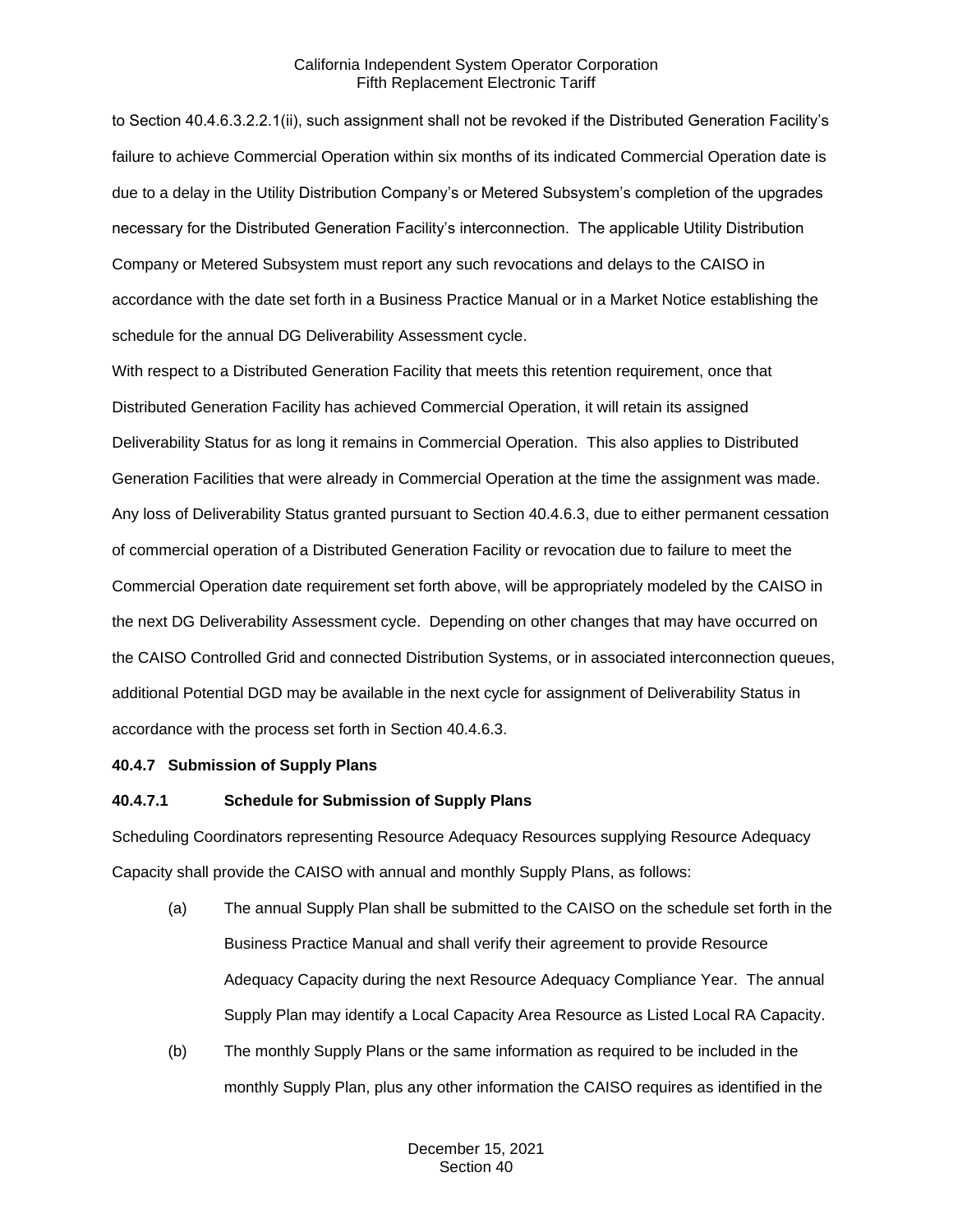Business Practice Manual, shall be submitted to the CAISO at least 45 days in advance of the first day of the month covered by the plan, and in accordance with the schedule and in the reporting format(s) set forth in the Business Practice Manual, and shall verify their agreement to provide Resource Adequacy Capacity during that resource adequacy month. The monthly Supply Plan may identify a Local Capacity Area Resource as Listed Local RA Capacity.

(c) The Scheduling Coordinator for the Resource Adequacy Resource may submit, at any time from 45 days through 30 days in advance of the relevant month, a revision to its monthly Supply Plan to correct a discrepancy between its monthly Supply Plan and a Resource Adequacy Plan of a Load Serving Entity for which that Resource Adequacy Resource is providing Resource Adequacy Capacity, as provided in Section 40.7(b). The CAISO will not accept any revisions to a monthly Supply Plan from 30 days in advance of the relevant month through the end of the month, unless the Scheduling Coordinator for the Resource Adequacy Resource demonstrates good cause for the change and explains why it was not possible to submit the change earlier.

# **40.4.7.2 Form of Supply Plans**

The Supply Plan must be in the form of the template provided on the CAISO Website, which shall include an affirmative representation by the Scheduling Coordinator submitting the Supply Plan that the CAISO is entitled to rely on the accuracy of the information provided in the Supply Plan to perform those functions set forth in this Section 40.

# **40.4.7.3 Validation of Supply Plans**

The CAISO shall be entitled to take reasonable measures to validate the accuracy of the information submitted in Supply Plans under this Section. Supply Plan validation measures may include the following:

(a) The CAISO may compare a Resource Adequacy Resource's Resource Adequacy Capacity against the Resource Adequacy Resource's Net Qualifying Capacity, if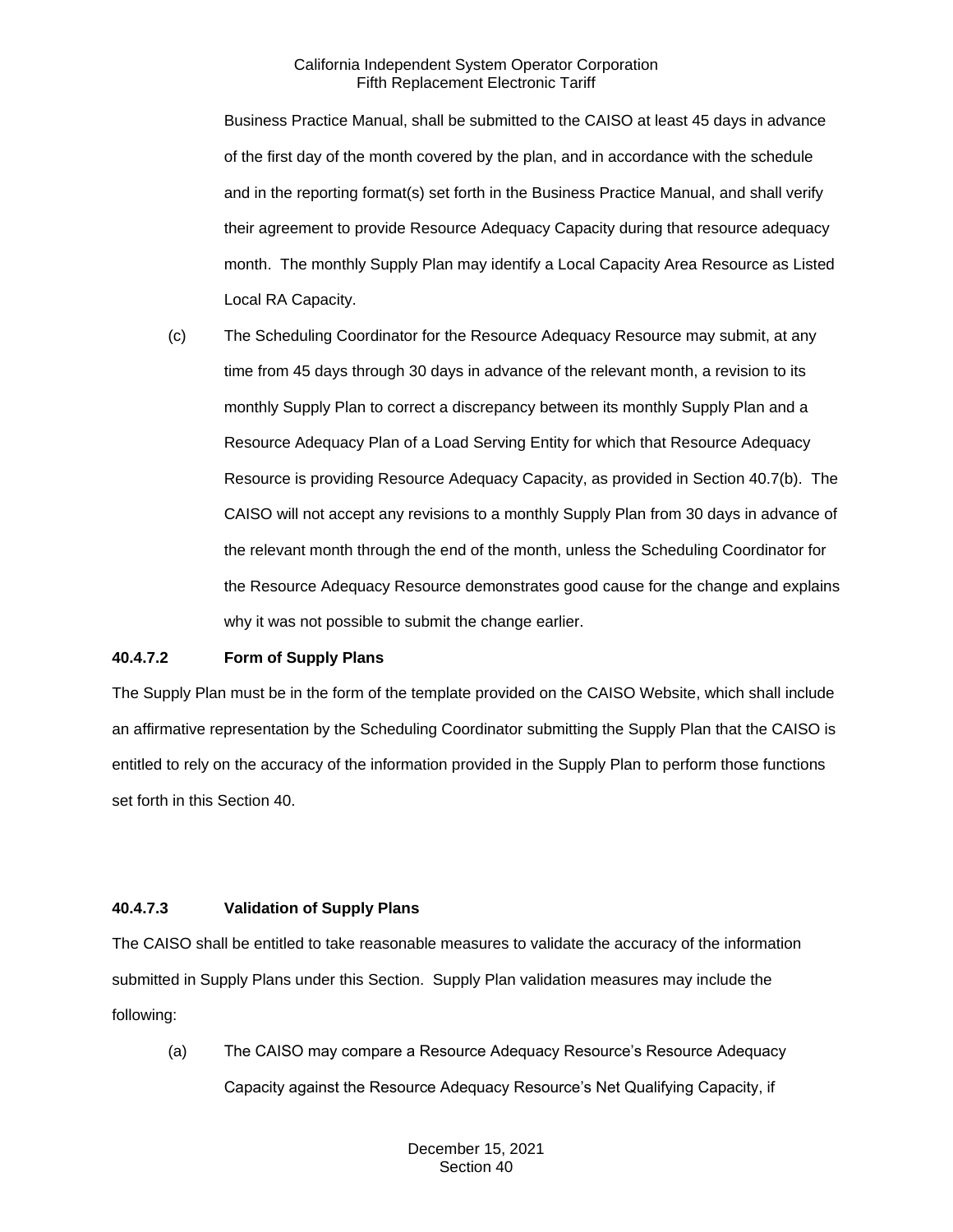applicable. To the extent the Resource Adequacy Capacity of a Resource Adequacy Resource included in a Supply Plan is greater than the Resource Adequacy Resource's Net Qualifying Capacity, the CAISO will notify the respective Scheduling Coordinators for the Resource Adequacy Resource and each Load Serving Entity that has included the Resource Adequacy Resource in its Resource Adequacy Plan that the Resource Adequacy Capacity from the Resource Adequacy Resource shall be reduced to the Resource Adequacy Resource's Net Qualifying Capacity and that it will be considered a mismatch under Section 40.7. If the CAISO is not advised as to how the reduction in Resource Adequacy Capacity to conform with the Resource Adequacy Resource's Net Qualifying Capacity shall be allocated among each Load Serving Entity that included the Resource Adequacy Resource on its Resource Adequacy Plan, the CAISO will apply a pro rata reduction based on the Supply Plan.

(b) The CAISO may verify whether the Resource Adequacy Capacity listed in the monthly Supply Plan is scheduled to take an Approved Maintenance Outage during the month. To the extent the Resource Adequacy Capacity of a Resource Adequacy Resource included in a Supply Plan is greater than the Resource Adequacy Capacity designated for the resource in the Resource Adequacy Plan, or includes Resource Adequacy Capacity that is scheduled to take an Approved Maintenance Outage during the month, the CAISO will notify the Scheduling Coordinator for the Resource Adequacy Resource and the respective Scheduling Coordinators for each Load Serving Entity that has included the Resource Adequacy Resource in its Resource Adequacy Plan that there is a discrepancy, which will be treated as a mismatch under Section 40.7. To the extent the Resource Adequacy Capacity of a Resource Adequacy Resource included in a Supply Plan is less than the Resource Adequacy Capacity designated for the resource in the Resource Adequacy Plan, or includes Resource Adequacy Capacity that is scheduled for an Approved Maintenance Outage during the month, the CAISO will notify the Local Regulatory Authority, the Scheduling Coordinator for the Resource Adequacy Resource, and the respective Scheduling Coordinators for each Load Serving Entity that has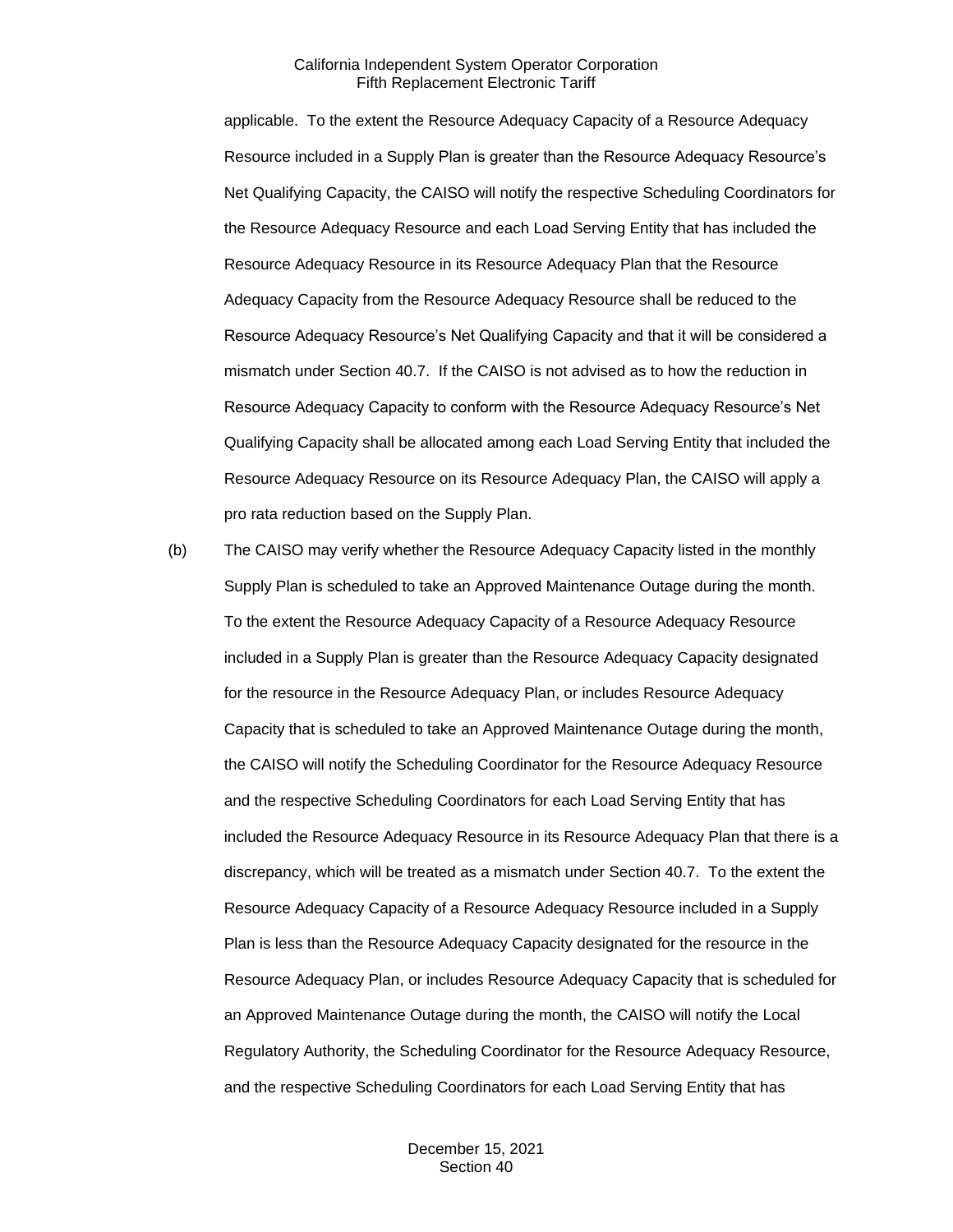included the Resource Adequacy Resource in its Resource Adequacy Plan that there is a discrepancy, which will be treated as a mismatch under Section 40.7.

(c) Other errors or inaccuracies identified by the CAISO in a Supply Plan shall be treated as a mismatch under Section 40.7.

Disputes regarding the CAISO's determination of Net Qualifying Capacity shall be subject to Section 40.5.2. The provisions of this Section shall not affect a Resource Adequacy Resource's Net Qualifying Capacity posted by the CAISO under Section 40.5.2.

# **40.5 Minimum State of Charge Tool for Non-Generator Resources Electing Limited Energy Storage Resource Status that Provide RA Capacity**

# **40.5.1 Operation of the MSOC Tool**

Through June 1, 2023, the CAISO enforces the MSOC Tool in the RTM on any Non-Generator Resource that has selected a primary fuel type in Master File of "Limited Energy Storage Resource" and is an RA Resource for the day on which the MSOC is enforced. The MSOC Tool limits RTM awards to any covered resource in the market intervals preceding any Trading Hour that meets the requirements specified in Section 40.5.2 such that, based on its registered operating parameters, the resource will have sufficient charge to meet its discharge awards from its Day-Ahead Schedule for any Trading Hour that meets the requirements specified in Section 40.5.2. The MSOC tool does not increase the charge on a resource beyond what is necessary to ensure it can meet a discharge award from a Day-Ahead Schedule.

When reviewing market and system conditions on the Operating Day, the CAISO may choose not to apply the MSOC Tool for particular Trading Hours if its assessment of projected conditions reflects that the MSOC Tool is not necessary for system reliability in those Trading Hours.

# **40.5.2 Determining the Days and Hours for which the MSOC Applies**

The CAISO enforces the MSOC Tool for a Trading Day if there is at least one Trading Hour on that Trading Day for which, per Section 31.5.5, the RUC process initially cannot find a feasible solution without adjusting the constraints described in Section 31.5.4. For such Trading Days, the MSOC Tool applies to discharge awards from Day-Ahead Schedules for the Trading Hours that the CAISO projects, at the time the Day-Ahead Market runs, will have the highest CAISO system load net of wind and solar output.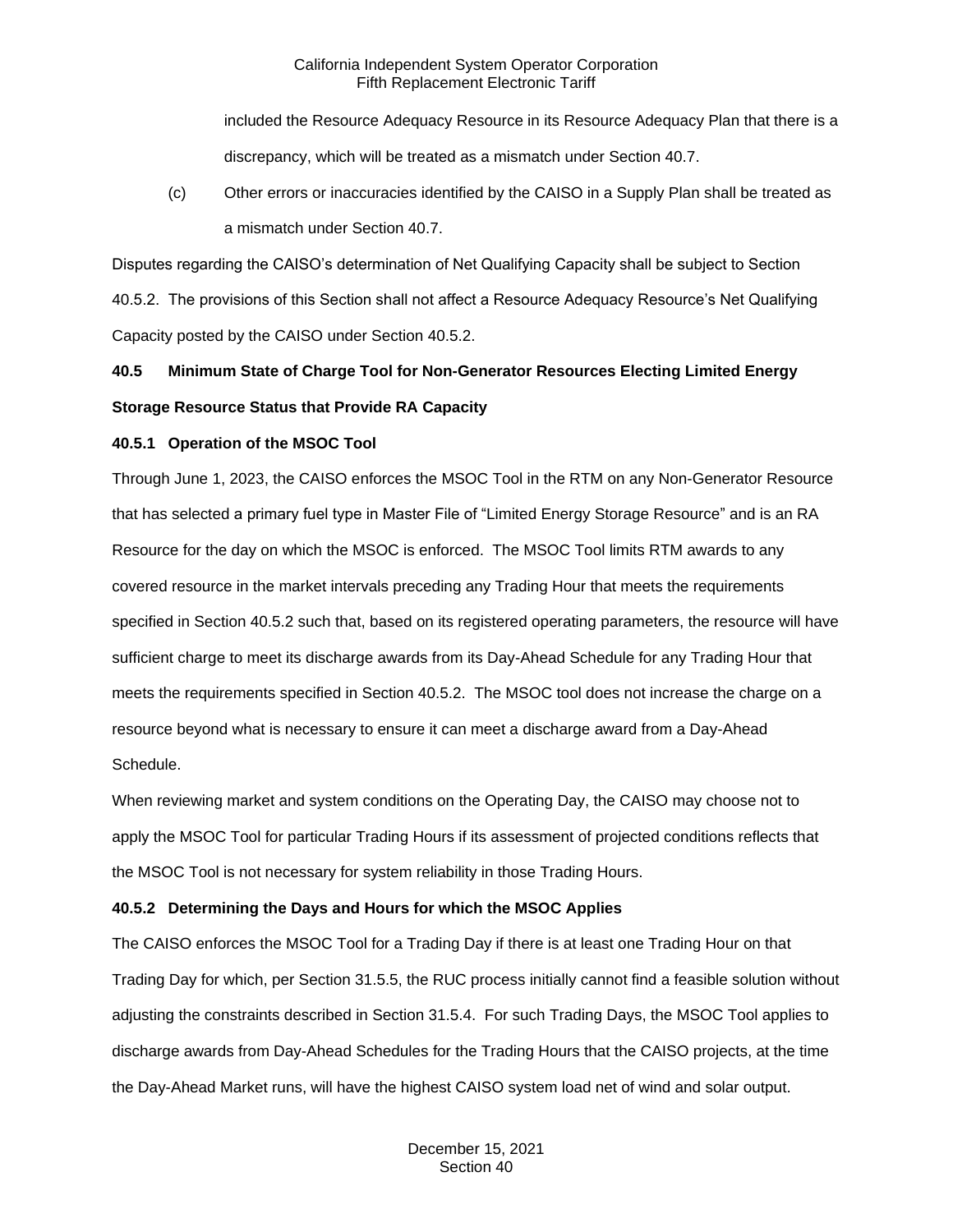# **40.5.3 Notification of Applying the MSOC Tool**

At approximately the same time it publishes Day-Ahead Market Results for a Trading Day, the CAISO provides public notice if the Trading Day will be subject to enforcement of the MSOC Tool and, if so, the Trading Hours whose discharge awards will be subject to the MSOC Tool.

# **40.5.4 [Not Used]**

# **40.5.5 [Not Used]**

# **40.6 Requirements for SCs and Resources for LSEs**

This Section 40.6 does not apply to Resource Adequacy Resources of Load-following MSSs. Scheduling Coordinators supplying Resource Adequacy Capacity shall make the Resource Adequacy Capacity listed in the Scheduling Coordinator's monthly Supply Plans under Section 40.4.7 available to the CAISO each hour of each day of the reporting month in accordance with this Section 40.6 and Section 9.3.1.3.

# **40.6.1 Day-Ahead Availability**

Except as otherwise provided in Sections 40.6.1.1 and 40.6.4, Scheduling Coordinators supplying Resource Adequacy Capacity shall make such Resource Adequacy Capacity, available Day-Ahead to the CAISO as follows:

(1) Resource Adequacy Resources physically capable of operating must submit: (a) Economic Bids for Energy and/or Self-Schedules for all their Resource Adequacy Capacity and (b) Economic Bids for Ancillary Services and/or a Submission to Self-Provide Ancillary Services in the IFM for all of their Resource Adequacy Capacity that is certified to provide Ancillary Services. For Resource Adequacy Capacity that is certified to provide Ancillary Services and is not covered by a Submission to Self-Provide Ancillary Services, the resource must submit Economic Bids for each Ancillary Service for which the resource is certified. For Resource Adequacy Capacity subject to this requirement for which no Economic Energy Bid or Self-Schedule has been submitted, the CAISO shall insert a Generated Bid in accordance with Section 40.6.8. For Resource Adequacy Capacity subject to this requirement for which no Economic Bids for Ancillary Services or Submissions to Self-Provide Ancillary Services have been submitted, the CAISO shall insert a Generated Bid in accordance with Section 40.6.8 for each Ancillary Service the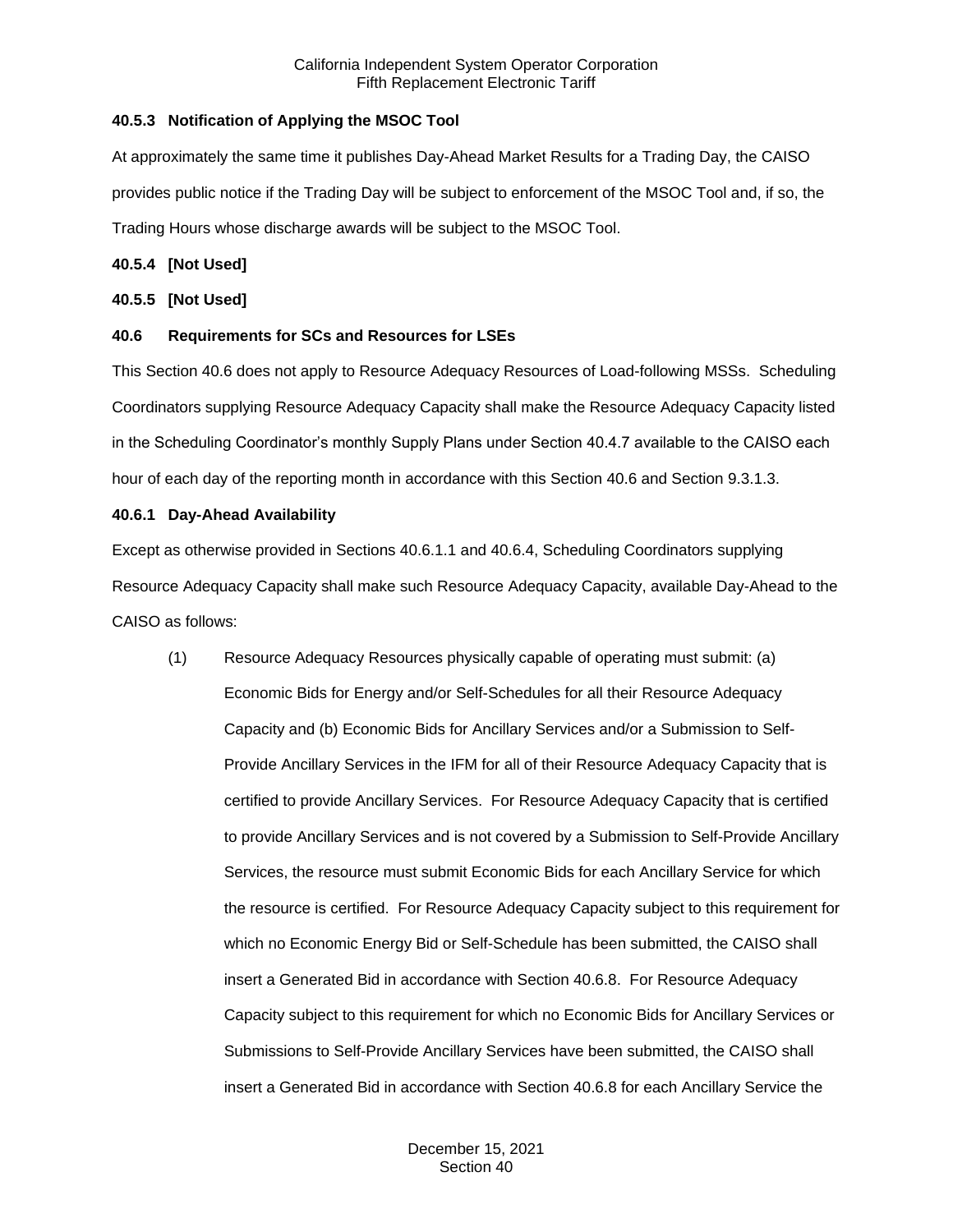resource is certified to provide.

- (2) Resource Adequacy Resources must be available except for limitations specified in the Master File, legal or regulatory prohibitions or as otherwise required by this CAISO Tariff or by Good Utility Practice.
- (3) Through the IFM co-optimization process, the CAISO will utilize available Resource Adequacy Capacity to provide Energy or Ancillary Services in the most efficient manner to clear the Energy market, manage congestion and procure required Ancillary Services. In so doing, the IFM will honor submitted Energy Self-Schedules of Resource Adequacy Capacity unless the CAISO is unable to satisfy one hundred percent (100%) of the Ancillary Services requirements. In such cases, the CAISO may curtail all or a portion of a submitted Energy Self-Schedule to allow Ancillary Service-certified Resource Adequacy Capacity to be used to meet the Ancillary Service requirements. The CAISO will not curtail for the purpose of meeting Ancillary Service requirements a Self-Schedule of a resource internal to a Metered Subsystem that was submitted by the Scheduling Coordinator for that Metered Subsystem. If the IFM reduces the Energy Self-Schedule of Resource Adequacy Capacity to provide an Ancillary Service, the Ancillary Service Marginal Price for that Ancillary Service will be calculated in accordance with Section 27.1.2 using the Ancillary Service Bids submitted by the Scheduling Coordinator for the Resource Adequacy Resource or inserted by the CAISO pursuant to this Section 40.6.1, and using the resource's Generated Energy Bid to determine the Resource Adequacy Resource's opportunity cost of Energy. If the Scheduling Coordinator for the Resource Adequacy Resource believes that the opportunity cost of Energy based on the Resource Adequacy Resource's Generated Energy Bid is insufficient to compensate for the resource's actual opportunity cost, the Scheduling Coordinator may submit evidence justifying the increased amount to the CAISO and to the FERC no later than seven (7) days after the end of the month in which the submitted Energy Self-Schedule was reduced by the CAISO to provide an Ancillary Service.

The CAISO will treat such information as confidential and will apply the procedures in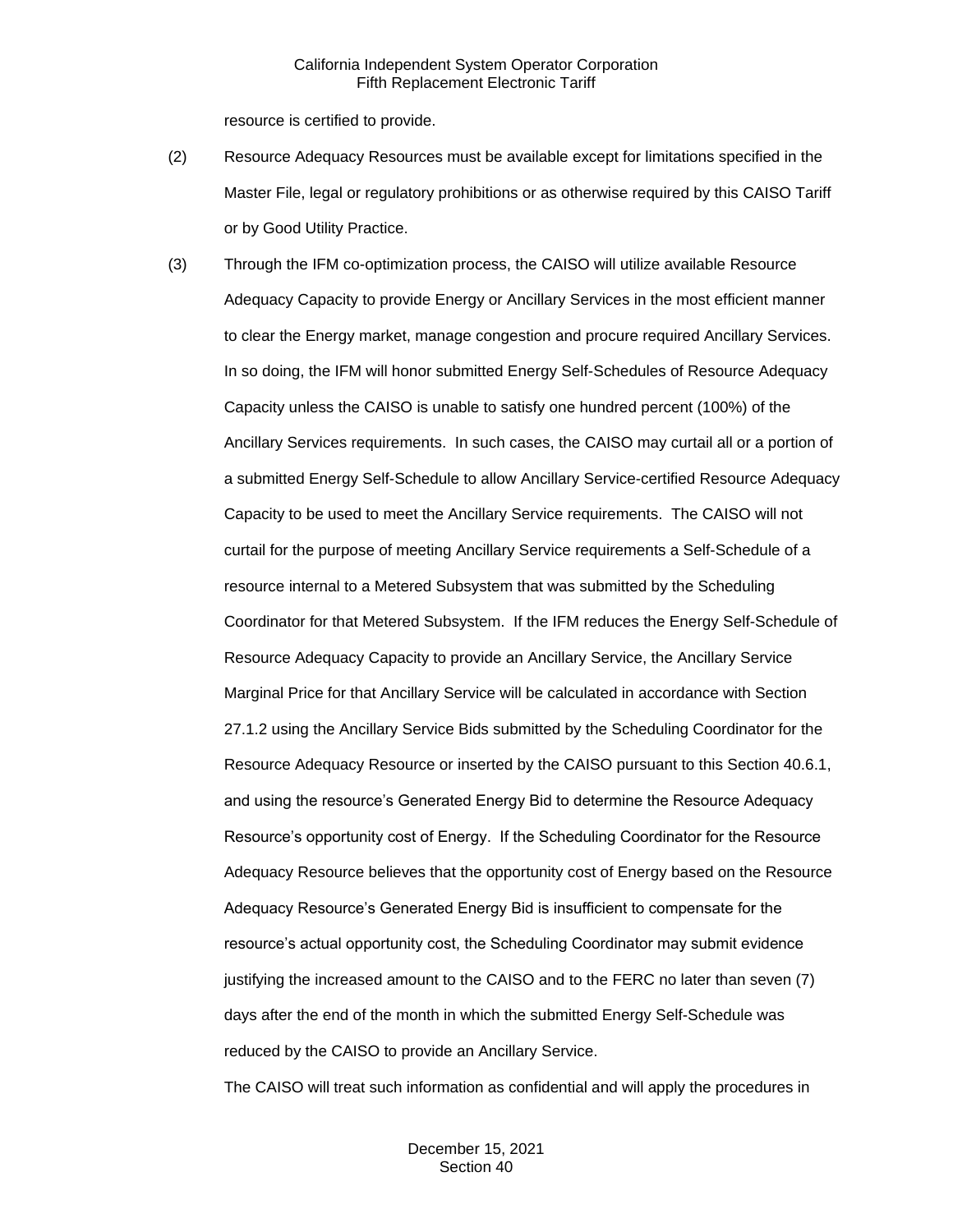Section 20.4 of this CAISO Tariff with regard to requests for disclosure of such information. The CAISO shall pay any higher opportunity costs approved by FERC.

- (4) A Resource Adequacy Resources must participate in the RUC to the extent that the resource has available Resource Adequacy Capacity that is not reflected in a Day-Ahead Schedule. Resource Adequacy Capacity participating in RUC will be optimized using a zero dollar (\$0/MW-hour) RUC Availability Bid.
- (5) Capacity from Resource Adequacy Resources selected in RUC will not be eligible to receive a RUC Availability Payment.

# **40.6.1.1 Day-Ahead Availability - Specific RA Resource Types**

(a) **Distributed Generation Facilities.** Distributed Generation Facilities shall comply with the IFM and RUC bidding requirements that apply to the same technology type of a resource connected to the CAISO Controlled Grid.

# (b) **Non-Generator Resources**

- (1) Non-Generator Resources that do not use Regulation Energy Management shall submit:
	- (A) Economic Bids or Self-Schedules into the IFM for all RA Capacity for all hours of the month the resource is physically capable of operating; and
	- (B) \$0/MW RUC Availability Bids for all RA Capacity for all hours of the month the resource is physically capable of operating,
- (2) Non-Generator Resources using Regulation Energy Management shall submit Economic Bids or Self-Schedules into the IFM for all RA Capacity for Regulation for all hours of the month the resource is physically capable of operating.
- (c) **Extremely Long-Start Resources.** Extremely Long-Start Resources that are Resource Adequacy Resources must make themselves available to the CAISO by complying with:
	- (1) the Extremely Long-Start Commitment Process under Section 31.7 or otherwise committing the ELS Resource upon instruction from the CAISO, if physically capable; and
	- (2) the applicable provisions of Section 40.6.1 regarding Day-Ahead availability for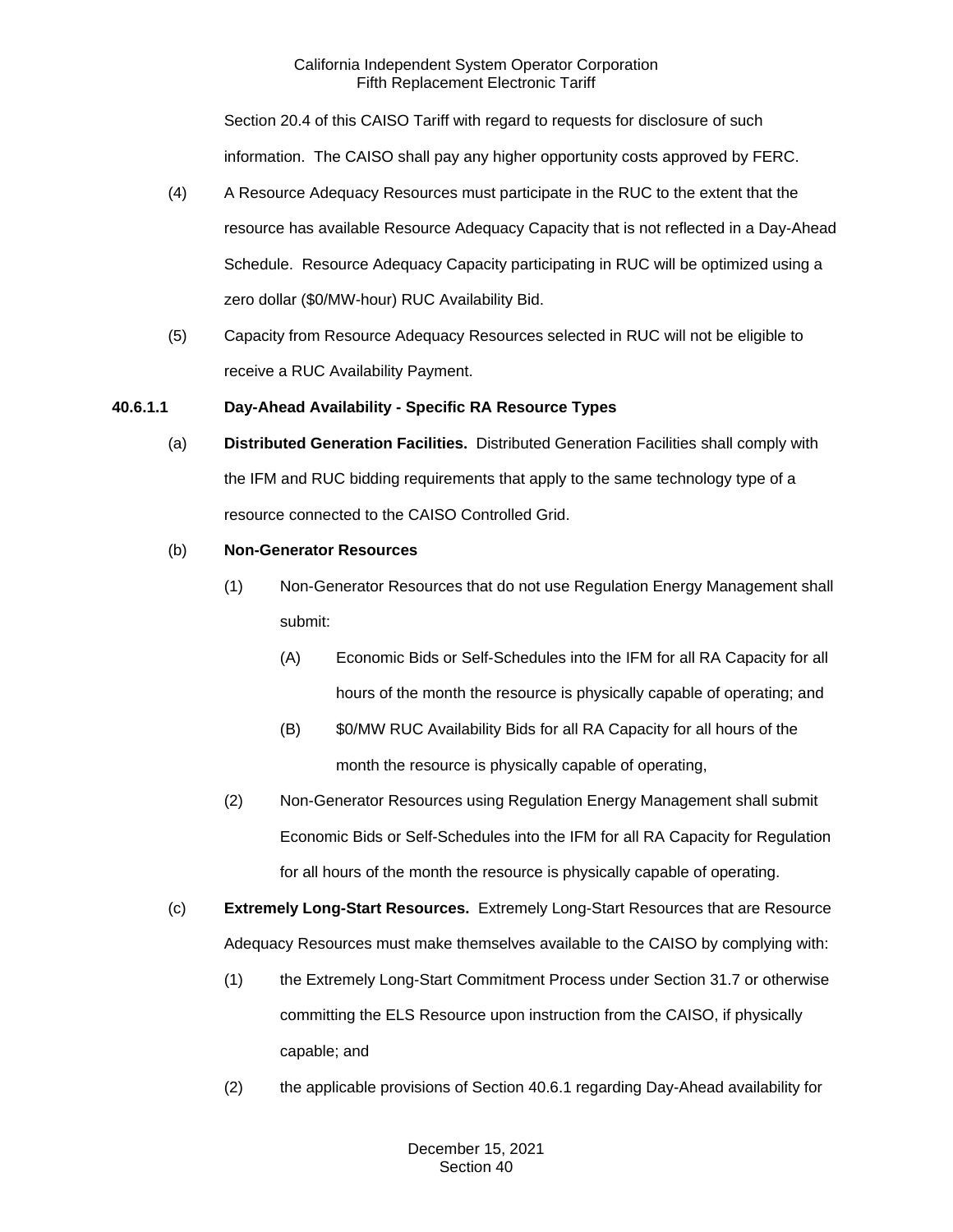the Trading Days for which it was committed.

## **40.6.2 Real-Time Availability**

- (a) **General Requirement.** Except as otherwise provided in Section 40.6.4, for every Trading Hour in which a Resource Adequacy Resource receives a Day-Ahead Schedule for Energy or Ancillary Services or a RUC Schedule, the Resource Adequacy Resource must submit Bids to the Real-Time Market for that Trading Hour that conform with the Resource Adequacy Resource's obligations under Section 40.6.1 for the Day-Ahead Market. Provided, however, that any reference in Section 40.6.1 to RUC bidding does not apply to the Real-Time Market bidding obligations.
- (b) **Short Start Units or Medium Start Units.** Irrespective of their Day-Ahead Schedule for Energy, Day-Ahead Schedule for Ancillary Services, or RUC Schedule, Short Start Units and Medium Start Units must, for each Trading Hour, submit Bids to the Real-Time Market that conform to their obligations under Section 40.6.1 for the Day-Ahead Market. Provided, however, that any reference in Section 40.6.1 to RUC bidding does not apply to the Real-Time Market bidding obligations for Short Start Units or Medium Start Units. The CAISO may waive these availability obligations for a resource that is not a Long Start Unit or an Extremely Long-Start Resource that does not have an Day-Ahead Schedule or a RUC Schedule based on a procedure to be published on the CAISO Website. The CAISO will insert Generated Bids in accordance with Section 40.6.8 for any Resource Adequacy Capacity subject to the above requirements for which the resource has failed to submit the appropriate bids to the RTM.
- (c) **Long Start Units.** Long Start Units not committed in the Day-Ahead Market will be released from any further obligation to submit Self-Schedules or Bids for the relevant Operating Day. Scheduling Coordinators for Long Start Units are not precluded from self-committing the unit after the Day-Ahead Market and submitting a Self-Schedule or Wheeling-Out in the RTM, unless precluded by terms of their contracts.
- (d) **Extremely Long-Start Resources.** Once an Extremely Long-Start Resource providing Resource Adequacy Capacity is committed by the CAISO, it shall comply, for the Trading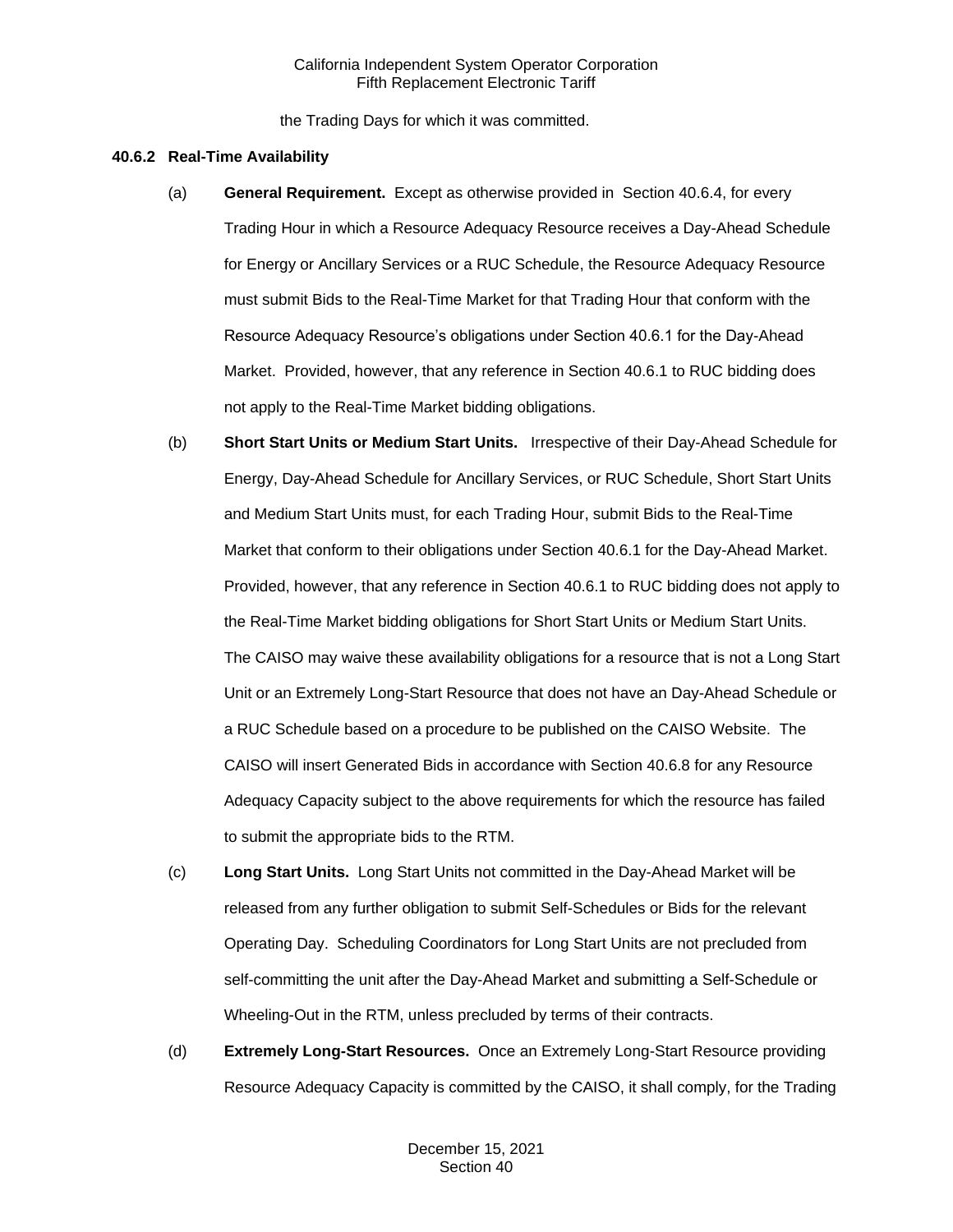Days for it was committed, with the Real-Time availability provisions in sub-sections (a) and (b) of this Section 40.6.2, including those provisions that otherwise apply only to Short Start Units or Medium Start Units.

- (e) **Self-Schedules.** The CAISO will honor submitted Energy Self-Schedules of Resource Adequacy Capacity unless the CAISO is unable to satisfy one hundred (100) percent of its Ancillary Services requirements. In such cases, the CAISO may curtail all or a portion of a submitted Energy Self-Schedule to allow Ancillary Service-certified Resource Adequacy Capacity to be used to meet the Ancillary Service requirements, as long as such curtailment does not lead to a real-time shortfall in energy supply. If the CAISO reduces a submitted Real-Time Energy Self-Schedule for Resource Adequacy Capacity when that capacity is needed to meet an Ancillary Services requirement, the Ancillary Service Marginal Price for that capacity will be calculated in accordance with Sections 27.1.2 and 40.6.1.
- (f) **Distributed Generation Facilities.** Distributed Generation Facilities shall comply with the RTM bidding requirements that apply to the same technology type of resource connected to the CAISO Controlled Grid.

# (g) **Non-Generator Resources**

- (1) Non-Generator Resources that do not use Regulation Energy Management shall submit –
	- (A) Economic Bids or Self-Schedules into the RTM for any remaining RA Capacity scheduled in the IFM or RUC; and
	- (B) Economic Bids or Self-Schedules into the RTM for all RA Capacity not scheduled in the IFM,
- (2) Non-Generator Resources using Regulation Energy Management that are not Use-Limited Resources under Section 40.4.6.1 shall submit Economic Bids or Self-Schedules into the RTM for any remaining RA Capacity from resource scheduled in IFM or RUC.

# **40.6.3 [Not Used]**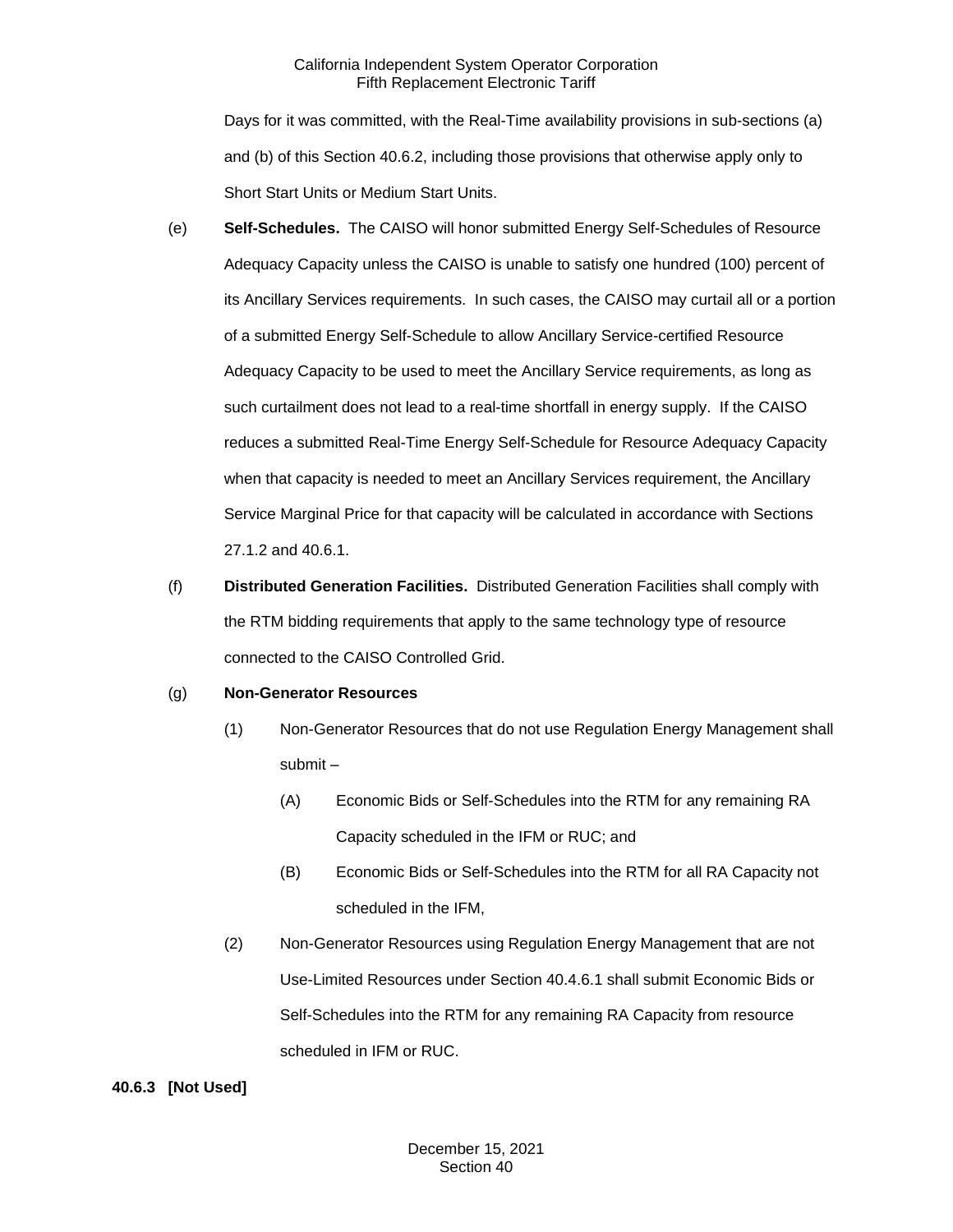# **40.6.4 Availability Requirements for Resources with Operational Limitations that are not Qualified Use-Limits**

# **40.6.4.1 Must-Offer Obligation in DAM and RTM**

Conditionally Available Resources (irrespective of Use-Limited Resource qualification) and Run-of-River Resources that provide Resource Adequacy Capacity and that are physically capable of operating must submit Self-Schedules or Bids in the Day-Ahead Market for their expected available Energy or their expected as-available Energy, as applicable, in the Day-Ahead Market and RTM up to the quantity of Resource Adequacy Capacity the resource is providing. Such resources shall also revise their Self-Schedules or submit additional Bids in RTM based on the most current information available regarding Expected Energy deliveries.

An Eligible Intermittent Resource providing Resource Adequacy Capacity may, but is not required to, submit Bids in the Day-Ahead Market.

# **40.6.4.2 RUC Availability Bids**

The following resource types providing Resource Adequacy Capacity are not required to submit RUC Availability Bids for that capacity, but any such bids they do submit must be \$0/MW RUC Availability Bids: Pumping Load, Reliability Demand Response Resources, Combined Heat and Power Resources, Regulatory Must-Take Generation, Non-Generator Resources using Regulation Energy Management, Conditionally Available Resources, Run-of-River Resources, and Eligible Intermittent Resources.

# **40.6.4.3 Ancillary Services Bids from Participating Loads that is Pumping Load**

The must-offer obligation for Participating Load that is Pumping Load is limited to submitting, for hours where underlying Load permits, Non-Spin Ancillary Services Bids and/or a Submission to Self-Provide Non-Spin Ancillary Services in the Day-Ahead Market for its Resource Adequacy Capacity that is certified to provide Non-Spinning Reserve Ancillary Service, and Economic Bids for Energy in the Real-Time Market for its Non-Spinning Reserve Capacity that receives an Ancillary Service Award in the Day-Ahead Market.

# **40.6.4.4 Proxy Demand Resources**

(a) Short Start and Medium Start Proxy Demand Resources that provide Resource Adequacy Capacity shall submit \$0/MW RUC Availability Bids for all of their Resource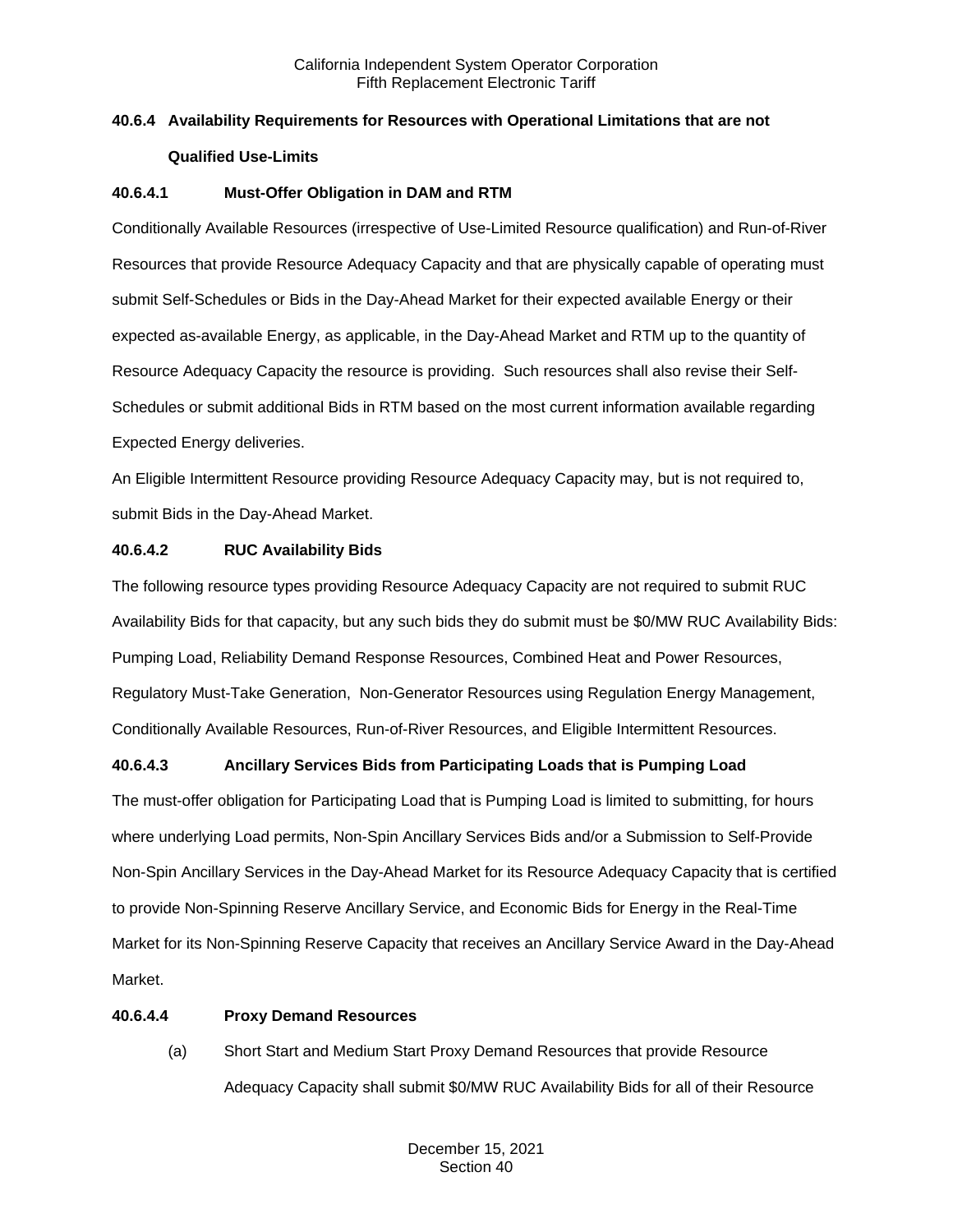Adequacy Capacity for all hours of the month the resource is physically available; however, any RUC schedule for these resources will not be binding.

(b) Long Start Proxy Demand Resources are not required to submit Bids or Self Schedules in the RUC for their Resource Adequacy Capacity.

## **40.6.5 Additional Availability Requirements for System Resources**

In the IFM, the multi-hour block constraints of a System Resource, other than a System Resource capable of submitting a Dynamic Schedule or a Resource-Specific System Resource, are honored in the optimization. Such a resource that is also a Resource Adequacy Resource must be capable of hourly scheduling by the CAISO in RUC if it is not fully scheduled in the IFM. If such a Resource Adequacy Resource is scheduled in the RUC, the CAISO will schedule the resource in the RTM for each hour of the resource's RUC schedule without regard to the multi-hour block constraint that was submitted to the IFM. For an existing System Resource that provides Resource Adequacy Capacity through a call-option that expires prior to the close of the IFM, such a System Resource listed on a Resource Adequacy Plan must be reported to the CAISO for consideration in the Extremely Long-Start Commitment Process.

# **40.6.5.1 Additional Availability Requirements for Dynamic and Non-Dynamic Resource-Specific System Resources**

A Dynamic or Non-Dynamic Resource-Specific System Resource that supplies Resource Adequacy Capacity, and is not otherwise a Use-Limited Resource, will be subject to the requirements of Sections 40.6.1 and 40.6.2.

# **40.6.5.2 Dynamic Non-Resource Specific System Resources**

A Dynamic non-Resource-Specific System Resource that provides Resource Adequacy Capacity will be subject to the provisions of 40.6.1 and 40.6.2.

# **40.6.6 Requirement for Partial Resource Adequacy Resources**

Only that output of a Resource Adequacy Resource that is designated by a Scheduling Coordinator as Resource Adequacy Capacity in its monthly or annual Supply Plan shall have an availability obligation to the CAISO. Exports being supported by non-Resource Adequacy Capacity from a Resource Adequacy Resource that becomes unavailable or unusable shall be considered as an export of non-Resource Adequacy Capacity. If a Resource Adequacy Resource goes on a Forced Outage, until the Scheduling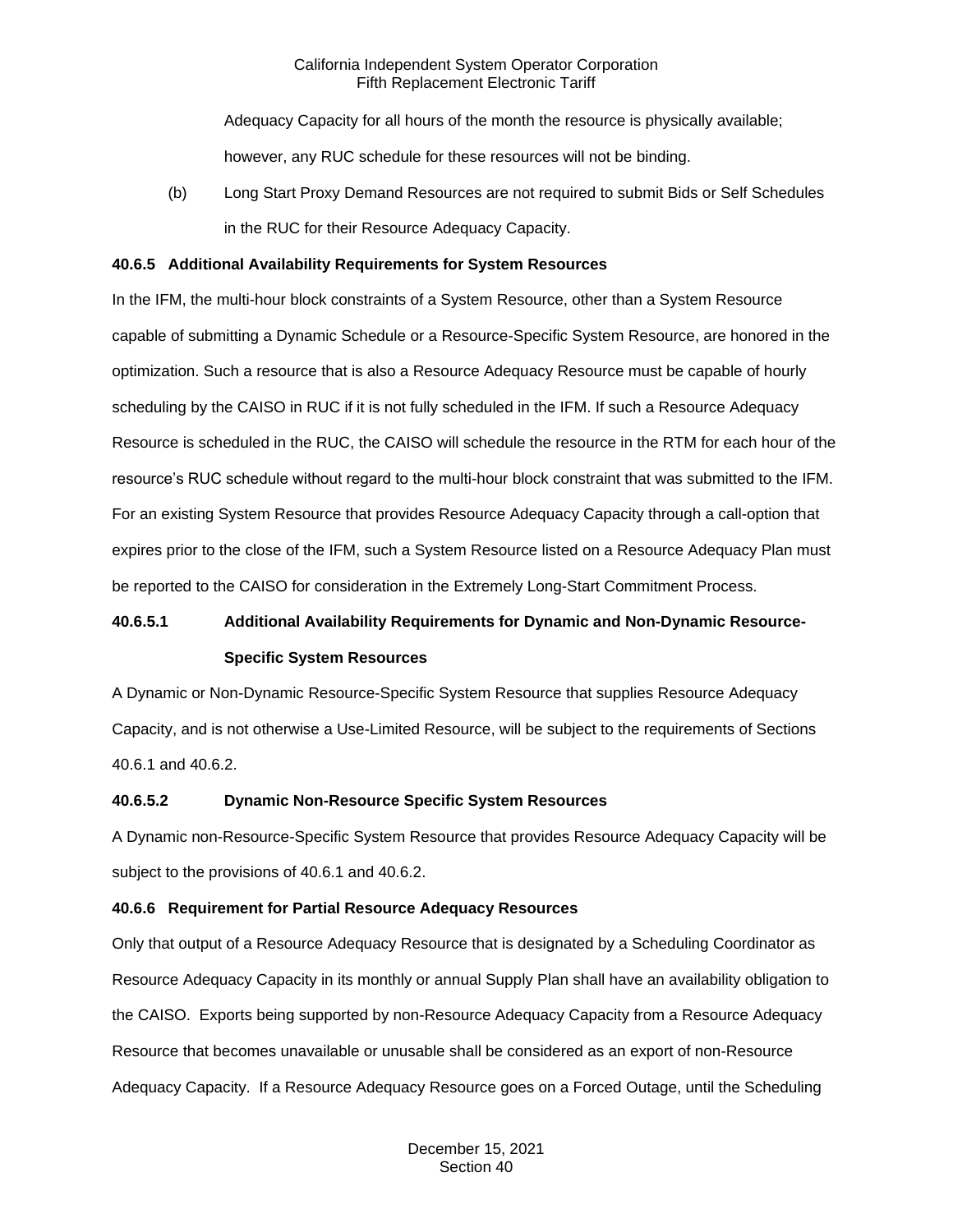Coordinator provides the information requested under section 9.3.10.3.2, the CAISO shall determine if the Scheduling Coordinator indicated under section 30.5.1 (aa) that capacity from its Resource Adequacy Resource is backing a Self-Schedule of exports at Scheduling Points explicitly sourced by non-Resource Adequacy Capacity. If the Scheduling Coordinator has indicated capacity from its Resource Adequacy Resource is backing a Self-Schedule of exports at Scheduling Points explicitly sourced by non-Resource Adequacy Capacity, the CAISO will allocate the derate pro rata between the RA Capacity and the remainder of the resource's capacity up to its PMax.

## **40.6.7 [Not Used]**

## **40.6.8 Use of Generated Bids**

- (a) **Day-Ahead Market.** Prior to completion of the Day-Ahead Market, the CAISO will determine if Resource Adequacy Capacity subject to the requirements of Section 40.6.1 and for which the CAISO has not received notification of an Outage has not been reflected in a Bid and will insert a Generated Bid for such capacity into the CAISO Day-Ahead Market.
- (b) **Real-Time Market.** Prior to running the Real-Time Market, the CAISO will determine if Resource Adequacy Capacity subject to the requirements of Section 40.6.2 and for which the CAISO has not received notification of an Outage has not been reflected in a Bid and will insert a Generated Bid for such capacity into the Real-Time Market.
- (c) **Partial Bids for RA Capacity.** If a Scheduling Coordinator for an RA Resource submits a partial bid for the resource's RA Capacity, the CAISO will insert a Generated Bid only for the remaining RA Capacity. In addition, the CAISO will determine if all dispatchable Resource Adequacy Capacity from Short Start Units, not otherwise selected in the IFM or RUC, is reflected in a Bid into the Real-Time Market and will insert a Generated Bid for any remaining dispatchable Resource Adequacy Capacity for which the CAISO has not received notification of an Outage.
- (d) **Exemptions.** Notwithstanding any of the provisions of Section 40.6.8, for the following resource types providing Resource Adequacy Capacity, the CAISO only inserts a Bid in the Day-Ahead Market or Real-Time Market where the generally applicable bidding rules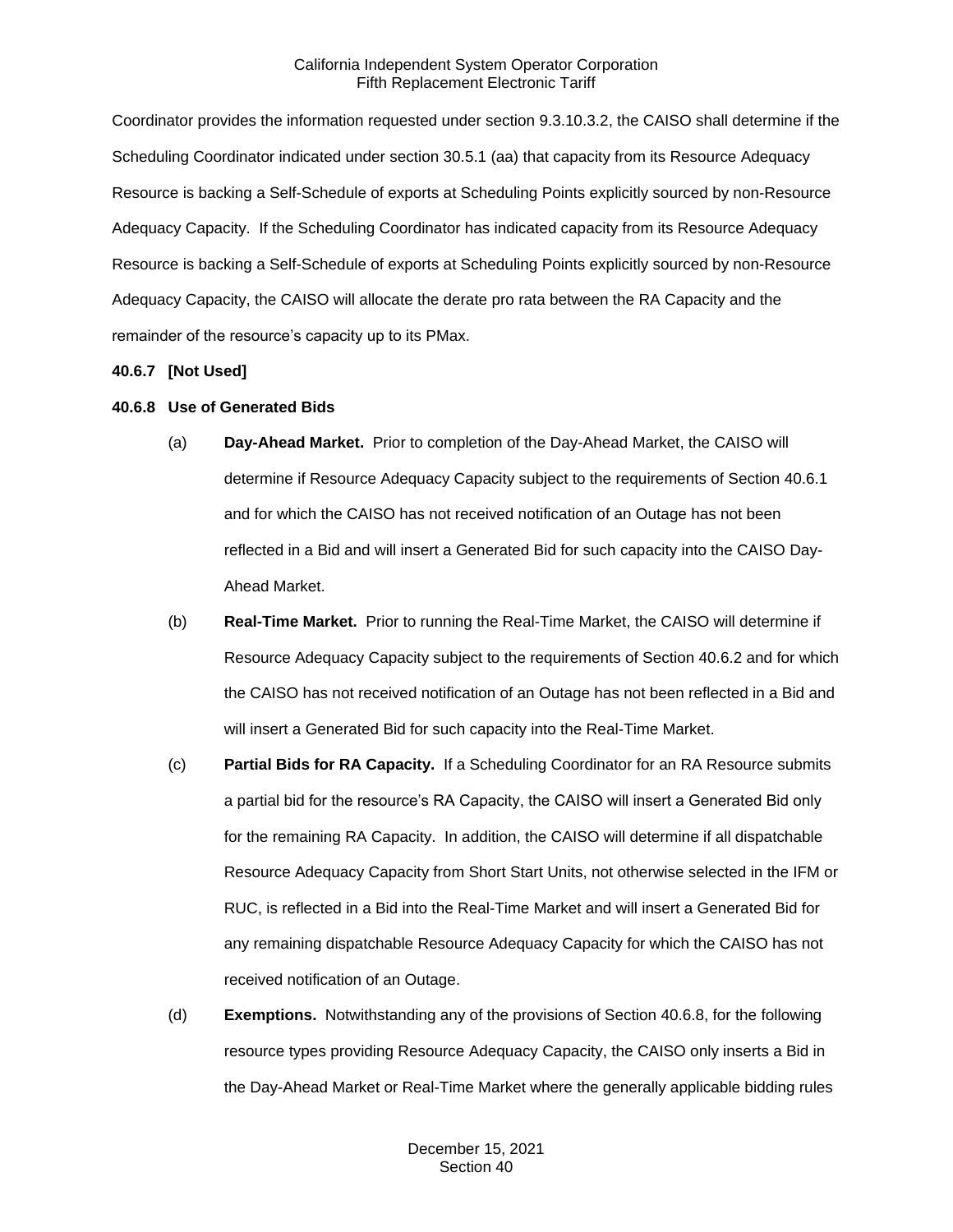in Section 30 call for bid insertion: Use-Limited Resource, Non-Generator Resource, Variable Energy Resource, Hydroelectric Generating Unit (including Run-of-River resources), Proxy Demand Resource, Reliability Demand Response Resource, Participating Load, including Pumping Load, Combined Heat and Power Resource, Conditionally Available Resource, Non-Dispatchable Resource, and resources providing Regulatory Must-Take Generation.

(e) **NRS-RA Resources.** The CAISO will submit a Generated Bid in the Day-Ahead Market for a Non-Resource-Specific System Resource in each RAAIM assessment hour, to the extent that the resource provides Resource Adequacy Capacity subject to the requirements of Section 40.6.1 and does not submit an outage request or Bid for the entire amount of that Resource Adequacy Capacity. Aside from where the generally applicable bidding rules in Section 30 call for Bid insertion, the CAISO will not submit a Generated Bid in the Real-Time Market for a Non-Resource-Specific System Resource that fails to meet its bidding obligations under Section 40.6.2. A Bid inserted for the Teal-Time Market pursuant to the generally applicable bidding rules in Section 30 may not necessarily cover the full Real-Time Market obligation under Section 40.6.2 and the resource may thus remain exposed to Non-Availability Charges.

## **40.6.8.1 Generated Bids for NRS-RA Resources**

Generated Bids to be submitted by the CAISO pursuant to Section 40.6.8 for Non-Resource-Specific System Resources that provide Resource Adequacy Capacity shall be calculated in accordance with this Section 40.6.8.1.

#### **40.6.8.1.1 Calculation Options for Generated Bids**

The Scheduling Coordinator for each Non-Resource-Specific System Resource that provides Resource Adequacy Capacity shall select the price taker option, LMP-based option, or negotiated price option as the methodology for calculating the Generated Bids to be submitted by the CAISO under Section 40.6.8 for both the DAM and RTMs. If no selection is made, the CAISO will apply the price taker option to calculate the Generated Bids. For the first ninety (90) days after a resource becomes a Non-Resource-Specific System Resource, the calculation of Generated Bids for Resource Adequacy capacity is limited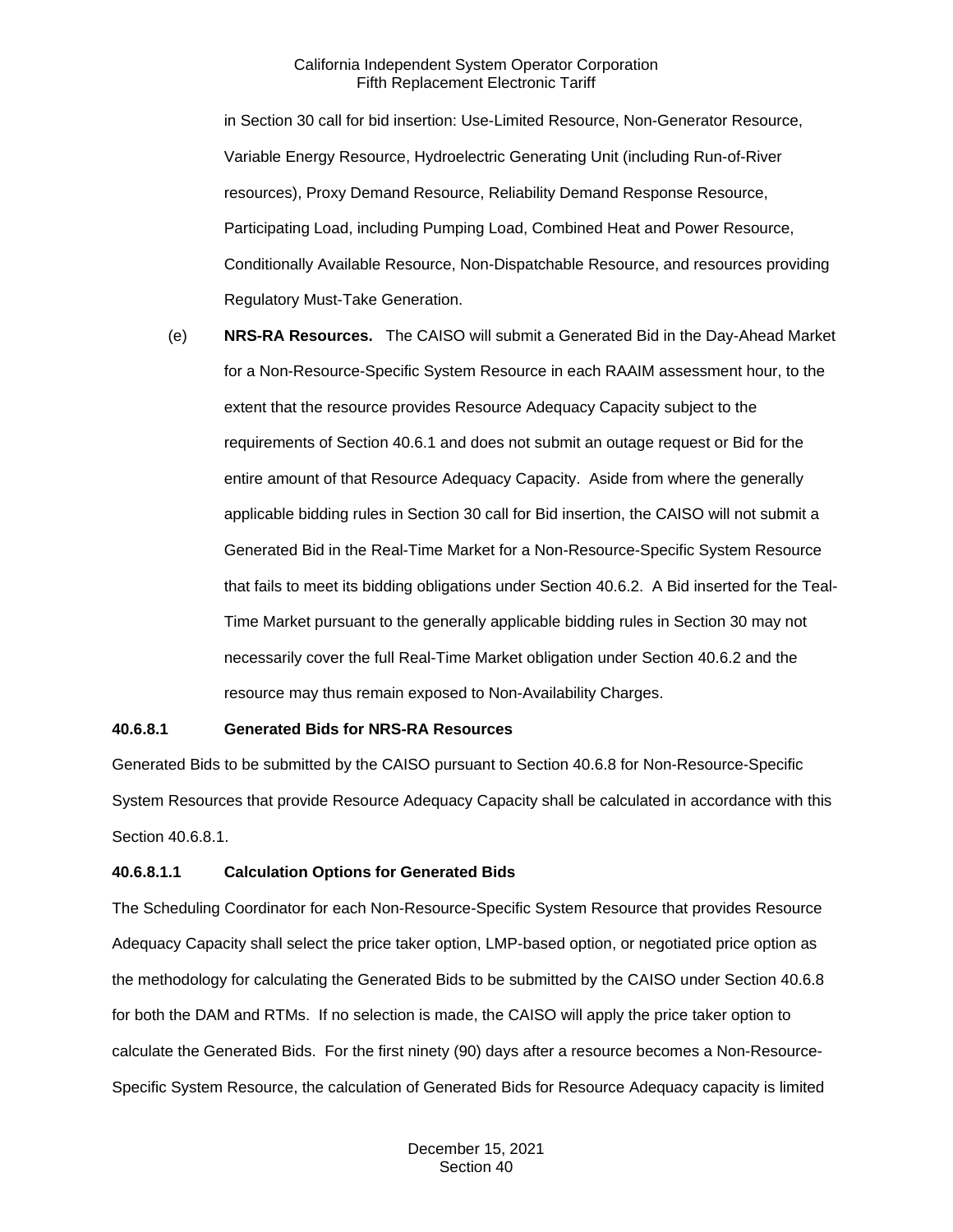to the price taker option or negotiated price option.

#### **40.6.8.1.2 Price Taker Option**

The price taker option is a Generated Bid of \$0/MWh plus the CAISO's estimate of the applicable Grid Management Charge per MWh based on the gross amount of MWh scheduled in the DAM and RTM.

## **40.6.8.1.3 LMP-Based Option**

The LMP-based option calculates the Generated Bid as the weighted average of the lowest quartile of LMPs, at the Intertie point designated for the Non-Resource-Specific System Resource's Resource Adequacy Capacity in the Supply Plan, during periods in which the resource was dispatched in the preceding ninety (90) days for which LMPs that have passed the price validation and correction process set forth in Section 35 are available. The weighted average will be calculated based on the quantities Dispatched within each segment of the Generated Bid curve. Each Bid segment created under the LMPbased option for Generated Bids will be subject to a feasibility test, as set forth in a Business Practice Manual, to determine whether there are a sufficient number of data points to allow for the calculation of an LMP-based Generated Bid. The feasibility test is designed to avoid excessive volatility of the Generated Bid under the LMP-based option that could result when calculated based on a relatively small number of prices. If the Scheduling Coordinator for the Non-Resource-Specific System Resource elects the LMP-based method, it must additionally select either the price taker method or the negotiated-rate method as the alternative calculation method for the Generated Bids in the event that the feasibility test fails for the LMP-based method.

# **40.6.8.1.4 Negotiated Price Option**

Under the negotiated price option, a Scheduling Coordinator shall submit a proposed Generated Bid along with supporting information and documentation as described in a Business Practice Manual. Within ten (10) Business Days of receipt, the CAISO will provide a written response. If the CAISO accepts the proposed Generated Bid, it will become effective within three (3) Business Days from the date of acceptance by the CAISO and remain in effect until: (1) the Generated Bid is modified by FERC; (2) the Generated Bid is modified by mutual agreement of the CAISO and the Scheduling Coordinator; or (3) the Generated Bid expires, is terminated or is modified pursuant to any agreed upon term or condition or pertinent FERC order.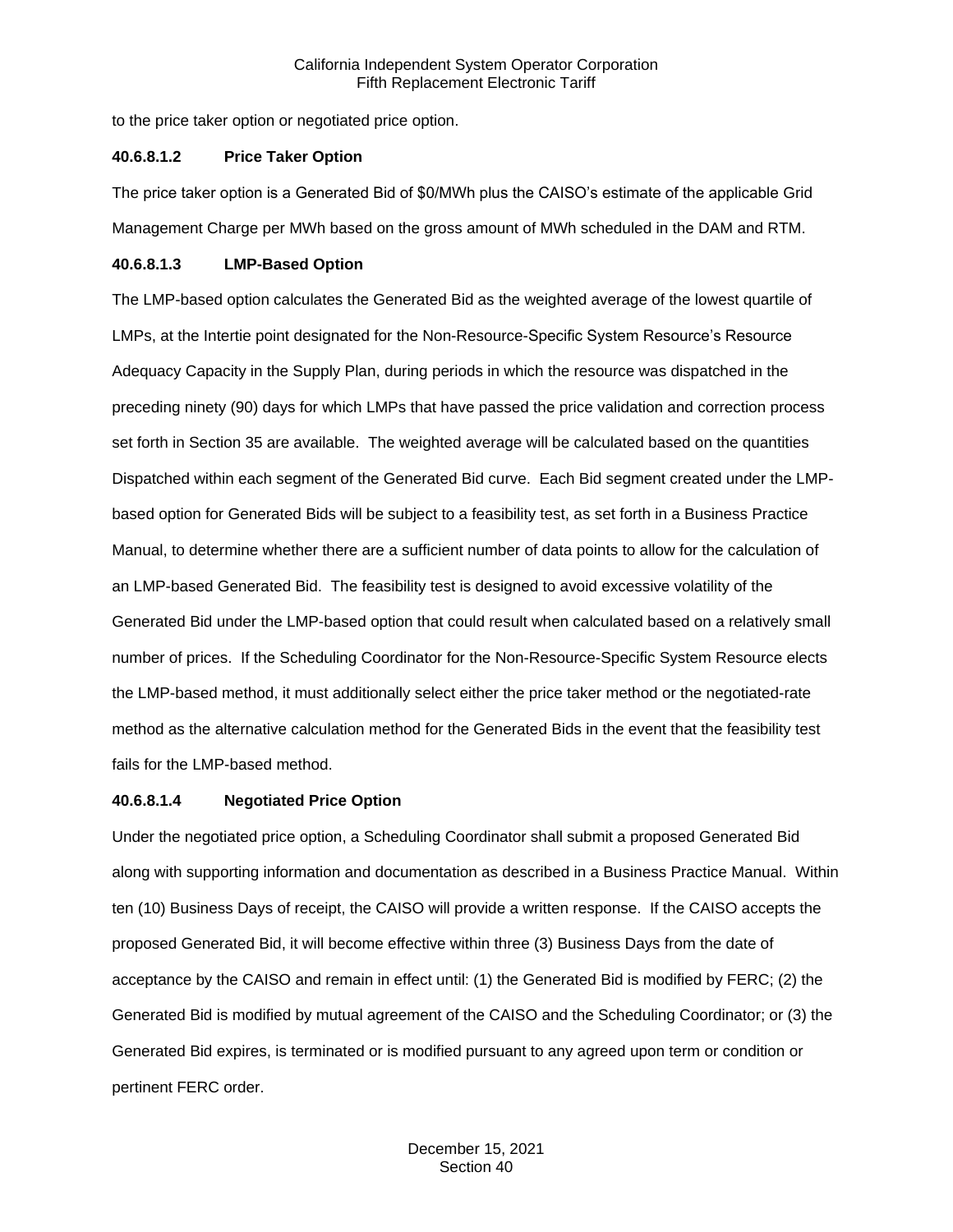If the CAISO does not accept the proposed Generated Bid, the CAISO and the Scheduling Coordinator shall enter a period of good faith negotiations that terminates sixty (60) days following the date of submission of a proposed Generated Bid by a Scheduling Coordinator. If at any time during this period, and the Scheduling Coordinator agree upon the Generated Bid, it will be become effective within three (3) Business Days of the date of agreement and remain in effect until: (1) the Generated Bid is modified by FERC; (2) the Generated Bid is modified by mutual agreement of the CAISO and the Scheduling Coordinator; or (3) the Generated Bid expires, is terminated or is modified pursuant to any agreed upon term or condition or pertinent FERC order.

If by the end of the sixty (60) day period the CAISO and the Scheduling Coordinator fail to agree on the Generated Bid to be used under the negotiated price option, the Scheduling Coordinator has the right to file a proposed Generated Bid with FERC pursuant to Section 205 of the Federal Power Act. During the sixty (60) day period following the submission of a proposed negotiated Generated Bid by a Scheduling Coordinator, and pending FERC's acceptance in cases where the CAISO fails to agree on the Generated Bid for use under the negotiated price option and the Scheduling Coordinator filed a proposed Generated Bid with FERC pursuant to Section 205 of the Federal Power Act, the Scheduling Coordinator has the option of electing to use any of the other options available pursuant to this Section.

The CAISO shall make an informational filing with FERC of any Generated Bids negotiated pursuant to this Section no later than seven (7) days after the end of the month in which the Generated Bids were established.

# **40.6.8.1.5 Partial Bids**

If a Scheduling Coordinator for a Non-Resource-Specific System Resource that provides Resource Adequacy Capacity submits a Bid for a MW quantity less than the Resource Adequacy Capacity identified in the resource's Supply Plan, the CAISO will insert a Generated Bid only for the remaining Resource Adequacy Capacity by extending the last segment of the resource's bid curve to the full quantity (MWh) of the Resource Adequacy obligation.

# **40.6.8.1.6 [Not Used]**

# **40.6.9 Firm Liquidated Damages Contracts Requirements**

Resource Adequacy Capacity represented by a Firm Liquidated Damages Contract and relied upon by a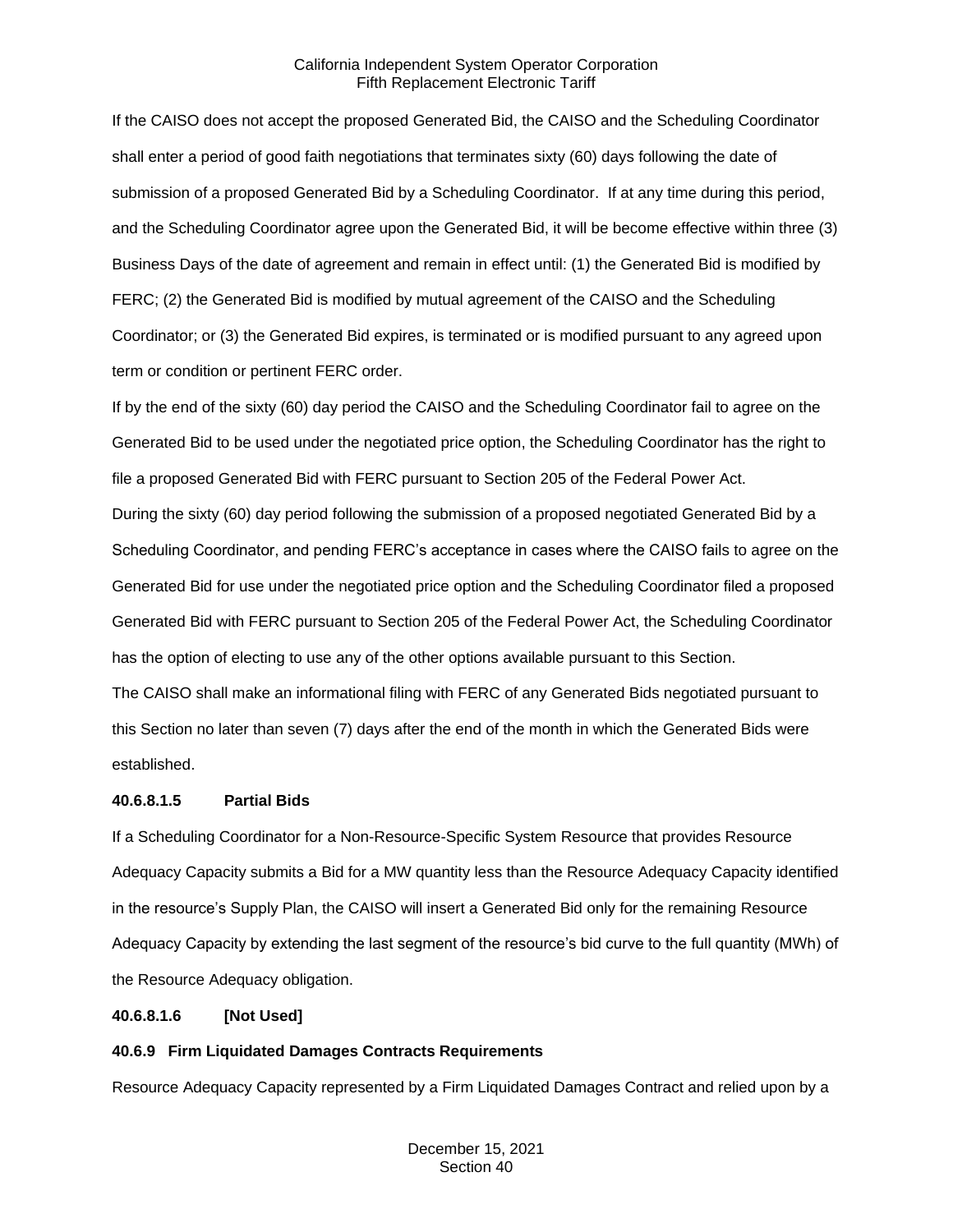Scheduling Coordinator in a monthly or annual Resource Adequacy Plan shall be submitted as a Self-Schedule or Bid in the Day-Ahead IFM to the extent such scheduling right exists under the Firm Liquidated Damages Contract.

# **40.6.10 Exports of Energy from Resource Adequacy Capacity**

Resource Adequacy Capacity represented by a Firm Liquidated Damages Contract and relied upon by a Scheduling Coordinator in a monthly or annual Resource Adequacy Plan shall be submitted as a Self-Schedule or Bid in the Day-Ahead IFM to the extent such scheduling right exists under the Firm Liquidated Damages Contract.

# **40.6.11 Curtailment of Exports in Emergency Situations**

At its sole discretion, the CAISO may curtail exports from Resource Adequacy Capacity to prevent or alleviate a System Emergency. An Export Bid or a Self-Schedule to provide exports included in a binding Schedule accepted in the IFM or RTM will not be distinguished from a Demand Bid or Self-Schedule to serve Load within the CAISO Balancing Authority Area included in a binding Schedule accepted in the IFM or RTM for purposes of curtailment under this Section, except as consistent with Good Utility Practice.

# **40.6.12 Participating Load, PDRs, and RDRRs**

Participating Loads, Reliability Demand Response Resources, or Proxy Demand Resources that are included in a Resource Adequacy Plan and Supply Plan, if the Scheduling Coordinator for the Participating Loads, Reliability Demand Response Resources, or Proxy Demand Resources is not the same as that for the Load Serving Entity, will be administered by the CAISO in accordance with the terms and conditions established by the CPUC or the Local Regulatory Authority.

# **40.7 Compliance**

The CAISO will evaluate Resource Adequacy Plans and Supply Plans as follows:

(a) The CAISO will evaluate whether each annual and monthly Resource Adequacy Plan submitted by a Scheduling Coordinator on behalf of a Load Serving Entity demonstrates Resource Adequacy Capacity sufficient to satisfy the Load Serving Entity's (i) allocated responsibility for Local Capacity Area Resources under Section 40.3.2 and (ii) applicable Demand and Reserve Margin requirements. The CAISO will evaluate compliance with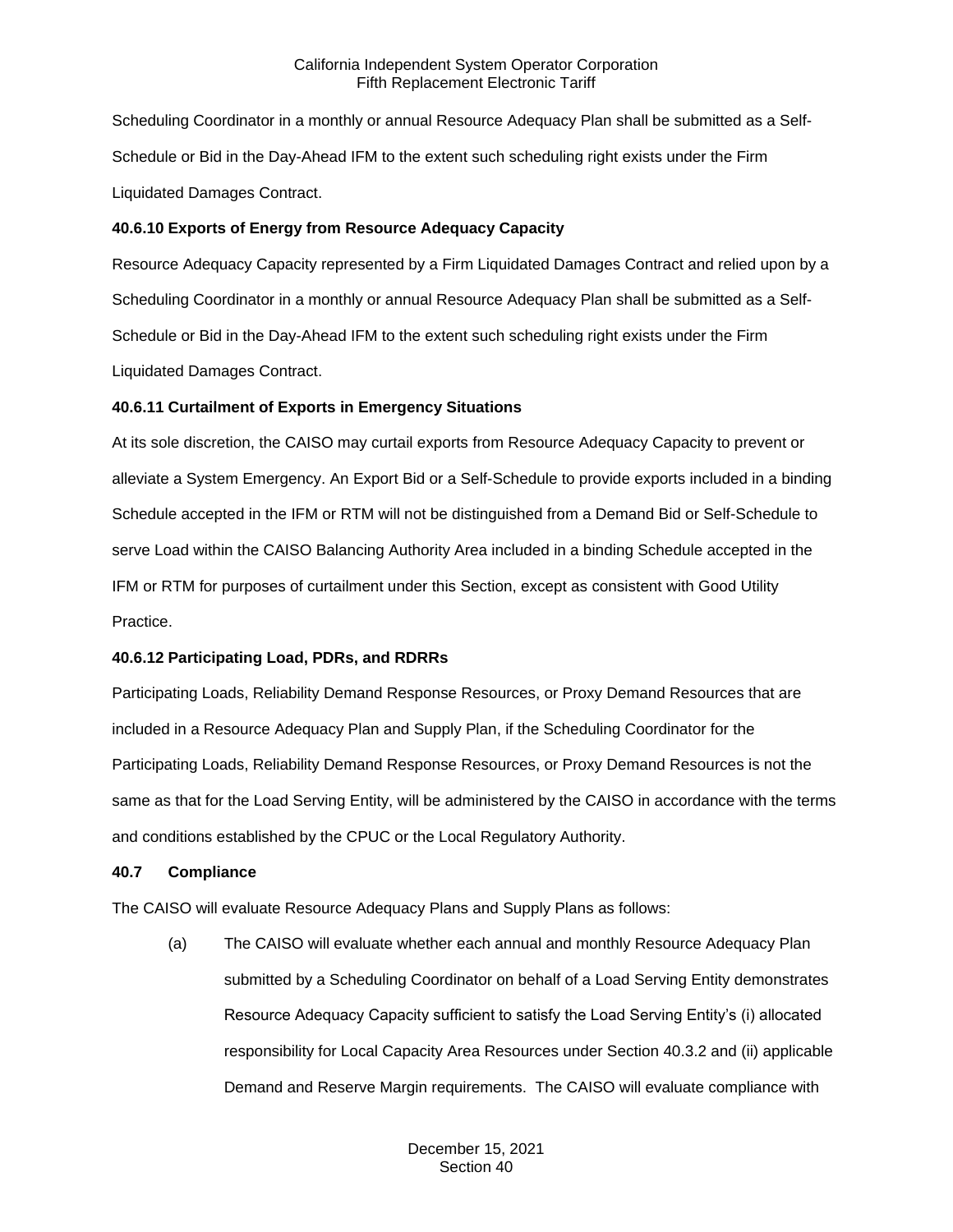the responsibility for demonstrating Local Capacity Area Resources in two phases. Phase 1 of the Local Capacity Area Resource sufficiency evaluation will be made without regard to capacity's identification as Listed Local RA Capacity. Phase 2 of the Local Capacity Area Resource sufficiency evaluation will consider capacity to be a Local Capacity Area Resource only if it is also Listed Local RA Capacity. If the CAISO determines through the Phase 1 analysis that a Resource Adequacy Plan does not demonstrate Local Capacity Area Resources sufficient to meet its allocated responsibility under Section 40.3.2, compliance with applicable Demand and Reserve Margin requirements, or compliance with any other resource adequacy requirement in this Section 40 or adopted by the CPUC, Local Regulatory Authority, or federal agency, as applicable, then the CAISO will notify the relevant Scheduling Coordinator, CPUC, Local Regulatory Authority, or federal agency with jurisdiction over the relevant Load Serving Entity, or in the case of a discrepancy between Resource Adequacy Plan(s) and Supply Plan(s), the relevant Scheduling Coordinators, in an attempt to resolve any deficiency in accordance with the procedures set forth in the Business Practice Manual. The notification will be made at least 40 days in advance of the first day of the month covered by the plan and will include the reasons the CAISO believes a deficiency exists. If the deficiency relates to the demonstration of Local Capacity Area Resources in a Load Serving Entity's annual Resource Adequacy Plan, and the CAISO does not provide a written notice of resolution of the deficiency as set forth in the Business Practice Manual, the Scheduling Coordinator for the Load Serving Entity may demonstrate that the identified deficiency is cured by submitting a revised annual Resource Adequacy Plan within thirty (30) days of the beginning of the Resource Adequacy Compliance Year. For all other identified deficiencies, other than an insufficiency identified through Phase 2 of the Local Capacity Area Resource sufficiency evaluation, at least 30 days prior to the effective month of the relevant Resource Adequacy Plan, the Scheduling Coordinator for the Load Serving Entity shall: (i) demonstrate that the identified deficiency is cured by submitting a revised Resource Adequacy Plan; or (ii) advise the CAISO that the CPUC,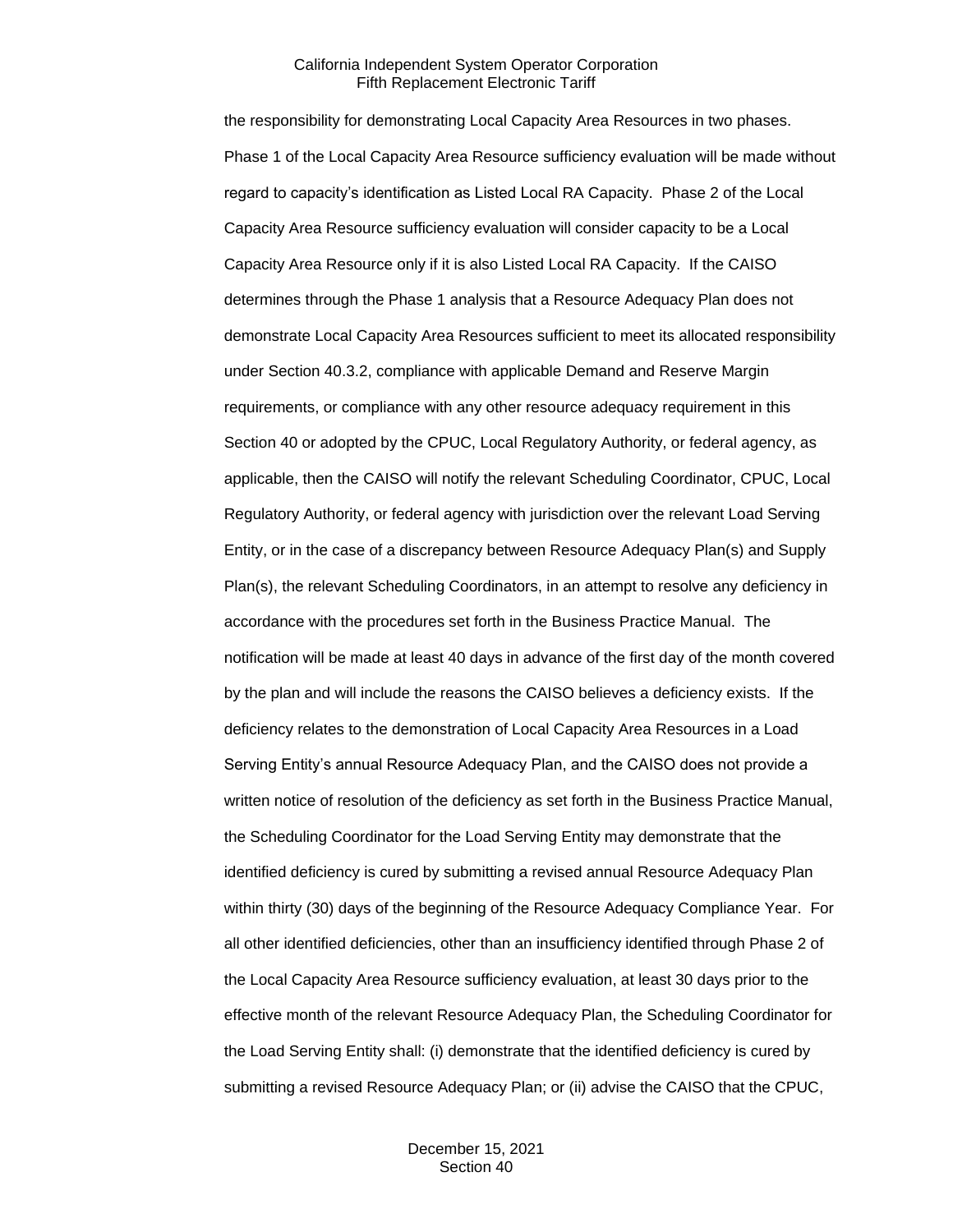Local Regulatory Authority, or federal agency, as appropriate, has determined that no deficiency exists. If, after providing any needed opportunity to resolve identified discrepancies as required by Section 40.7(b), the CAISO identifies an insufficiency through Phase 2 of the Local Capacity Area Resource sufficiency evaluation, then the CAISO may notify the relevant Local Regulatory Authority of the insufficiency.

(b) In the case of a discrepancy between Resource Adequacy Plan(s) and Supply Plan(s), if resolved, the relevant Scheduling Coordinator(s) must provide the CAISO with revised Resource Adequacy Plan(s) or Supply Plans, as applicable, at least 30 days prior to the effective month. If the CAISO is not advised that the deficiency or discrepancy is resolved at least 30days prior to the effective month, the CAISO will use the information contained in the Supply Plan to set the obligations of Resource Adequacy Resources under this Section 40 and/or to assign any costs incurred under this Section 40 and Section 43A.

## **40.7.1 Other Compliance Issues**

Scheduling Coordinators representing Generating Units, System Units or System Resources supplying Resource Adequacy Capacity that fail to provide the CAISO with an annual or monthly Supply Plan, as applicable, as set forth in Section 40.7, shall be subject to Section 37.6.1. Further, Scheduling Coordinators representing Generating Units, System Units or System Resources supplying Resource Adequacy Capacity that fail to provide the CAISO with information required for the CAISO to determine Net Qualifying Capacity shall not be eligible for inclusion in the Net Qualifying Capacity annual report under Section 40.4.2 for the next Resource Adequacy Compliance Year and shall be subject to any applicable Sanctions under Section 37.6.1.

# **40.7.2 Penalties for Non-Compliance**

The failure of a Resource Adequacy Resource or Resource Adequacy Capacity to be available to the CAISO in accordance with the requirements of this Section 40 or Section 9.3.1.3, and the failure to operate a Resource Adequacy Resource by placing it online or in a manner consistent with a submitted Bid or Generated Bid shall be subject to the applicable Sanctions set forth in Section 37.2.4. However, any failure of the Resource Adequacy Resource to satisfy any obligations prescribed under this Section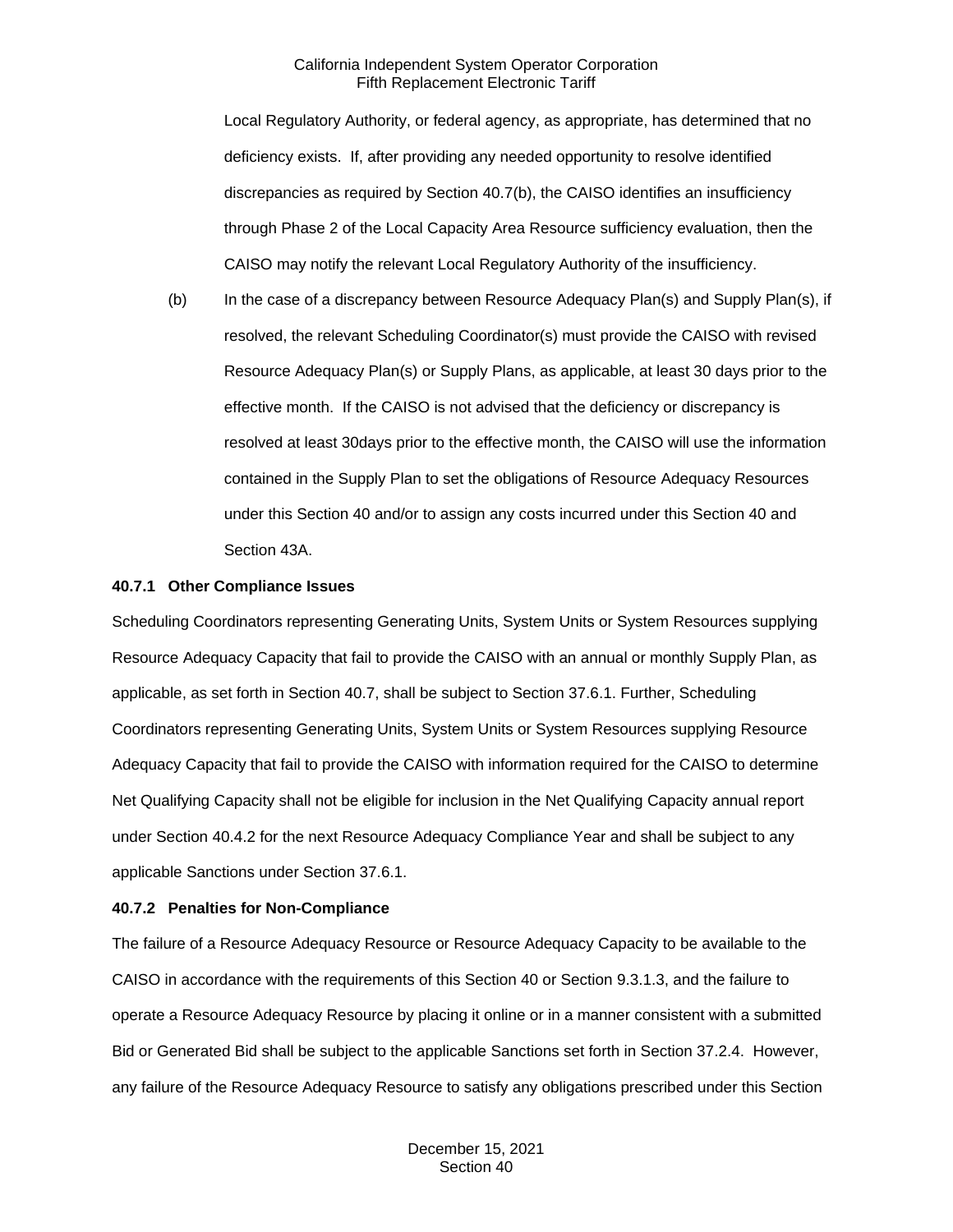40 or Section 9.3.1.3 during a Resource Adequacy Compliance Year for which Resource Adequacy Capacity has been committed to a Load Serving Entity shall not limit in any way, except as otherwise established under Section 40.4.5 or requirements of the CPUC, Local Regulatory Authority, or federal agency, as applicable, the ability of the Load Serving Entity to whom the Resource Adequacy Capacity has been committed to use such Resource Adequacy Capacity for purposes of satisfying the resource adequacy requirements of the CPUC, Local Regulatory Authority, or federal agency, as applicable. In addition, an LSE shall not be subject to any sanctions, penalties, or other compensatory obligations under this Section 40 on account of a Resource Adequacy Resource's satisfaction or failure to satisfy its obligations under this Section 40 or Section 9.3.1.3.

# **40.8 CAISO Default Qualifying Capacity Criteria**

#### **40.8.1 Applicability**

The criteria in this Section 40.8 shall apply only: (i) where the CPUC or Local Regulatory Authority has not established and provided to the CAISO criteria to determine the types of resources that may be eligible to provide Qualifying Capacity and for calculating Qualifying Capacity for such eligible resource types and (ii) until the CAISO has been notified in writing by the CPUC of its intent to overturn, reject or fundamentally modify the capacity-based framework in CPUC Decisions 04-01-050 (Jan. 10, 2004), 04- 10-035 (Oct. 28, 2004), and 05-10-042 (Oct. 31, 2005). The types of resources specified in this Section 40.8.1 will be eligible to provide Qualifying Capacity to the extent they meet the criteria for each type of resource set forth in this Section 40.8.1.

**40.8.1.1 [Not Used]**

#### **40.8.1.2 Nuclear and Thermal**

Nuclear and thermal Generating Units, other than Qualifying Facilities with Existing QF Contracts addressed in Section 40.8.1.8 below, must be a Participating Generator or a System Unit. The Qualifying Capacity of nuclear and thermal units, other than Qualifying Facilities addressed in Section 40.8.1.8, will be based on net dependable capacity defined by NERC Generating Availability Data System information.

**40.8.1.3 Hydro**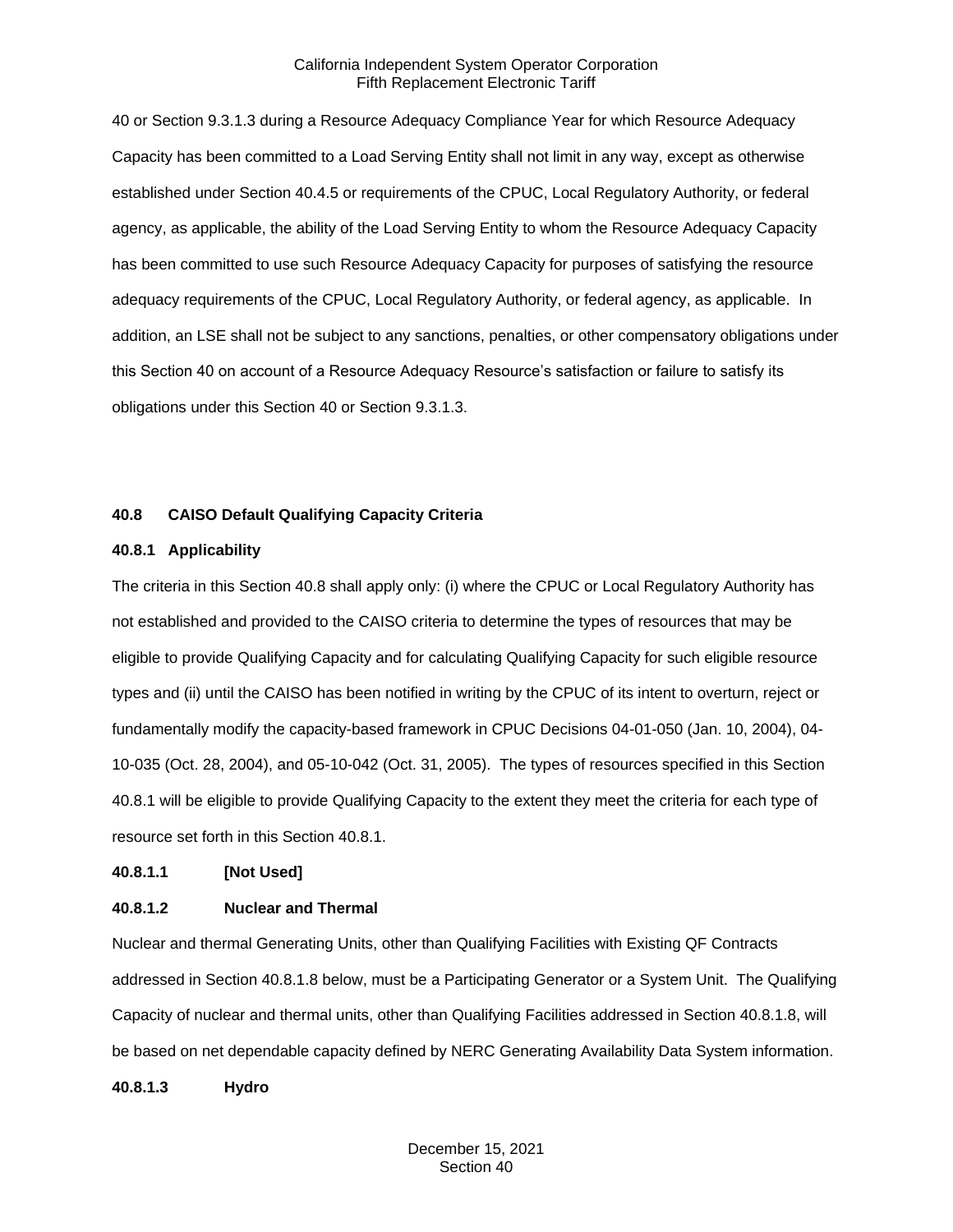Hydroelectric Generating Units, other than Qualifying Facilities with Existing QF Contracts, must be either Participating Generators or System Units. The Qualifying Capacity of a pond or Pumped-Storage Hydro Unit, other than a QF, will be determined based on net dependable capacity defined by NERC GADS minus variable head derate based on an average dry year reservoir level. The Qualifying Capacity of a pond or Pumped-Storage Hydro Unit that is a QF will be determined based on historic performance during the hours of noon to 6:00 The Qualifying Capacity of all run-of-river hydro units, including Qualifying Facilities, will be based on net dependable capacity defined by NERC GADS minus an average dry year conveyance flow, stream flow, or canal head derate. As used in this section, average dry year reflects a one-in-five year dry hydro scenario (for example, using the 4th driest year from the last 20 years on record). p.m., using a three-year rolling average.

# **40.8.1.4 Unit-Specific Contracts**

Unit-specific contracts with Participating Generators or System Units will qualify as Resource Adequacy Capacity subject to the verification that the total MW quantity of all contracts from a specific unit do not exceed the total Net Qualifying Capacity (MW) consistent with the Net Qualifying Capacity determination for that unit.

#### **40.8.1.5 Contracts with Liquidated Damage Provisions**

Firm Energy contracts with liquidated damages provisions, as generally reflected in Service Schedule C of the Western Systems Power Pool Agreement or the Firm LD product of the Edison Electric Institute pro forma agreement, or any other similar firm Energy contract that does not require the seller to source the Energy from a particular unit, and specifies a delivery point internal to the CAISO Balancing Authority Area entered into before October 27, 2005 shall be eligible to count as Qualifying Capacity until the end of 2008. A Scheduling Coordinator, however, cannot have more than twenty-five percent (25%) of its portfolio of Qualifying Capacity met by contracts with liquidated damage provisions for 2008.

#### **40.8.1.6 Wind and Solar**

As used in this Section, wind units are those wind Generating Units without backup sources of Generation and solar units are those solar Generating Units without backup sources of Generation. Wind and solar units, other than Qualifying Facilities with Existing QF Contracts, must be Participating Intermittent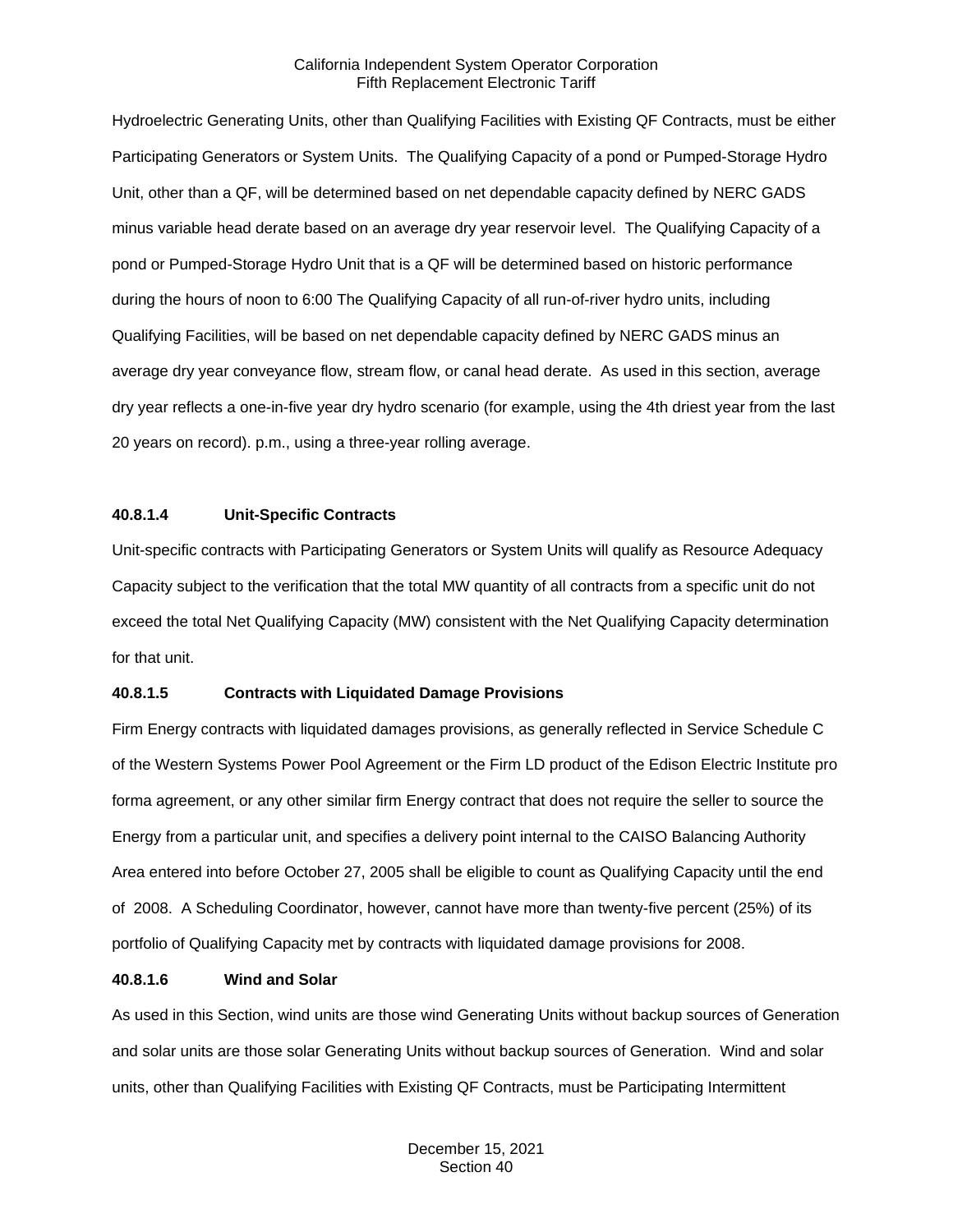Resources or subject to availability provisions of Section 40.6.4.

The Qualifying Capacity of all wind or solar units, including Qualifying Facilities, for each month will be based on their monthly historic performance during that same month during the hours of noon to 6:00 p.m., using a three-year rolling average. For wind or solar units with less than three years operating history, all months for which there is no historic performance data will utilize the monthly average production factor of all units (wind or solar, as applicable) within the TAC Area, or other production data from another area determined by the CAISO to be appropriate if the unit is not within a TAC Area, in which the Generating Unit is located.

## **40.8.1.7 Geothermal**

Geothermal Generating Units, other than Qualifying Facilities with Existing QF Contracts addressed in Section 40.8.1.8, must be Participating Generators or System Units. The Qualifying Capacity of geothermal units, other than Qualifying Facilities addressed in Section 40.8.1.8, will be based on NERC GADS net dependable capacity minus a derate for steam field degradation.

# **40.8.1.8 Treatment of Qualifying Capacity for Qualifying Facilities**

Qualifying Facilities must be subject to an effective Participating Generator Agreement or Net Scheduled Participating Generator Agreement or must be System Units, unless they have an Existing QF Contract. Except for hydro, wind, and solar Qualifying Facilities addressed pursuant to Sections 40.8.1.3 and 40.8.1.6, the Qualifying Capacity of Qualifying Facilities under Existing QF Contracts, will be based on historic monthly Generation output during the hours of noon to 6:00 p.m. (net of Self-provided Load) during a three-year rolling average.

# **40.8.1.9 Participating Loads**

The Qualifying Capacity of Participating Loads shall be the average reduction in Demand over a threeyear period on a per Dispatch basis or, if the Load does not have three years of performance history, based on comparable evaluation data using similar programs. Loads of Participating Loads must be available at least 48 hours, and if the Loads can only be dispatched for a maximum of two hours per event, then only 0.89 percent of a Scheduling Coordinator's portfolio may be made up of such Loads.

# **40.8.1.10 Jointly-Owned Facilities**

A jointly-owned facility must be either a Participating Generator or a System Unit. The Qualifying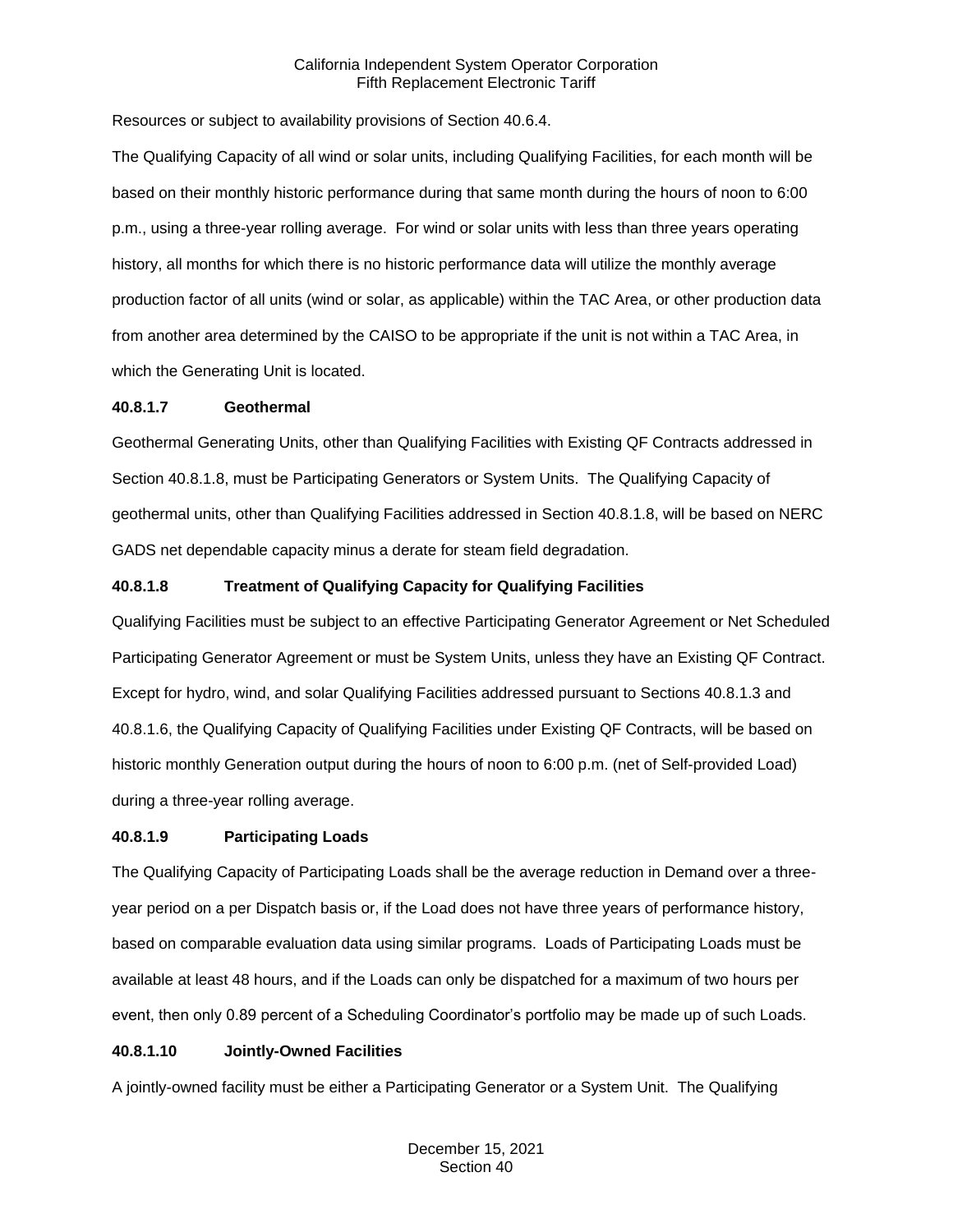Capacity for the entire facility will be determined based on the type of resource as described elsewhere in this Section 40.8.1. In addition, the Scheduling Coordinator must provide the CAISO with a demonstration of its entitlement to the output of the jointly-owned facility's Qualified Capacity and an explanation of how that entitlement may change if the facility's output is restricted.

## **40.8.1.11 Facilities under Construction**

The Qualifying Capacity for facilities under construction will be determined based on the type of resource as described elsewhere in this Section 40.8. In addition, the facility must have been in commercial operation for no less than one month to be eligible to be included as a Resource Adequacy Resource in a Scheduling Coordinator's monthly Resource Adequacy Plan.

# **40.8.1.12 System Resources and Pseudo-Ties**

# **40.8.1.12.1 Dynamic System Resources and Pseudo-Ties**

Dynamic System Resources and Pseudo-Ties of Generating Units to the CAISO Balancing Authority Area shall be treated similar to resources within the CAISO Balancing Authority Area, except with respect to the deliverability screen under Section 40.4.6.1 and with respect to the limitation on the Qualifying Capacity of wind and solar resources set forth in Section 40.8.1.6. However, eligibility as a Resource Adequacy Resource is contingent upon a showing by the Scheduling Coordinator that the Dynamic System Resource or Pseudo-Tie of a Generating Unit to the CAISO Balancing Authority Area has secured transmission through any intervening Balancing Authority Areas for the Operating Hours that cannot be curtailed for economic reasons or bumped by higher priority transmission and that the Load Serving Entity for which the Scheduling Coordinator is submitting Demand Bids has an allocation of import capacity at the import Scheduling Point under Section 40.4.6.2 that is not less than the Resource Adequacy Capacity provided by the Dynamic System Resource or Pseudo-Tie of a Generating Unit to the CAISO Balancing Authority Area.

# **40.8.1.12.2 Non-Dynamic System Resources**

For Non-Dynamic System Resources, the Scheduling Coordinator must demonstrate that the Load Serving Entity for which the Scheduling Coordinator is scheduling Demand has an allocation of import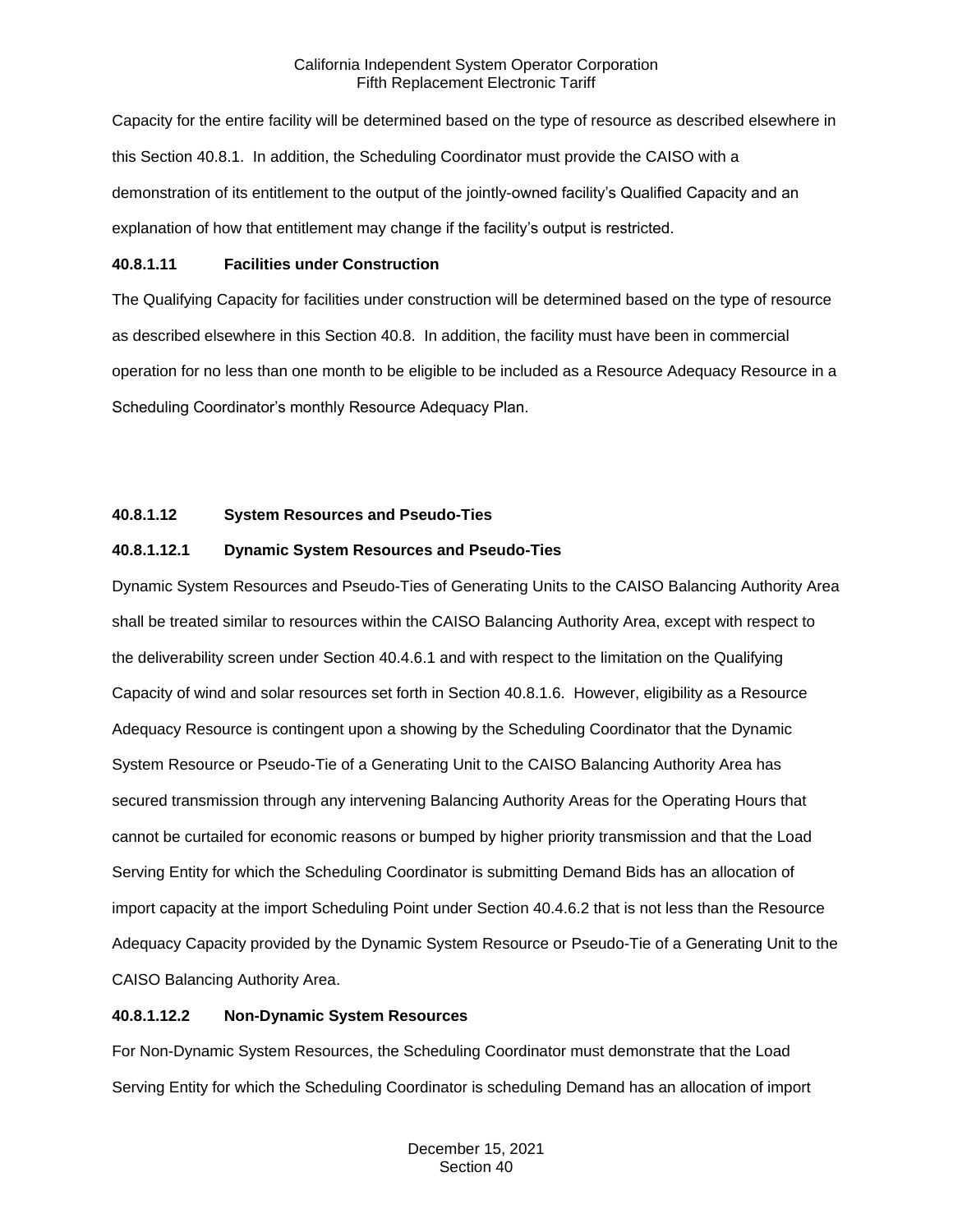capacity at the import Scheduling Point under Section 40.4.6.2 that is not less than the Resource Adequacy Capacity from the Non-Dynamic System Resource. The Scheduling Coordinator must also demonstrate that the Non-Dynamic System Resource is covered by Operating Reserves, unless unit contingent, in the sending Balancing Authority Area. Eligibility as Resource Adequacy Capacity is contingent upon a showing by the Scheduling Coordinator of the System Resource that it has secured transmission through any intervening Balancing Authority Areas for the Operating Hours that cannot be curtailed for economic reasons or bumped by higher priority transmission. With respect to Non-Dynamic System Resources, any inter-temporal constraints, such as multi-hour run blocks, must be explicitly identified in the monthly Resource Adequacy Plan, and no constraints may be imposed beyond those explicitly stated in the plan.

# **40.8.1.13 Proxy Demand Resources**

A Proxy Demand Resource must have the ability to (i) be dispatched for at least twenty-four hours per month, (ii) be dispatched on at least three consecutive days, and (iii) respond for at least four hours per dispatch in order to qualify as Resource Adequacy Capacity. The Qualifying Capacity of a Proxy Demand Resource, for each month, will be based on the resource's average monthly historic demand reduction performance during that same month during the Availability Assessment Hours, as described in Section 40.9.3, using a three-year rolling average. For a Proxy Demand Resource with fewer than three years of performance history, for all months for which there is no historic data, the CAISO will utilize a monthly megawatt value as certified and reported to the CAISO by the Demand Response Provider; otherwise, where available, the CAISO will use the average of historic demand reduction performance data available, by month, for a Proxy Demand Resource. Where a Proxy Demand Resource uses the loadshift methodology to calculate its Demand Response Energy Measurements, its Qualifying Capacity will exclude demand reduction performance from the consumption Resource ID.

## **40.8.1.14 Reliability Demand Response Resources**

The Net Qualifying Capacity of a Reliability Demand Response Resource, for each month, will be based on the resource's average monthly historic demand reduction performance during that same month during the Availability Assessment Hours, as described in Section 40.9.3, using a three-year rolling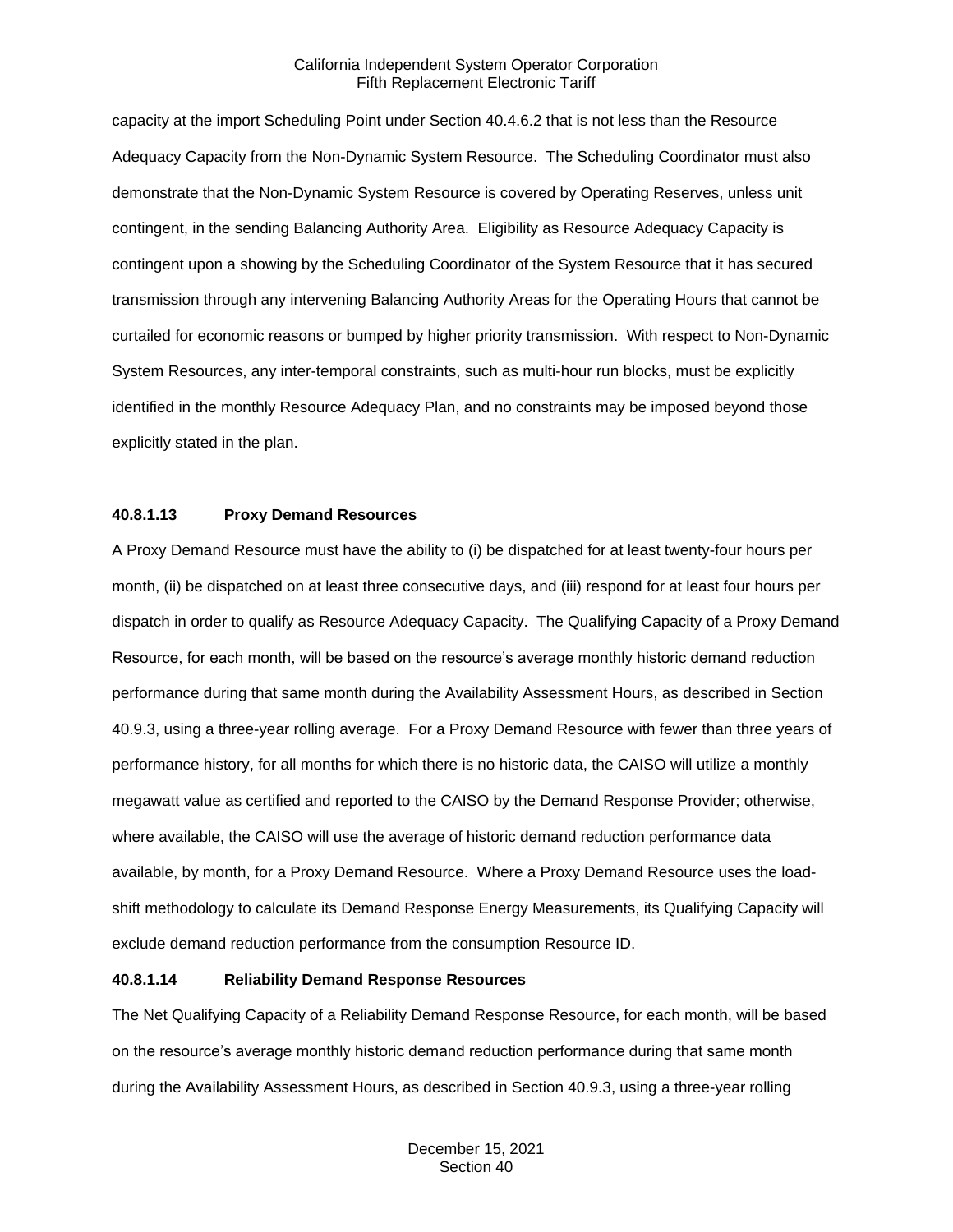average. For a Reliability Demand Response Resource with fewer than three years of performance history, for all months for which there is no historic data, the CAISO will use a monthly megawatt value as certified and reported to the CAISO by the Demand Response Provider; otherwise, where available, the CAISO will use the average of historic demand reduction performance data available, by month, for a Reliability Demand Response Resource.

# **40.8.1.15 Distributed Generation Facilities**

- (a) Distributed Generation Facilities that meet the applicable requirements in Section 4.6 qualify as Resource Adequacy Capacity.
- (b) The CAISO will determine the Net Qualifying Capacity of each Distributed Generation Facility for each Resource Adequacy Compliance Year consistent with similar resource classifications connected to the transmission system, as provided in Section 40.4.6.1.
- (c) The Scheduling Coordinator for individual Distributed Generation Facilities, with the same resource type and PMax values less than 0.5 MW, that seek to operate as a combined Distributed Generation Facility, must submit to the CAISO a request that the initial Net Qualifying Capacity be determined and approved as a combined Distributed Generation Facility.

# **40.8.1.16 Non-Generator Resources**

- (a) Non-Generator Resources must be either Participating Generators or System Units to qualify as Resource Adequacy Capacity.
- (b) The CAISO will determine the Net Qualifying Capacity of each Non-Generator Resource based on the CAISO testing of the resource's sustained output over a four-hour period; however, the Net Qualifying Capacity shall not exceed the resource's maximum instantaneous discharge capability.

# **40.9 Resource Adequacy Availability Incentive Mechanism**

#### **40.9.1 Introduction to RAAIM**

The CAISO shall use RAAIM to determine the availability of resources providing local and/or system Resource Adequacy Capacity and Flexible RA Capacity during the Availability Assessment Hours each month and then assess the resultant Availability Incentive Payments and Non-Availability Charges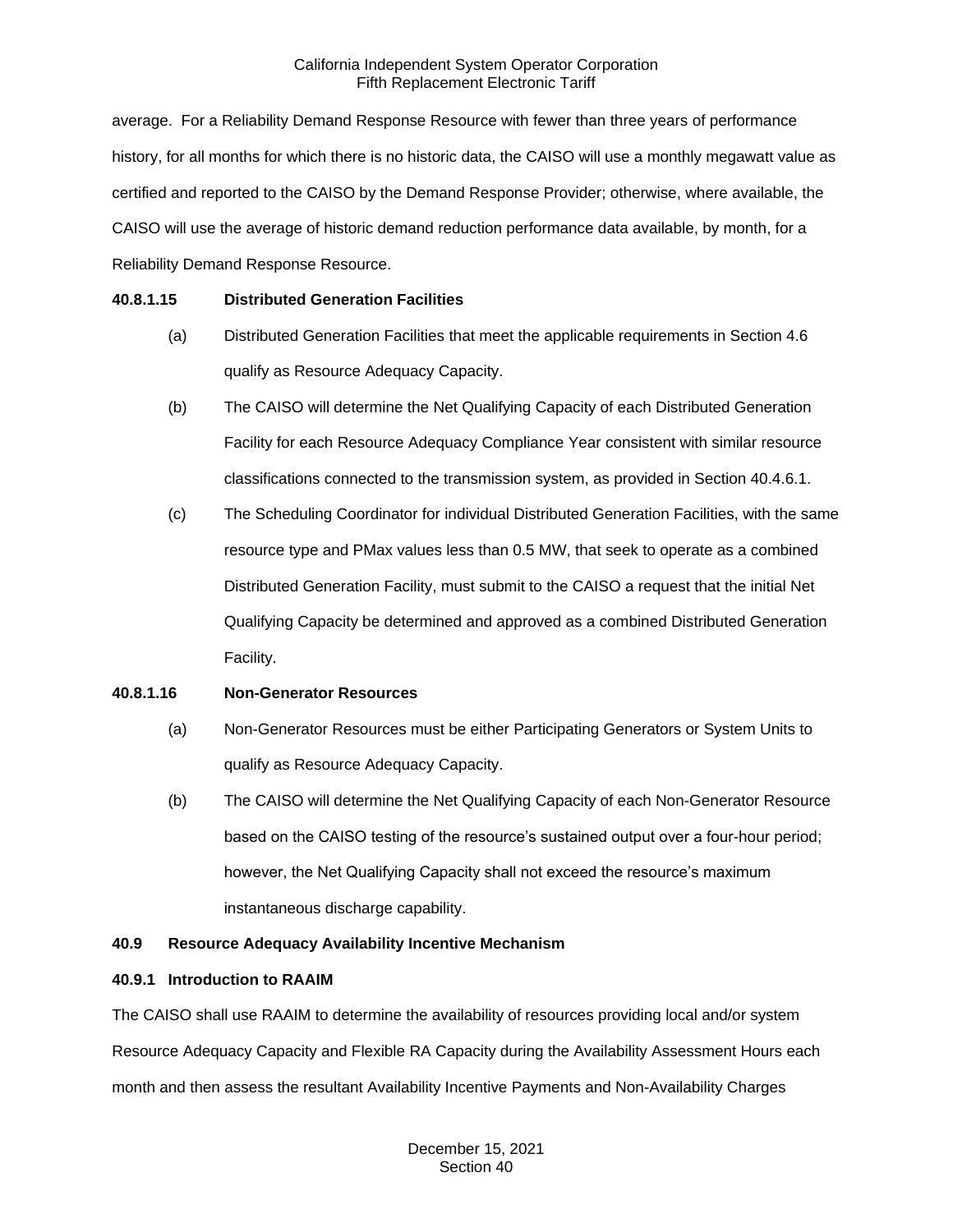through the CAISO's settlements process.

## **40.9.2 Exemptions**

(a) **Capacity Exempt from RAAIM – All Provisions.** The entire capacity of a resource in

any of the following categories is exempt from the RAAIM provisions in Section 40.9 –

- (1) Resources with a PMax less than 1.0 MW;
- (2) Non-specified resources that provide Resource Adequacy Capacity under contracts for Energy delivered within the CAISO Balancing Authority Area;
- (3) Participating Load that is also Pumping Load; and
- (4) Legacy RMR Units.

# (b) **Capacity Exempt from RAAIM – Local/System**

- (1) The entire capacity of a resource in any of the following categories is exempt from the RAAIM provisions in Section 40.9 applicable to local and system Resource Adequacy Capacity –
	- (A) Variable Energy Resources;
	- (B) Combined Heat and Power Resources; and
	- (C) Run-of-River Resources; and
	- (D) Hybrid Resources.
- (2) The capacity of a resource with a Load-following MSS as its Scheduling Coordinator that is designated on a Load-following MSS's monthly Resource Adequacy Plan is exempt from the RAAIM provisions in Section 40.9 applicable to local and system Resource Adequacy Capacity, to the extent that the resource's capacity is also designated as Resource Adequacy Capacity on the monthly Supply Plan of that Load-following MSS or another Load-following MSS.
- (3) Resources with Existing QF Contracts or Amended QF Contracts that are Resource Adequacy Resources are exempt from the RAAIM provisions in Section 40.9 applicable to local and system capacity --
	- (A) if the QF resource previously provided Resource Adequacy Capacity pursuant to an Existing QF Contract that was executed prior to August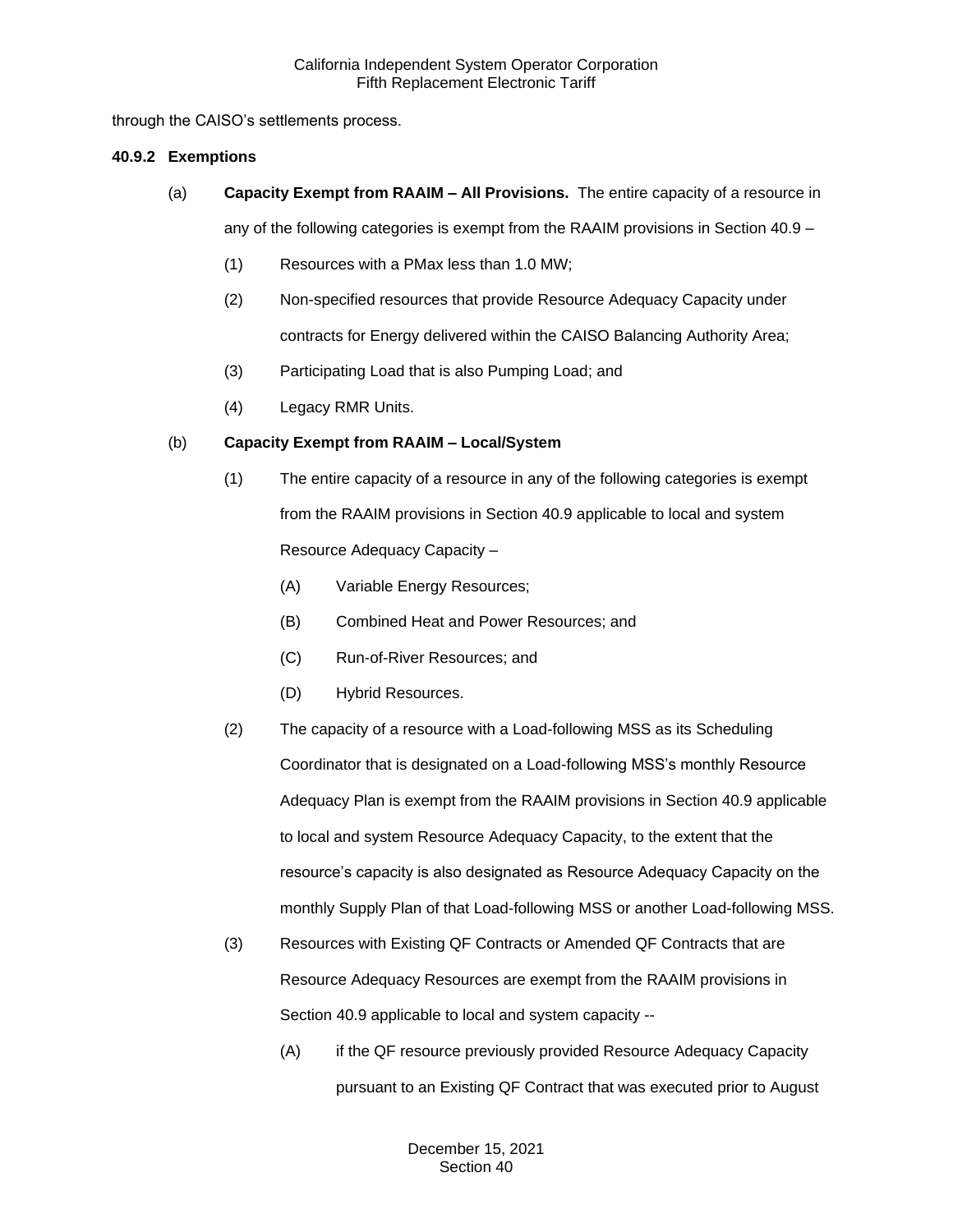22, 2010 and remained in effect pursuant to California Public Utilities Commission Decision 07-09-040 that extended the term of expiring contracts until such time as the new contracts resulting from that decision are available; or

(B) until the QF Resource's Existing QF Contract or Amended QF Contract terminates or if requested by the Scheduling Coordinator for the resource, whichever is earlier.

# (c) **Capacity Exempt from RAAIM – Flexible Capacity.**

- (1) The capacity of Use-Limited Resources in a combination under Section 40.10.3.2(b), 40.10.3.3(b) or 40.10.3.4(b) is exempt from the RAAIM provisions in Section 40.9 applicable to Flexible RA Capacity to the extent that the resources are committed to provide Flexible RA Capacity as a combination on their respective monthly Supply Plans.
- (2) The Capacity of a resource with a Load-following MSS as its Scheduling Coordinator that is designated on a Load-following MSS's monthly Flexible RA Plan is exempt from the RAAIM provisions in Section 40.10 applicable to Flexible RA Capacity, to the extent that the resource's capacity is also designated as Flexible RA Capacity on the monthly Supply Plan of that Load-following MSS or another Load-following MSS.

# **40.9.2.1 Acquired Resources.**

- (a) **Exemption.** The entire capacity of an Acquired Resource is exempt from the RAAIM provisions in Section 40.9 applicable to local and system Resource Adequacy Capacity if the resource provides Resource Adequacy Capacity under a resource-specific power supply contract that –
	- (1) was exempt from the prior standard capacity product in Section 40.9 as of the RAAIM effective date, and continues to meet the requirements for that exemption, under the provisions of Sections 40.9.2(1) or 40.9.2(2) contained in Appendix J.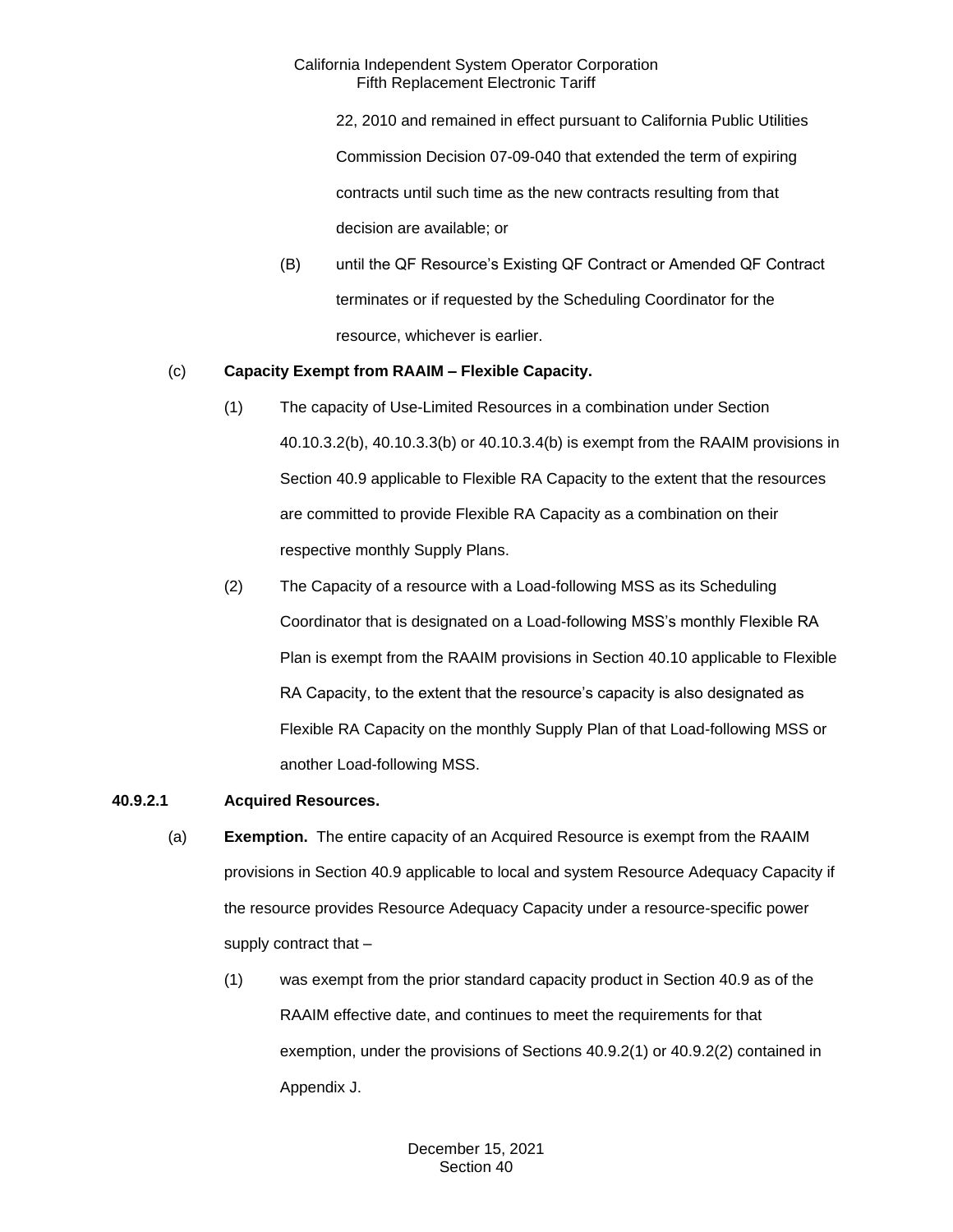- (2) includes an availability provision, or the resource under the power supply contract is located outside of the CAISO Balancing Authority Area and jointly operated with project participants located outside of the CAISO Balancing Authority Area, such that no single Load Serving Entity with contractual rights for the resource's output has the ability to effect changes to the resource's availability; and
- (3) does not contain a provision that allows the contract to be modified for regulatory changes.
- (b) **Request.** To maintain the exemption, the Scheduling Coordinator for the Acquired Resource must annually request renewal of the exemption and –
	- (1) for Resource Adequacy Compliance Year 2016, submit an affidavit to the CAISO, by either the Scheduling Coordinator or resource owner, demonstrating that the Acquired Resource meets the eligibility criteria in Section 40.9.2.1(a), in accordance with the process and schedule in the Business Practice Manual; and
	- (2) for each Resource Adequacy Compliance Year thereafter until the contract terminates, submit confirmation to the CAISO that the information in the affidavit is still accurate and the Acquired Resource continues to meet the eligibility criteria in Section 40.9.2.1(a), in accordance with the process and schedule in Business Practice Manual.
- (c) **Approval.** The CAISO shall review the information submitted and
	- (1) approve a request that contains the information required by Sections 40.9.2.1(a) and (b) and that demonstrates the resource meets the eligibility criteria in Section 40.9.2.1(a);
	- (2) advise the Scheduling Coordinator for the resource if the request does not contain all of the information required by Sections 40.9.2.1(a) and (b), and allow the opportunity for the Scheduling Coordinator to submit the additional required information, in accordance with the process and schedule in the Business Practice Manual; or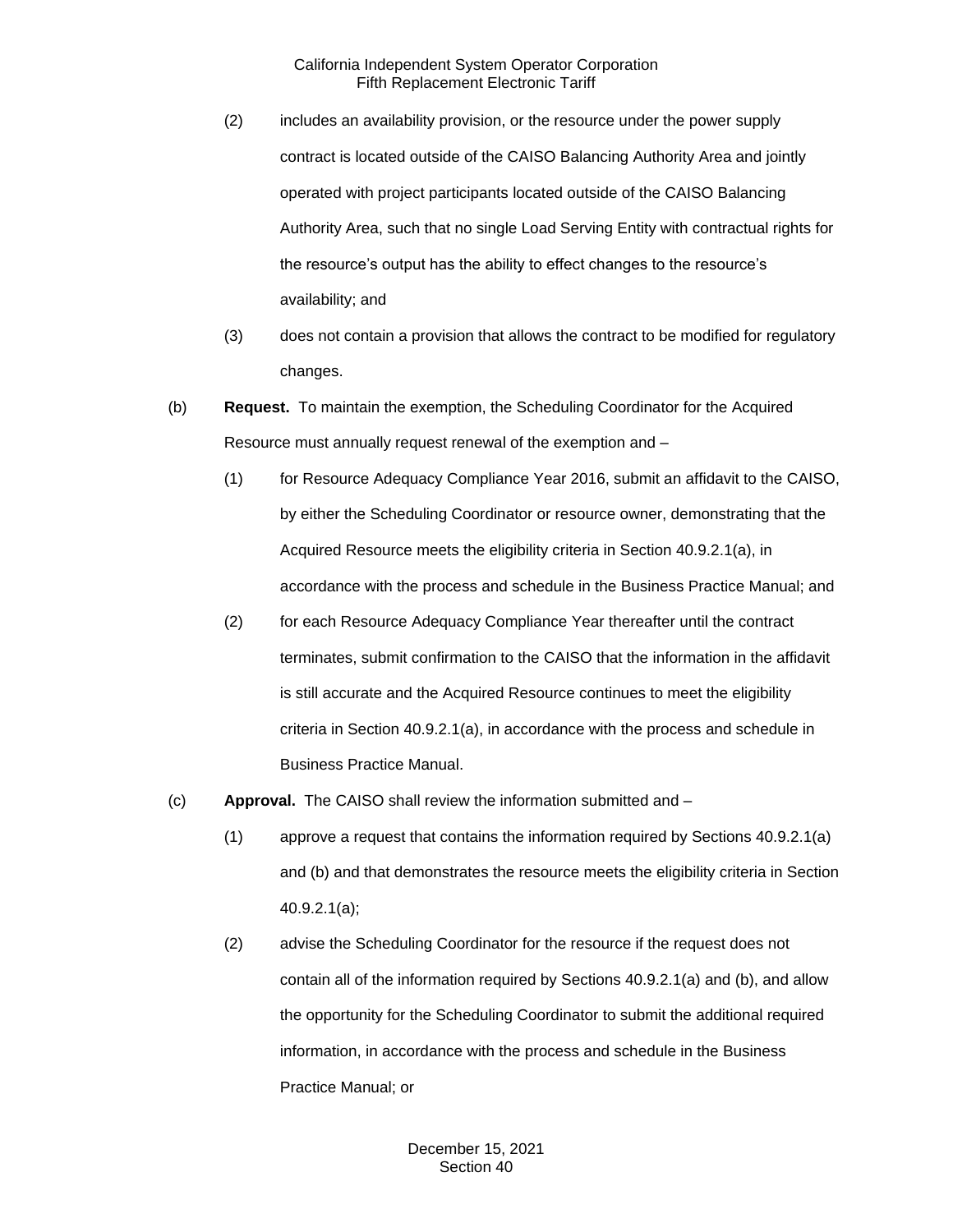- (3) deny the request and permanently terminate the exemption if --
	- (A) the Scheduling Coordinator for the resource does not timely submit a request under Section 40.9.2.1(b);
	- (B) the Scheduling Coordinator for the resource does not submit, or does not timely submit, additional information required to complete the request under Section 40.9.2(c)(2); or
	- (C) the CAISO determines the resource does not meet the eligibility criteria in Section 40.9.2.1(a).
- (d) **Failure to Request Renewal.** If the Scheduling Coordinator for the resource does not submit a request to renew the exemption under Section 40.9.2.1(b), the exemption shall terminate and the CAISO shall notify the Scheduling Coordinator of the termination in accordance with the process and schedule in Business Practice Manual.
- (e) **Notice of Termination.** The Scheduling Coordinator for an Acquired Resource must notify the CAISO within 10 days if the contract terminates or no longer meets the eligibility criteria in Section 40.9.2.1(a).

#### **40.9.3 Availability Assessment**

# **40.9.3.1 Local and System RA Capacity Availability**

# (a) **Availability Assessment Hours**

- (1) Prior to the start of each Resource Adequacy Compliance Year, the CAISO shall establish and publish in the Business Practice Manual the Availability Assessment Hours applicable for resources providing local and/or system Resource Adequacy Capacity for each month of that year.
- (2) The Availability Assessment Hours shall be a pre-defined set of five consecutive hours for each month that –
	- (A) correspond to the operating periods when high demand conditions typically occur and when the availability of Resource Adequacy Capacity is most critical to maintaining system reliability:
	- (B) vary by season as necessary so that the coincident peak load hour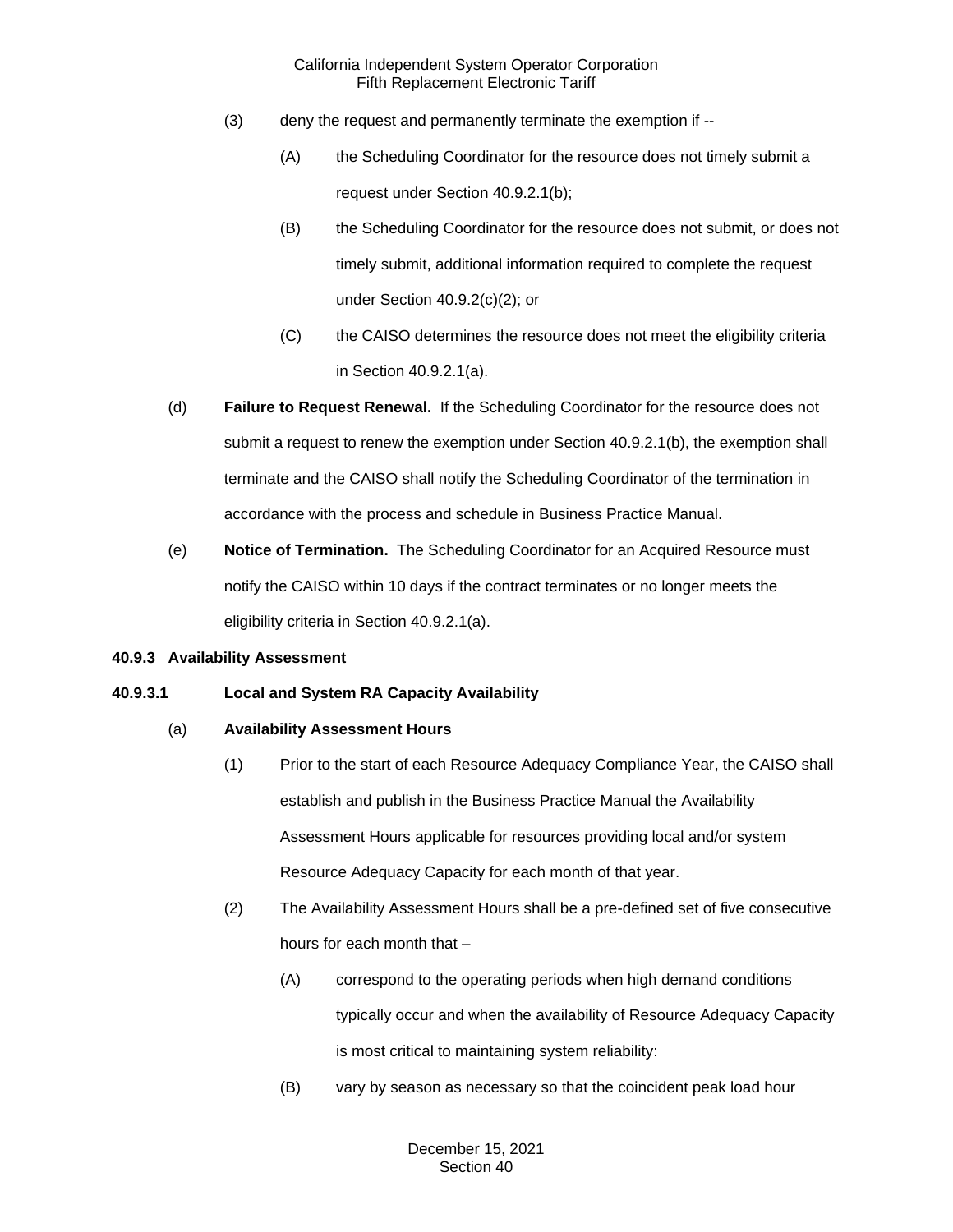typically falls within the five-hour range each day during the month,

based on historical actual load data; and

- (C) apply to each Trading Day that is a weekday and not a federal holiday.
- (b) **Must-Offer Availability Assessment.** The CAISO shall determine the extent to which each resource providing local and/or system Resource Adequacy Capacity made that capacity available to the CAISO each day during the Availability Assessment Hours by comparing –
	- (1) the MWs of local and/or system Resource Adequacy Capacity for which the Scheduling Coordinator for the resource submitted Economic Bids or Self-Schedules in the Day-Ahead Market and the Real-Time Market on a given day; and
	- (2) the MWs of local and/or system Resource Adequacy Capacity for which the Scheduling Coordinator for the resource had a performance obligation to submit Economic Bids or Self-Schedules in the CAISO Markets under the must-offer requirements applicable under Section 40.6 on a given day, provided that Conditionally Available Resources will have RAAIM assessed as if the resource's performance obligation were defined in Sections 40.6.1 and 40.6.2 and irrespective of their expected available Energy or their expected as-available Energy.

# **40.9.3.2 Flexible RA Capacity Availability**

- (a) **Availability Assessment Hours.** The Availability Assessment Hours for a Flexible RA Resource shall be the same period as the must-offer obligation for the Flexible Capacity Category that is designated on the Resource Flexible RA Capacity Plan for that month, as set forth in Section 40.10.6.
- (b) **Must-Offer Availability Assessment.** The CAISO shall determine the extent to which each Flexible RA Resource made that capacity available in each Availability Assessment Hour of the day by comparing –
	- (A) the MWs of Flexible RA Capacity for which the Scheduling Coordinator for the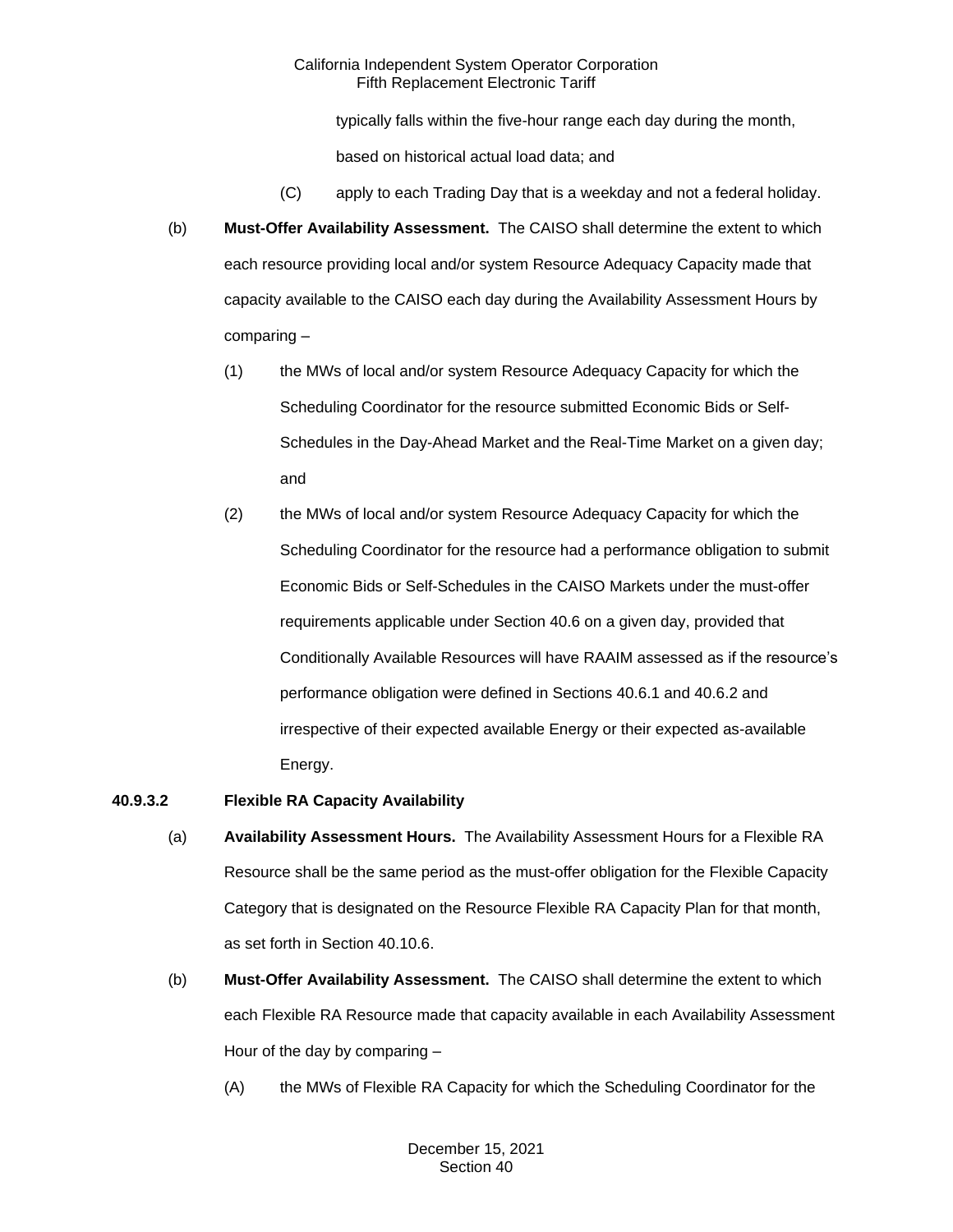resource submitted Economic Bids in the Day-Ahead Market and the Real-Time Market on a given day; and

- (B) the MWs of Flexible RA Capacity for which the Scheduling Coordinator for the resource had a performance obligation to submit Economic Bids in the CAISO Markets under the must-offer requirements applicable under Section 40.10.6 on a given day.
- (c) **Flexible Capacity Category.** If a Flexible RA Resource is designated to provide Flexible RA Capacity and/or RA Substitute Capacity in more than one Flexible Capacity Category on the same day, the CAISO will assess the availability of the resource using the mustoffer obligation for the highest quality of Flexible Capacity Category designated.
- (d) **Start-Up Less Than 90 Minutes.** For resources with a start-up time less than 90 minutes, the CAISO will use the resource's MWs of capacity from zero to the EFC value to assess the availability of the designated Flexible RA Capacity; provided that the Scheduling Coordinator for the resource does not submit Self-Schedules for the capacity from zero to PMin or for any portion of the capacity under the must-offer obligation for Energy. If the Scheduling Coordinator for the resource submits a Self-Schedule, the CAISO will deduct the MW value of PMin from the calculation of the resource's Flexible RA Capacity availability,
- (e) **Start-Up Greater Than 90 Minutes.** For resources with a start-up time greater than 90 minutes, the CAISO will use the MWs of capacity between the resource's PMin and EFC value in the availability assessment and validate whether the Scheduling Coordinator for the resource submitted Economic Bids for all MWs designated on the Resource Flexible RA Capacity Plan.

# (f) **Variable Energy Resources**

(1) **Flexible RA Capacity Equal to EFC.** If the Flexible RA Capacity designated on the monthly Resource Flexible RA Capacity Plan is equal to the resource's EFC value, the CAISO will assess the availability of the designated Flexible RA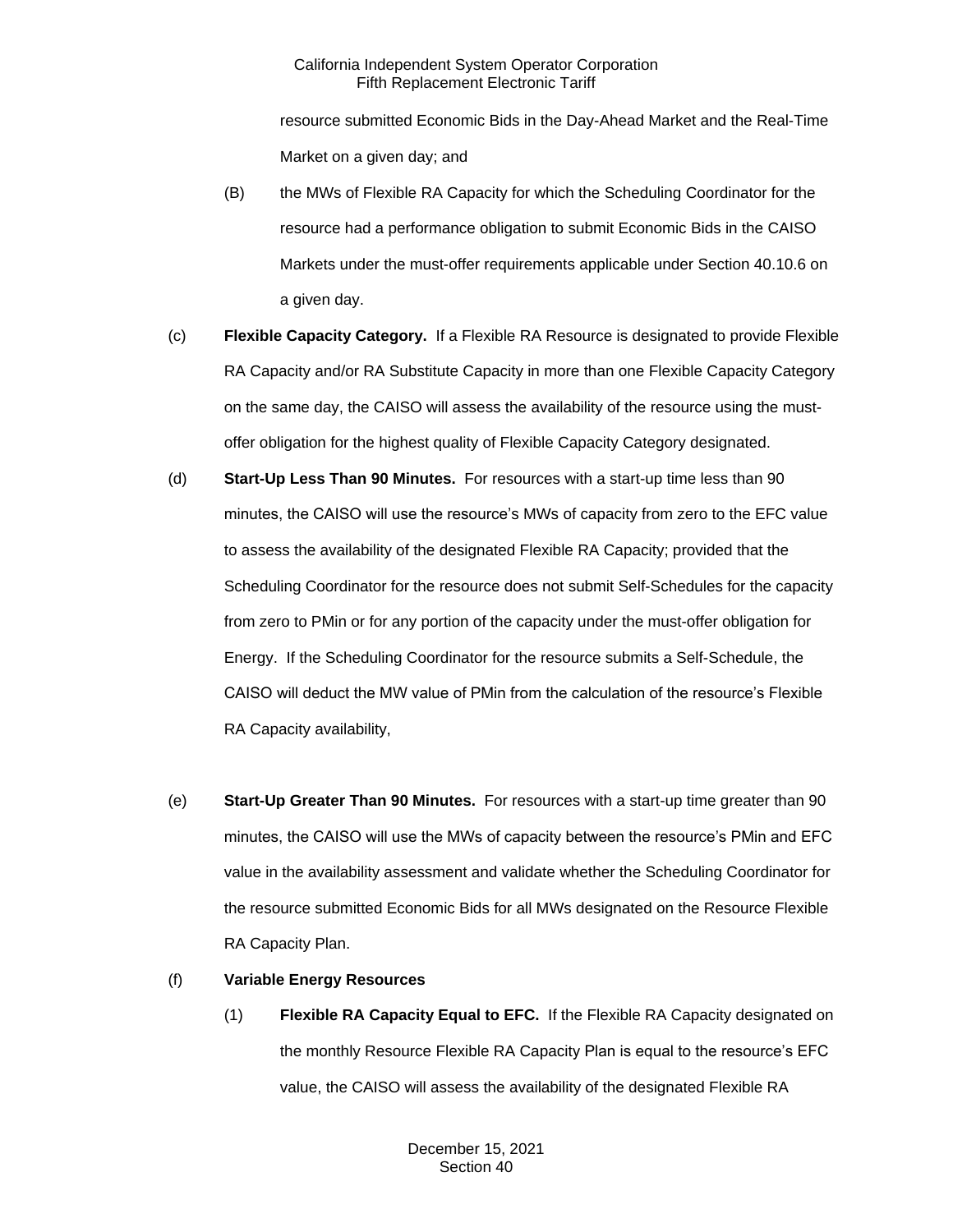Capacity based on the Economic Bids for Flexible RA Capacity the Scheduling Coordinator for the resource submitted up to the MWs in the Variable Energy Resource forecast applicable under Section 4.8.2.

- (2) **Flexible RA Capacity Less Than EFC.** If the Flexible RA Capacity designated in the monthly Resource Flexible RA Capacity Plan is less than the EFC value for the resource, the CAISO will assess availability using the ratio of the amount shown on the monthly plan to the relevant EFC value, and applies that ratio to the MWs of Economic Bids and the Variable Energy Resource forecast.
- (3) **VER Forecast Less Than Flexible RA Capacity.** If the MWs in the Variable Energy Resource forecast are less than the MWs of Flexible RA Capacity designated in the monthly Resource Flexible RA Capacity Plan, and the Economic Bids are greater than or equal to the forecast amount for that hour, the resource is 100 percent available up to the forecast amount.
- (4) **VER Forecast Greater Than Flexible RA Capacity.** If the MWs in the Variable Energy Resource forecast are greater than the MWs of Flexible RA Capacity designated in the monthly Resource Flexible RA Capacity Plan, the Scheduling Coordinator for the resource must submit Economic Bids equal to the forecast amount. If the Scheduling Coordinator for the resource submits Economic Bids for MWs above the forecast, or the resource generates above the forecast, the CAISO will limit the calculated availability to the forecast amount.
- (5) **No Day-Ahead Market Obligation.** For Variable Energy Resources that do not have an obligation to submit Economic Bids into the Day-Ahead Market, the CAISO will base the availability assessment of the Flexible RA Capacity only on the resource's Economic Bids in the Real-Time Market.

# **40.9.3.3 Availability for Overlapping Local/System and Flexible RA Capacity**

(a) **Overlap Determination.** The availability assessment for overlapping Resource Adequacy commitments shall apply to those MWs subject to the must-offer obligations for local and/or system Resource Adequacy Capacity and Flexible RA Capacity in any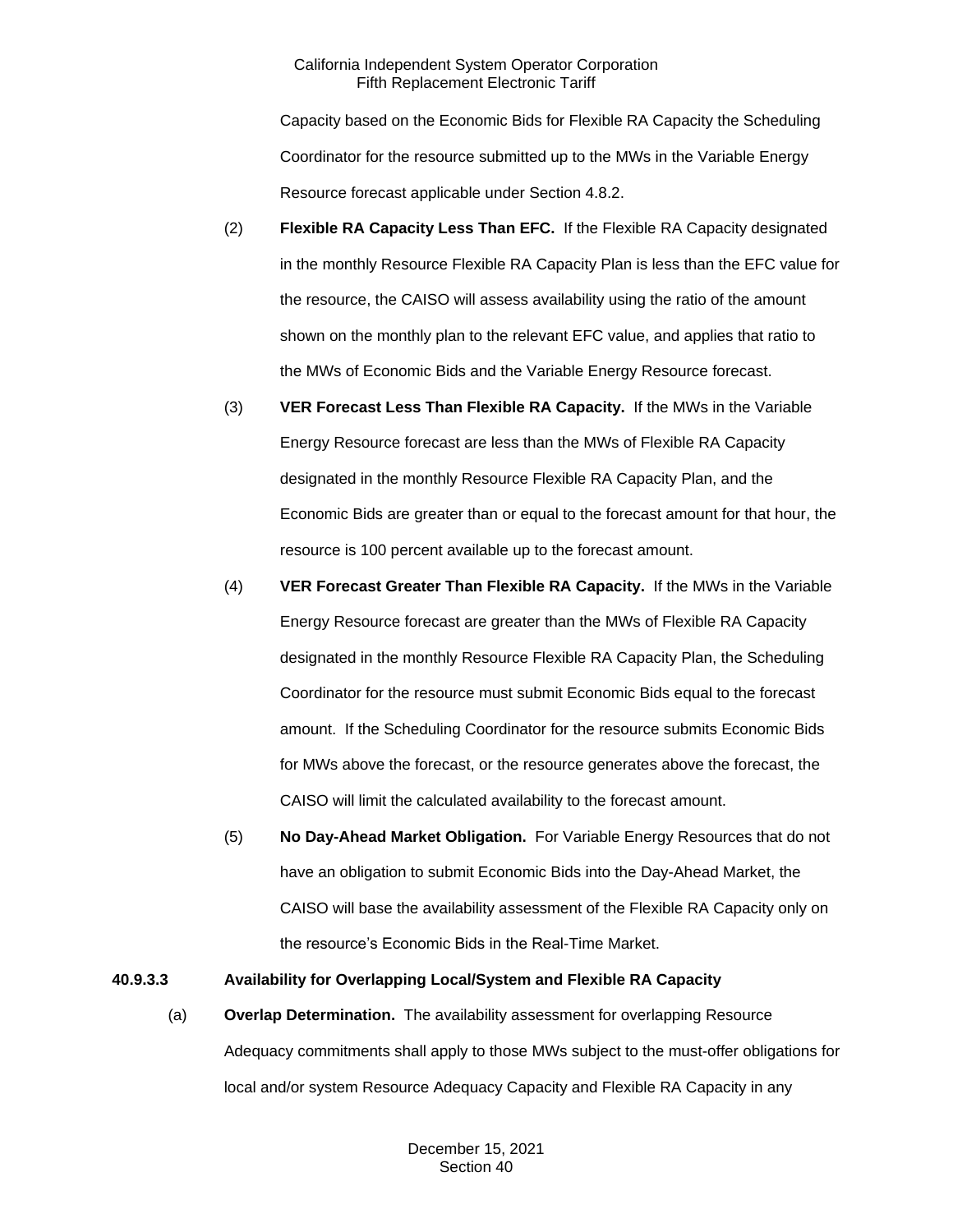Availability Assessment Hour. For the purpose of this Section 40.9, capacity is deemed to have an overlapping Resource Adequacy commitment if it has a must-offer obligation based on its status as local and/or system Resource Adequacy Capacity and a must-offer obligation based on its status as Flexible RA Capacity during the same Availability Assessment Hour of a day.

- (b) **Must-Offer Availability Assessment.** The CAISO shall determine the extent to which each resource with overlapping Resource Adequacy commitments made that capacity available to the CAISO in each overlapping Availability Assessment Hour of the day by comparing –
	- (1) the MWs of local and/or system Resource Adequacy Capacity and Flexible RA Capacity for which the Scheduling Coordinator for the resource submitted Economic Bids in the Day-Ahead Market and the Real-Time Market; and
	- (2) the MWs of local and/or system Resource Adequacy Capacity and Flexible RA Capacity for which the Scheduling Coordinator for the resource had a performance obligation to submit Economic Bids in the CAISO Markets, in accordance with the applicable must-offer requirements in Sections 40.6 and 40.10.6.
- (c) **Calculation.** The CAISO's calculation of the Availability Assessment for overlapping RA commitments shall count-
	- (1) any MW only once; and
	- (2) the total MWs of overlapping capacity as a Flexible RA Capacity commitment.

# **40.9.3.4 Treatment of Outages**

- (a) **RA Substitute Capacity Not Required.** The RAAIM Availability Assessment for a Resource Adequacy Resource excludes the capacity, duration, and must-offer requirements for Resource Adequacy Capacity on an Outage during the Resource Adequacy month that does not require RA Substitution Capacity under Section 9.3.1.3.
- (b) **RA Substitute Capacity Required and Provided.** For each Outage that requires RA Substitute Capacity under Section 40.9.3.6 to avoid imposition of RAAIM charges –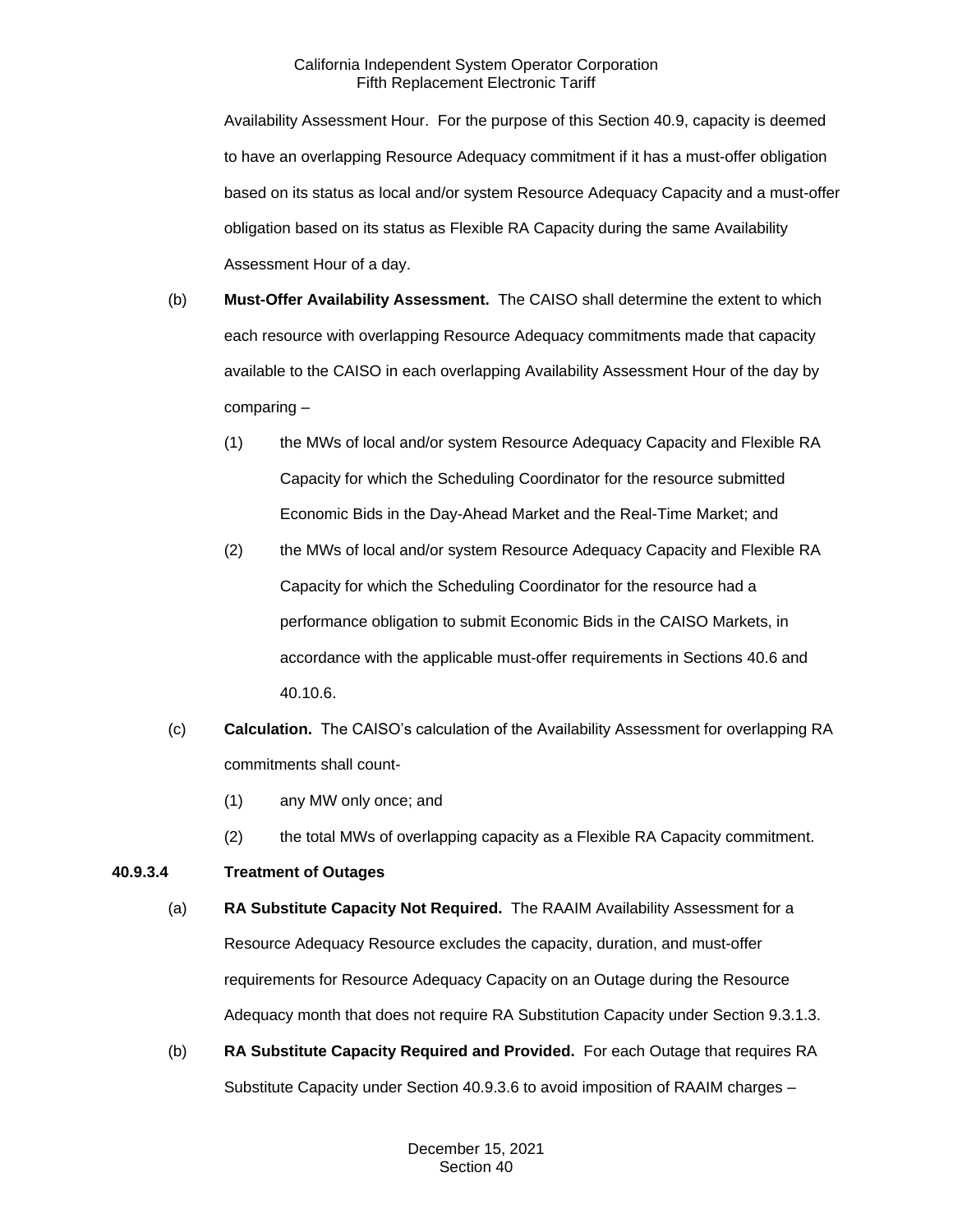- (1) the RAAIM Availability Assessment for the resource excludes the capacity, duration, and must-offer requirement for Resource Adequacy Capacity on outage to the extent the resource provides RA Substitute Capacity for that outage as required under Section 40.9.3.6; and
- (2) the RAAIM Availability Assessment for the substitute resource includes the capacity, duration, and must-offer requirement for the RA Substitute Capacity commitment. For each day the substitute resource is committed to provide Flexible RA Capacity and/or RA Substitute Capacity in more than one Flexible Capacity Category, the RAAIM Availability Assessment applies the must-offer obligation for the highest quality Flexible Capacity Category to the total MWs of the flexible capacity requirement. For the purposes of this Section 40.9, base ramping resources (as defined in section 40.10.3.2) are considered to be a higher quality of Flexible Capacity Category than either peak ramping resources (as defined in section 40.10.3.3) or super-peak ramping resources (as defined in section 40.10.3.4). Additionally, peak ramping resources (as defined in section 40.10.3.3) are considered to be a higher quality of Flexible Capacity Category than super-peak ramping resources (as defined in section 40.10.3.4).
- (c) **RA Substitute Capacity Required not Provided.** For each Outage that requires RA Substitute Capacity under Section 40.9.3.6 to avoid imposition of RAAIM charges, the RAAIM Availability Assessment for the resource includes the capacity, duration, and must-offer requirement for Resource Adequacy Capacity on an outage to the extent the resource does not provide RA Substitute Capacity for the outage as required under Section 40.9.3.6.
- (d) **Exclusions from RAAIM for certain Outage types.** The RAAIM Availability Assessment excludes the capacity, duration, and must-offer requirement for local and/or system Resource Adequacy Capacity or Flexible RA Capacity on an Outage in a nature of work category specified in the Business Practice Manual that relates to: (i) an administrative action by the resource owner; (ii) a cause outside of the control of the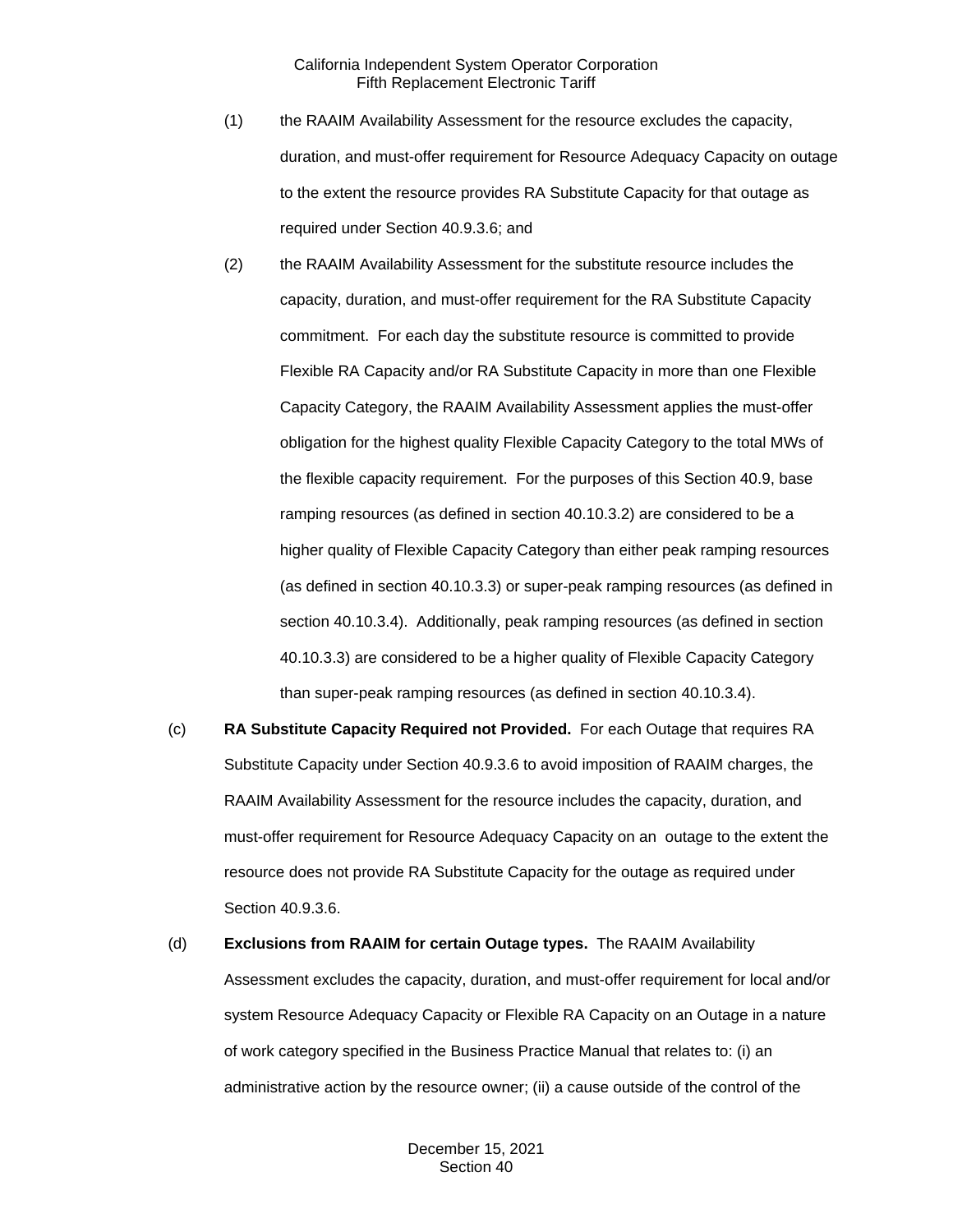resource owner, (iii) or a short-term use limitation; or (iv) a non-Run-of-River Resource hydroelectric Generating Unit's management of water-related operational or regulatory limitations. Through the December 31, 2020, Trading Day, item (iv) of this Section 40.9.3.4(d) applies only to a hydroelectric Generating Unit that has limited the capacity it has shown on the monthly Supply Plan corresponding to the day of the Outage to reflect historical hydrological conditions or actual hydrological conditions in 2020. The limitations based on hydrological conditions must be mutually agreed upon with the unit's Scheduling Coordinator and the CAISO. Starting with the January 1, 2021, Trading Day, item (iv) of this Section 40.9.3.4(d) applies only to a hydroelectric Generating Unit whose Qualifying Capacity was established pursuant to a CPUC or Local Regulatory Authority methodology under which the Qualifying Capacity is calculated to reflect historical hydrological conditions.

(e) **Derates on Generating Units Providing system RA Capacity and Listed Local RA Capacity.** If a Generating Unit providing both system RA Capacity and Listed Local RA Capacity is on Forced Outage, then for purposes of RAAIM and RA Substitute Capacity the quantity of the Forced Outage will be apportioned first to the system RA Capacity provided from that Generating Unit. If the quantity of the Forced Outage exceeds the quantity of system RA Capacity provided by the Generating Unit, then the remainder of the Forced Outage shall be apportioned to the Listed Local RA Capacity provided by the Generating Unit.

**40.9.3.5 [Not Used]** 

**40.9.3.6 Substitute Capacity**

**40.9.3.6.1 [Not Used]**

#### **40.9.3.6.2 CAISO Evaluation of Need for Substitute Capacity for Forced Outages**

A Forced Outage on a RA Resource, irrespective of whether the resource is providing RA Capacity or Flexible RA Capacity, subjects the resource's Scheduling Coordinator to RAAIM unless the Scheduling Coordinator for the resource provides RA Substitute Capacity by the deadline specified in the relevant Business Practice Manual, the outage is exempt from RAAIM as set forth in Section 9 or Section 40, the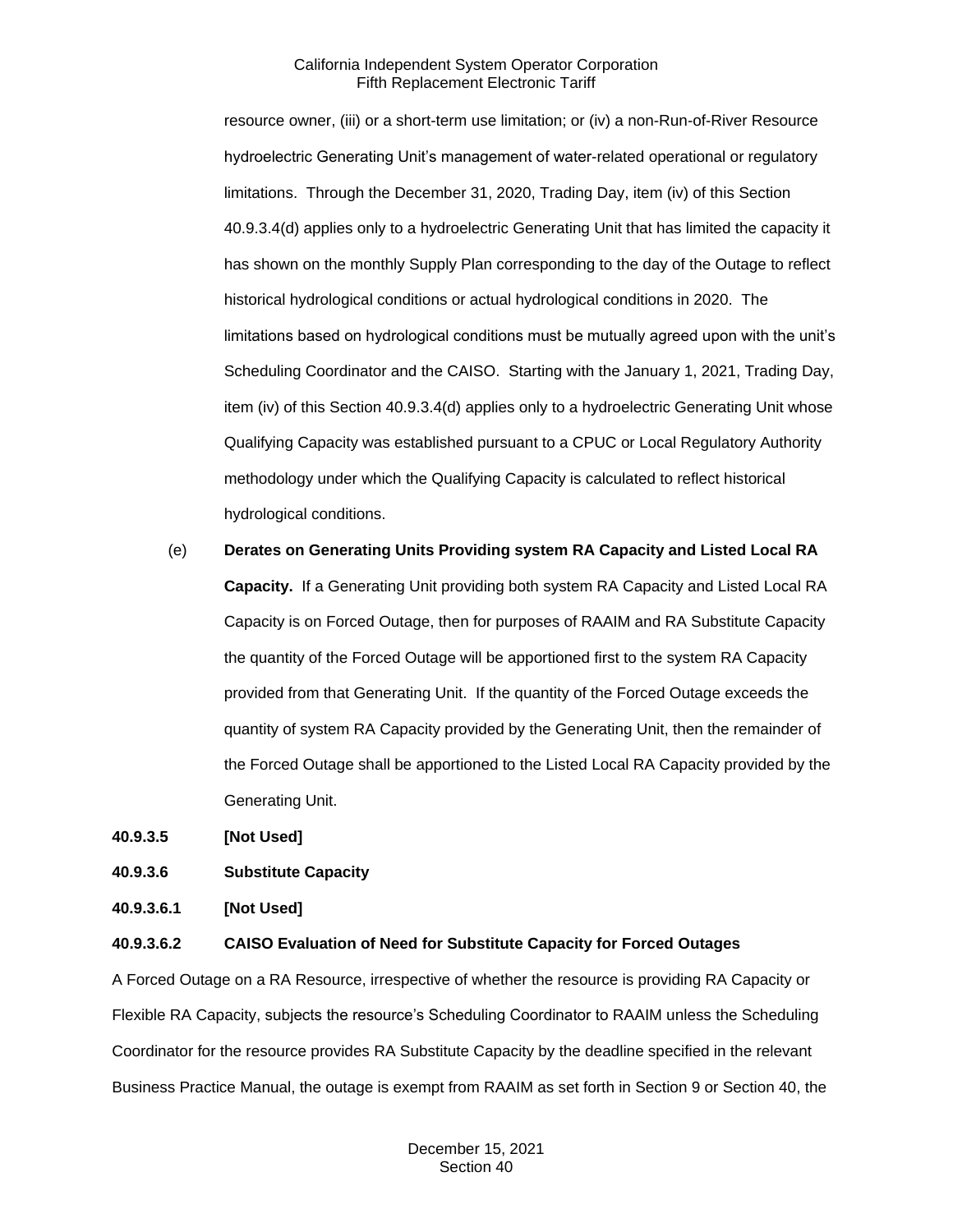outage is cancelled, or the outage is rescheduled.

# **40.9.3.6.3 General Provisions on Substitute Capacity**

# (a) **Substitution**

If the Resource Adequacy Resource on Outage and the substituting resource do not have the same Scheduling Coordinator, the Scheduling Coordinator for the substituting resource must confirm and approve the proposed substitution in accordance with the process set forth in the Business Practice Manual.

# (b) **Availability**

- (1) RA Substitute Capacity must be operationally available to the CAISO:
- (2) Capacity on, or scheduled to be on, a Forced Outage, Approved Maintenance Outage, or de-rate, is not operationally available and shall not qualify to be RA Substitute Capacity for the duration of the period that it is unavailable.
- (3) RMR Capacity, including Legacy RMR Capacity, CPM Capacity, and capacity committed to be Resource Adequacy Capacity in a monthly Supply Plan shall not qualify to be RA Substitute Capacity for the duration of that commitment.
- (4) RA Substitute Capacity shall not qualify to be RMR Capacity, including Legacy RMR Capacity, CPM Capacity, or Resource Adequacy Capacity in a monthly Supply Plan, for the duration of the substitution.
- (5) If a resource provides RA Substitute Capacity for multiple Resource Adequacy Resources under Section 40.9.3.6.6, the same capacity committed as RA Substitute Capacity for one Resource Adequacy Resource shall not qualify as RA Substitute Capacity for a different Resource Adequacy Resource during the same substitution period.
- (6) RA Substitute Capacity will be treated as Resource Adequacy Capacity during the period of substitution for purposes of a Forced Outage or de-rate allocation.

# (c) **Timing of Substitution Request**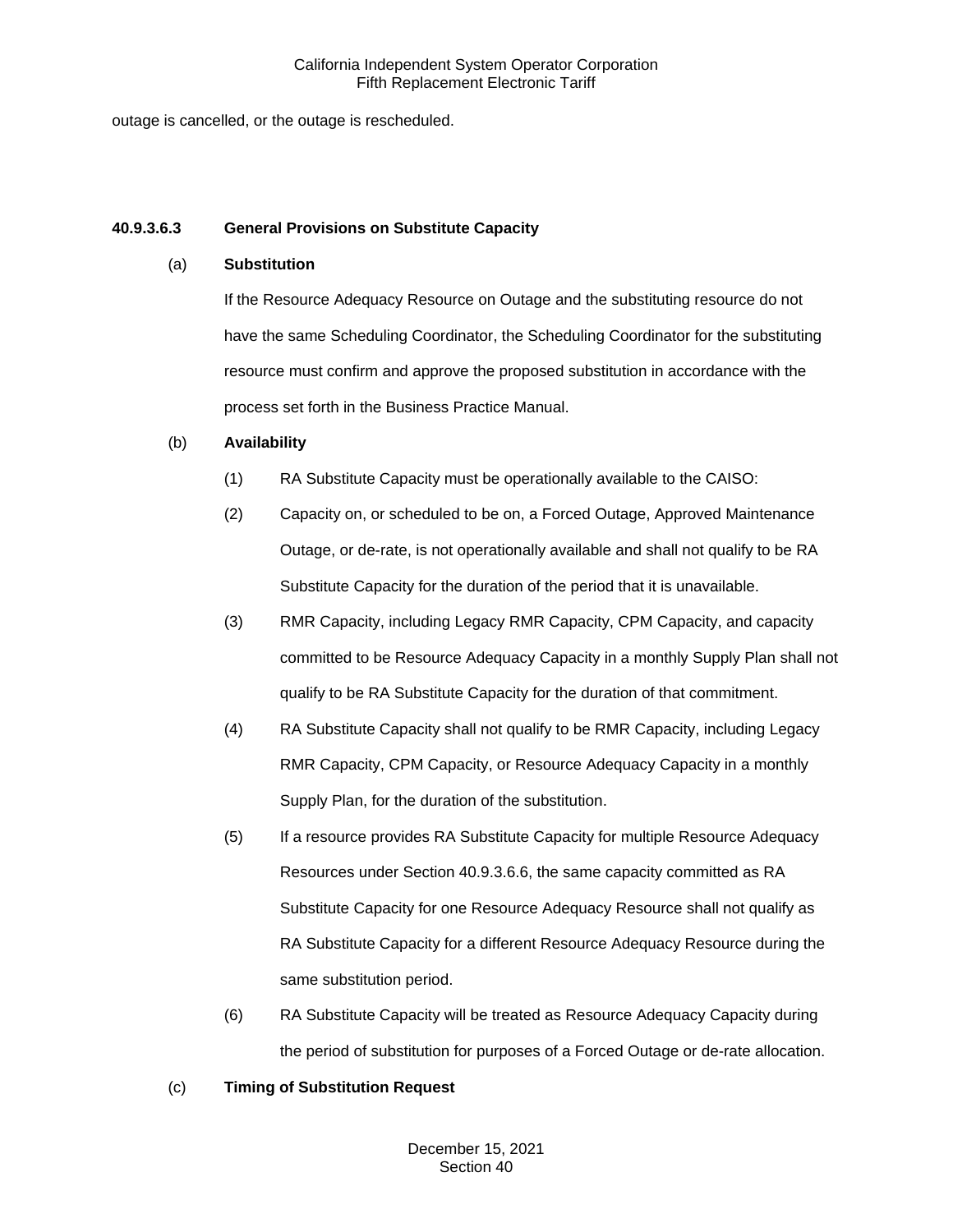- (1) **Day-Ahead Market.** Requests for substitution for Forced Outages in the Day-Ahead Market must be submitted in accordance with the timeline specified in the Business Practice Manual and be approved by the CAISO to be included in the Day-Ahead Market for the next Trading Day. Requests for substitution for Forced Outages in the Day-Ahead Market submitted at or after the timeline specified in the Business Practice Manual and that are approved by the CAISO will be included in the Day-Ahead Market for the second Trading Day.
- (2) **Real-Time Market.** Requests for substitution for Forced Outages in the Real-Time Market must be submitted in accordance with the timeline in the Business Practice Manual.

## **40.9.3.6.4 RA Substitute Capacity from a Single Source**

- (a) **Option.** The Scheduling Coordinator for a Resource Adequacy Resource that is on Outage may provide RA Substitute Capacity for that capacity from a single resource.
- (b) **Local Capacity Area Resource Substitution**
	- (1) **Pre-Qualified Substitution.**
		- (A) **Annual Process.** The CAISO annually will conduct a process to assess the eligibility of resources to pre-qualify as RA Substitute Capacity for Local Capacity Resource Adequacy Resources that potentially could be Listed Local RA Capacity in the time period covered by the process. The CAISO will publish a list of the pre-qualified resources in accordance with the timeline in the Business Practice Manual.
		- (B) **Pre-Qualification Requirement.** The CAISO will pre-qualify a resource to provide RA Substitute Capacity that is located at the same bus as, or a compatible bus to, that of the Local Capacity Area Resource Adequacy Resource for which it could substitute.
		- (C) **Request.** To use a pre-qualified resource in the Day-Ahead Market or Real-Time Market as RA Substitute Capacity, the Scheduling Coordinator for the Local Capacity Area Resource Adequacy Resource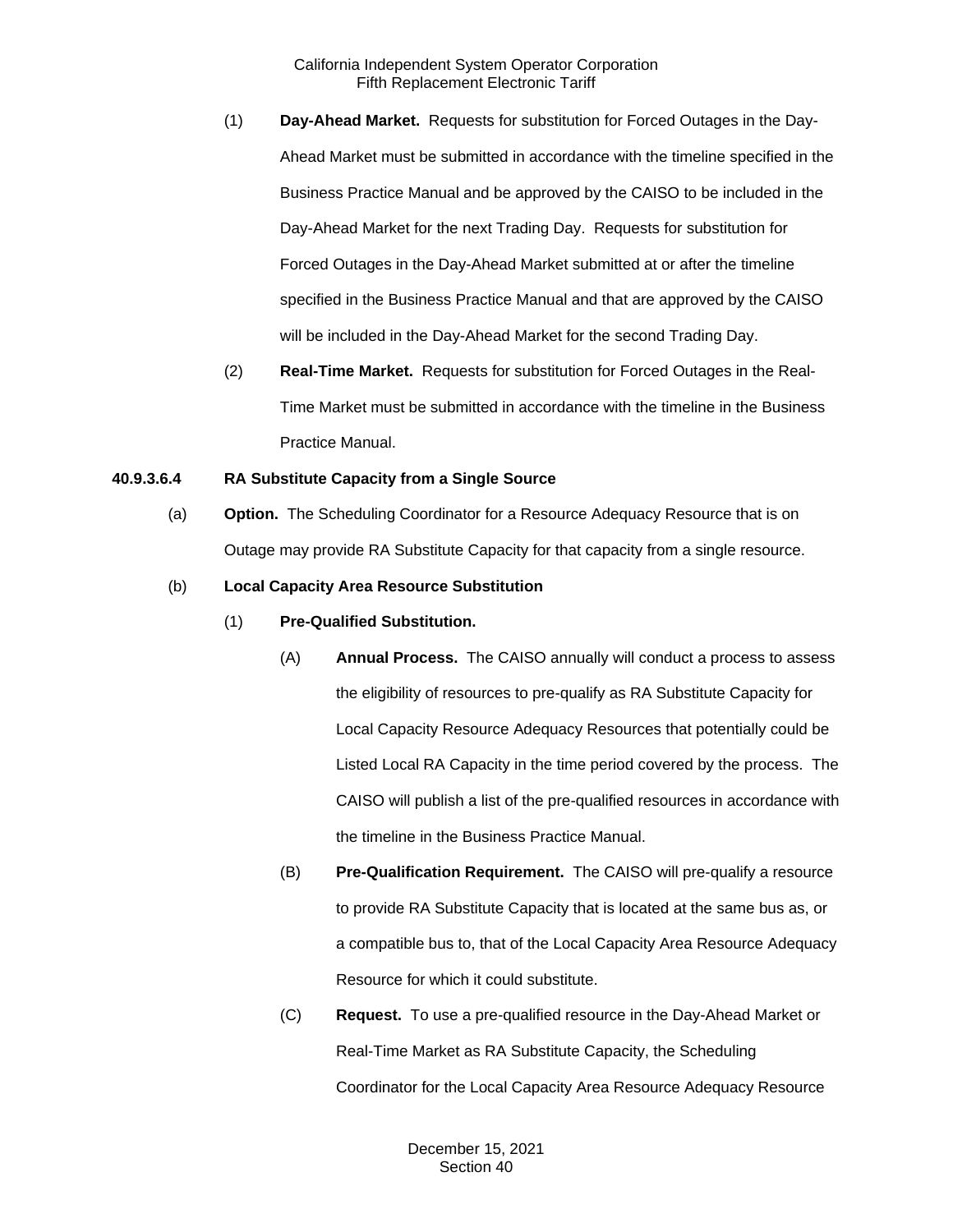on Outage must submit a timely substitution request in accordance with

Section 40.9.3.6.3(c).

(D) **Approval.** The CAISO will grant a request that meets the requirements in Sections 40.9.3.6.4(b)(1)(C) and 40.9.3.6.3(b).

# (2) **Non-Pre-Qualified Substitution.**

- (A) **Day-Ahead Market.** The Scheduling Coordinator for Listed Local RA Capacity on Outage may submit a request to substitute a non-prequalified resource only in the Day-Ahead Market.
- (B) **Request.** To use a non-pre-qualified resource as RA Substitute Capacity, the Scheduling Coordinator for the Listed Local RA Capacity must submit a timely substitution request in accordance with Section 40.9.3.6.3(c), and the alternate resource must be located in the same Local Capacity Area.
- (C) **Approval.** The CAISO will grant a request that meets the requirements in Sections 40.9.3.6.4(b)(2)(A) and (B), and 40.9.3.6.3(b).

# (c) **Non-Local Capacity Area Resource Substitution**

- (1) **Request.** To use a Dynamic System Resource, Non-Dynamic System Resource, NRS-RA Resource, or Pseudo-Tie as RA Substitute Capacity, the Scheduling Coordinator for a Resource Adequacy Resource that has an Outage must submit a timely substitution request in the Day-Ahead Market in accordance with Section 40.9.3.6.3(c).
- (2) **Approval.** The CAISO will grant the request if the alternate resource is external to the CAISO Balancing Authority Area (including Pseudo-Ties), the Scheduling Coordinator for the resource has an adequate available import allocation at the resource's Scheduling Point to provide the RA Substitute Capacity, and meets the requirements in Sections 40.9.3.6.4(d)(1) and 40.9.3.6.3(b).

# (d) **External Resources**

(1) **Request.** To use a Dynamic System Resource, Non-Dynamic System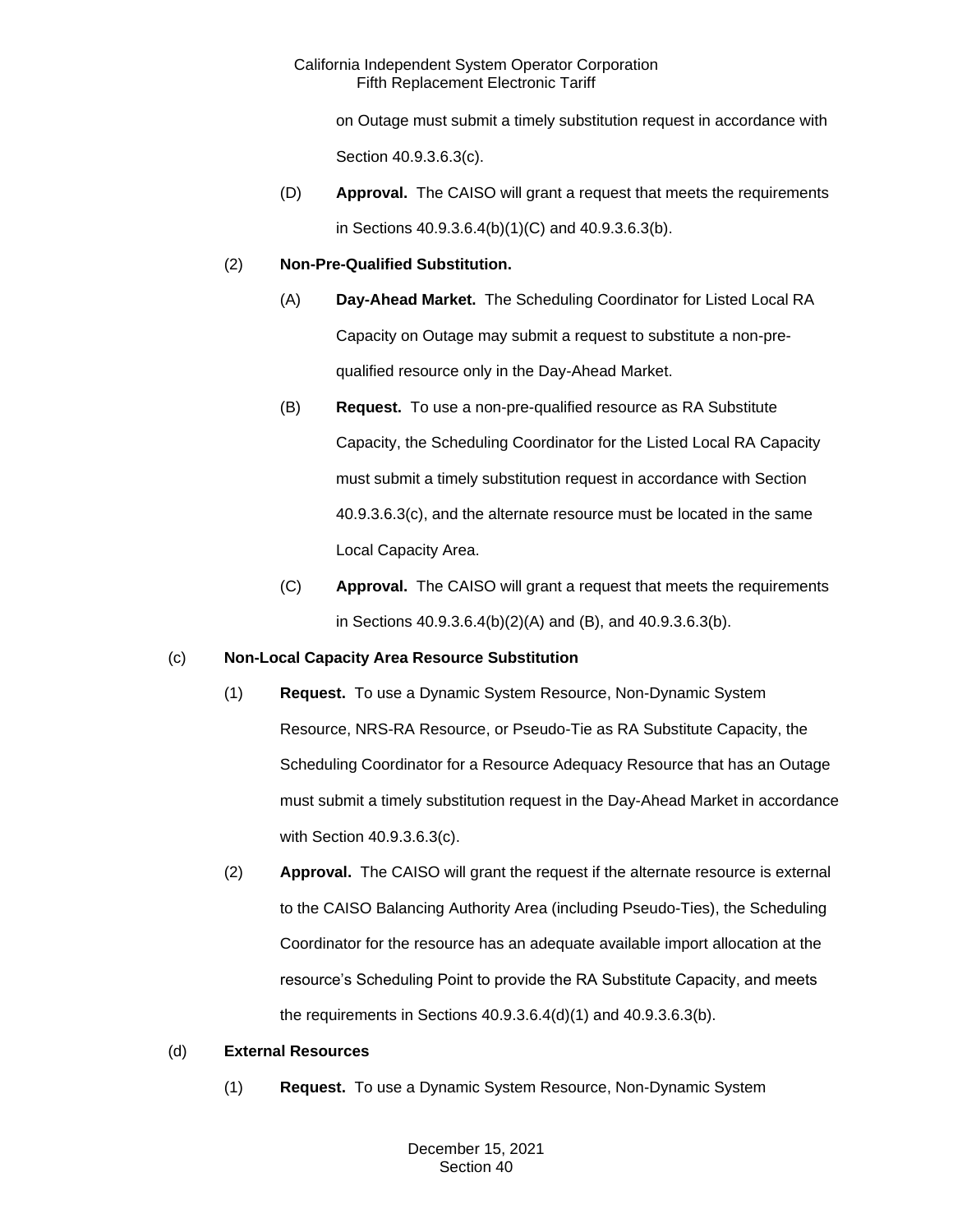Resource, NRS-RA Resource, or Pseudo-Tie as RA Substitute Capacity, the Scheduling Coordinator for a Resource Adequacy Resource that has a Forced Outage or de-rate must submit a timely substitution request in the Day-Ahead Market in accordance with Section 40.9.3.6(c).

(2) **Approval.** The CAISO will grant the request if the alternate resource is external to the CAISO Balancing Authority Area (including Pseudo-Ties), the Scheduling Coordinator for the resource has an adequate available import allocation at the resource's Scheduling Point to provide the RA Substitute Capacity, and meets the requirements in Sections 40.9.3.6.1(d)(1) and 40.9.3.6(b).

#### (e) **Flexible RA Capacity**

- (1) **Request.** To use a resource as RA Substitute Capacity, the Scheduling Coordinator for the Flexible RA Resource that has a Forced Outage must submit a timely substitution request in the Day-Ahead Market or Real-Time Market in accordance with Section 40.9.3.6.3(c) and specify the MW of RA Substitute Capacity to be provided, which may not exceed the MWs of the outage.
- (2) **Approval.** The CAISO will grant the request if the alternate resource has adequate deliverable capacity to provide the RA Substitute Capacity, meets the applicable requirements in Sections 40.9.3.6.4(e) and 40.9.3.6.3(b), and is capable of meeting the must-offer obligation in Section 40.10.6 applicable to the highest quality Flexible Capacity Category for the MWs of the Flexible RA Capacity commitments of the resource on outage and the alternate resource.

## **40.9.3.6.5 RA Substitute Capacity from Multiple Resources**

(a) **Option.** The Scheduling Coordinator for a Resource Adequacy Resource on Outage may submit a request to substitute that capacity with RA Substitute Capacity from multiple alternate resources, including a resource already providing RA Substitute Capacity for one or more Resource Adequacy Resources.

## (b) **Local Capacity Area Resource Substitution**

(1) **Request.** To use RA Substitute Capacity from multiple resources, the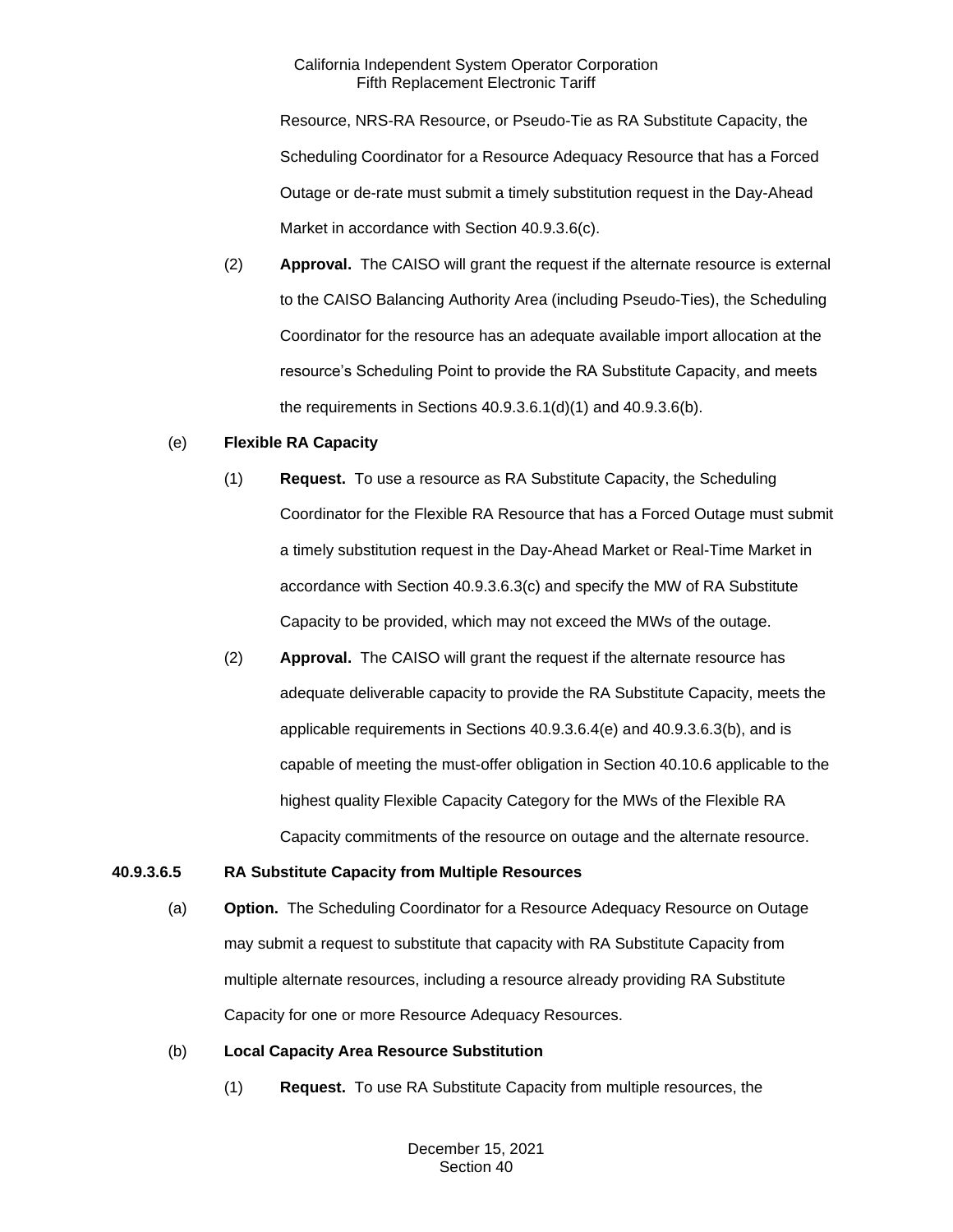Scheduling Coordinator for Listed Local RA Capacity on Outage must submit a timely substitution request in the Day-Ahead Market in accordance with Section 40.9.3.6.3(c) if any of the alternate resources are not pre-qualified to substitute for the resource on the outage; however, if all of the alternate resources are prequalified to provide RA Substitute Capacity for that resource, the request may be submitted in the Day-Ahead Market or Real-Time Market.

(2) **Approval.** The CAISO will grant the request if it meets the requirements in Sections 40.9.3.6.5(b)(1) and 40.9.3.6.3(c) and the alternate resources are either pre-qualified, or are not pre-qualified but are located in the same Local Capacity Area as the Resource Adequacy Resource.

## (c) **Non-Local Capacity Area Resources**

- (1) **Request.** To use RA Substitute Capacity from multiple resources, the Scheduling Coordinator for RA Capacity other than Listed Local RA Capacity on Outage must submit a timely substitution request in the Day-Ahead Market or the Real-Time Market in accordance with Section 40.9.3.6.3(c).
- (2) **Approval.** The CAISO will grant the request if all of the alternate resources meet the requirements in Sections 40.9.3.6.5(c)(1) and 40.9.3.6.3(c).

## (d) **External Resources**

- (1) **Request.** To use multiple Dynamic System Resources, Non-Dynamic System Resources, NRS-RA Resources, or Pseudo-Ties as RA Substitute Capacity, the Scheduling Coordinator for a Resource Adequacy Resource that has an Outage must submit a timely substitution request in the Day-Ahead Market in accordance with Section 40.9.3.6.3(c).
- (2) **Approval.** The CAISO will grant the request if the alternate resources are external to the CAISO Balancing Authority Area (including Pseudo-Ties), and the Scheduling Coordinator of each alternate resource has an adequate available import allocation at the resource's Scheduling Point to provide the RA Substitute Capacity, and meet the requirements in Sections 40.9.3.6.5(d)(1) and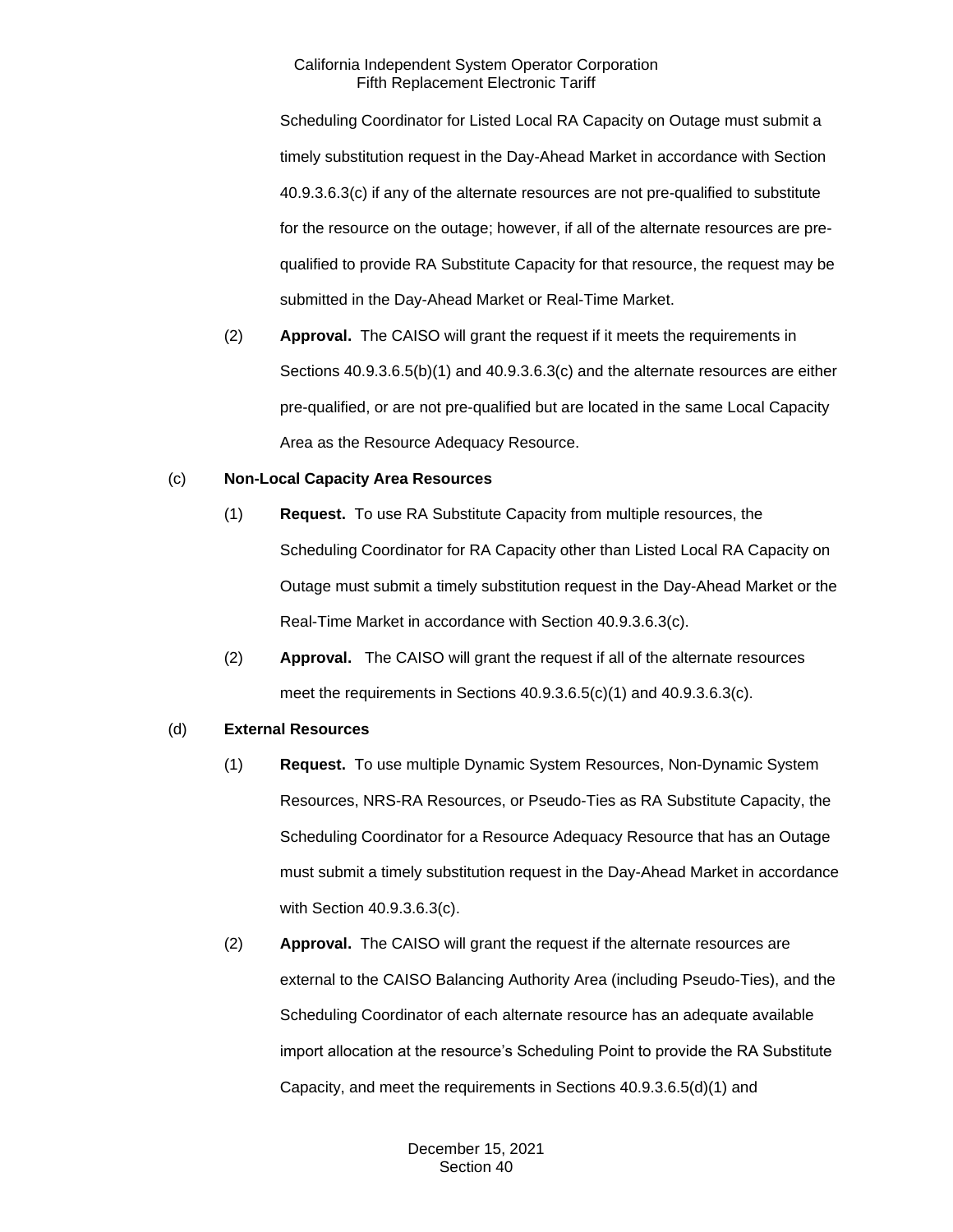40.9.3.6.3(b).

## (e) **Flexible RA Capacity**

- (1) **Request.** To use RA Substitute Capacity from multiple resources, the Scheduling Coordinator for a resource providing Flexible RA Capacity on a Forced Outage must submit a timely substitution request in the Day-Ahead Market or the Real-Time Market and the alternate resources must be located in the CAISO Balancing Authority Area, which does not include a Pseudo-Tie of a Generating Unit or a Resource-Specific System Resource.
- (2) **Approval.** The CAISO will grant the request if the alternate resources meet the requirements in Sections 40.9.3.6.5(e)(1) and 40.9.3.6.3(c).

**40.9.3.6.6 Multiple Substitution by One Resource.** The Scheduling Coordinator for a resource already providing RA Substitute Capacity may provide RA Substitute Capacity for one or more additional Resource Adequacy Resources on Outage, subject to approval by the CAISO pursuant to Section 40.9.3.6.4 or 40.9.3.6.5.

## **40.9.3.6.7 Resource Adequacy Obligation**

To the extent a resource provides RA Substitute Capacity, the resource must meet and comply with all requirements in Section 40 applicable to RA Substitute Capacity for the duration of the substitution; except that RA Substitute Capacity shall be released from this obligation and the substitution requirements in Section 40.9 –

- (a) at the end of the approved substitution period; or
- (b) upon request by either the Scheduling Coordinator for the resource on Outage or the Scheduling Coordinator for the substitute resource, and approval by the other Scheduling Coordinator, in accordance with the process set forth in the Business Practice Manual.

## **40.9.3.6.8 Treatment of Unbid Capacity**

If the Scheduling Coordinator for RA Substitute Capacity does not submit Bids or Self-Schedules for all or a portion of that capacity in accordance with Section 40.6 or 40.10.6, the CAISO –

- (1) will treat the unbid capacity as unavailable for purposes of Section 40.9; and
- (2) will reflect that unavailability in the RAAIM availability calculation for the Resource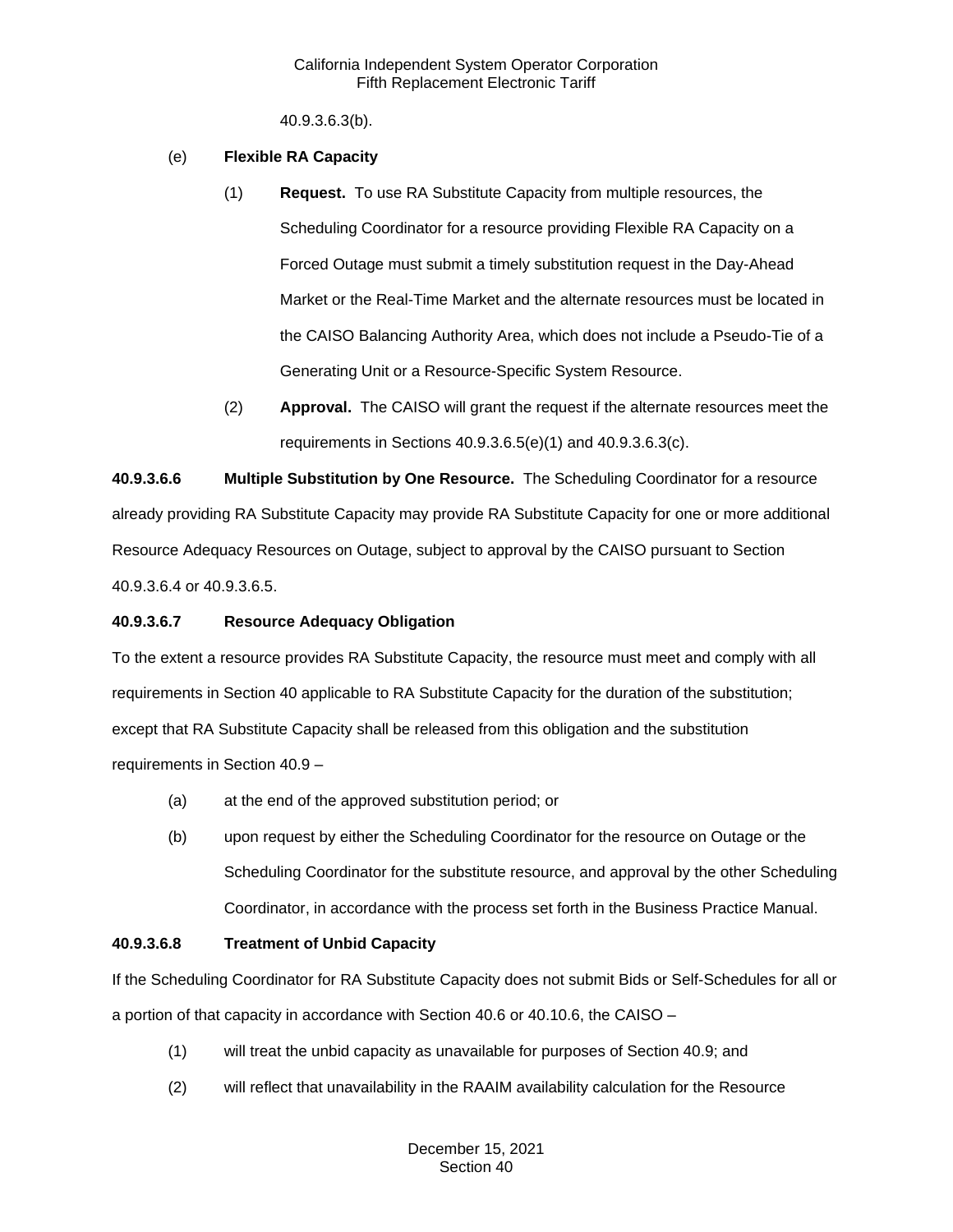Adequacy Resource providing the RA Substitute Capacity.

## **40.9.3.6.9 Substitution Opportunity Information**

In order to make information available to Market Participants pertinent to the provisions of this Section 40.9.3.6, the CAISO will:

- (a) Annually post on the CAISO Website the due dates for each month of the following Resource Adequacy compliance year the various submissions the CAISO requires under the Resource Adequacy program; and
- (b) Provide the opportunity for Market Participants to post and view information on an electronic bulletin board about non-Resource Adequacy Capacity that may be needed or available as RA Substitute Capacity in the bilateral market. Use of the bulletin board is voluntary and is for informational purposes only.

## **40.9.4 Additional Rules on Calculating Monthly and Daily Average Availability**

- (a) The CAISO shall determine a resource's monthly average availability on a percentage basis, based on:
	- (1) the availability assessment of the resource's minimum daily availability of local and/or system Resource Adequacy Capacity under Section 40.9.3.1, Flexible RA Capacity under Section 40.9.3.2, and overlapping Resource Adequacy commitments under Section 40.9.3.3, in the Day-Ahead Market and Real-Time Market;
	- (2) separately-calculated availability assessments for local and/or system Resource Adequacy Capacity in one category and Flexible RA Capacity in a second category, with availability in an hour with overlapping commitments under Section 40.9.3.3 accounted for in the Flexible RA Capacity category availability assessment;
	- (3) The relative daily proportion of capacity as provided as local and/or system Resource Adequacy Capacity and Flexible RA Capacity, including both overlapping and non-overlapping commitments based on the Availability Assessment of Hours;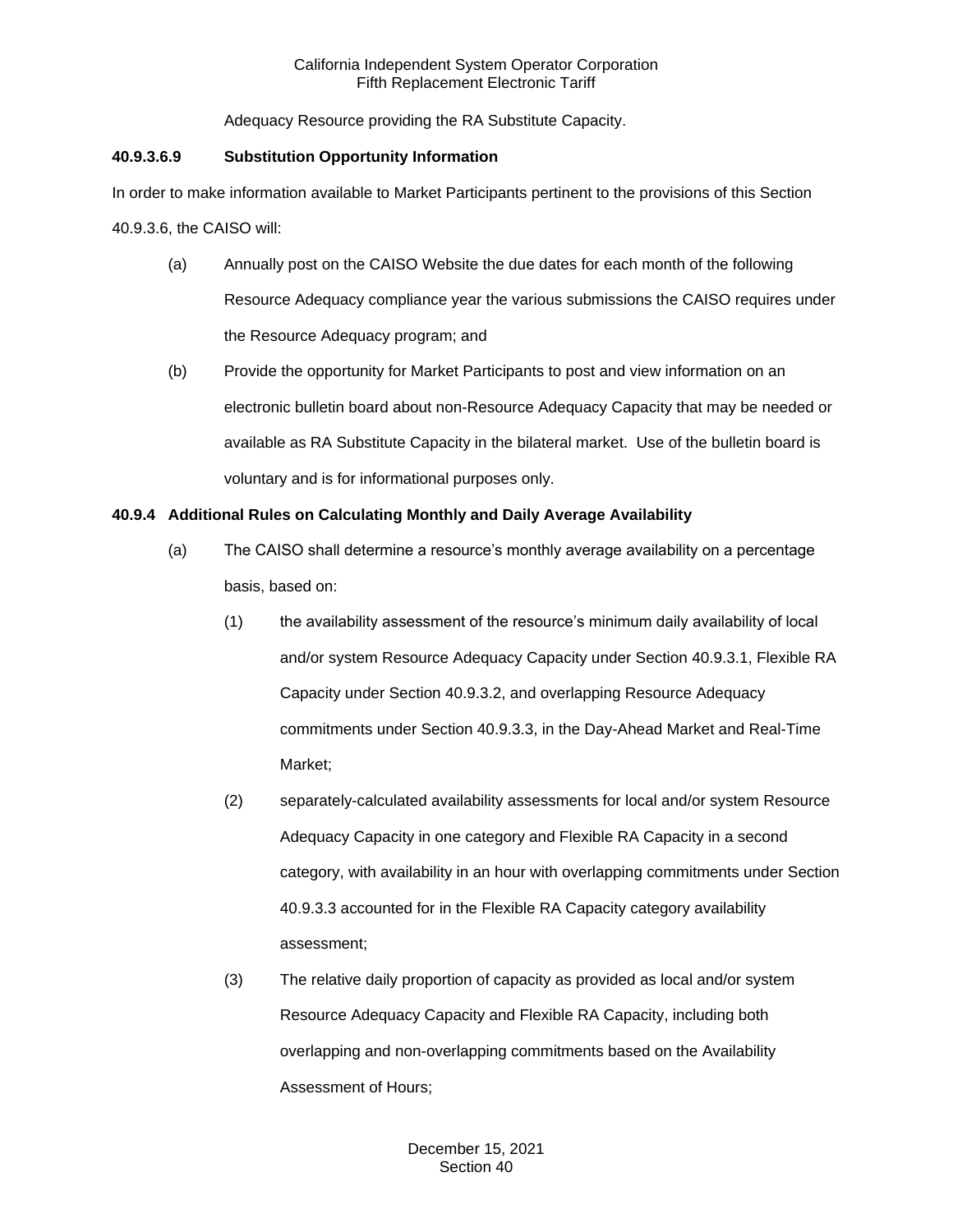- (4) the capacity, duration, and must-offer requirement for local and/or system Resource Adequacy Capacity or Flexible RA Capacity on an Outage, except to the extent the resource provides RA Substitute Capacity for the outage in accordance with Section 40.9.3.6, the Outage is approved by the CAISO without requiring RA Substitute Capacity under other authority of Section 9 or Section 40, or the Outage is excluded from RAAIM under Section 40.9.3.4(d); and
- (5) the capacity, duration, and must-offer requirement for any RA Substitute Capacity or CPM Capacity the resource is committed to provide.
- (b) If the resource's minimum daily availability is the same in the Day-Ahead Market and the Real-Time Market, the CAISO will use the availability in the Real-Time Market in the calculation of the monthly average availability.
- (c) If the resource is committed to provide local and/or system RA capacity and Flexible RA Capacity in a month, but is not committed to provide both for the full month, the CAISO prorates the number of days that local and/or system Resource Adequacy Capacity and Flexible RA Capacity was provided against the total number of days in the month.

## **40.9.5 Availability Standard**

- (a) **Percentage.** The Availability Standard shall be 96.5 percent each month.
- (b) **Availability Range.** The CAISO shall apply the Availability Standard with a bandwidth of plus and minus two percent, which produces a range with a lower bound of 94.5 percent and an upper bound of 98.5 percent.

#### **40.9.6 Non-Availability Charges and Availability Incentive Payments**

- (a) **Non-Availability Charges.** A resource providing local and/or system Resource Adequacy Capacity, Flexible RA Capacity, or CPM Capacity that is subject to the availability assessment in accordance with Section 40.9.3 and whose monthly availability calculation under Section 40.9.4 is below the lower bound of the monthly Availability Standard of 94.5 percent will be subject to a Non-Availability Charge for the month.
- (b) **Availability Incentive Payments.** A resource providing local and/or system Resource Adequacy Capacity, Flexible RA Capacity, or CPM Capacity that is subject to the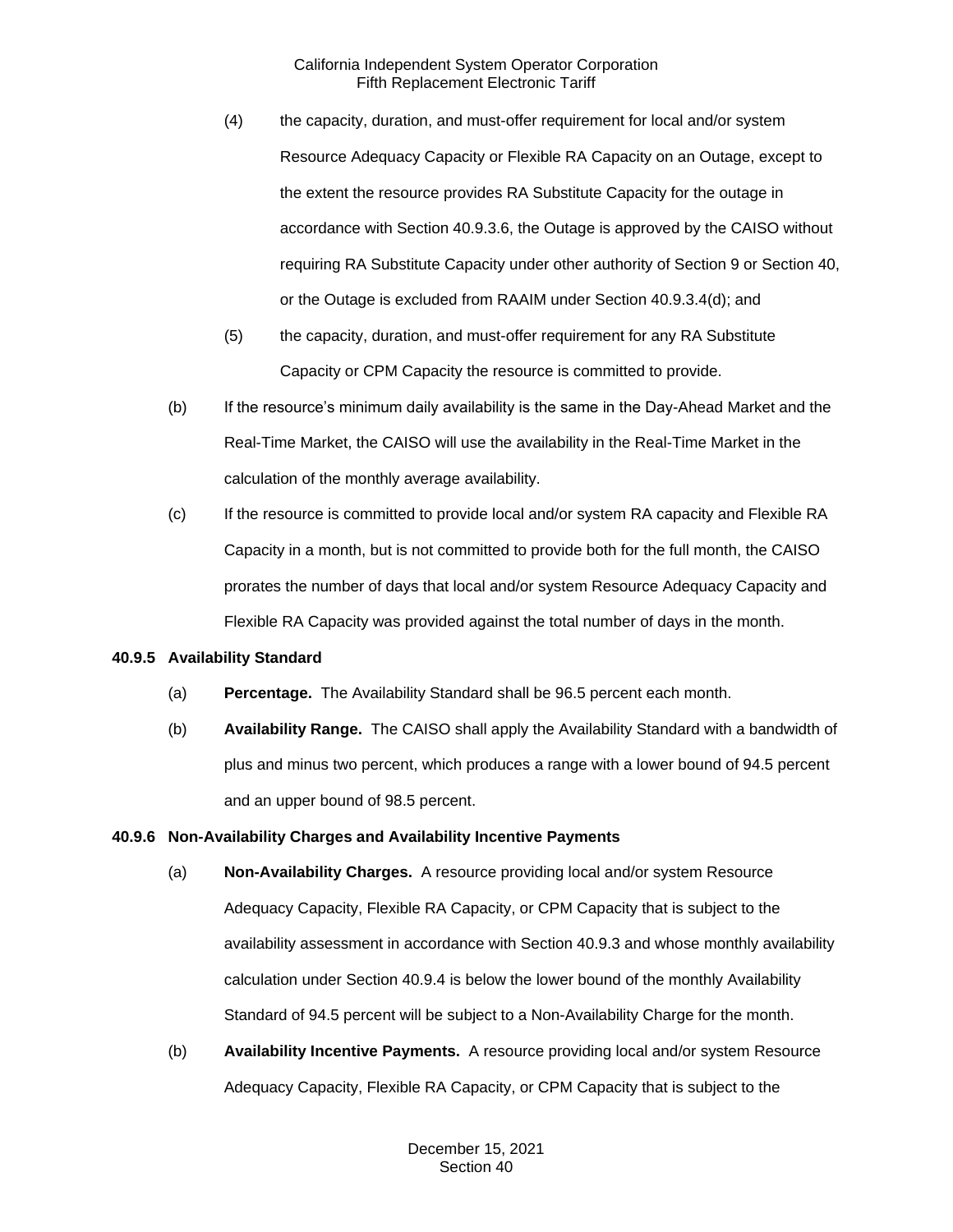availability assessment under Section 40.9.3 and whose availability calculation under Section 40.9.4 is above the upper bound of the monthly Availability Standard of 98.5 percent will be eligible for an Availability Incentive Payment for the month.

- (c) **No Payment or Charge.** A resource providing local and/or system Resource Adequacy Capacity, Flexible RA Capacity, or CPM Capacity that is subject to the availability assessment under Section 40.9.3 and whose monthly availability calculation under Section 40.9.4 is equal to or between the lower bound of 94.5 percent and the upper bound of 98.5 percent of the Availability Standard will not be assessed a Non-Availability Charge nor paid an Availability Incentive Payment.
- (d) **Advisory Period.** During an advisory period of April 1, 2018 through May 31, 2018, the CAISO will show the Non-Availability Charges and Availability Incentive Payments on Settlement Statements but will not include those Non-Availability Charges and Availability Incentive Payments on Invoices for financial settlement.
- (e) **Separate Calculation of Payments and Charges for Flexible RA Capacity.** The CAISO will calculate separate Non-Availability Charges and Availability Incentive Payments for Resource Adequacy Resources providing Flexible RA Capacity. For RMR Resources, the Non-Availability Charge will be based on the RMR Contract capacity costs. RMR Capacity is otherwise treated the same way as Resource Adequacy Capacity.

## **40.9.6.1 Determination of Non-Availability Charge**

## (a) **Calculation**

- (1) **RA Capacity.** The Non-Availability Charge for a Resource Adequacy Resource providing local, system, or Flexible RA Capacity shall be determined by the resource's average monthly RA and Flexible RA MWs multiplied by the difference between the lower bound of the monthly Availability Standard of 94.5 percent and the resource's monthly availability percentage, and multiplying the product by the RAAIM price.
- (2) **CPM Capacity.** The Non-Availability Charge for a Resource Adequacy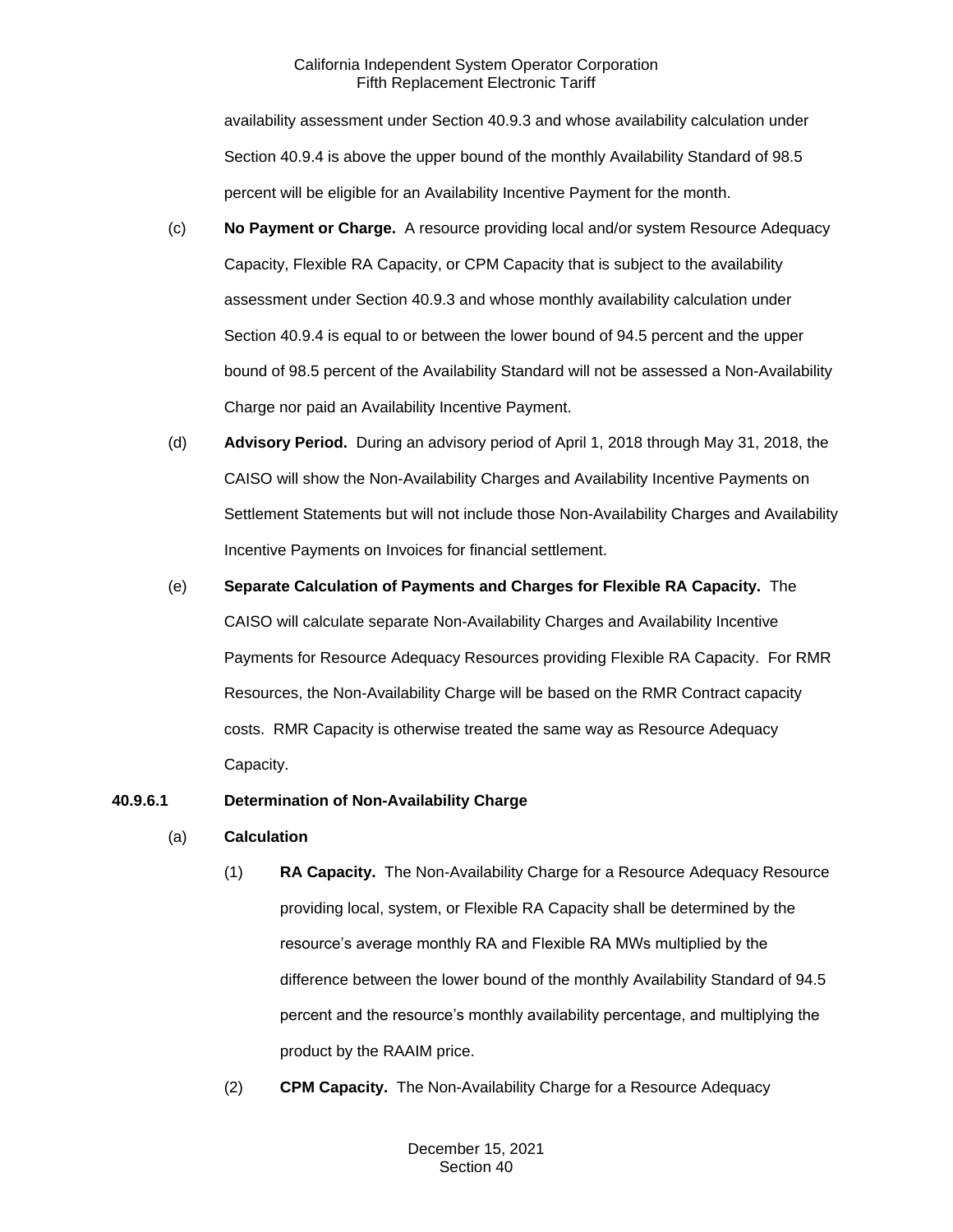Resource providing CPM Capacity shall be determined by the resource's average monthly CPM MWs multiplied by the difference between the lower bound of the monthly Availability Standard of 94.5 percent and the resource's monthly availability percentage, and multiplying the product by the maximum of the resource's CPM price and the RAAIM price.

(b) **RAAIM Price.** The RAAIM price shall be 60 percent of the CPM Soft-Cap Price in Section 43A.4.1.1.

# (c) **Separate Collection of Non-Availability Charges for Flexible RA Capacity.**  Separately-calculated Non-Availability Charges collected for Resource Adequacy Resources providing Flexible RA Capacity will be held separate from other Non-Availability Charges assessed for Resource Adequacy Resources.

# **40.9.6.2 Determination of Availability Incentive Payment**

- (a) **Self-Funding.** The Availability Incentive Payment will be funded entirely through the monthly Non-Availability Charges assessed. Availability Incentive Payments for Resource Adequacy Resources providing Flexible RA Capacity will be funded exclusively by Non-Availability Charges assessed against Resource Adequacy Resources providing Flexible RA Capacity.
- (b) **Eligible Capacity.** The capacity of a Resource Adequacy Resource providing local, system or Flexible RA Capacity that is eligible to receive an Availability Incentive Payment shall be the resource's average monthly MWs of capacity that exceed the upper bound of the Availability Standard.

## (c) **Calculation.**

- (1) The monthly Availability Incentive Payment rate will equal the total Non-Availability Charges assessed for the month plus any unpaid funds under Section 40.9.6.2(d), divided by the total Resource Adequacy Capacity eligible to receive the Availability Incentive Payment that month.
- (2) The Availability Incentive Payment rate shall not exceed three times the Non-Availability Charge rate.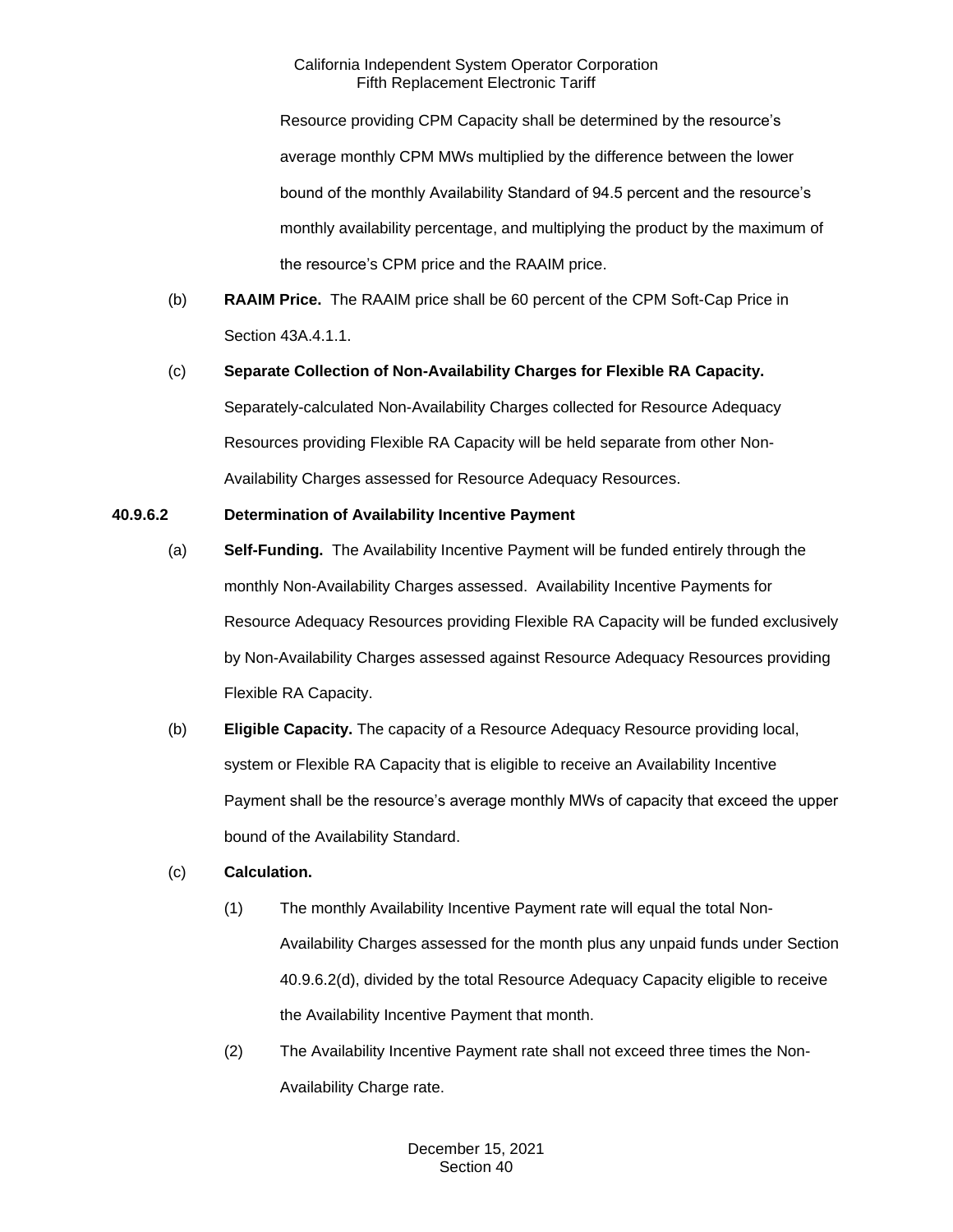- (3) The Availability Incentive Payment the CAISO shall pay to each eligible resource shall equal the product of its eligible capacity and the Availability Incentive Payment rate.
- (d) **Unpaid Funds.** Any Non-Availability Charge funds that are not distributed to Resource Adequacy Resources eligible to receive Availability Incentive Payments in a month will be added to the funds available for Availability Incentive Payments in the next month and will continue to roll over to successive months until the end of the year. The CAISO distributes any unallocated funds remaining after the CAISO settles December monthly RAAIM Non-Availability Charges and Non-Availability Incentive Payments to Load Serving Entities based on their overall ratio of obligation to demonstrate Flexible RA Capacity for the year.

#### **40.9.7 Reporting**

By July 1 of each year, the CAISO will provide an informational report that will be posted on the CAISO Website and include information on the average actual availability each month of Resource Adequacy Resources, the total amount of Non-Availability Charges assessed and the total amount of Availability Incentive Payments made.

#### **40.10 Flexible RA Capacity**

## **40.10.1 Flexible Capacity Needs Assessment**

The CAISO shall annually conduct a study to determine the Flexible Capacity Need of the CAISO Balancing Authority Area for each month of the next calendar year and provide the results of the study in the Flexible Capacity Needs Assessment.

#### **40.10.1.1 Process**

- (a) **Schedule.** The CAISO shall conduct the study pursuant to the schedule set forth in the Business Practice Manual, which shall include a process for stakeholders to review and provide input on the study methodology and assumptions and on the draft study results.
- (b) **Completion and Distribution.** The CAISO shall provide the final results of the Flexible Capacity Needs Assessment to each Local Regulatory Authority in the CAISO Balancing Authority Area and post the Flexible Capacity Needs Assessment on the CAISO Website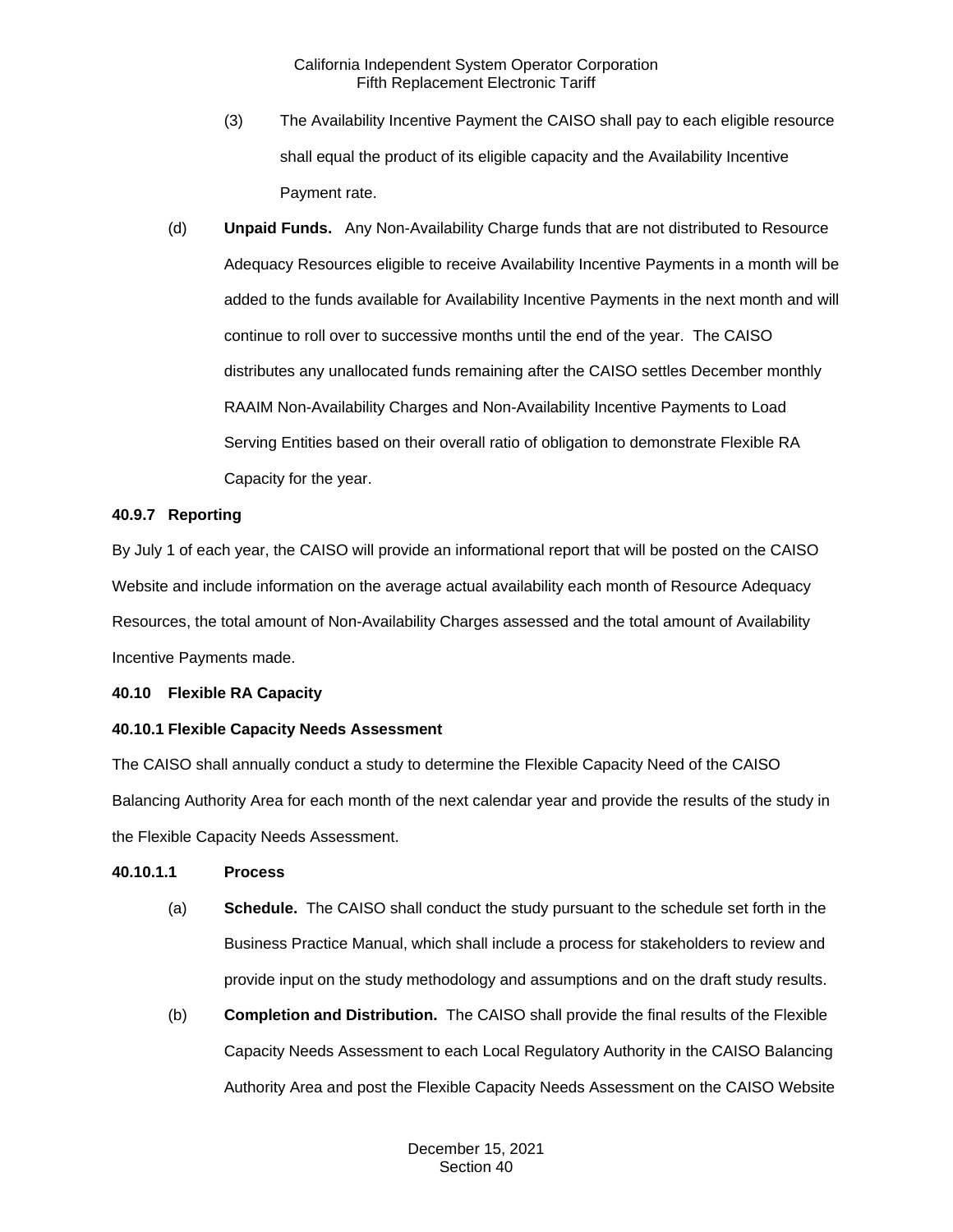no later than 120 days prior to the date that the annual Flexible RA Capacity Plans must be submitted under Section 40.

## **40.10.1.2 Required Information from LSEs**

- (a) **Submission Requirement.** The Scheduling Coordinator for each Load Serving Entity in the CAISO Balancing Authority Area shall submit the information required by this Section, no later than January 15 each year, for use in the CAISO's study to generate minute-byminute net-load data that will be used to determine the Maximum Three-Hour Net-Load Ramp for each month.
- (b) **Required Information.** The Scheduling Coordinator for each Load Serving Entity in the CAISO Balancing Authority Area must submit information that –
	- (1) covers the calendar year in which the information is submitted and each year in the next five-year period;
	- (2) identifies each wind and solar resource connected to the CAISO Controlled Grid, and distributed wind and solar resources, that is owned, in whole or in part, by the Load Serving Entity, or under contractual commitment to the Load Serving Entity or the Load-following MSS Load Serving Entity, for all or a portion of its capacity;
	- (3) indicates the status of the resource as either in service or in development with its expected commercial operation date;
	- (4) for each wind and solar resource, specifies the MWs of installed capacity, renewable energy area location, MWs of flexible capacity owned by or contractually committed to the Load Serving Entity, and other information required by the Business Practice Manual;
	- (5) describes the balancing services, if any, provided by another balancing authority area for a wind or solar resource that is located outside of the CAISO Balancing Authority Area and that is owned by or contractually committed to the Load Serving Entity; and
	- (6) forecasts the MW of installed, behind-the-meter solar capacity in the Load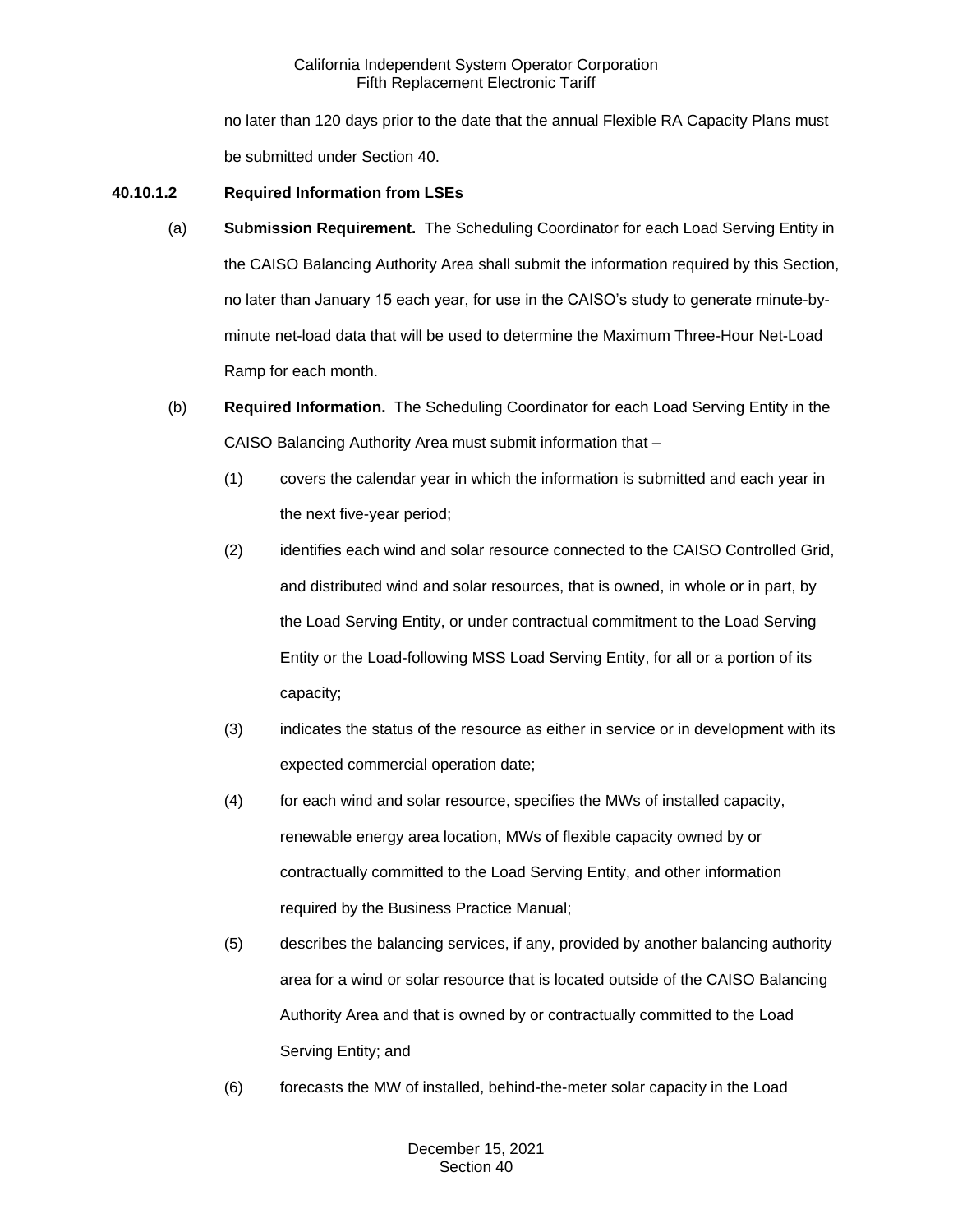Serving Entity's service area or part of its forecast served load.

- (c) **Confidential Treatment.** The CAISO will treat the resource-specific information provided under Section 40.10.1.2(b) as confidential under Section 20.
- (d) **Aggregated Information.** In addition to the required resource-specific information, the Scheduling Coordinator for each Load Serving Entity in the CAISO Balancing Authority Area shall submit the information required in Section 40.10.1.2(b) on an aggregated basis, as described in the Business Practice Manual, for inclusion in the Flexible Capacity Needs Assessment that will be posted on the CAISO Website.

## **40.10.1.2.1 Incomplete or Inaccurate Information.**

- (a) **Rerun of Study.** If the CAISO finds that a Load Serving Entity submitted incomplete or inaccurate information under Section 40.10.1.2(b), which was used in the calculation of the Flexible Capacity Need for the next calendar year, the CAISO may rerun its study using corrected information to recalculate Flexible Capacity Need for the entire year.
- (b) **Criteria for Rerun.** The CAISO will not rerun its study to recalculate the Flexible Capacity Need unless:
	- (1) the incomplete or inaccurate information represents a net error in excess of either (i) 200 MW; or (ii) one percent of the total MWs of wind and solar capacity submitted under Section 40.10.1.2(b) for any month; and
	- (2) the CAISO has sufficient time to obtain corrected information and complete rerunning the study for the next calendar year by May 1.
- (c) **Revised Flexible Capacity Need.** If the CAISO determines that the requirements in Sections 40.10.1.2.1(a) and (b) are met, the CAISO will recalculate the Flexible Capacity Need for the next calendar year and will no later than May 1 post a revised Flexible Capacity Needs Assessment on the CAISO Website.

## **40.10.1.3 Flexible Capacity Need Methodology**

The CAISO shall conduct the study to determine the Flexible Capacity Need for the system for each month of the next calendar year as follows:

(1) forecast the minute-to-minute system load and net-load using actual load data, as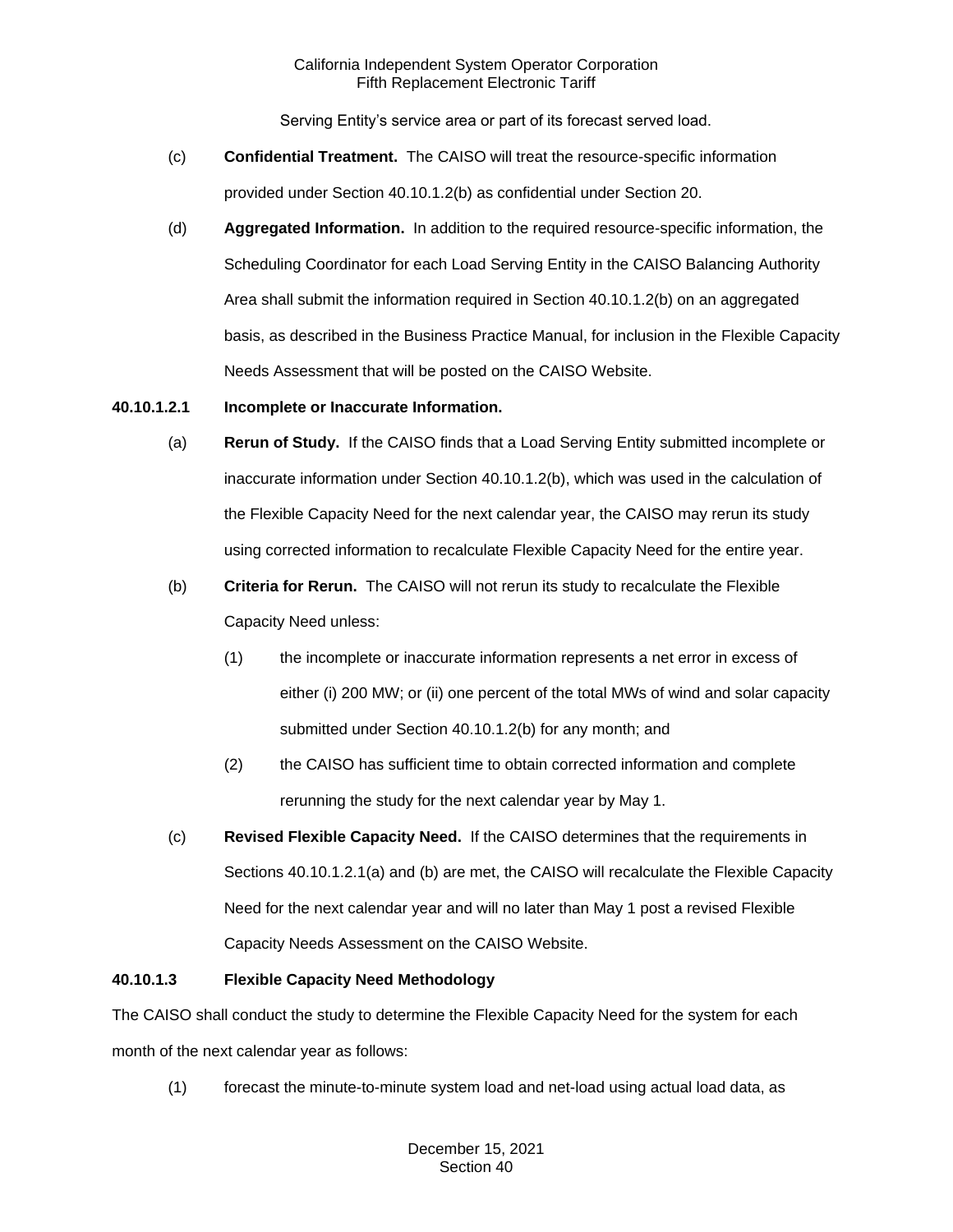adjusted for monthly peak load growth, and generation profiles for wind and solar resources that are in-service or expected to be in-service during the study period;

- (2) calculate the Maximum Three-Hour Net-Load Ramp for each month using the forecasted minute-to-minute system net-load;
- (3) determine the higher of the most severe single contingency or 3.5 percent of forecasted peak load for each month;
- (4) may include a forecast adjustment, as described in Section 40.10.1.4; and
- (5) compute the resultant Flexible Capacity Need for each month based on the sum of the Maximum Three-Hour Net-Load Ramp, and the higher of the most severe single contingency or 3.5 percent of the forecasted monthly peak load.

# **40.10.1.4 Flexible Capacity Need Forecast Adjustment**

- (a) The Flexible Capacity Need determination may include a positive or negative forecast adjustment to capture a systemic difference between the value determined in Section 40.10.1.3(3) and the historic amount of Operating Reserves met by Flexible Capacity;
- (b) The CAISO will determine the need for a forecast adjustment in consultation with the CPUC and other Local Regulatory Authorities, and as part of the stakeholder process under Section 40.10.1.1; and
- (c) The amount of the forecast adjustment calculated for each month shall not exceed the forecasted monthly peak Operating Reserves multiplied by the difference between (i) the historic percentage of Operating Reserves met by Flexible RA Capacity and (ii) the percentage calculation that results from dividing the quantity determined in Section 40.10.1.3(3) by the forecasted monthly peak Operating Reserves.

# **40.10.1.5 Flexible Capacity Category Need**

- (a) The CAISO shall calculate the total system amount of Flexible Capacity needed in each Flexible Capacity Category, for each month of the next calendar year to ensure that forecast system operational needs will be met, as follows:
	- (1) The minimum quantity of Flexible Capacity needed in the Flexible Capacity Category for base ramping resources for each month will be calculated on a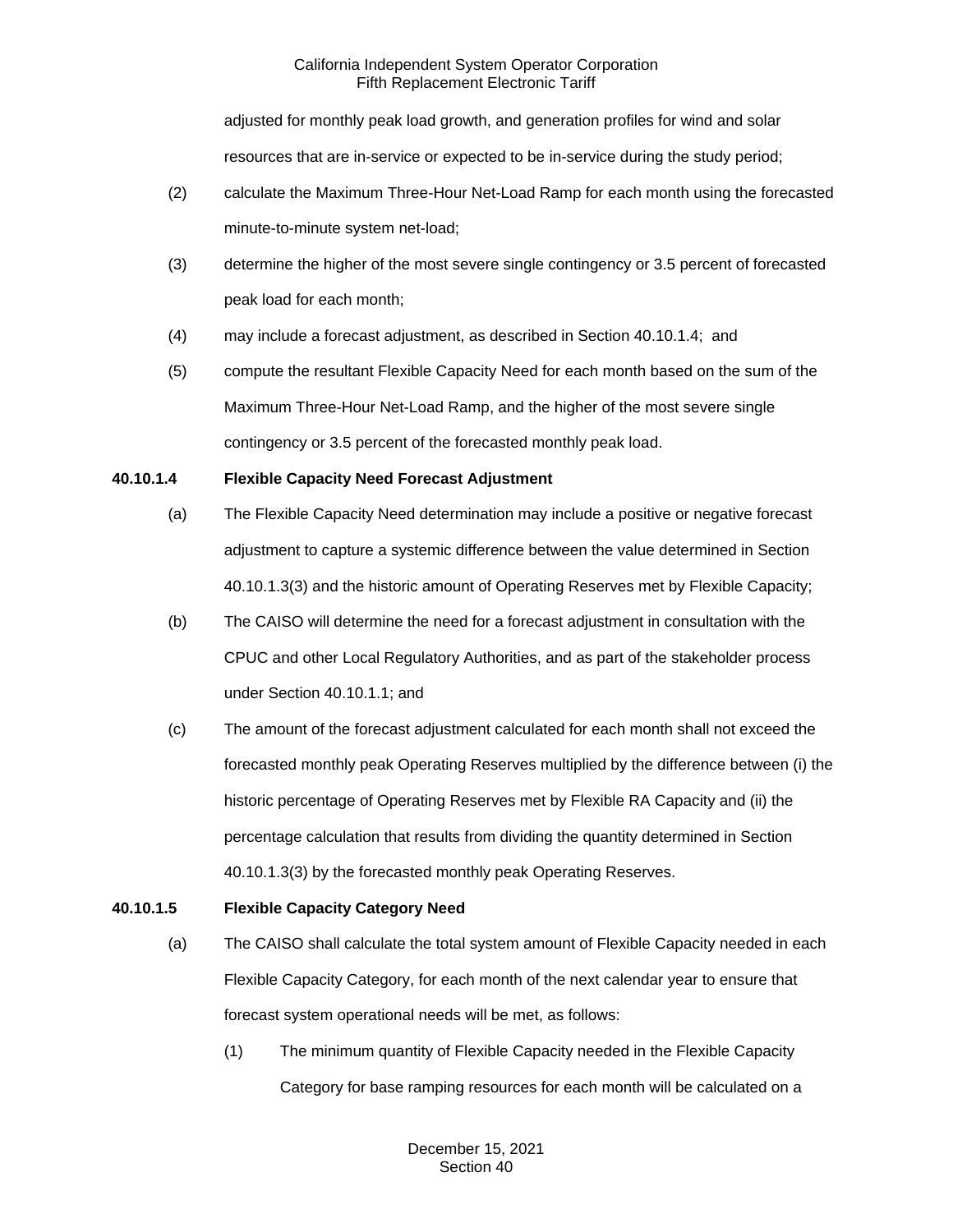seasonal basis based on the system ramping characteristics identified in the Flexible Capacity Needs Assessment and the changes in MWs of the Maximum Secondary Three-Hour Net-Load Ramps for each month within a season, and will be specified in MW and as the percentage of total Flexible Capacity Needs.

- (2) The maximum quantity of Flexible Capacity in the Flexible Capacity Category for peak ramping resources will be calculated for each month as the difference between the minimum quantity needed in the Flexible Capacity Category for base ramping resources and the total Flexible Capacity Need, and will be specified in MW and as the percentage of total Flexible Capacity Needs.
- (3) The maximum quantity of Flexible Capacity in the Flexible Capacity Category for super-peak ramping resources will be five percent of the total Flexible Capacity Need.
- (b) The CAISO shall provide the results of the Flexible Capacity Category need determination with the Flexible Capacity Needs Assessment.

## **40.10.2 Allocation of Flexible Capacity Needs**

The CAISO will calculate each Local Regulatory Authority's allocable share of the total system Flexible Capacity Need, and the contribution of each of the Local Regulatory Authority's jurisdictional Load Serving Entities to the Maximum Three-Hour Net-Load Ramp used to calculate its share of the total system Flexible Capacity Need. The CAISO shall provide these calculations to each Local Regulatory Authority no later than 120 days prior to the date that the annual Flexible RA Capacity Plans must be submitted under Section 40. Nothing in this Section 40 obligates any individual Load Serving Entity to demonstrate that it has procured Flexible Capacity Resources to satisfy a minimum or maximum quantity needed, as applicable, within each Flexible Capacity Category.

## **40.10.2.1 Calculation of LRA Allocations**

(a) **Allocation of Maximum Three-Hour Net-Load Ramp.** The CAISO will calculate the Local Regulatory Authority's allocable share of the Flexible Capacity Need as the average of the sum of its jurisdictional Load Serving Entities' change in load, minus the change in wind output, minus the change in solar PV output, minus the change in solar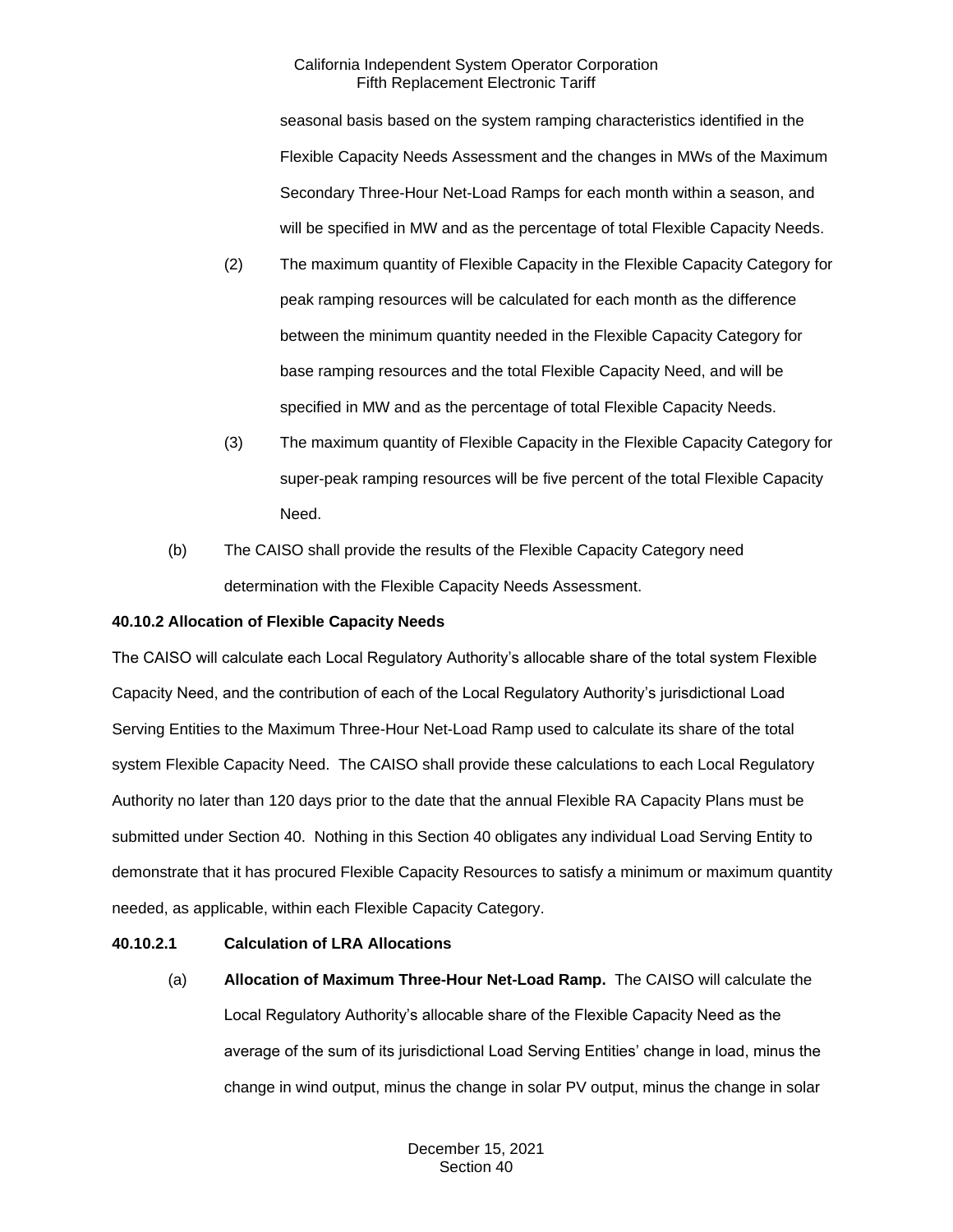thermal output during the five highest three-hour net-load changes in the month.

- (b) **Allocation of MSSC or Forecasted Peak Load.** The CAISO will determine the higher of the most severe single contingency or 3.5 percent of forecasted peak load for each Load Serving Entity based on the respective Load Serving Entity's peak load ratio share, and calculate each Local Regulatory Authority's allocable share based on the sum of its jurisdictional Load Serving Entities' shares.
- (c) **Allocation of Forecast Adjustment.** If the CAISO includes a forecast adjustment in its draft study results, it will allocate the forecast adjustment using the same methodology set forth in Section 40.10.2.1(b).

## **40.10.2.2 Allocation to Load-Following MSS**

- (a) The CAISO will calculate the allocable share of the Flexible Capacity Need for each Load-following MSS as –
	- (1) the Local Regulatory Authority's average percent contribution to the change in wind output, minus the change in solar PV output, minus the change in solar thermal output, during the five highest three-hour net-load changes in the month, for resources not included in the Load-following MSS Load Serving Entity's resource portfolio; and
	- (2) plus the lesser of the MSS contribution calculated under Section  $40.10.2.2(a)(1)$ or 3.5 percent of its forecasted peak load.
	- (3) plus the Load-following MSS Load Serving Entity's allocable share of any forecast adjustment under Section 40.10.1.4.
- (b) The CAISO will deduct the Flexible Capacity Need allocated to each Load-following MSS from the calculation to determine whether a cumulative deficiency in Flexible RA Capacity exists under Section 43A.2.7.
- (c) If the Load-following MSS Load Serving Entity's contribution to the three-hour net-load ramp calculated under Section 40.10.2.2(a)(1) is less than its contribution to the 3.5 percent of expected peak load, the CAISO will not reallocate that difference to other Local Regulatory Authorities to determine whether a cumulative deficiency in Flexible RA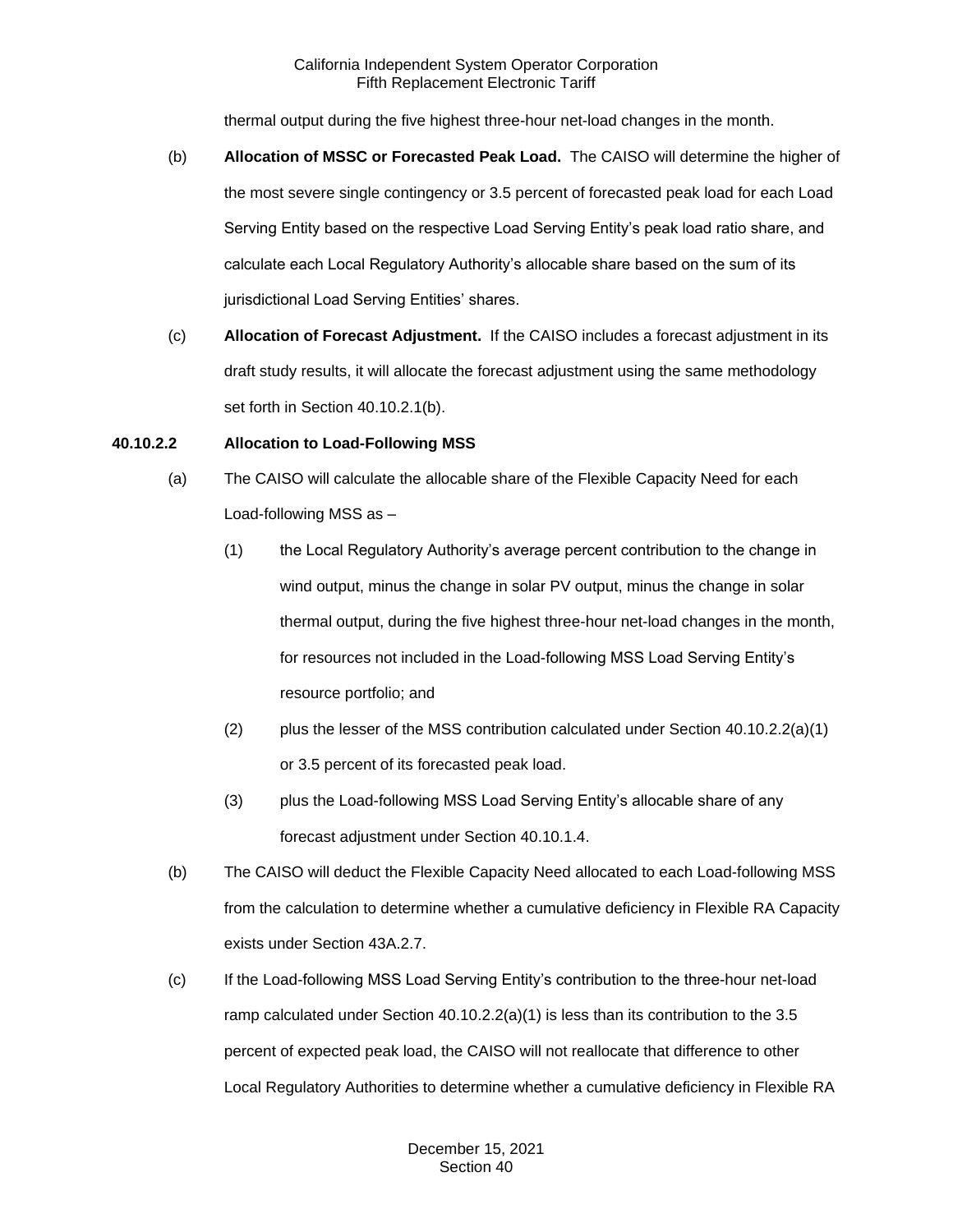Capacity exists under Section 43A.2.7.

## **40.10.3 Flexible Capacity Categories**

# **40.10.3.1 Flexible Capacity Category Calculation**

A resource qualifies to provide Flexible RA Capacity in each Flexible Capacity Category for which it meets the qualifications set forth in this Section 40.10.3.

# **40.10.3.2 Flexible Capacity Category – Base Ramping Resources**

- (a) **Resource Criteria.** Base ramping resources must meet all of the following criteria, except as provided in Sections 40.10.3.2(b) and (c) –
	- (1) The resource must be capable of providing Flexible RA Capacity to the CAISO Markets through Economic Bids for Energy and Economic Bids for Ancillary Services that are not flagged as Contingency Only in the Day-Ahead Market, if and to the extent the resource is certified to provide Ancillary Services, submitted daily for the 17-hour period from 5:00 a.m. through 10:00 p.m.;
	- (2) The resource must be capable of providing Energy for a minimum of six hours up to its full Effective Flexible Capacity value including PMin;
	- (3) The resource must be capable of being available seven days a week;
	- (4) The resource must be able to provide the minimum of (i) two Start-Ups per day for every day of the month or sixty Start-Ups per month, or (ii) the number of Start-Ups allowed by its operational limits, including minimum up and minimum down time; and
	- (5) The resource must not have annual or monthly limitations on the number of Start-Ups or the amount of energy produced that, on a daily basis, are lower than the requirements in Section 40.10.3.2(a)(1) through (4).

## (b) **Use-Limited Resource**

(1) A Use-Limited Resource may be included in this category if it meets the criteria in Section 40.10.3.2(a), except that use-limited resources providing Flexible RA Capacity are not required to submit bids for Ancillary Services in the Day-Ahead Market or the Real-Time Market.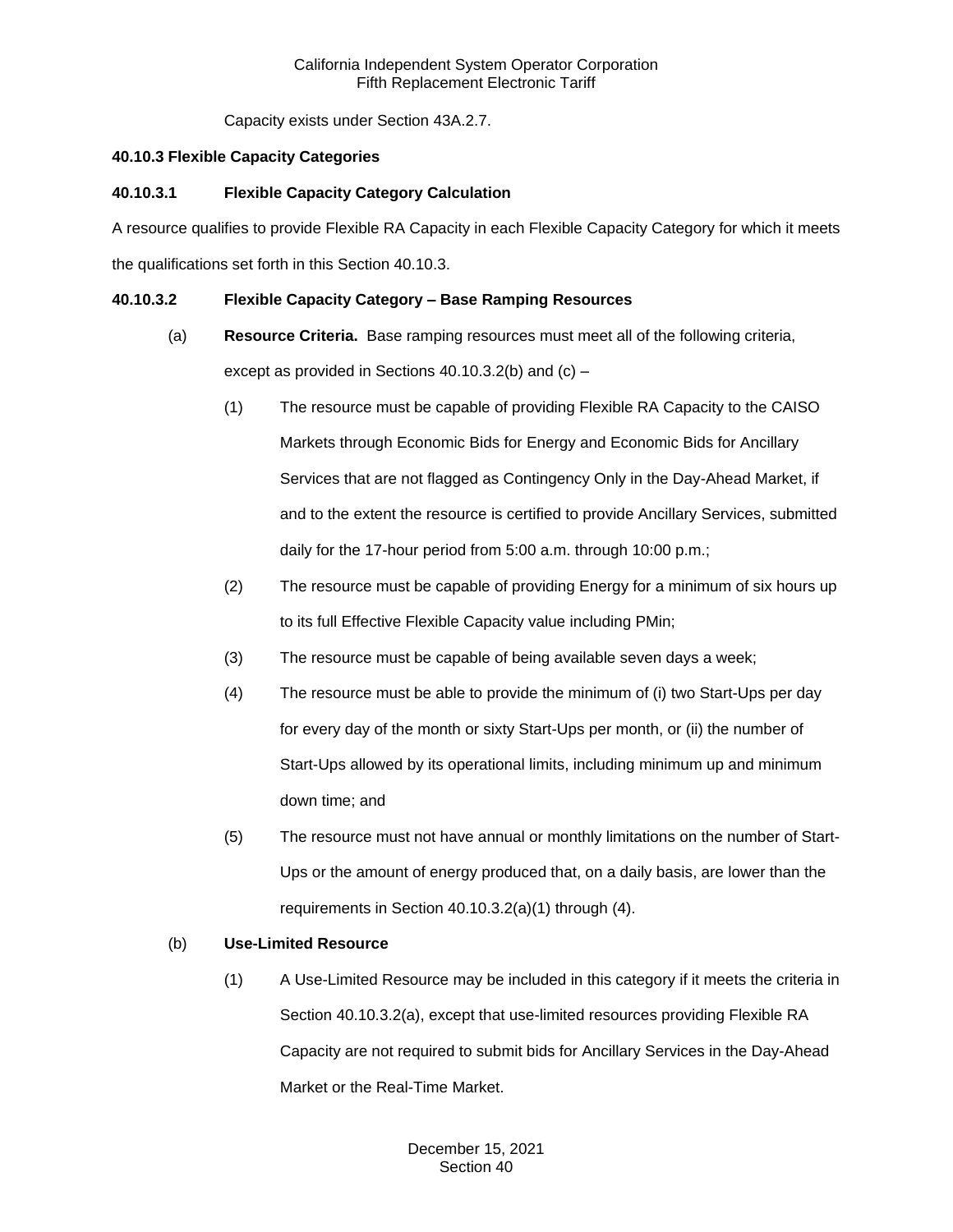- (2) A Load Serving Entity may include in this category a combined resource consisting of two Use-Limited Resources that do not individually meet the minimum operational and availability requirements but in combination meet the criteria in Section 40.10.3.2(a).
- (3) The Flexible RA Capacity amount for the combined resource will be less than or equal to the lowest Effective Flexible Capacity value shown on the Resource Flexible RA Capacity Plan for a resource in the combination.
- (4) The combined resource shall be subject to the must-offer obligation in Section 40.10.6.1(e)(2) for the Flexible RA Capacity amount shown on the monthly Resource Flexible RA Capacity Plan for the combination.
- (c) **Non-Generator Resource.** A Non-Generator Resource that elects to provide Flexible RA Capacity may be included in this category if it meets the criteria in Section 40.10.3.2(a). A Non-Generator Resource that elects to provide Flexible RA Capacity and Regulation Energy Management is not eligible to be included in this category.

## **40.10.3.3 Flexible Capacity Category – Peak Ramping Resources**

- (a) **Resource Criteria.** Peak ramping resources must meet all of the following criteria, except as provided in Sections 40.10.3.3(b) and (c) --
	- (1) The resource must be capable of providing Flexible RA Capacity to the CAISO Markets through Economic Bids for Energy and Economic Bids for Ancillary Services that are not flagged as Contingency Only in the Day-Ahead Market, if and to the extent the resource is certified to provide Ancillary Services, which must be submitted daily for a five-hour period to be determined by the CAISO on a seasonal basis;
	- (2) The resource must be capable of providing Energy for a minimum of three continuous hours up to its full Effective Flexible Capacity value including PMin;
	- (3) The resource must be capable of being available seven days a week.
	- (4) The resource must be capable of at least one Start-Up per day; and
	- (5) The resource must not have annual or monthly limitations on the number of unit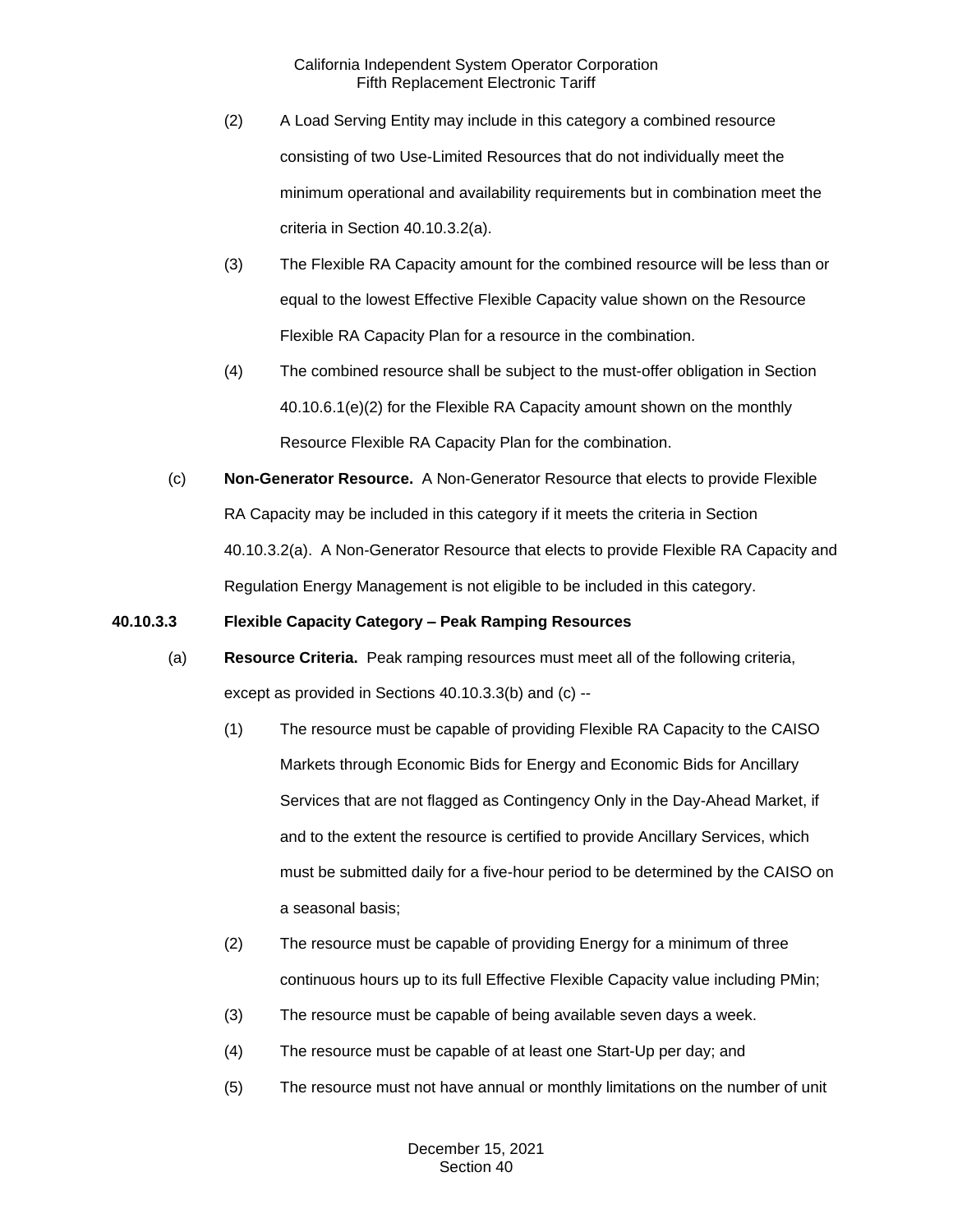Start-Ups or the amount of energy produced that, on a daily basis, are lower than the requirements in Section 40.10.3.3(a)(1) through (4).

## (b) **Use-Limited Resource.**

- (1) A Use-Limited Resource may be included in this category if it meets the criteria in Section 40.10.3.3(a), except that use-limited resources providing Flexible RA Capacity are not required to submit bids for Ancillary Services in the Day-Ahead Market or the Real-Time Market.
- (2) A Load Serving Entity may include in this category a combined resource consisting of two Use-Limited Resources that do not individually meet the minimum operational and availability requirements but in combination meet the criteria in Section 40.10.3.3(a).
- (3) The Flexible RA Capacity amount for the combined resource will be less than or equal to the lowest Effective Flexible Capacity value shown on the Resource Flexible RA Capacity Plan for a resource in the combination.
- (4) The combined resource shall be subject to the must-offer obligation in Section 40.10.6.1(e)(2) for the Flexible RA Capacity amount shown on the monthly Resource Flexible RA Capacity Plan for the combination.
- (c) **Non-Generator Resource.** A Non-Generator Resource that elects to provide Flexible RA Capacity may be included in this category if it meets the criteria in Section 40.10.3.3(a). A Non-Generator Resource that elects to provide Flexible RA Capacity and Regulation Energy Management is not eligible to be included in this category.
- (d) **Base Ramping Resource.** A resource that meets the qualifications of the Flexible Capacity Category for base ramping resources also qualifies to be included in this category as a peak ramping resource; however, a resource that meets only the qualifications of a peak ramping resource does not qualify as a base ramping resource.

# **40.10.3.4 Flexible Capacity Category – Super-Peak Ramping Resources.**

(a) **Resource Criteria.** Super-peak ramping resources must meet all of the following criteria, except as provided in Sections 40.10.3.4(b), (c) and (d) --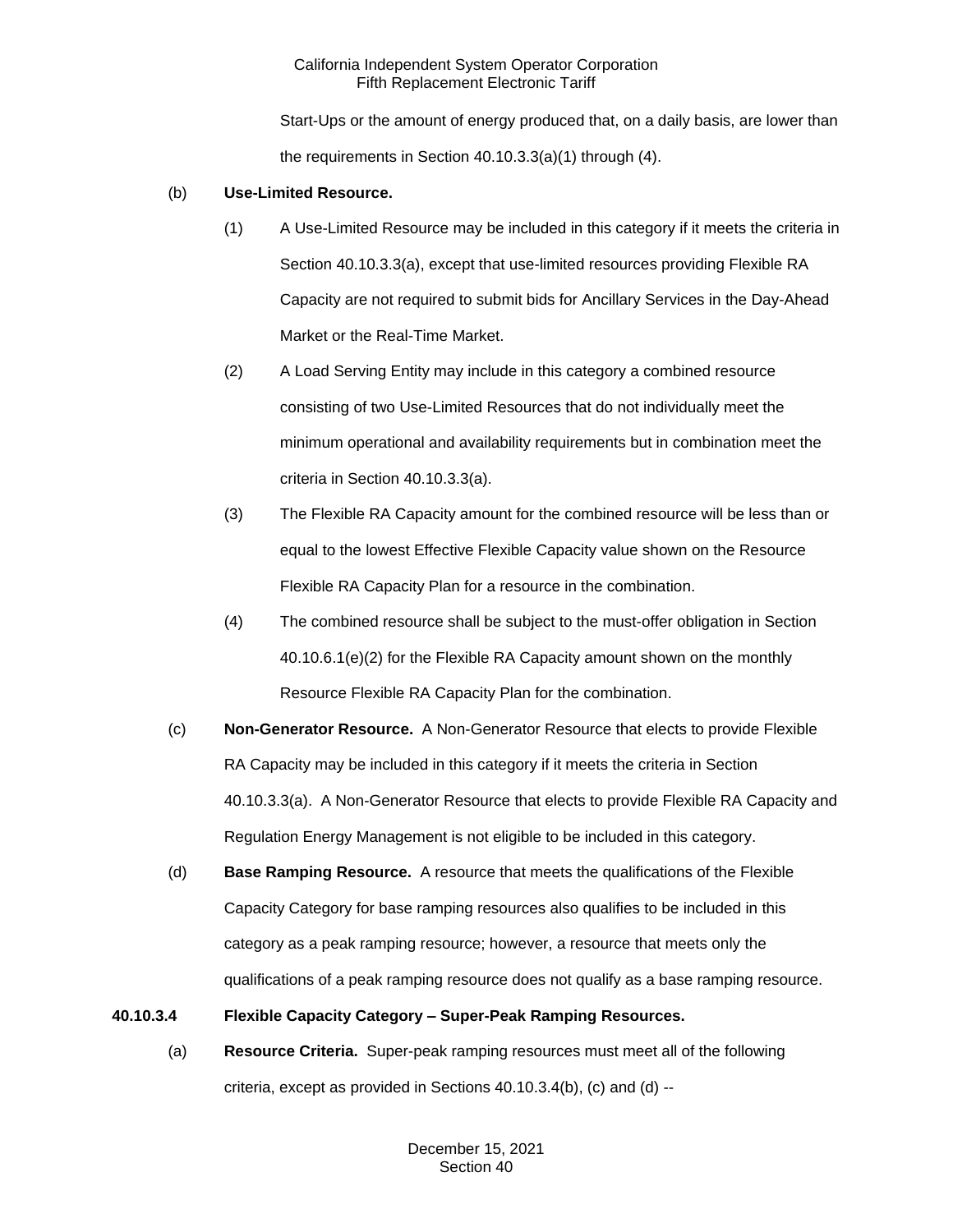- (1) The resource must be capable of providing Flexible RA Capacity to the CAISO Markets through Economic Bids for Energy and Economic Bids for Ancillary Services Bids that are not flagged as Contingency Only in the Day-Ahead Market, if and to the extent the resource is certified to provide Ancillary Services, which must be submitted each weekday that is not holiday, for a five-hour period to be determined by the CAISO on a seasonal basis;
- (2) The resource must be capable of providing Energy for a minimum of three continuous hours up to its full Effective Flexible Capacity value including PMin;
- (3) The resource must be capable of being available on weekdays that are not holidays, as defined in the Business Practice Manual;
- (4) The resource must be capable of at least one Start-Up per day; and
- (5) The resource must be capable of responding to at least five CAISO dispatches per month, during the five-hour period of the must offer obligation, for the resource to Start-Up.

## (b) **Use-Limited Resource.**

- (1) A Use-Limited Resource may be included in this category if it meets the criteria in Section 40.10.3.4(a), except that use-limited resources providing Flexible RA Capacity are not required to submit bids for Ancillary Services in the Day-Ahead Market or the Real-Time Market.
- (2) A Load Serving Entity may include in this category a combined resource consisting of two Use-Limited Resources that do not individually meet the minimum operational and availability requirements but in combination meet the criteria in Section 40.10.3.4(a).
- (3) The Flexible RA Capacity amount for the combined resource will be less than or equal to the lowest Effective Flexible Capacity value shown on the Resource Flexible RA Capacity Plan for a resource in the combination.
- (4) The combined resource shall be subject to the must-offer obligation in Section 40.10.6.1(e)(2) for the Flexible RA Capacity amount shown on the monthly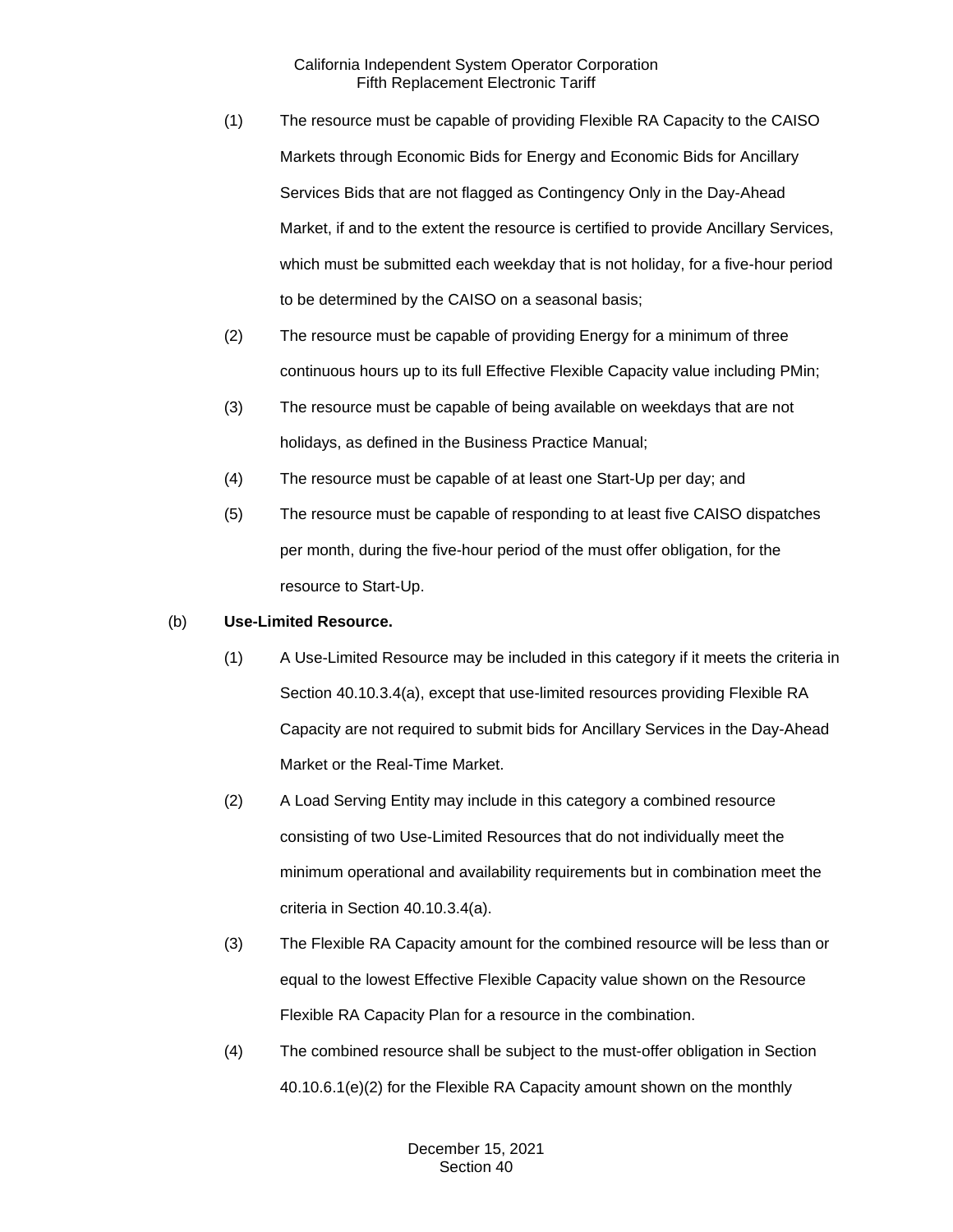Resource Flexible RA Capacity Plan for the combination.

- (c) **Non-Generator Resource.** A Non-Generator Resource may be included in this category if it meets the criteria in Section 40.10.3.4(a) and is not registered in the CAISO's Master File as a Regulation Energy Management resource.
- (d) **Non-Generator Resource, Regulation Energy Management.** A Non-Generator Resource that is a Regulation Energy Management resource may be included in this category if it meets the following criteria –
	- (1) The resource must be capable of providing Regulation Energy Management to the CAISO Markets through Economic Bids for Regulation Up and Regulation Down submitted daily for a 17-hour period from 5:00 a.m. through 10:00 p.m.;
	- (2) The resource shall not submit bids to provide Energy;
	- (3) The resource must be capable of being available seven days a week;
	- (4) The resource must be capable of unlimited Start-Ups per day; and
	- (5) The resource must be registered as a Non-Generator Resource providing Regulation Energy Management in the CAISO's Master File.
- (e) **Base Ramping and Peak Ramping Resources.** A resource that meets the qualifications of the Flexible Capacity Category for base ramping resources or peak ramping resources also qualifies to be included in this category as a super-peak ramping resource; however, a resource that meets only the qualifications of a super-peak ramping resource does not qualify as a base ramping resource or a peak ramping resource.

## **40.10.3.5 Flexible Capacity Category by Resource**

The CAISO will provide to the Scheduling Coordinator of each resource a non-binding determination of the Flexible Capacity Category with the highest qualifications for which the resource qualifies to provide Flexible Capacity, as provided in Section 40.10.4.

## **40.10.3.6 Non-Eligible Resources**

Intertie resources and imports, other than Pseudo-Ties and Dynamic Scheduled resources, and Proxy Demand Resources that have elected, per Section 4.13.3, to bid and be dispatched in the Real-Time Market in Hourly Blocks or fifteen (15) minute intervals, are not eligible to provide Flexible RA Capacity.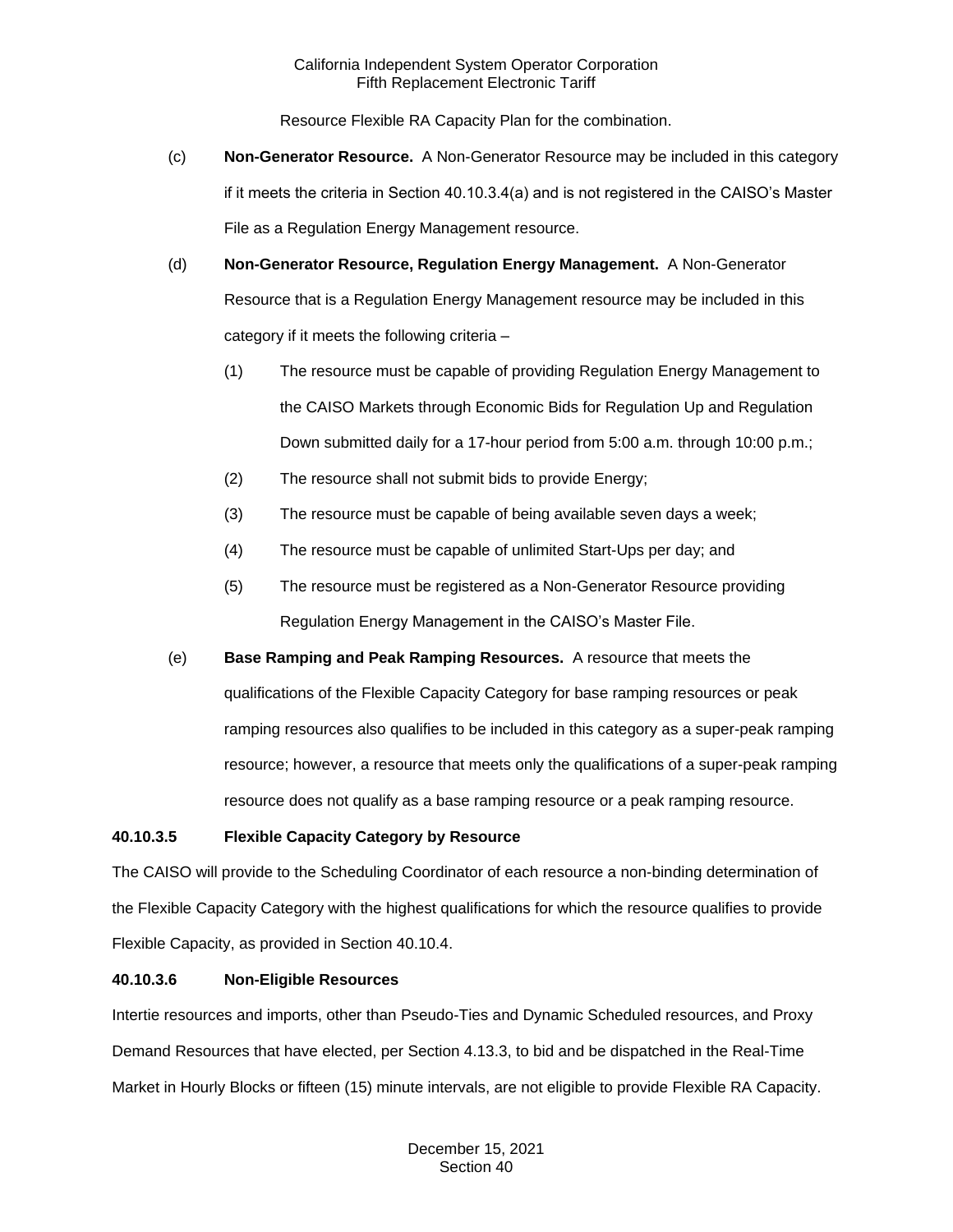## **40.10.4 Effective Flexible Capacity**

The CAISO shall calculate the Effective Flexible Capacity value for each resource. The CAISO shall publish the draft and final lists of the Effective Flexible Capacity values for such resources and the Flexible Capacity Categories for which each resource qualifies to provide Flexible Capacity on the CAISO Website each year in accordance with the schedule for publishing the Net Qualifying Capacity values, as set forth in the BPM, for use in the next calendar year.

## **40.10.4.1 Effective Flexible Capacity Calculation**

- (a) **Flexible Resources.** The CAISO will calculate the Effective Flexible Capacity value of a resource, for use (i) if a Local Regulatory Authority has not established criteria for calculating the Effective Flexible Capacity value for eligible resource types, and (ii) for determining if a cumulative deficiency exists under Sections 43A.2.7(a) and (b), as follows, except as provided in Sections 40.10.4.1 (b) through  $(f)$  –
	- (1) If the Start-Up Time of the resource is greater than 90 minutes, the Effective Flexible Capacity value shall be the weighted average ramp rate of the resource calculated from PMin to Net Qualifying Capacity multiplied by 180 minutes. The Effective Flexible Capacity shall not exceed the difference between the PMin and PMax of the resource.
	- (2) If the Start-Up Time of the resource is less than or equal to 90 minutes, the Effective Flexible Capacity value shall be the resource's PMin plus the weighted average ramp rate of the resource calculated from PMin to Net Qualifying Capacity multiplied by the difference between 180 minutes and the resource's Start-Up Time. The Effective Flexible Capacity shall not exceed the Net Qualifying Capacity of the resource.
- (b) **Hydroelectric Generating Unit.** The Effective Flexible Capacity of a hydroelectric generating unit will be the amount of capacity from which the resource can produce Energy consistently for 6 hours assuming that the resource's physical storage is at maximum capacity at the beginning of that six-hour period. The Effective Flexible Capacity of a hydroelectric generation unit cannot, however, exceed its Net Qualifying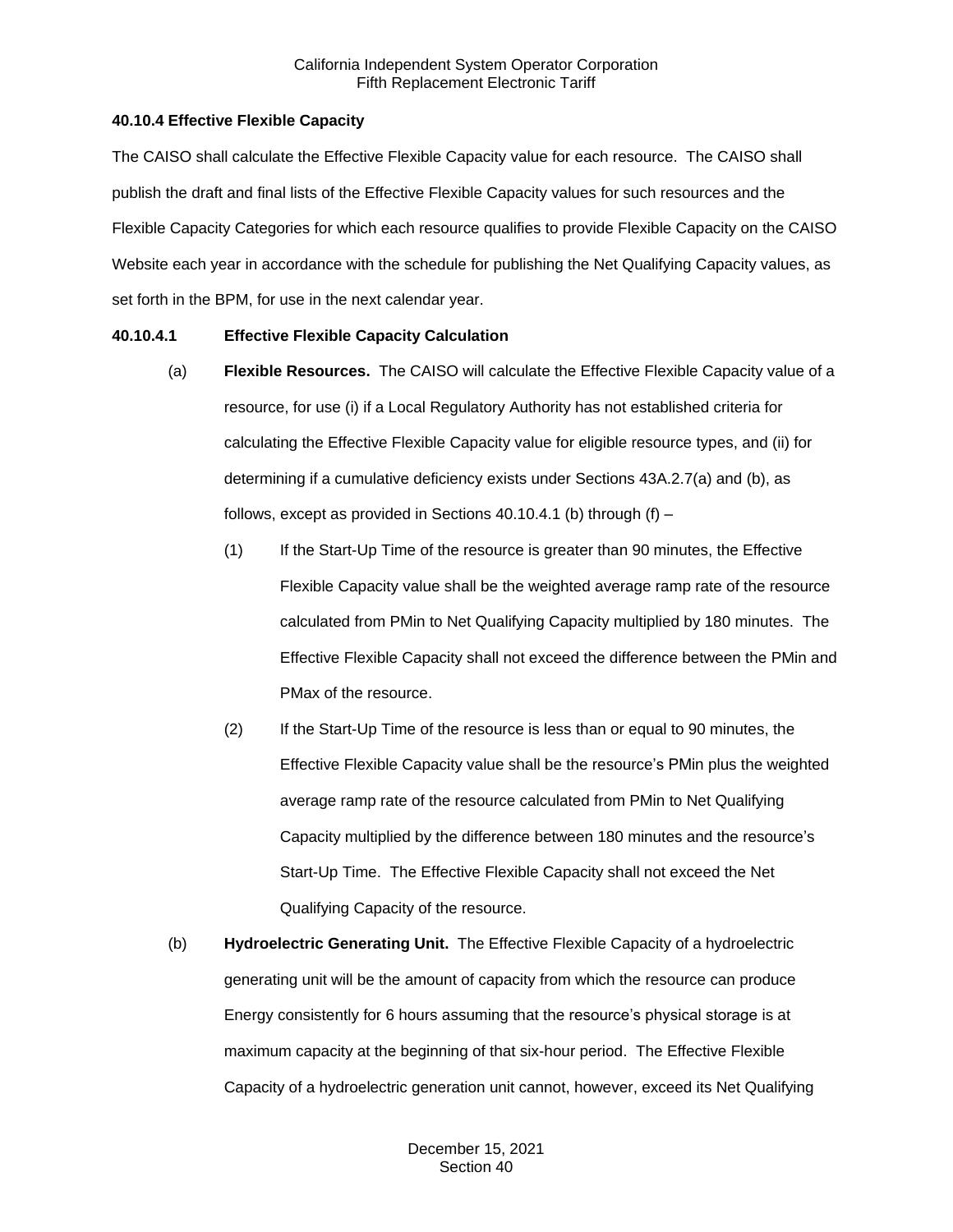Capacity.

- (c) **[Not Used]**
- (d) **Energy Storage Resource.** The Effective Flexible Capacity value for an energy storage resource will be determined as follows –
	- (1) for an energy storage resource that provides Flexible RA Capacity but not Regulation Energy Management, the Effective Flexible Capacity value will be the MW output range the resource can provide over three hours of charge/discharge while constantly ramping.
	- (2) for an energy storage resource that provides Flexible RA Capacity and Regulation Energy Management, the Effective Flexible Capacity value will be the resource's 15-minute energy output capability.
- (e) **Multi-Stage Generating Resource.** The Effective Flexible Capacity value for a Multi-Stage Generating Resource will be calculated using the longest Start-Up Time of the resource's configuration that has the lowest PMin.
- (f) **Combined Heat and Power Resource.** The Effective Flexible Capacity value of a Combined Heat and Power Resource will be the lesser of (i) the resource's Net Qualifying Capacity, or (ii) the MW difference between the CHP resource's maximum output and its RMTMax, if the resource has a RMTMax, or its minimum operating level, such quantity not to exceed the quantity of generating capacity capable of being delivered over a three-hour period.
- (g) **Hybrid Resource.** The Effective Flexible Capacity value of a Hybrid Resource is the sum of what the Effective Flexible Capacity values of the constituent components of the Hybrid Resource would be if those components were each a distinct Generating Unit.

# **40.10.4.2 EFC Omission or Correction**

- (a) **Draft List.** The posted draft list of Effective Flexible Capacity values may be modified only as follows –
	- (1) If the Scheduling Coordinator for a resource that was not included on the draft list of Effective Flexible Capacity values seeks to have the resource included on the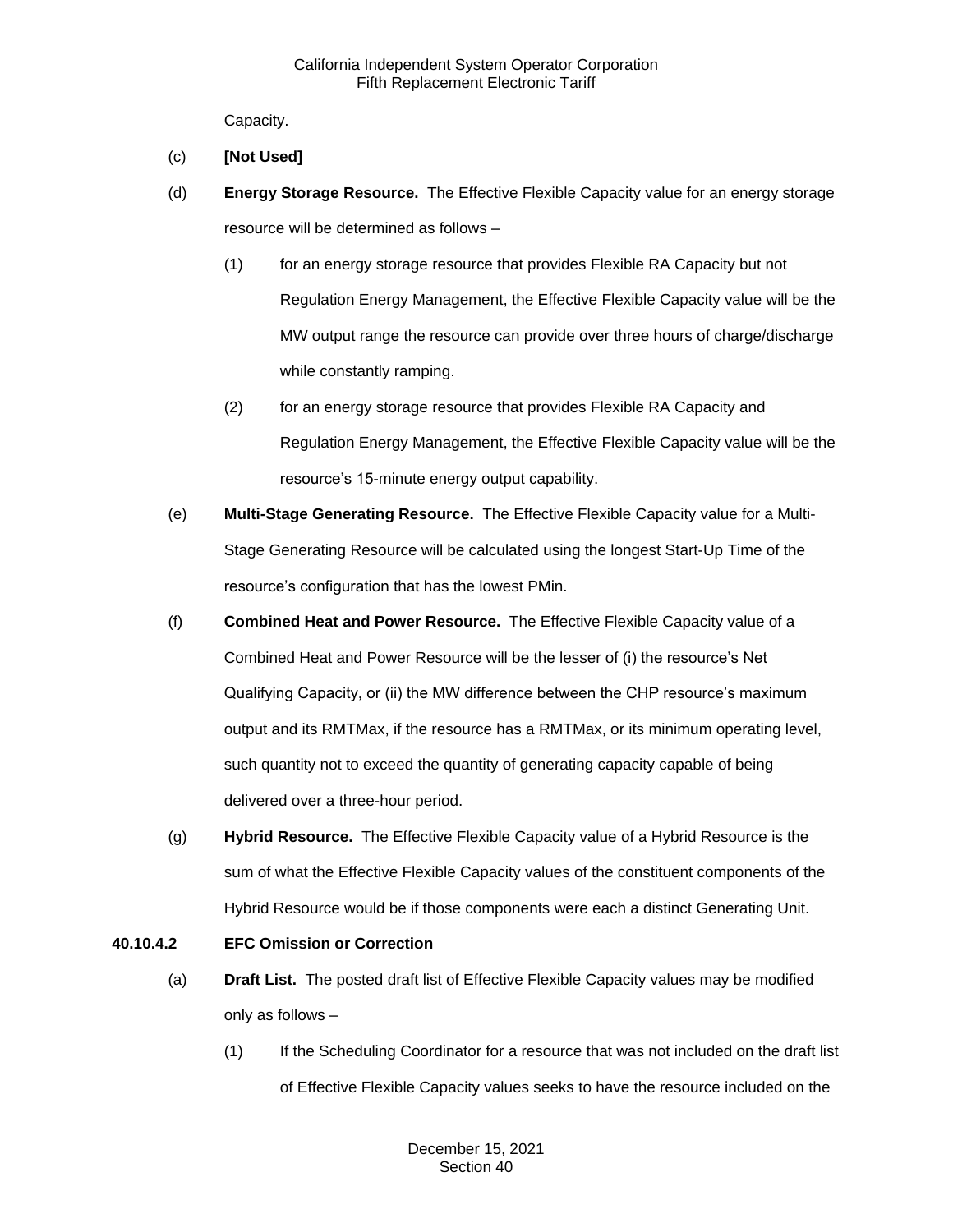list, it must no later than the deadline set forth in the Business Practice Manual submit a request to the CAISO either showing that the resource meets the criteria in Section in 40.10.4.1 or is capable of meeting the criteria, and provide documentation to enable the CAISO to determine the resource's Effective Flexible Capacity pursuant to the criteria in Section 40.10.4.1.

- (2) If the Scheduling Coordinator for a resource that was included on the draft list of Effective Flexible Capacity values seeks to change the value for that resource, it must submit documentation by the deadline set forth in the Business Practice Manual that supports such a change.
- (3) The CAISO will review the information submitted and notify the Scheduling Coordinator whether the change was accepted at least 15 days prior to posting the final list of Effective Flexible Capacity values on the CAISO Website.
- (b) **Final List.** The CAISO will post on the CAISO Website the final list of Effective Flexible Capacity values for resources that are in service and the Flexible Capacity Categories for which each resource qualifies to provide Flexible Capacity. The final list shall be used for the next calendar year and shall not be changed during that year, except as follows –
	- (1) If the Net Qualifying Capacity or PMax of a resource included on the final list increases or decreases during the year, and that value is changed in the Master File, the Scheduling Coordinator for the resource may request that the Effective Flexible Capacity value be recalculated to account for the change; or
	- (2) If a new resource, achieves commercial operation during the year, the Scheduling Coordinator for the resource may request that the CAISO calculate and add its Effective Flexible Capacity value and the Flexible Capacity Categories for which the resource qualifies to provide Flexible Capacity to the final list as an in-service resource.
- (c) **Disputes.** Any disputes as to the CAISO's determination regarding Effective Flexible Capacity shall be subject to the CAISO ADR Procedure.

#### **40.10.5 Flexible RA Capacity Plans**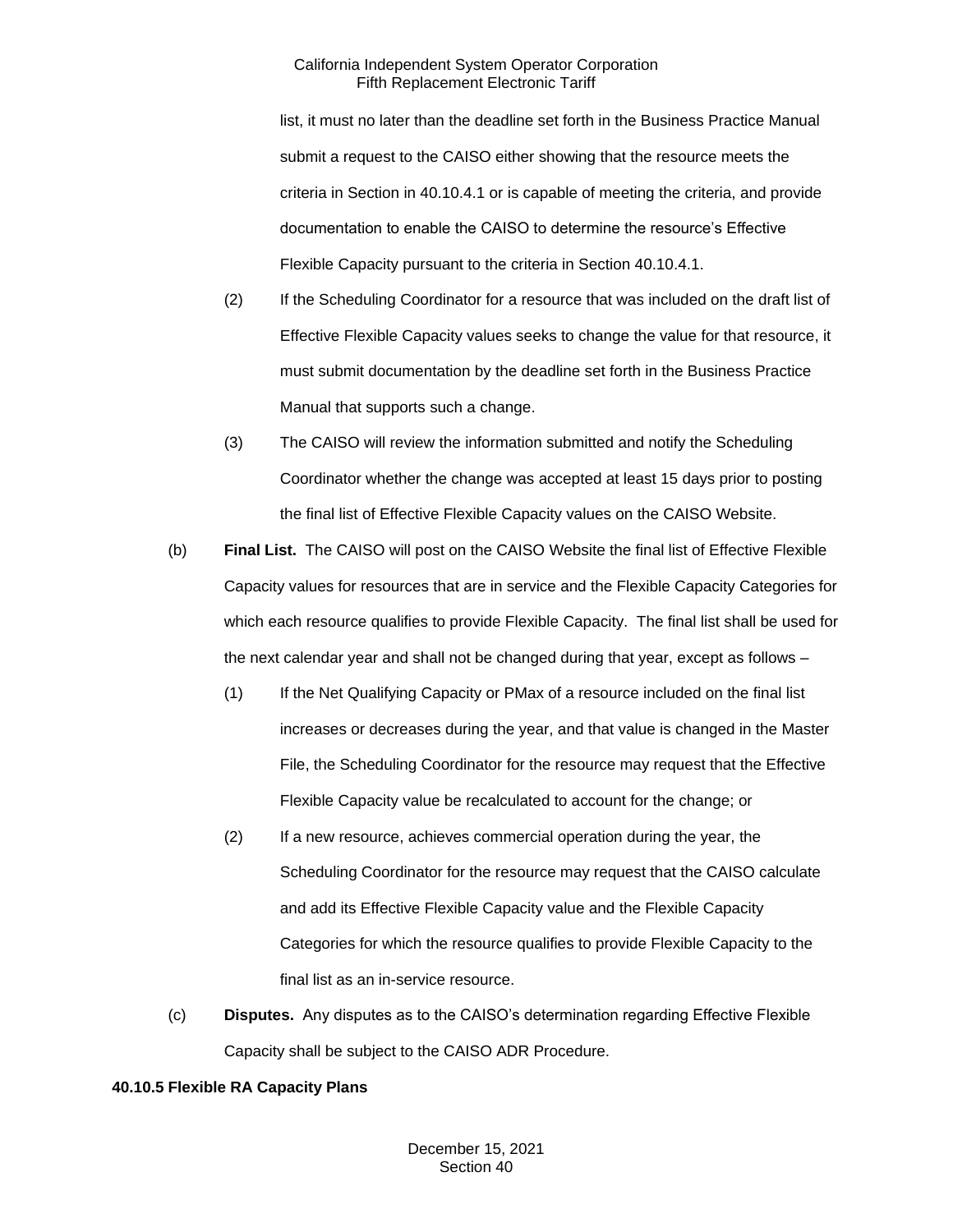#### **40.10.5.1 LSE Flexible RA Capacity Plans**

- (a) **Submission Requirement.** A Scheduling Coordinator must submit annual and monthly LSE Flexible RA Capacity Plans for each Load Serving Entity it represents.
- (b) **Annual Plan.** Each annual LSE Flexible RA Capacity Plan must
	- (1) demonstrate that the Load Serving Entity has procured for each month at least 90 percent of the annual Flexible RA Capacity requirement determined by the CAISO; or the amount of Flexible RA Capacity required by the Load Serving Entity's Local Regulatory Authority, if the Local Regulatory Authority has set such requirement;
	- (2) identify the resources the Load Serving Entity intends to rely on to provide the Flexible RA Capacity, but need not identify the flexible resource adequacy categories; and
	- (3) include all information and be submitted no later than the last Business Day in October, in accordance with the reporting requirements and schedule set forth in the Business Practice Manual.
- (c) **Monthly Plan.** The monthly LSE Flexible RA Capacity Plan must
	- (1) demonstrate that the Load Serving Entity procured 100 percent of the total monthly Flexible RA Capacity requirement determined by the CAISO; or the monthly amount of Flexible RA Capacity required by the Local Regulatory Authority, if the Local Regulatory Authority has set such requirement;
	- (2) include information for purposes of the validation under Section 40.10.5.3(a) and the evaluation for cumulative deficiency under Section 40.10.5.3(c)that shows the MW of Flexible RA Capacity the Load Serving Entity designates based on the total monthly requirement determined by the CAISO within the minimum or maximum quantity, as applicable, for each Flexible Capacity Category; or only if the Local Regulatory Authority has established its own flexible capacity requirement, shows the MW of Flexible RA Capacity the Load Serving Entity designates based on the total monthly requirement determined by the Local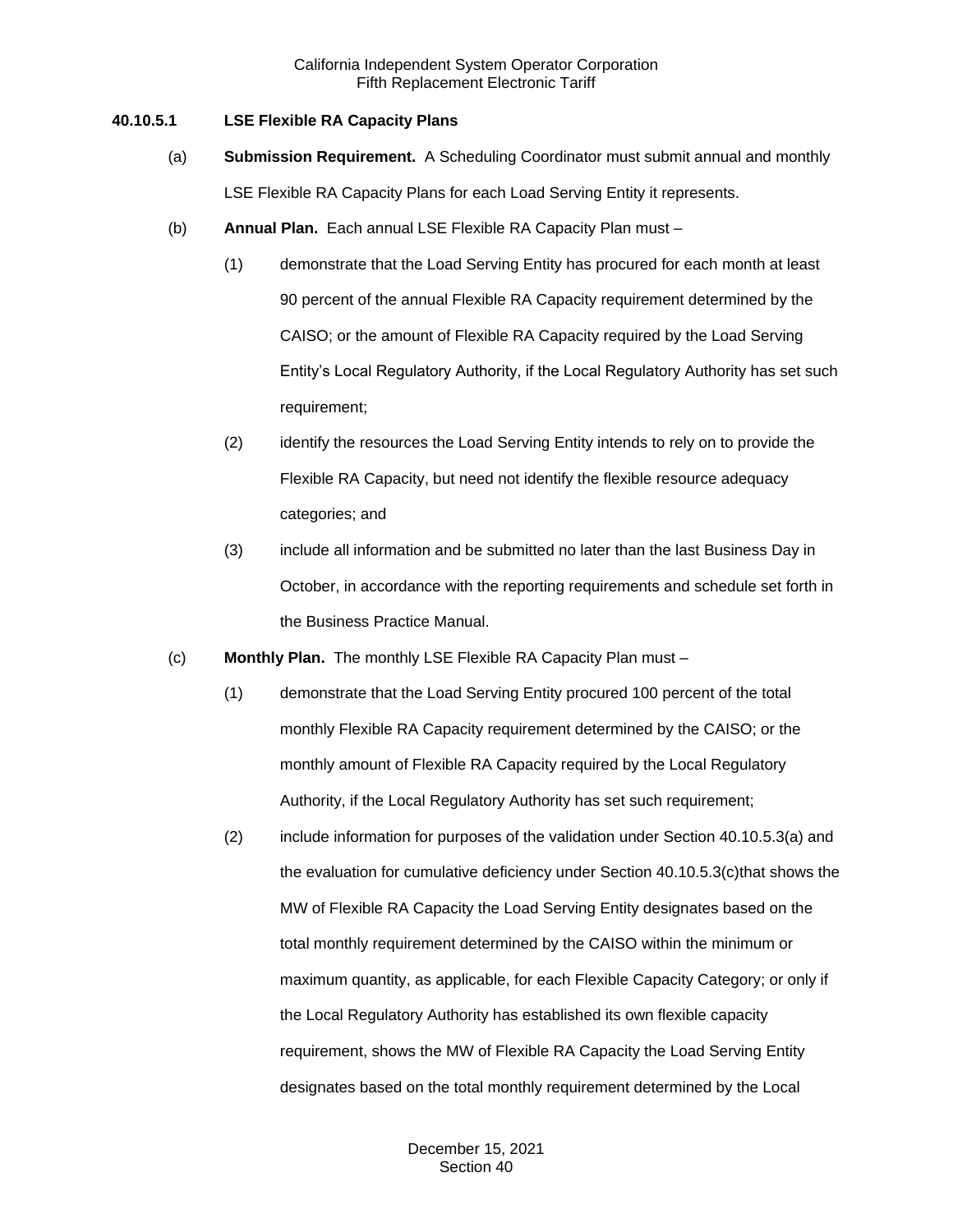Regulatory Authority within the minimum or maximum quantity for each Flexible Capacity Category required by the Local Regulatory Authority, if applicable;

- (3) identify all resources the Load Serving Entity will rely on to provide the Flexible RA Capacity and for each resource specify the Flexible Capacity Category in which the Flexible RA Capacity will be provided; and
- (4) include all information and be submitted to the CAISO at least 45 days in advance of the first day of the month covered by the plan, in accordance with the reporting requirements and schedule set forth in the Business Practice Manual.
- (d) **Correction to Monthly Plan.** The Scheduling Coordinator for the Load Serving Entity may submit at any time from 45 days through 30 days in advance of the first day of the month covered by the plan, a revision to its monthly LSE Flexible RA Capacity Plan to correct either: (i) a discrepancy between its monthly LSE Flexible RA Capacity Plan and the monthly Supply Plan of a Resource Adequacy Resource providing that Load Serving Entity with Flexible RA Capacity; or (ii) a deficiency in how much Flexible RA Capacity was provided on the monthly LSE Flexible RA Capacity Plan. The CAISO will not accept any revisions to a monthly LSE Flexible RA Capacity Plan from 30 days in advance of the relevant month through the end of the month, unless the Scheduling Coordinator for the Load Serving Entity demonstrates good cause for the change and explains why it was not possible to submit the change earlier.
- (e) **Reporting Exemption.** Notwithstanding the above, a Load Serving Entity is not obligated to submit a monthly LSE Flexible RA Capacity Plan for a given month if the Load Serving Entity's contribution to the three-hour net load ramp is less than 1 MW for that month. Except to the extent allowed under section 43A.8.8(e), such Load Serving Entity is not exempt for any relevant cost allocation from a CPM designation made pursuant to Section 43A associated with a monthly RA capacity obligation of less than 1 MW.

## **40.10.5.1.1 Load-Following MSS**

(1) Each Load-following MSS Load Serving Entity for which the CAISO has calculated an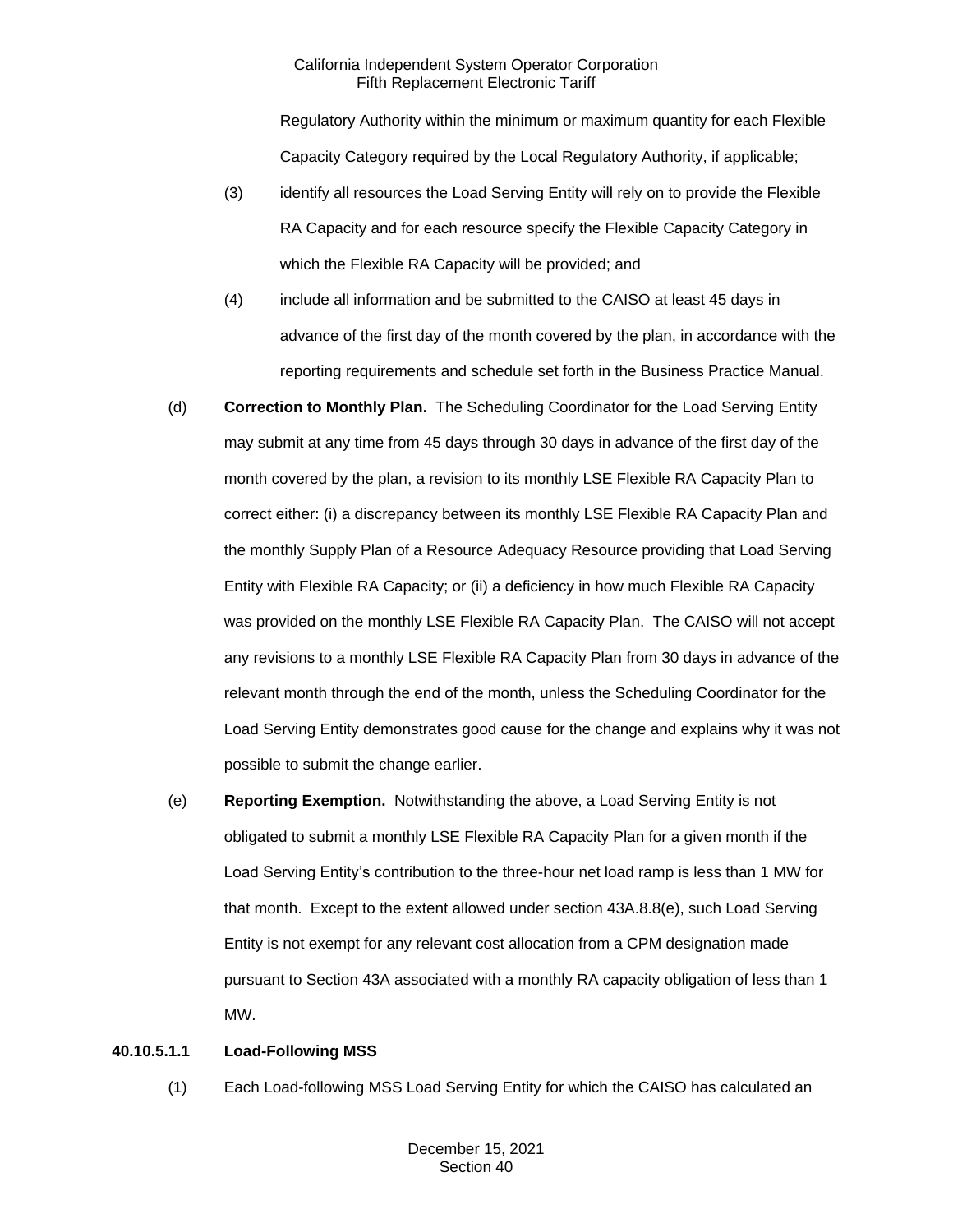allocable share of the Flexible Capacity Need under Section 40.10.2.2 must submit annual and monthly LSE Flexible RA Capacity Plans pursuant to this Section 40.10.5.1 to identify the Flexible RA Capacity it is using to satisfy such requirement.

(2) The Load-following MSS must increase the Flexible RA Capacity in its monthly plan by the MW amount of Capacity for a Variable Energy Resource that is initially shown as being included in the Load-following MSS Load Serving Entity's resource portfolio in the information required pursuant to Section 40.10.1.2, but is subsequently not included in the current MSS resource portfolio at the time the monthly LSE Flexible RA Capacity Plan is due for the applicable month.

#### **40.10.5.2 Resource Flexible RA Capacity Plans**

- (a) **Submission Requirement.** A Scheduling Coordinator must submit annual and monthly Resource Flexible RA Capacity Plans for each resource it represents that provides Flexible RA Capacity; except that an annual plan is not required for 2015.
- (b) **Annual Plan.** The annual Resource Flexible RA Capacity Plan shall --
	- (1) verify the resource's agreement to provide Flexible RA Capacity during the next Resource Adequacy Compliance Year; and
	- (2) include all information and be submitted no later than the last Business Day in October, in accordance with the reporting requirements and schedule set forth in the Business Practice Manual.
- (c) **Monthly Plan.** The monthly Resource Flexible RA Capacity Plan shall
	- (1) verify the resource's agreement to provide Flexible RA Capacity during the month;
	- (2) include an affirmative representation by the Scheduling Coordinator submitting the plan that the CAISO is entitled to rely on the accuracy of the information provided in the plan to perform those functions set forth in this Section 40; and
	- (3) include all information and be submitted to the CAISO at least 45 days in advance of the first day of the month covered by the plan, in accordance with the reporting requirements and schedule set forth in the Business Practice Manual.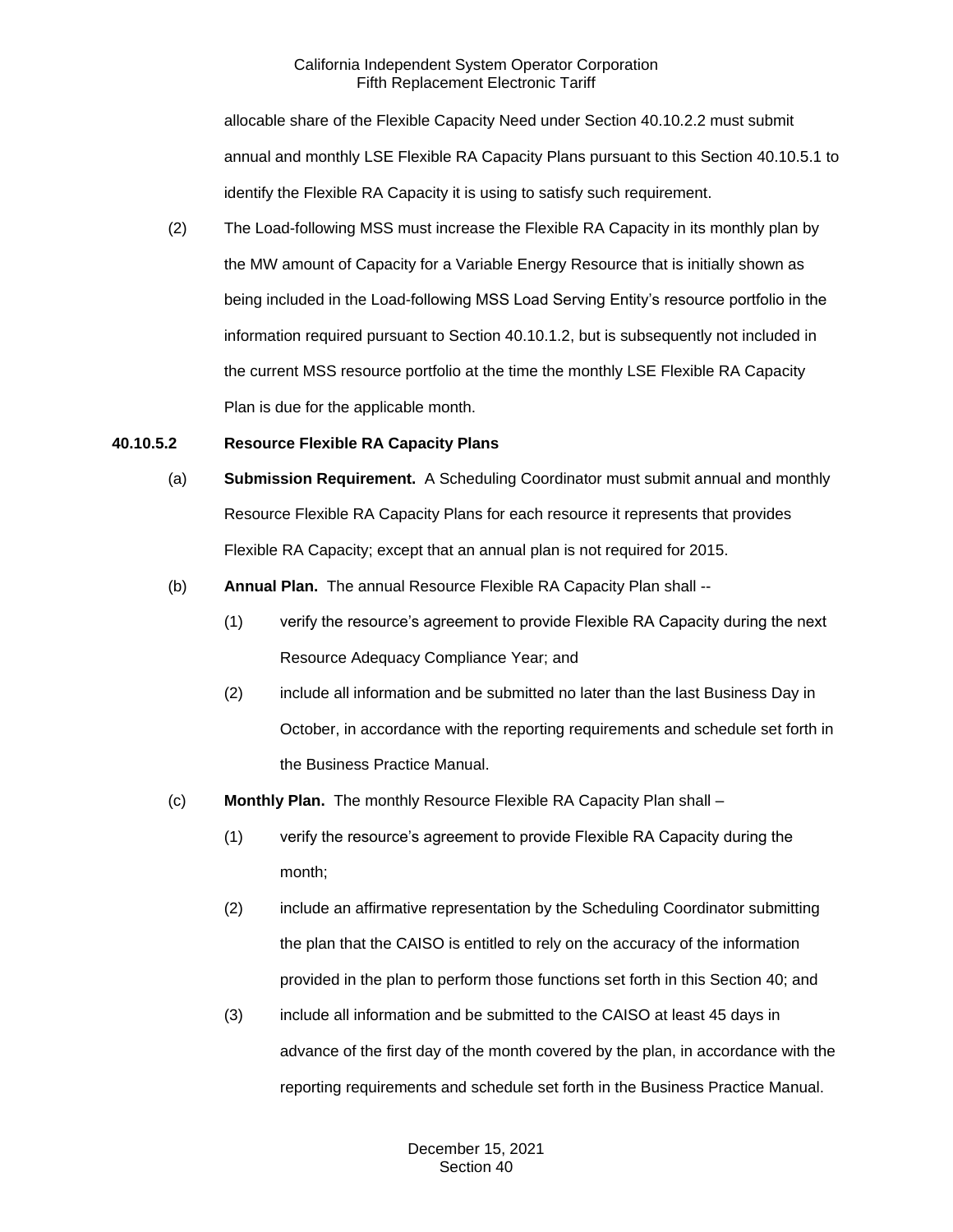(d) **Correction to Monthly Plan.** The Scheduling Coordinator for the Resource Adequacy Resource may, at any time from 45 days through 30 days in advance of the relevant month, revise its monthly Flexible RA Capacity Plan to correct a discrepancy between its monthly Flexible RA Capacity Plan and a Resource Adequacy Plan of a Load Serving Entity for which that Resource Adequacy Resource is providing Flexible RA Capacity. The CAISO will not accept any revisions to a monthly Flexible RA Capacity Plan less than 30 days in advance of the relevant month through the end of the month, unless the Scheduling Coordinator for the Resource demonstrates good cause for the change and explains why it was not possible to submit the change earlier.

#### **40.10.5.3 Review of Flexible RA Capacity Plans**

#### (a) **Validation for Deficiency in an Individual LSE Plan.**

- (1) If the Local Regulatory Authority has not established its own flexible capacity procurement requirements, the CAISO will validate the annual and monthly LSE Flexible RA Capacity Plans for that Local Regulatory Authority's jurisdictional Load Serving Entities, and will use the Effective Flexible Capacity value for each resource calculated under Section 40.10.4. The CAISO will determine whether each Load Serving Entity met its annual or monthly total Flexible RA Capacity Requirement, and for the monthly LSE Flexible RA Capacity Plan, whether it met the total monthly requirement within the minimum or maximum quantity, as applicable, for each Flexible Capacity Category.
- (2) If the Local Regulatory Authority has established its own flexible capacity procurement requirements, the CAISO will not validate the individual LSE Flexible Capacity Plans for that Local Regulatory Authority's jurisdictional Load Serving Entities.
- (b) **Identification of Discrepancy.** The CAISO will compare all LSE Flexible RA Capacity Plans and Resource Flexible RA Capacity Plans to identify any discrepancy in the Resource Adequacy Resources listed or the amount of the Resource Adequacy Capacity committed.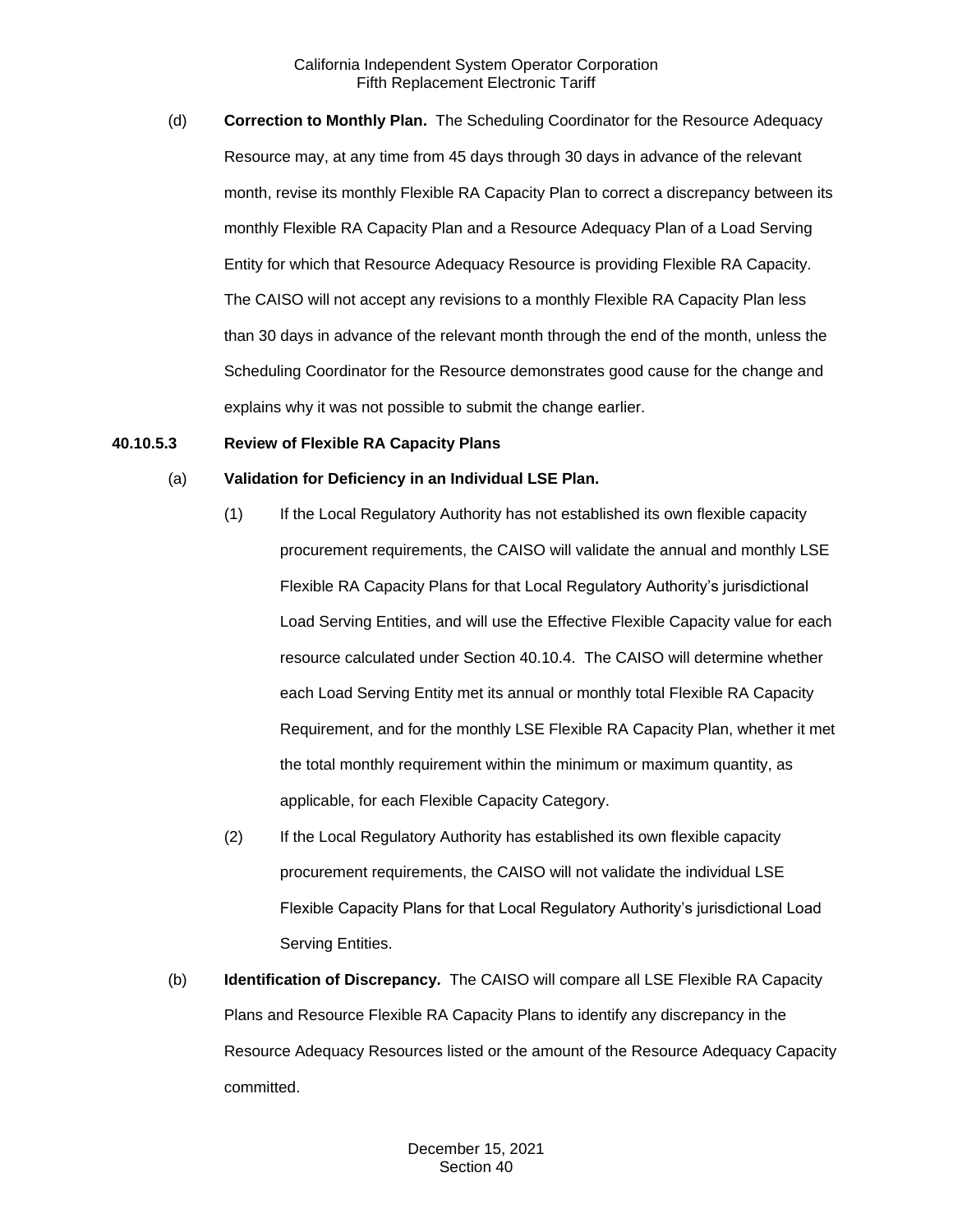## (c) **Evaluation for Cumulative Deficiency.**

- (1) The CAISO will evaluate the annual LSE Flexible RA Capacity Plans of all Load Serving Entities on a cumulative basis to determine whether the total amount of Flexible RA Capacity shown in the plans meets 90 percent of the annual Flexible Capacity Need determined by the CAISO pursuant to Section 40.10.1 or whether a cumulative deficiency may exist under Section 43A.2.7(a).
- (2) The CAISO will evaluate the monthly Flexible RA Capacity Plans of all Load Serving Entities to determine whether (i) the total amount of Flexible RA Capacity shown in the plans, limited to the maximum monthly requirement for each category, meets the applicable monthly Flexible Capacity Need determined by the CAISO pursuant to Section 40.10.1 or whether a cumulative deficiency may exist under Section 43A.2.7(b)(1); or (ii) the total amount of Flexible RA Capacity shown in the base ramping Flexible Capacity Category in the plans meets the minimum monthly requirement for the base ramping Flexible Capacity Category determined by the CAISO pursuant to Section 40.10.1.5 or whether a cumulative deficiency may exist under Section 43A.2.7(b)(2).
- (d) **Calculation of Flexible RA Capacity.** The CAISO will calculate the amount of Flexible RA Capacity included in the annual and monthly Flexible RA Capacity Plans using the MW amount of Flexible RA Capacity for each resource designated in a plan as a Flexible RA Capacity Resource up to the Effective Flexible Capacity value for the resource calculated under Section 40.10.4.
- (e) **Allocated Flexible RA Capacity Requirement.** The CAISO will calculate the Load Serving Entity's allocated annual and monthly Flexible RA Capacity Requirement –
	- (1) For Load Serving Entities within a Local Regulatory Authority that has not adopted its own allocation methodology, the CAISO will calculate the Load Serving Entity's allocated requirement based on the CAISO's allocation methodology set forth in Section 40.10.2.
	- (2) For Load Serving Entities within a Local Regulatory Authority that has adopted its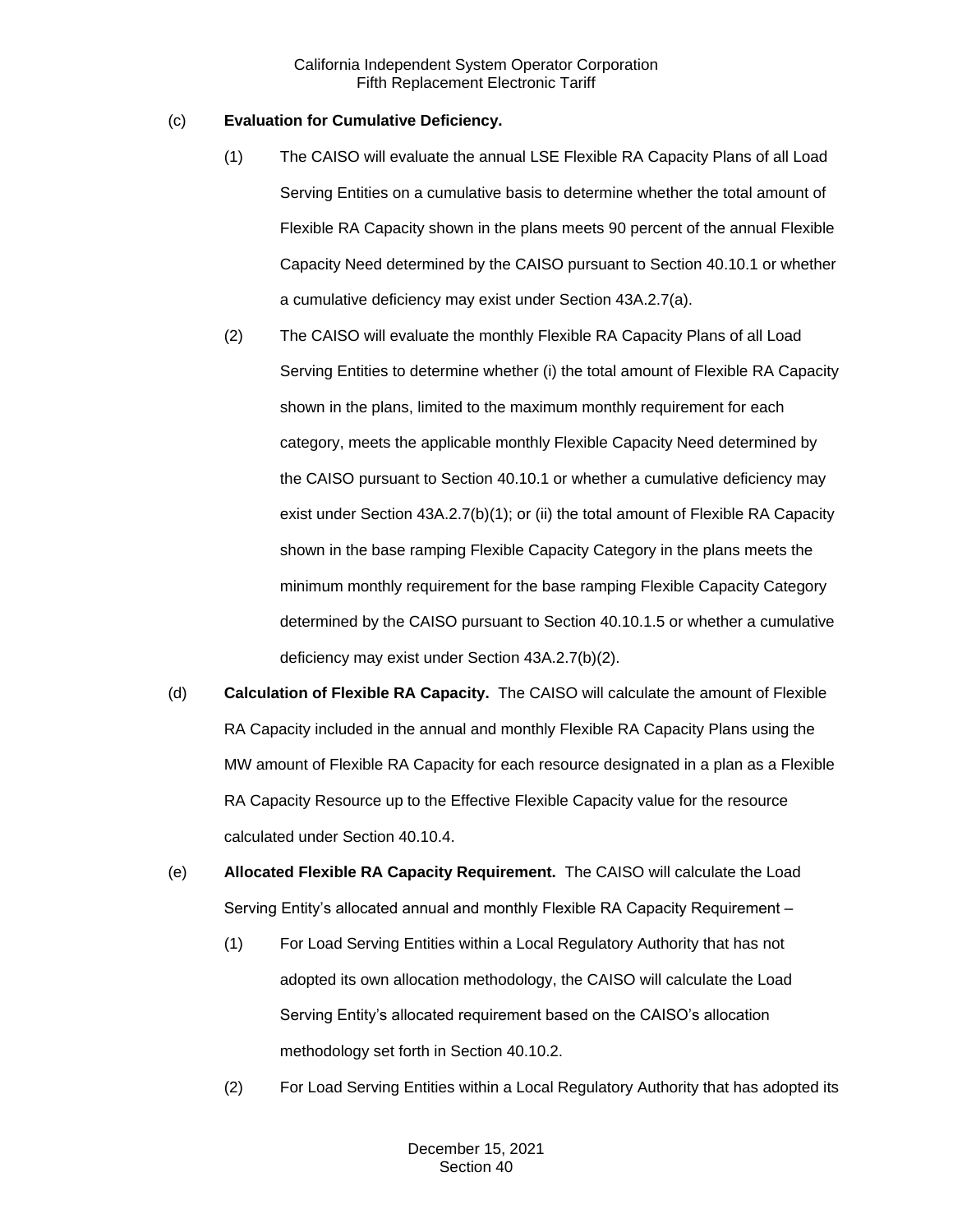own allocation methodology, the CAISO will use that Local Regulatory Authority's methodology for the Local Regulatory Authority's jurisdictional Load Serving Entities.

## **40.10.5.4 Deficiency in LSE Flexible RA Capacity Plan**

- (a) **Finding and Notification.** If the CAISO's validation under Section 40.10.5.3(a) finds either: (i) that the total amount of Flexible RA Capacity included in an annual or monthly LSE Flexible RA Capacity Plan is not sufficient to satisfy the Load Serving Entity's allocated Flexible RA Capacity Requirement; or (ii) that the total monthly requirement in a monthly LSE Flexible RA Capacity Plan was not met within the minimum or maximum quantity, as applicable, for each Flexible Capacity Category, the CAISO will –
	- (1) notify the relevant Scheduling Coordinator, and the Local Regulatory Authority or federal agency with jurisdiction over the relevant Load Serving Entity, in an attempt to resolve any deficiency in accordance with the procedures set forth in the Business Practice Manual; and
	- (2) provide the notice at least 40 days in advance of the first day of the month covered by the plan and include the reasons the CAISO believes a deficiency exists.
- (b) **Resolved Discrepancy.** If the CAISO issues a notice of discrepancy under Section 40.10.5.5(a) and the discrepancy is resolved, the Scheduling Coordinator must provide the CAISO with a revised LSE Flexible RA Capacity Plan or Resource Flexible RA Capacity Plan, as applicable, no less than 11 days prior to the first day of the month covered by the plans.
	- (1) demonstrate, no less than 30 days prior to the first day of the month covered by the LSE Flexible RA Capacity Plan, that the identified deficiency is cured by submitting a revised LSE Flexible RA Capacity Plan, or
	- (2) advise the CAISO that the Load Serving Entity's Local Regulatory Authority, or federal agency, as appropriate, has determined that no deficiency exists.
- (c) **Unresolved Deficiency.** If the CAISO issues a notice of deficiency under Section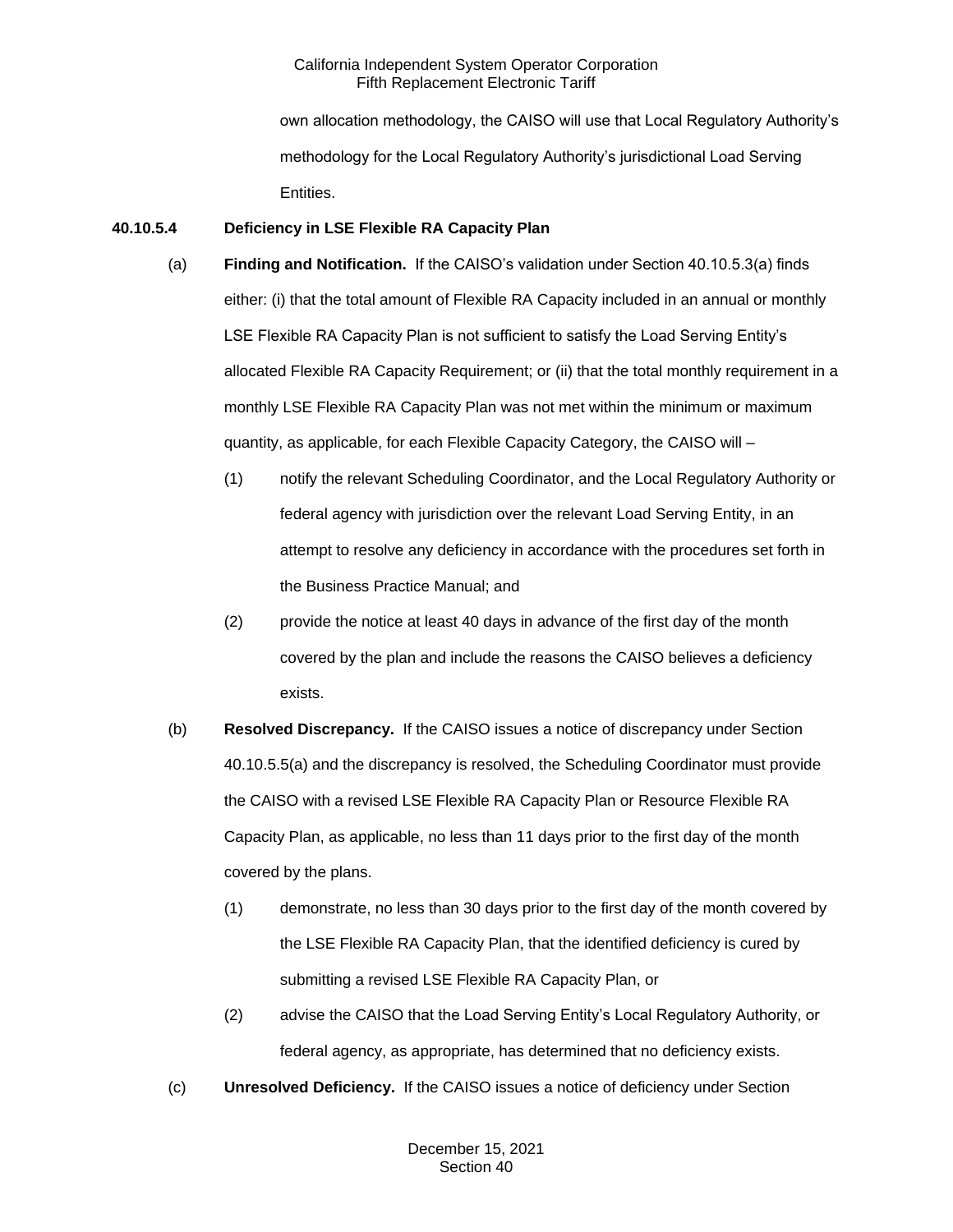40.10.5.4(a) and is not advised that the deficiency is resolved, the CAISO will use the information contained in the Resource Flexible RA Capacity Plan to set the obligations of resources under Section 40.10 and/or to assign any costs incurred under this Section 40 and Section 43A.

## **40.10.5.5 Discrepancy Between Flexible RA Capacity Plans.**

- (a) **Finding and Notification.** If the CAISO's review under Section 40.10.5.3(b) finds a discrepancy between an LSE Flexible RA Capacity Plan and a Resource Flexible RA Capacity Plan, the CAISO will –
	- (1) notify the relevant Scheduling Coordinators of the discrepancy in an attempt to resolve the discrepancy in accordance with the procedures set forth in the Business Practice Manual; and
	- (2) provide the notice at least 40 days in advance of the first day of the month covered by the plans and include the reasons the CAISO believes a discrepancy exists.
- (b) **Resolved Discrepancy.** If the CAISO issues a notice of discrepancy under Section 40.10.5.5(a) and the discrepancy is resolved, the Scheduling Coordinator must provide the CAISO with a revised LSE Flexible RA Capacity Plan or Resource Flexible RA Capacity Plan, as applicable, no less than 30 days prior to the first day of the month covered by the plans.
- (c) **Unresolved Discrepancy.** If the CAISO issues a notice of discrepancy under Section 40.10.5.5(a) and is not advised that the discrepancy is resolved, the CAISO will use the information contained in the Resource Flexible RA Capacity Plan to set the obligations of resources under Section 40.10 and/or to assign any costs incurred under this Section 40 and Section 43A.

## **40.10.5.6 LRA Deficiency**

- (a) **Finding and Notification.** If the CAISO's evaluation under Section 40.10.5.3(c) finds a cumulative deficiency in Flexible RA Capacity, the CAISO will –
	- (1) identify each Local Regulatory Authority that did not meet its allocable share of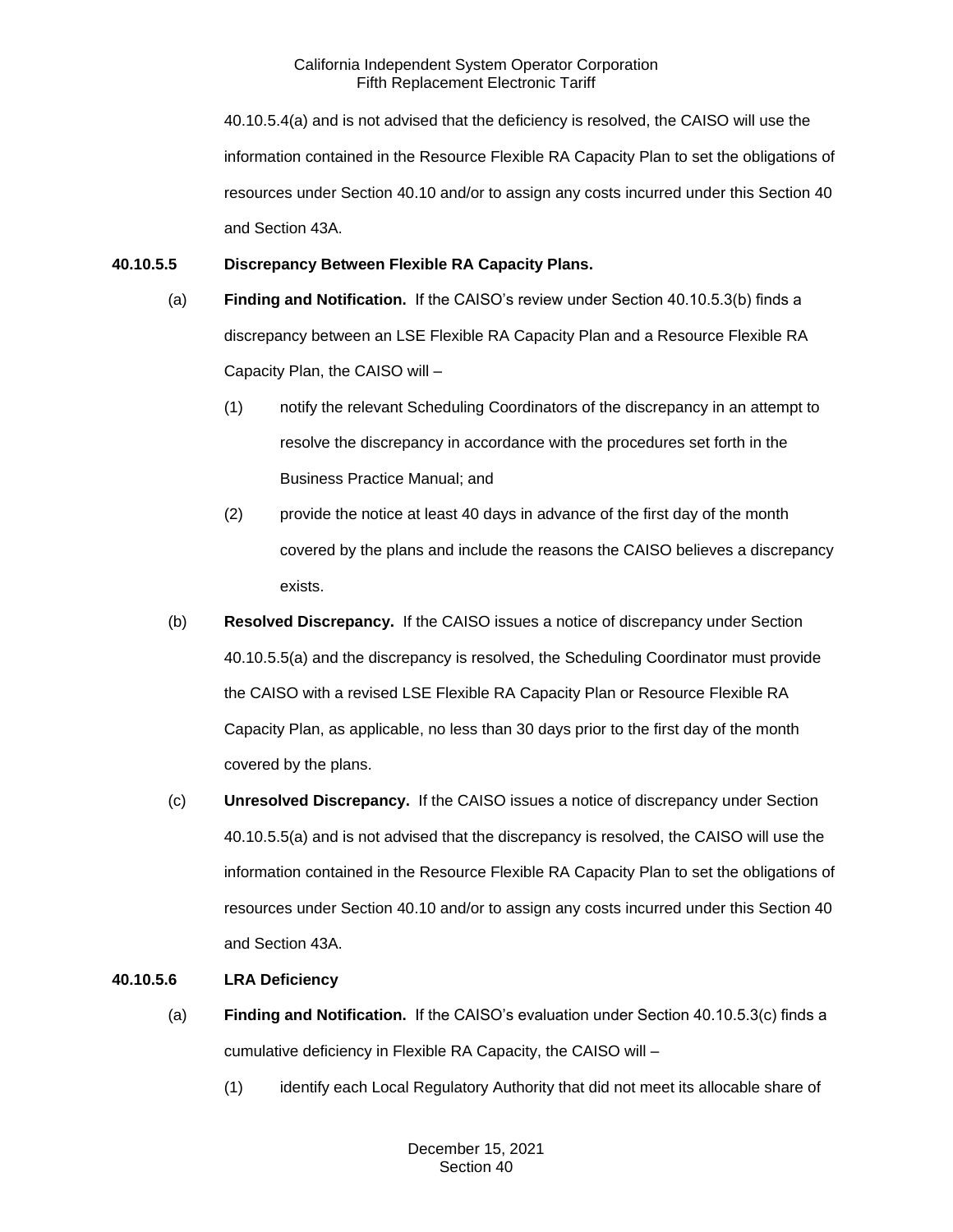the Flexible Capacity Need using the cumulative amount of Flexible RA Capacity that the Local Regulatory Authority's jurisdictional Load Serving Entities included in their annual and monthly Flexible RA Capacity Plans in total and, for the monthly Flexible RA Capacity Plans, in each Flexible Capacity Category;

- (2) identify each Load Serving Entity that: (i) is subject to the jurisdiction of a Local Regulatory Authority that did not meet its allocable share of the Flexible Capacity Need under Section 40.10.5.6; and (ii) did not include sufficient Flexible RA Capacity in an annual or monthly plan to meet its allocated Flexible RA Capacity Requirement or did not meet the monthly requirement within the minimum or maximum quantity, as applicable, for each Flexible Capacity Category, based on the allocation methodology of the Local Regulatory Authority if it has established its own methodology for allocating the Flexible Capacity Need to its jurisdictional Load Serving Entities;
- (3) notify each Local Regulatory Authority identified under Section 40.10.5.6(a)(1) and the Scheduling Coordinator for each Load Serving Entity identified under Section 40.10.5.6(a)(2) of the cumulative deficiency in an attempt to resolve any deficiency in accordance with the procedures set forth in the Business Practice Manual; and
- (4) provide the notice at least 40 days in advance of the first day of the month covered by the plan and include the reasons the CAISO believes a cumulative deficiency exists.
- (b) **Resolved Deficiency.** If the CAISO provides a notice of cumulative deficiency under Section 40.10.5.6(a), and the deficiency is resolved, the Scheduling Coordinator for the Load Serving Entity shall demonstrate, no less than 30 days prior to the first day of the month covered by the LSE Flexible RA Capacity Plan, that the identified deficiency is cured by submitting a revised LSE Flexible RA Capacity Plan.
- (c) **Unresolved Deficiency.** If the CAISO provides a notice of deficiency under Section 40.10.5.6(a) and is not advised that the deficiency is resolved, the CAISO will use the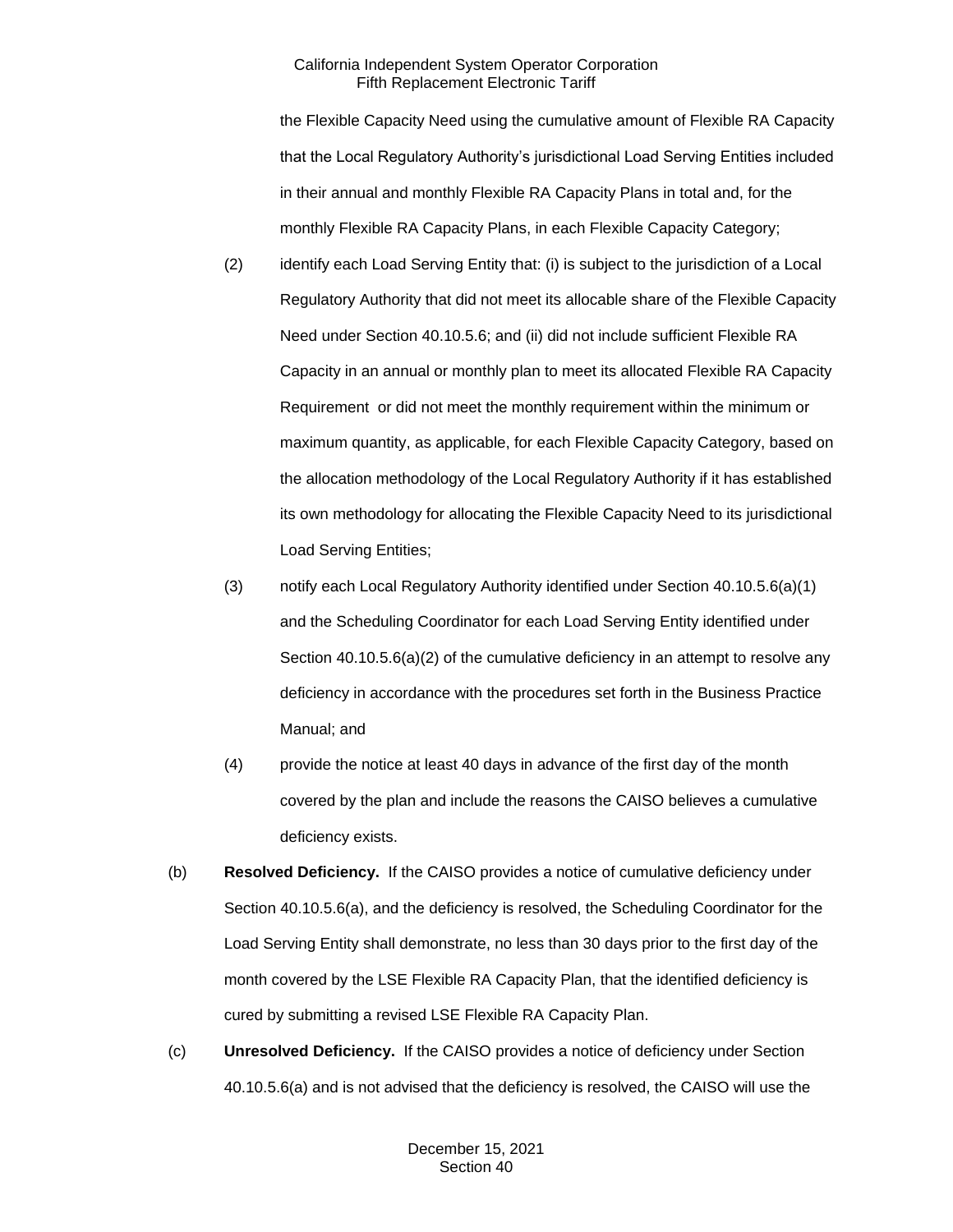information contained in the Resource Flexible RA Capacity Plan to set the obligations of resources under Section 40.10 and/or to assign any costs incurred under this Section 40 and Section 43A.

## **40.10.6 Flexible RA Capacity Must-Offer Obligation**

#### **40.10.6.1 Day-Ahead and Real-Time Availability**

- (a) **Must-Offer Obligation.** The Scheduling Coordinator for a resource supplying Flexible RA Capacity must submit Economic Bids for Energy for the full amount of the resource's Flexible RA Capacity, and Economic Bids for Ancillary Services that are not flagged as Contingency Only in the Day-Ahead Market for the full amount of the resource's Flexible RA Capacity that is certified to provide Ancillary Services, in the Day-Ahead Market and the Real-Time Market for the applicable Trading Hours that is capable of being economically dispatched as follows, except as provided in Section 40.10.6.1(e) through $(h)$  –
	- (1) Flexible Capacity Category for base ramping resources the 17-hour period from 5:00 a.m. to 10:00 p.m., seven days a week;
	- (2) Flexible Capacity Category for peak ramping resources the five-hour period determined for each season by the CAISO's Flexible Capacity Needs Assessment, seven days a week; and
	- (3) Flexible Capacity Category for super-peak ramping resources the five-hour period determined for each season by the CAISO's Flexible Capacity Needs Assessment, weekdays, except holidays and as provided in Section 40.10.6.1(h), until the resource receives during the five-hour period of the must offer obligation and responds to five CAISO dispatches for Start-Up during the month, after which the resource will not be subject to a must-offer obligation as a super-peak ramping resource for the remainder of that month; however, any other must-offer obligations for Resource Adequacy Capacity will still apply.
- (b) **Availability Requirement.** During the period of the applicable must-offer obligation, a Flexible RA Capacity Resource must be operationally available except for limitations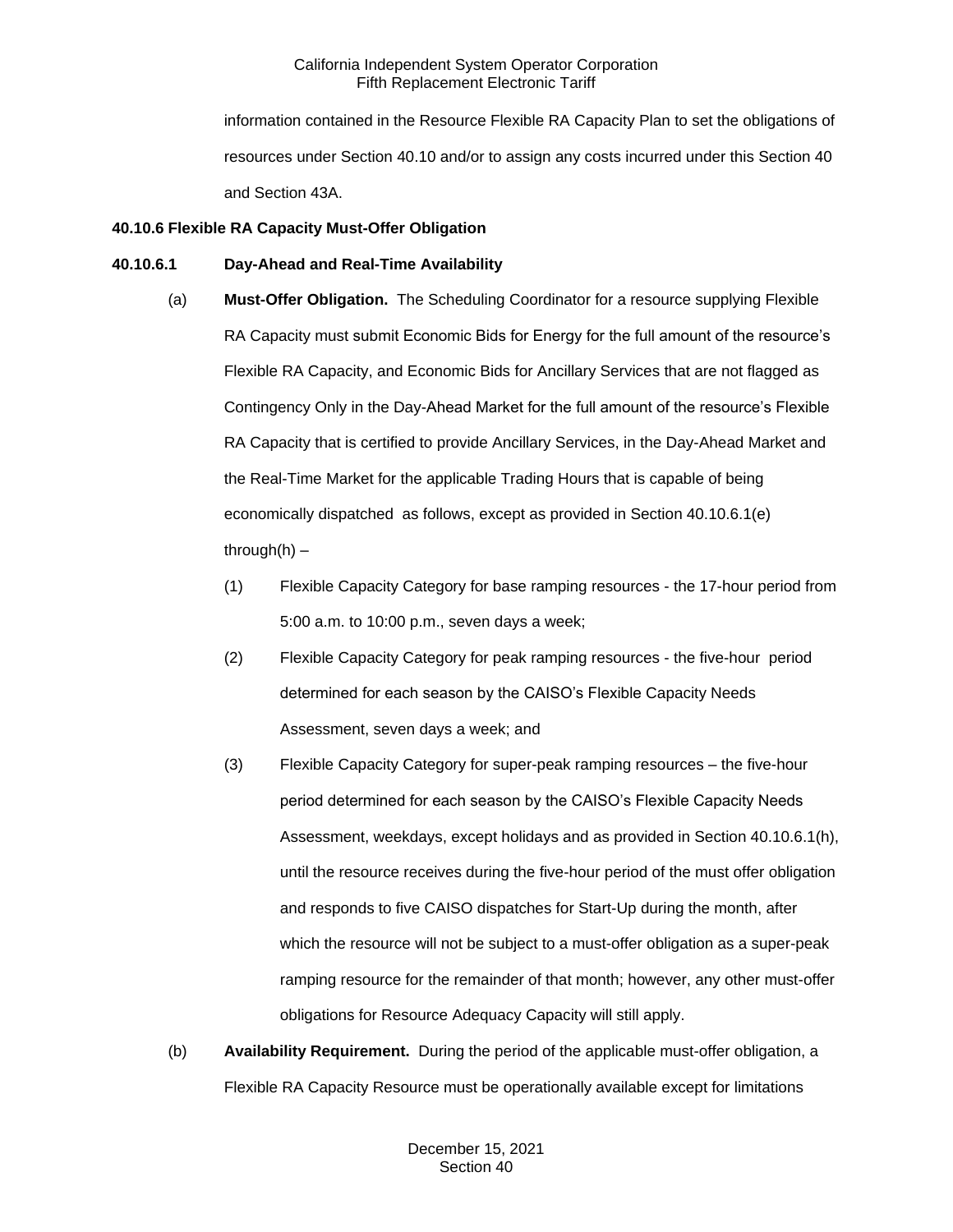specified in the Master File, legal or regulatory prohibitions or as otherwise required by this CAISO Tariff or by Good Utility Practice.

- (c) **Co-optimization.** Through the IFM co-optimization process, the CAISO will utilize available Flexible RA Capacity to provide Energy or Ancillary Services in the most efficient manner to clear the Energy market, manage congestion and procure required Ancillary Services.
- (d) **Participation in RUC.** A Flexible RA Capacity Resource must participate in the RUC to the extent that the resource has available Flexible RA Capacity that is not reflected in an IFM Schedule. Resource Adequacy Capacity participating in RUC will be optimized using a zero dollar (\$0/MW-hour) RUC Availability Bid. Flexible RA Capacity selected in RUC will not be eligible to receive a RUC Availability Payment.
- (e) **Use-Limited Resources.**
	- (1) A Use-Limited Resource providing Flexible RA Capacity must be capable of responding to Dispatch Instructions and, consistent with its use-limitations, must submit Economic Bids for Energy for the full amount of its Flexible RA Capacity in the Day-Ahead Market and the Real-Time Market for the Trading Hours applicable to the resource's Flexible Capacity Category for that month for the Trading Hours that it is capable of being economically dispatched.
	- (2) The Scheduling Coordinator for the Use-Limited Resources designated as a combined resource under Section 40.10.3.2(b), 40.10.3.3(b) or 40.10.3.4(b) must submit Economic Bids for Energy for either resource for the full amount of the Flexible RA Capacity required by the applicable must-offer obligation; however, Economic Bids for Energy must be submitted for only one resource in the combination per Trade Day.

## (f) **Short, Medium or Long Start Units.**

(1) Short Start Units or Medium Start Units providing Flexible RA Capacity that do not have an IFM Schedule or a RUC Schedule for any of their Resource Adequacy Capacity for a given Trading Hour are required to participate in the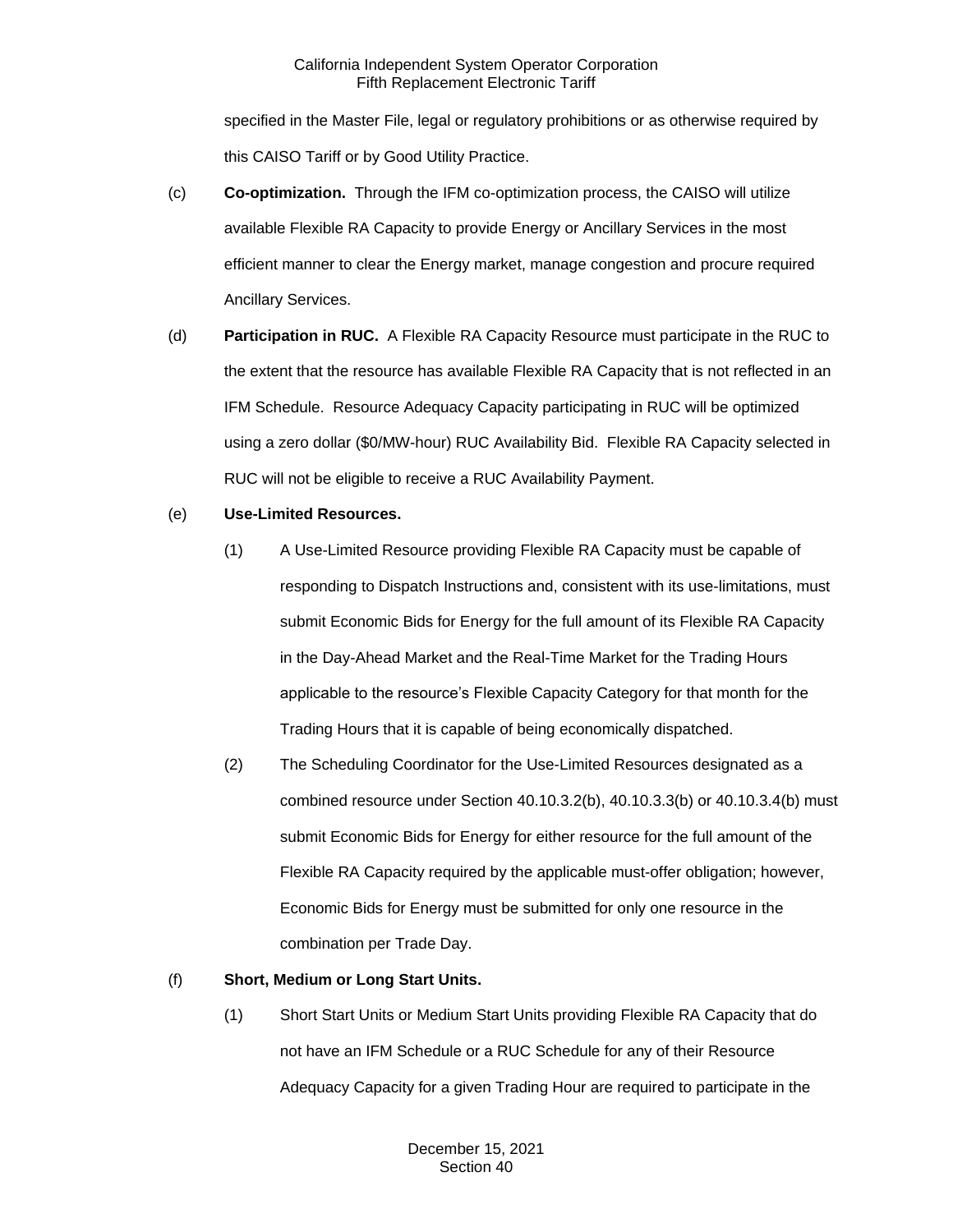Real-Time Market consistent with the provisions in Section 40.6.2 that apply to Short Start Units providing RA Capacity.

- (2) Long Start Units providing Flexible RA Capacity that do not have an IFM Schedule or a RUC Schedule for any of their Resource Adequacy Capacity for a given Trading Hour are required to participate in the Real-Time Market consistent with the provisions in Section 40.6.2 that apply to Long Start Units providing RA Capacity.
- (3) If availability is required under Section 40.6.2, the Scheduling Coordinator for the resource must submit to the RTM for that Trading hour for which the resource is capable of responding to Dispatch Instructions: (i) Economic Bids for Energy for the full amount of the available Flexible RA Capacity, including capacity for which it has submitted Economic Bids for Ancillary Services; and (ii) Economic Bids for Ancillary Services for the full amount of its Flexible RA Capacity that is certified to provide Ancillary Services and that did not receive a day-ahead award, and for each Ancillary Service for which the resource is certified, including capacity for which it has submitted Economic Bids for Energy.
- (g) **Extremely Long-Start Resources.** Flexible RA Capacity Resources that are Extremely Long-Start Resources must be available to the CAISO by complying with the Extremely Long-Start Commitment Process under Section 31.7 or otherwise committing the resource upon instruction from the CAISO, if physically capable. Once an Extremely Long-Start Resource is committed by the CAISO, it is subject to the provisions of Section 40.10.6 regarding Day-Ahead Availability and Real-Time Availability for the Trading Days for which it was committed.
- (h) **Non-Generator Resources, Regulation Energy Management.** Non-Generator Resources providing Flexible RA Capacity and Regulation Energy Management must submit Economic Bids for Regulation Up and Regulation Down for Trading Hours in the 17-hour period from 5:00 a.m. to 10:00 p.m., seven days a week and shall not submit Bids for Energy or other Ancillary Services.